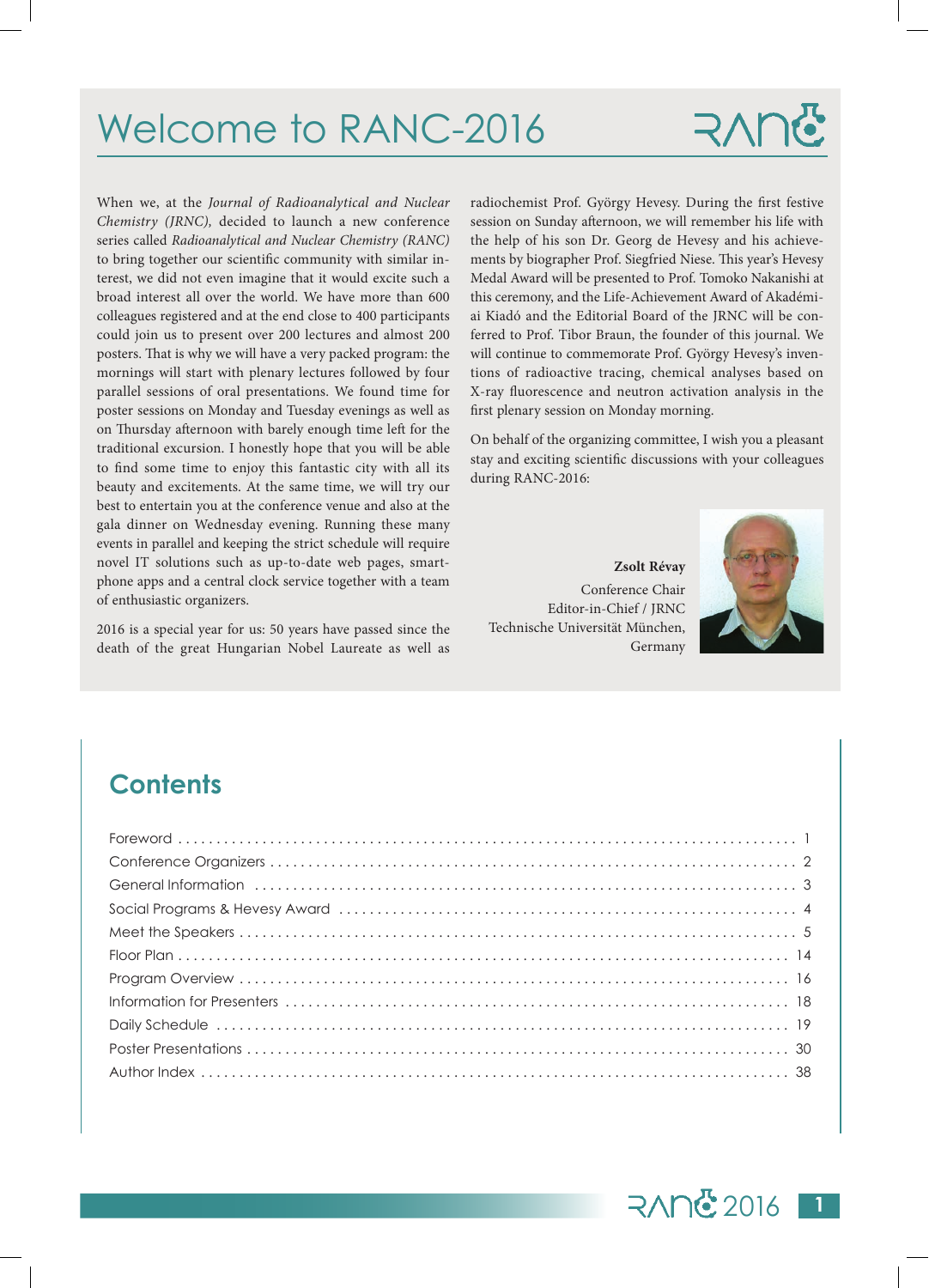# Conference Organizers

**International Conference on Radioanalytical and Nuclear Chemistry** April 10–15, 2016 / Budapest, Hungary

### **Scientific Organizing Committee**

**Zsolt Révay** Conference Chair Editor-in-Chief / JRNC Technische Universität München, Germany

**Tibor G. Kocsor** Conference Co-Chair Associate Editor / JRNC Akadémiai Kiadó, Hungary **Amares Chatt** Conference Co-Chair Editor / JRNC Dalhousie University, Canada

**Veronika Bíró** Conference Coordinator Akadémiai Kiadó, Hungary

### **International Organizing Committee**

- **Andriy Berlizov,** Austria **David DiPrete,** USA **Samual Glover,** USA **Zoltán Homonnay,** Hungary **Xiaolin Hou,** Denmark **Éva Kovács-Széles,** Hungary
- **Susanta Lahiri,** India **Stephen LaMont,** USA **Richard M. Lindstrom,** USA **Jerzy Mietelski,** Poland **Pavel Povinec,** Slovakia **László Szentmiklósi,** Hungary
- **Erzsébet Takács,** Hungary **Lav Tandon,** USA **Nóra Vajda,** Hungary **Zsolt Varga,** Germany

### **Conference Organization Publishing Information**

#### **AKCongress**

P.O. Box 245, H-1519 Budapest, Hungary Phone: +36 1 464 8215 / Fax: +36 1 464 8221 www.akcongress.com RancConf-HU@akademiai.hu



© Akadémiai Kiadó, Budapest, 2016 P.O. Box 245, H-1519 Budapest, Hungary Phone: +36 1 464 8240 / Fax: +36 1 464 8221 www.akademiai.com / www.akademiaikiado.hu info@akkrt.hu



ISBN 978-963-05-9699-2

AKADÉMIAI KIADÓ

**Partners and Exhibitors**

The organizer reserves the right to make changes in the conference program.

#### Bronze Partner



Chemical products and separation technologies for radiation protection and environmental monitoring

**Learn more at www.triskem.com**

Special Partner





### **BALTIC SCIENTIFIC INSTRUMENTS**

**Exhibitors** 





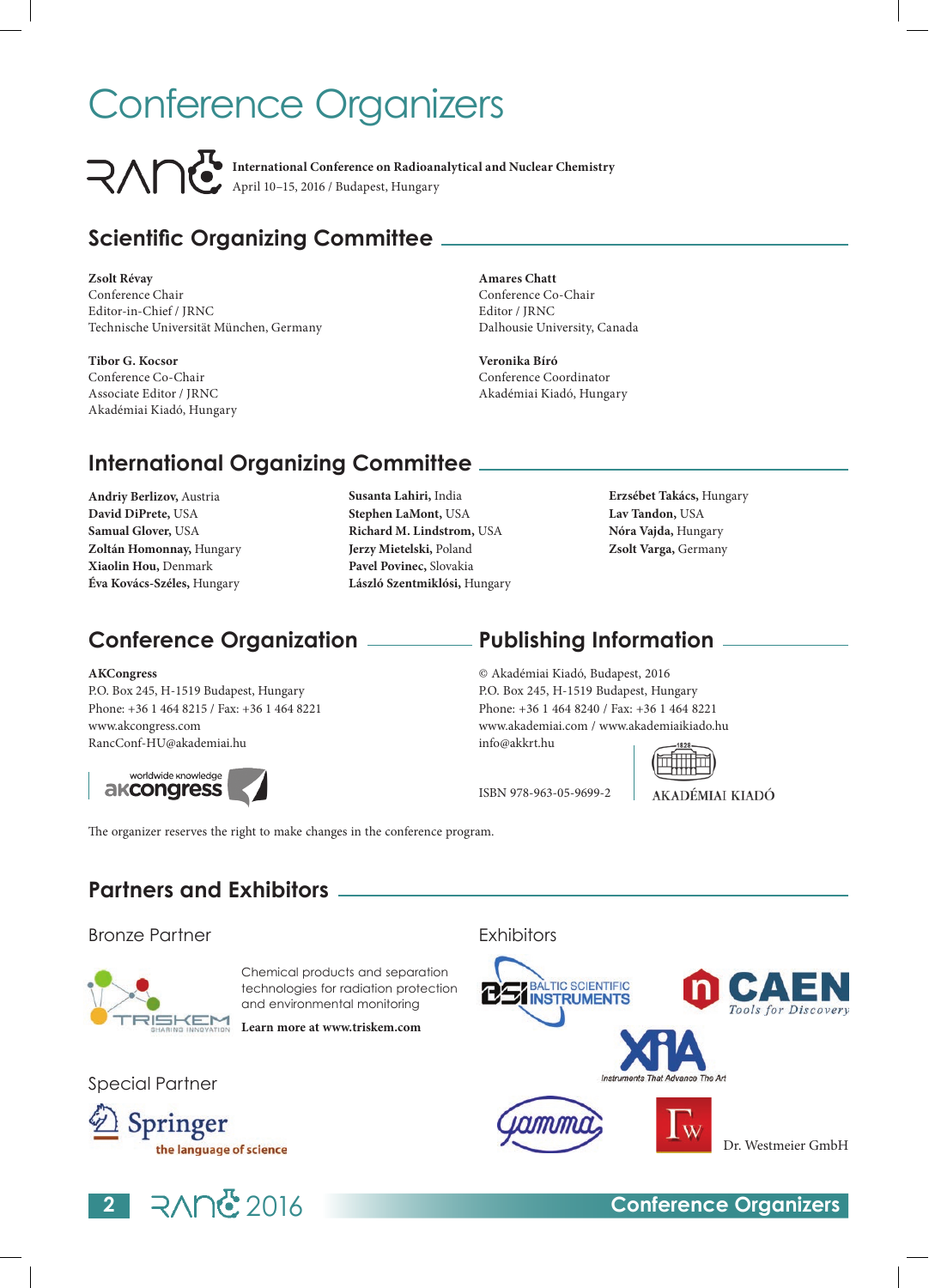## General Information

#### **Conference Venue**

#### **Hotel Mercure Budapest Buda\*\*\*\***

Krisztina körút 41–43, H-1013 Budapest, Hungary Phone: (+36) 1/488-8100 E-mail: h1688-sb@accor.com

#### **Conference Language**

The official language of the Conference is English. No translation facilities will be provided.

#### **Registration and Information**

#### Opening hours

| Sunday, 10 April                  | $14:10-18:20$  |
|-----------------------------------|----------------|
| Monday & Tuesday, 11-12 April     | $8:00 - 18:20$ |
| Wednesday & Thursday, 13-14 April | $8:00 - 16:00$ |
| Friday, 15 April                  | $8:00 - 12:50$ |

The Registration Desk will be open during the above opening hours. During these times, preregistered participants can pick up their name badges and conference materials. Please be prepared to present a proof of your advance payment and, if applicable, a proof of your PhD student status.

On-site registration is also possible and credit card or cash payment will be accepted. The on-site registration fees of the Conference are as follows:

| Full                        | <b>EUR 800</b> |
|-----------------------------|----------------|
| <b>PhD Students</b>         | EUR 650        |
| <b>Accompanying Persons</b> | <b>EUR 450</b> |

The registration fee includes intermediary services.

The conference registration fee includes:

- Attendance to all scientific sessions
- Official conference documentation
- Conference bag with complete conference materials
- Admission to the Welcome reception
- Gala dinner
- Excursion
- Coffee breaks
- Lunches on April 11–15, 2016
- Average value of catering included in the registration fee is EUR 240 (with service charges)
- VAT

The accompanying person fee includes:

- Accompanying persons are those who do not actually participate at the Conference, i.e., they come with an active participant
- Accompanying persons are not allowed to participate in the scientific sessions
- Admission to the Welcome reception
- Gala dinner
- Excursion
- Coffee breaks
- Lunches on April 11–15, 2016
- Average value of catering included in the registration fee is EUR 240 (with service charges)
- VAT

The General Terms and Conditions can be found on the Conference website:

http://www.jrnc-ranc.com/index.php/conference

#### **Name Badges**

Participants, accompanying persons and exhibitors are kindly requested to wear their name badge during all Conference events. Admittance to the scientific sessions and social events will be refused if the required badge cannot be presented.

#### **Wifi and Internet**

A free network will be available in the whole building.

#### **Certificate of Participation**

Participants will be given a Certificate of Participation upon registration.

#### **Currency**

The unit of Hungarian currency is known as the **Forint** (HUF). Bills come in 20000, 10000, 5000, 2000, 1000, 500 HUF denominations, coins are 200 (two colored, similar to  $E$ 1), 100 (two colored, similar to  $\epsilon$ 2), 50, 20, 10, 5 HUF. Euro is accepted at most hotels and some of the restaurants and shops. You can also use credit cards in major shops and larger restaurants.

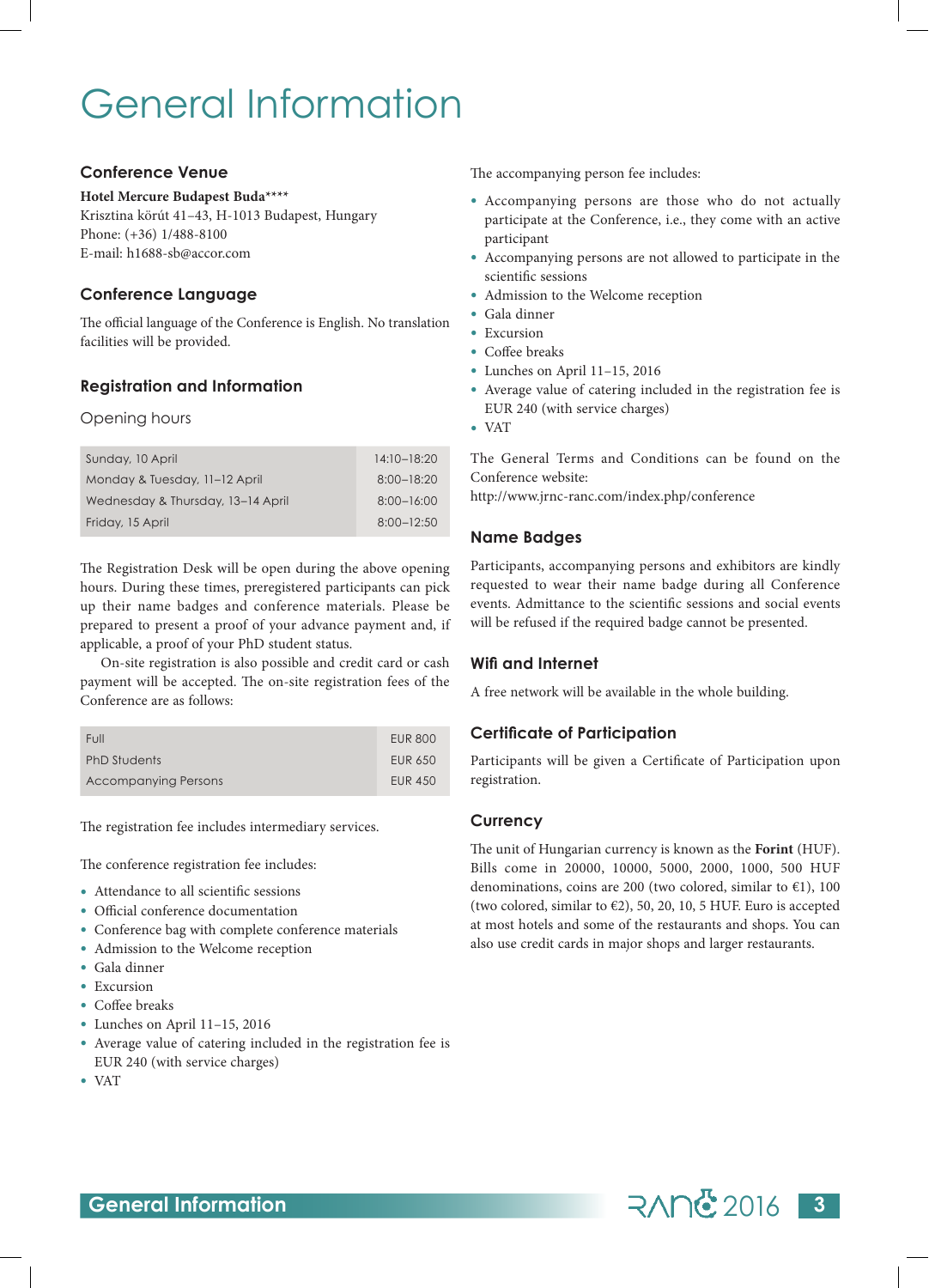## Social Programs

#### **Excursion**

Explore the historical palace complex of the Hungarian kings in Budapest, be a part of our 1000-year-old history. With our tourguides you can visit the most emblematic buildings in the Castle District like the Sándor Palace, the Royal Palace or the Fishermen's Bastion, and you can enjoy the breathtaking panorama to the Danube, the Margaret Island and the Parliament.

**Location:**  The Castle District of

Budapest **Date:** 

Wednesday, 13 April, 16:30–18:00

**Meeting point and time:**  hotel lobby, 16:30

**Price:**  included in the registration fee

#### **Gala Dinner**

Conference participants are welcome to the dinner cruise on the largest event boat of Hungary. Enjoy delicious Hungarian meals paired with a great selection of wines while floating on the river Danube. Transportation to the venue will be provided.

**Location:**  Európa Boat **Date:**  Wednesday, 13 April, 19:00–22:00

**Meeting point and time:**  hotel lobby,

18:30 **Price:** 



included in the registration fee

## Hevesy Award

The Hevesy Medal Award (as founded by Prof. Tibor Braun) is the premier international award of excellence honouring outstanding achievements in radioanalytical and nuclear chemistry. It is named after George (György) Hevesy (1885–1966) who received the Nobel Prize for Chemistry in 1943.

The Hevesy Medal Award is given in recognition of excellence through outstanding, sustained career achievements in the fields of pure and applied nuclear and radiochemistry, particularly applications to nuclear analytical chemistry. It comprises an engraved bronze medal (in a presentation case) and an ornamental scroll, which are presented at a major international radiochemical conference occurring in the year of the award. The Hevesy Medal Award has no monetary value.

The Hevesy Medal was awarded almost annually during the period 1968–1986 to nineteen distinguished individuals whose contributions had traced and defined the scope and depth of radioanalysis through the prolific postwar years of the nuclear era. Their achievements included pioneering work on radioactivation analysis methodology and applications, the

development of radiochemical separation procedures and analytical schemes, radiotracer applications, analytical developments such as substoichiometric

isotopic dilution analysis, automated systems and computerized systems, and widespread fields of application. After an interval of 14 years, the Award was reactivated in 2000. The International Committee on Activation Analysis of the Modern Trends in Activation Analysis Conferences (ICAA-MTAA) is currently responsible for the administration of the award.

Sunday evening after the opening ceremony a special session will be held dedicated to György Hevesy on the occasion of the 50th anniversary of his death. Prof. Siegfried Niese, the author of the Hevesy biography is going to present a lecture on his life and work. Dr. Georg de Hevesy, the son of the great scientist will grace the conference with his presence, and he is going to present the Hevesy Medal Award 2016.

**Please join us at this festive session on Sunday, 10 April, at 16:00.**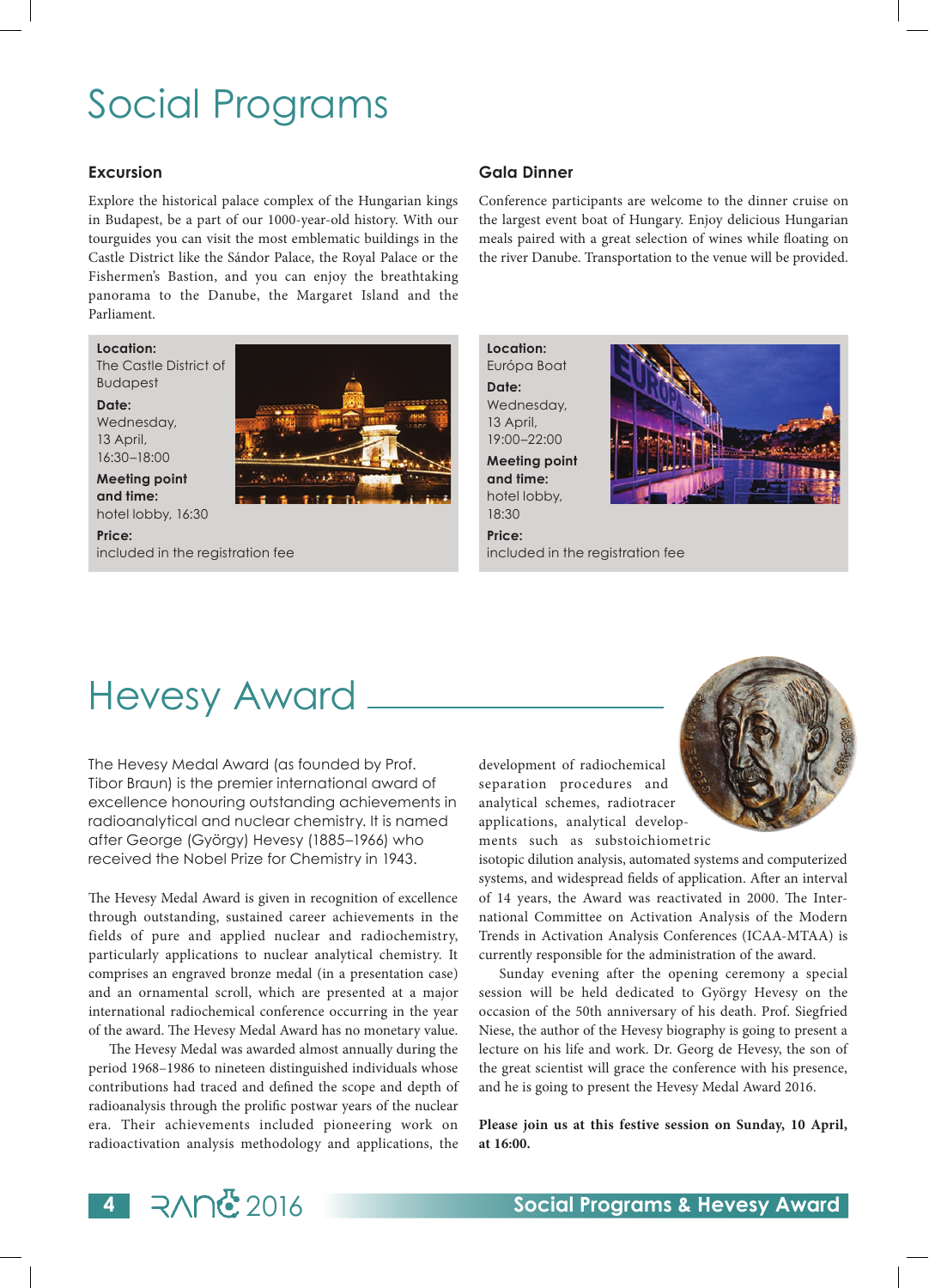## Meet the Speakers

The schedule of the plenary lectures is as follows:

| <b>Time</b>               | <b>Speakers</b>             | Country     | <b>Lecture Titles</b>                                                                                                                                                            |  |  |  |  |  |  |  |  |
|---------------------------|-----------------------------|-------------|----------------------------------------------------------------------------------------------------------------------------------------------------------------------------------|--|--|--|--|--|--|--|--|
| Sunday, April 10, 16:50   | <b>Siegfried Niese</b>      | Germany     | George de Hevesy (1885–1966) – Discoverer of hafnium, founder of<br>radio analytical chemistry and X-ray fluorescence analysis and father<br>of nuclear medicine                 |  |  |  |  |  |  |  |  |
| Sunday, April 10, 17:50   | Tomoko M. Nakanishi         | Japan       | The thing that becomes clear by a radiation and the use of the<br>radioisotopes for plant physiology - With the findings of Fukushima<br>nuclear accident / HEVESY AWARD lecture |  |  |  |  |  |  |  |  |
| Monday, April 11, 8:30    | Syed M. Qaim                | Germany     | New developments in accelerator production of radionuclides for<br>medical applications                                                                                          |  |  |  |  |  |  |  |  |
| Monday, April 11, 9:10    | René van Grieken            | Belgium     | X-ray spectrometry for environment and cultural heritage                                                                                                                         |  |  |  |  |  |  |  |  |
| Monday, April 11, 9:50    | <b>Amares Chatt</b>         | Canada      | Eighty years of neutron activation analysis: 1936-2016                                                                                                                           |  |  |  |  |  |  |  |  |
| Tuesday, April 12, 8:30   | <b>Hans-Arno Synal</b>      | Switzerland | How far can we get? Latest progress in accelerator mass<br>spectrometry                                                                                                          |  |  |  |  |  |  |  |  |
| Tuesday, April 12, 9:10   | <b>Richard M. Lindstrom</b> | <b>USA</b>  | Believable statements of uncertainty                                                                                                                                             |  |  |  |  |  |  |  |  |
| Tuesday, April 12, 9:50   | <b>Zhifang Chai</b>         | China       | New advances of nuclear energy radiochemistry in China                                                                                                                           |  |  |  |  |  |  |  |  |
| Wednesday, April 13, 8:30 | <b>Christian Ekberg</b>     | Sweden      | Novel nuclear fuels for a sustainable fuel cycle, production and<br>recyclability                                                                                                |  |  |  |  |  |  |  |  |
| Wednesday, April 13, 9:10 | <b>Stephen LaMont</b>       | <b>USA</b>  | Nuclear forensics: A maturing discipline                                                                                                                                         |  |  |  |  |  |  |  |  |
| Wednesday, April 13, 9:50 | <b>Enrico Sabbioni</b>      | Italy       | Nuclear and radioanalytical techniques in metallobiochemistry<br>research: Studies over 50 years                                                                                 |  |  |  |  |  |  |  |  |
| Thursday, April 14, 8:30  | <b>Richard B. Firestone</b> | <b>USA</b>  | Analysis of the global radiocarbon record for evidence of near-earth<br>supernovae                                                                                               |  |  |  |  |  |  |  |  |
| Thursday, April 14, 9:10  | Andreas Türler              | Switzerland | Progress in superheavy element research                                                                                                                                          |  |  |  |  |  |  |  |  |
| Thursday, April 14, 9:50  | <b>Pavel P. Povinec</b>     | Slovakia    | Low background gamma-spectrometry: Limits and applications                                                                                                                       |  |  |  |  |  |  |  |  |
| Friday, April 15, 8:30    | Hans-Jürgen Wester          | Germany     | New trends in radiopharmaceuticals                                                                                                                                               |  |  |  |  |  |  |  |  |
| Friday, April 15, 9:10    | <b>Franco Cataldo</b>       | Italy       | Radiation chemical aspects of the origins of life                                                                                                                                |  |  |  |  |  |  |  |  |
| Friday, April 15, 9:50    | A. V. R. Reddy              | India       | An overview of our work in nuclear chemistry                                                                                                                                     |  |  |  |  |  |  |  |  |

### **Conference Chair**

#### **Zsolt Révay**

*Technische Universität München, Germany*

Zsolt Révay graduated and received his Ph.D. in radiochemistry. In 2010, he habilitated as the Doctor of the Hungarian Academy of Sciences. For the past 25 years, he has been working



in the field of prompt gamma neutron activation analysis first in Budapest, since 2011 in Munich (Technical University). With measuring all the stable elements and their compounds, he has established the first complete analytical database for PGAA. He has delivered lectures in radiochemistry at the Budapest Technical University, and recently at TUM. Several IAEA missions and expert visits were conducted by him to various countries (USA, China, Brazil, Portugal, Egypt, India, etc.) to establish or further develop PGAA laboratories. More than

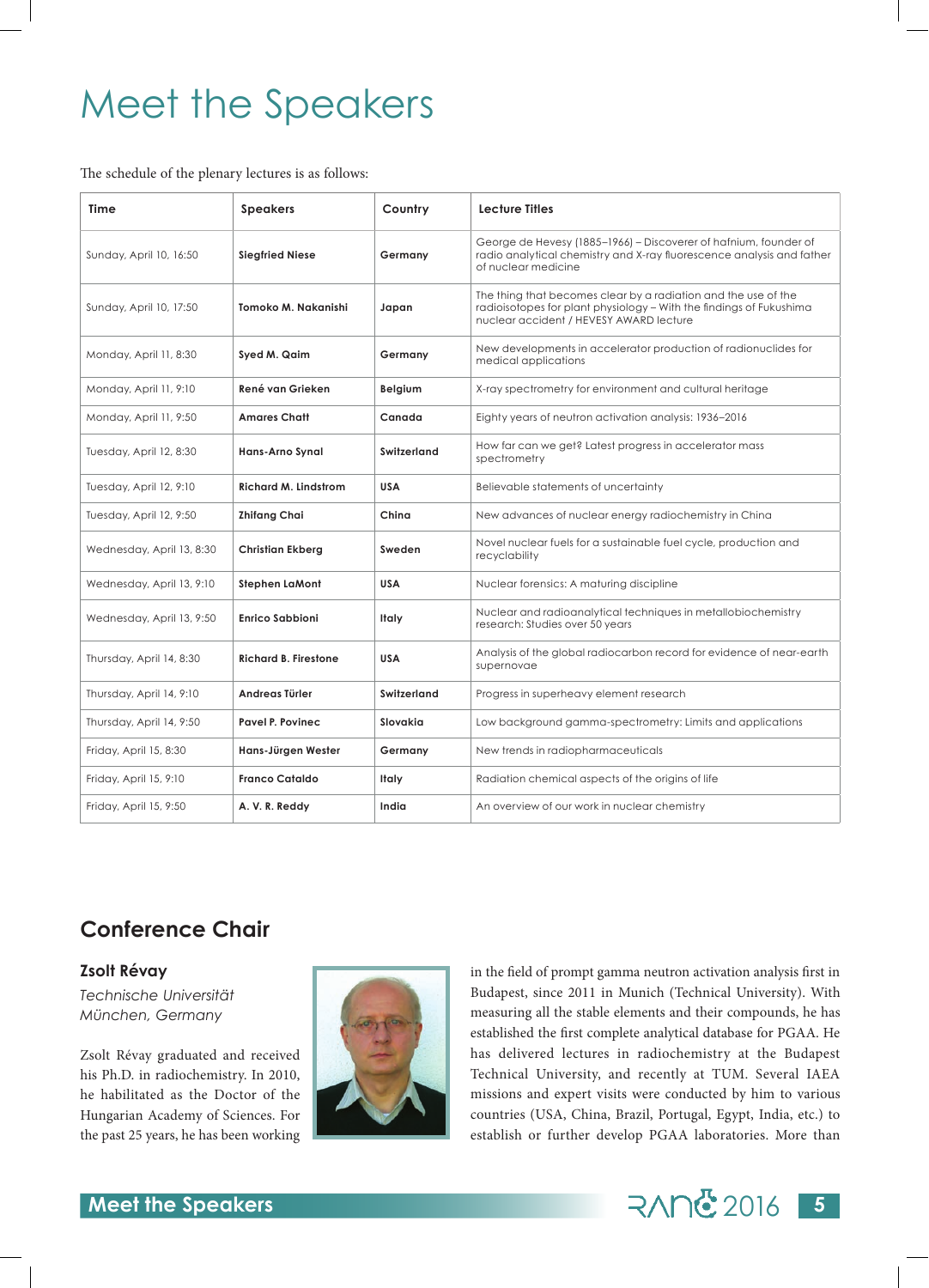150 research articles, book chapters, and IAEA reports were published with his authorship or co-authorship, and the Handbook of Prompt Gamma Activation Analysis with Neutron Beams (Kluwer, 2004) was completed by him. Among other memberships, he was elected the secretary of the International Committee of Activation Analysis. Akadémiai Kiadó invited him to take part in editing the *Journal of Radioanalytical and Nuclear Chemistry (JRNC)* and later to organize this conference series in 2012. He took over the Editor-in-Chief position of JRNC in 2014. His hobbies are opera and the Alps.

### **Plenary Speakers**

#### **Franco Cataldo**

*Università della Tuscia Dipartimento di Scienze Ecologiche e Biologiche, Italy*

Prof. Franco Cataldo is currently habilitated ordinary professor of general and inorganic chemistry at Università degli Studi della Tuscia,

Viterbo, Italy and is also affiliated to the Istituto Nazionale di Astrofisica – Ossevatorio Astrofisico di Catania. Prof. Franco Cataldo is also co-founder and scientific director of Actinium Chemical Research Institute located in Rome, Italy and dedicated to academic and applied research in chemistry. Prof. Franco Cataldo has published more than 415 research papers on peer-reviewed journals and is also author of more than 47 patents, 2 textbooks in Italian and 5 scientific books in English. The main research interests of Prof. Cataldo are on radiation chemistry also in relation to the origins of life and astrochemistry, carbon materials (nanostructures, nanotubes, polyynes, graphene, functionalization), fullerene chemistry (synthesis, functionalization), polymer chemistry (synthesis, chemical structure determination), organic chemistry (synthesis, oxidation reactions, oxidative degradation), inorganic chemistry (acetylides and related compounds).

In the applied chemistry field, Prof. Cataldo works on rubber and plastics composites, rubber and plastics stabilization and degradation, ozone chemistry, environmental chemistry, industrial chemical sensors, air and wastewater treatment and purification, catalysis and adsorbents developments.

Prof. Cataldo is Editor-in-Chief of the international journal *Fullerenes, Nanotubes and Carbon Nanostructures* and of the Springer's Book Series *Carbon Materials Chemistry and Physics*. Furthermore, Prof. Cataldo is member of the editorial board of the *Journal Radioanalytical and Nuclear Chemistry* and of the open access journal *European Chemical Bulletin*.

Prof. Cataldo is member of the Italian Chemical Society and of the International Ozone Association.

#### **Zhifang Chai**

*Institute of High Energy Physics, Chinese Academy of Sciences, Beijing, China*

Prof. Zhifang Chai is an academician of the Chinese Academy of Sciences, working at the Institute of High Energy

Physics, Chinese Academy of Sciences, and Suzhou University. He graduated from Fudan University, China, in 1964. As a fellowship of the Alexander von Humboldt Foundation, Germany, he worked at Cologne University from 1980 to 1982. He is closely engaged in nuclear energy chemistry and nuclear analytical techniques. Authored or co-authored over 610 papers in peer-review journals and 12 books. He is/was a titular member of IUPAC, fellow of RSC, UK, and member of many other domestic and international scientific communities. He is an editor or advisor of 4 international and 10 national journals. In 2005 he was awarded the George von Hevesy Award. In 2014 he was listed as one of the highly-cited researchers of total 3215 in the world during the period of 2002 to 2012 by Thomson Reuters.



*Dalhousie University, Halifax, Canada*

Prof. Amares Chatt received his Ph.D. in nuclear analytical and environmental chemistry from the University of Toronto. He was a full professor at the Department of



Chemistry, Dalhousie University in Halifax Canada until 2011. He was the Director of the Dalhousie University SLOWPOKE-2 Reactor facility during 1987–2011. He was a Killam Professor of Chemistry (2001–2006), and presently an Adjunct Professor there. Prof. Chatt taught undergraduate and graduate courses in nuclear radiochemistry. He has supervised numerous Ph.D. and M.Sc students, postdoctoral fellows, research associates, and visiting professors and scientists. Many of them came from laboratories (often countries) where no nuclear analytical chemistry was either taught or practiced. Most of them went back to their native countries and started research and training in nuclear analytical, environmental, and radiochemistry. Prof. Chatt has published over 180 scientific papers in peer-reviewed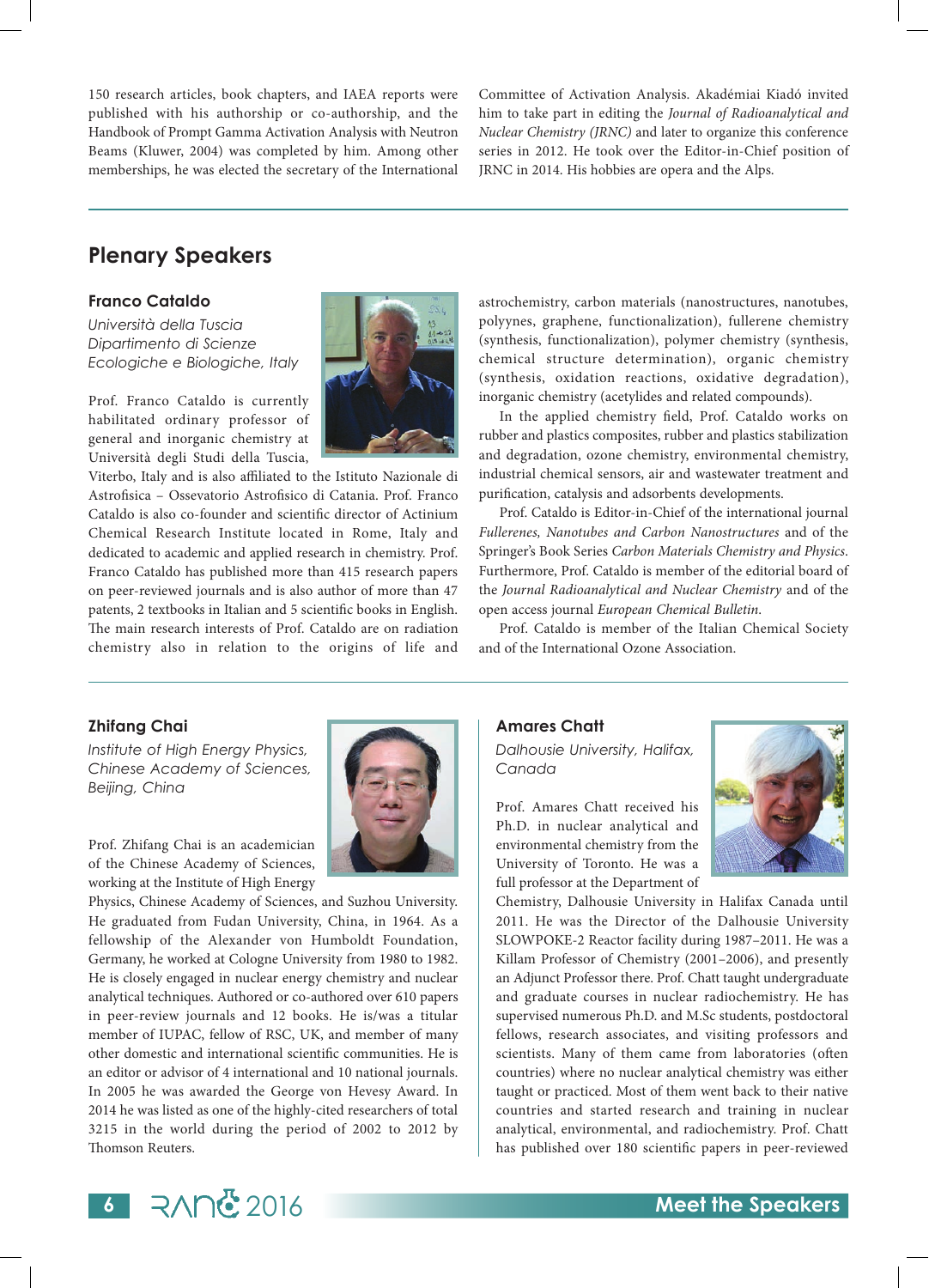international scientific journals and 1 book. He has presented over 430 invited seminars and conference papers. He was the North American Regional Editor (1993–1996) and now is the Editor (2007–) of JRNC. He served as a scientific expert in several countries including Argentina, Bangladesh, Chile, China, Ghana, Jamaica, Myanmar, Russia, Slovenia, South Africa, Sri Lanka, Syria, and Thailand. He was the Secretary and is now the President of the International Committee on Activation Analysis. Prof. Chatt is a Fellow of American Nuclear Society (ANS) and Canadian Society of Chemistry. He has received several awards including the ANS Radiation Science and Technology Award in 1996, and the William D. Ehmann Award in radioanalytical chemistry in 1999. He received the Hevesy Medal Award in 2001 and the Ioannes Marcus Marci Medal by the Ioannes Marcus Marci Spectroscopic Society formerly the Czechoslovak Spectroscopic Society of the Czechoslovak Academy of Sciences, Prague, Czech Republic in 2006.

#### **Christian Ekberg**

*Chalmers University and Technology Foundation, Gothenburg, Sweden*

Christian Ekberg has been the holder of Stena's Chair in Industrial Materials Recycling since 2007 and since 2012 Professor of Nuclear

Chemistry. In 2015 he became an elected member of the Royal Swedish Academy for Engineering Sciences. Administratively he is the team leader for nuclear chemistry / industrial materials recycling. His career started with modeling chemical systems, foremost groundwater flows. The main issue was how uncertainties in input data to the chemical models affected the out data, so-called uncertainty and sensitivity analysis. With time the focus was shifted to experimental determination of



stability constants and mainly by solvent extraction. After dissertation Ekberg spent a postdoc at the Australian Nuclear and safety organisation, ANSTO. After returning home Ekberg became responsible for the separation and transmutation research at Nuclear Chemistry at Chalmers at the same time as the research of thermodynamic and solvent extraction was expanded. Recently the focus was broadened to include the production and recyclability of novel innovative nuclear fuels. Ekberg is the leader of research projects in both industrial materials recycling and nuclear chemistry. He is a work package or domain leader of several EU project and is the coordinator of the large scale project ASGARD dealing with advanced nuclear fuels as well as the ENVIREE project handling recovery of REE from mining wastes. Currently the paper count is about 140 journal papers and numerous reports. The main achievement is though the supervision of 14 students to Ph.D. level.

#### **Richard B. Firestone**

*Nuclear Science Division, Lawrence Berkeley National Laboratory, USA*



Professional preparation

- 1963–1967 The University of Michigan, Chemistry, B.S.
- 1967–1974 Michigan State University, Nuclear Chemistry, Ph.D.
- 1974–1978 Michigan State University, Nuclear Chemistry, Postdoc

#### Appointments

- 2013– Consultant, University of California, Dept of present Nuclear Engineering, Berkeley, CA
- 2010–2013 US Nuclear Data Program Nuclear Structure Data Coordinator
- 1984–1991, Group Leader of the Isotopes Project 2008–2013
- 1979–2013 Staff Scientist, Nuclear Science Division, Lawrence Berkeley Laboratory
- 1978–1979 Assistant Professor, Department of Chemistry, Michigan State University

#### Selected publications

- [1] R.B. Firestone, V.S. Shirley, C.M. Baglin, S.Y.F. Chu, and J. Zipkin, *8th Edition of the Table of Isotopes,* (John Wiley & Sons, 1996, 1998, 1999). http://ie.lbl.gov/toi.html
- [2] E. Browne, R.B. Firestone, and V.S. Shirley, *Table of Radioactive Isotopes*, (John Wiley & Sons, 1986).
- [3] G.L. Molnar, Zs. Revay, T. Belgya, R.M. Lindstrom, Ch. Yonezawa, Zs. Kasztovszky, and R.B. Firestone, *Handbook of Prompt Gamma Activation Analysis,* Kluwer Academic Publishers, London (2004).
- [4] R.B. Firestone, H.D. Choi, R.M. Lindstrom, G.L. Molnar, S.F. Mughabghab, R. Paviotti-Corcuera, Zs. Revay, V. Zerkin, and C.M. Zhou, *Database of Prompt Gamma Rays from Slow Neutron Capture for Elemental Analysis*, IAEA STI/PUB/1263, 251 pp. (2007).
- [5] M. Krticka, R.B. Firestone, D.P. McNabb, B. Sleaford, U. Agvaanluvsan, T. Belgya, and Zs. Revay, *Thermal neutron capture cross sections of the Palladium isotopes*, Phys. Rev. C 77, 054615 (2008).

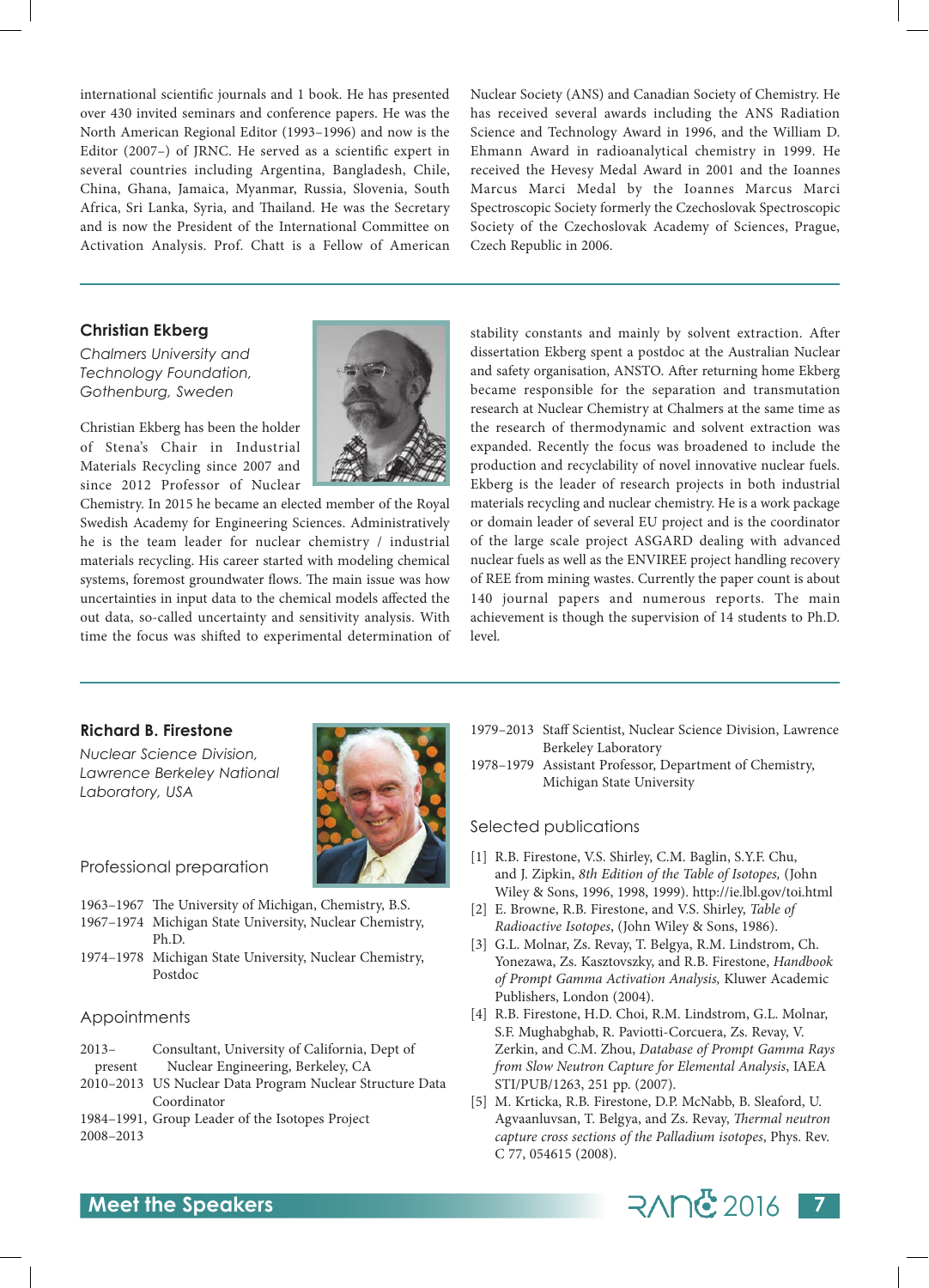- [6] R.B. Firestone, *Observation of 23 supernovae that exploded <300 pc from Earth during the past 300 kyr*, Ap. J. 789, 1 (2014).
- [7] R.B. Firestone et al., *Evidence for an extraterrestrial impact event 12,900 years ago that led to megafaunal extinctions and the onset of Younger Dryas cooling,*  Proceedings of the National Academy of Science 104, 16016–16021 (2007).
- [8] S.M. Mauer, R.B. Firestone, and C.R. Scriver, *Databases: Science's Neglected Legacy,* Nature 405, 116 (2000).
- [9] M.K. Firestone, R.B. Firestone, and J.M. Tiedje, *Nitrous Oxide from Soil Denitrification: Factors Controlling its Biological Production*, Science 208, 749 (1980).
- [10] D.L. Perry, R.B. Firestone, G. Molnar, Zs. Revay, Zs. Kasztovszky, R.C. Gatti, and P. Wilde, J., *Neutron-Induced Prompt Gamma-ray Activation Analysis (PGAA) of Metals and Non-metals in Ocean Floor Geothermal Vent-Generated Samples*, Anal. At, Spectrom. 16, 1 (2001).

#### Research activities

- Neutron Cross Sections: Measurement of neutron capture γ-ray cross sections  $σ<sub>ν</sub>$  at the Budapest/Munich Reactors.
- Statistical Model Calculations: Determination of semiempirical total radiative neutron cross sections  $\sigma_0$ , nuclear Jπ values, and continuum γ-ray spectra using statistical model codes.
- Nuclear Data Evaluation: IAEA/LBNL Evaluated Gammaray Activation File (EGAF) editor, evaluator of nuclear structure, radioactive decay, capture γ-ray data for the ENSDF database.
- Nuclear Chemistry: Development and application of prompt and delayed neutron activation techniques.
- Paleoastronomy: Investigation of prehistoric supernovae and meteorite impact events.
- Environment: Studies of denitrification and global warming processes.
- Consultation: Nuclear data evaluation, measurement, and provision of databases.

#### **Stephen LaMont**

*Los Alamos National Laboratory, Nuclear and Radiochemistry, USA*

Stephen LaMont has been with Los Alamos National Laboratory since 2004 where he currently leads nuclear forensics and treaty monitoring

projects in the Nuclear and Radiochemistry Group. He recently completed a five-year assignment with the Department of Energy Headquarters, where he was the Chief Scientist for the Nuclear Materials Information Program and helped establish the US National Nuclear Forensics Library, led a multilaboratory nuclear forensic material analysis project, served as an advisor to DOE and US Government Interagency leadership, and contributed to international nuclear forensics technical guidance and policy efforts. He currently holds positions as the

US Co-Chair for the National Nuclear Forensics Libraries Task Group for the Nuclear Forensics International Technical Working Group, and the General Chair for the Methods and Applications of Radioanalytical Chemistry Conference.

Dr. LaMont earned his Ph.D. in Chemistry from Washington State University, and has contributed to and led Dept. of Energy sponsored projects since 1994 at the Hanford Site, Savannah River National Laboratory, Los Alamos National Laboratory, and DOE Headquarters. Most of this work has focused on the radiochemistry and mass spectrometry of the actinides as it applies to a variety of disciplines, including nonproliferation, environmental safeguards, nuclear forensics, and internal dosimetry projects. He has over 45 peer-reviewed publications in these areas. Dr. LaMont has served as an advisor to the U.S. Department of State on nuclear forensics issues and as a subject matter expert at numerous International Atomic Energy Agency consultancies and technical meetings.

### **Richard M. Lindstrom**

*National Institute for Standards and Technology, Gaithersburg, USA*

- B.S. (Honors), University of Wisconsin, Madison, 1963
- Ph.D., University of California, San Diego, 1970
- Dissertation: *Radionuclides in Meteorites and in the Lunar Surface*
- Summer Graduate Student 1963–1964, Los Alamos Scientific Laboratory
- 
- Visiting Fellow 1970–1971, Tata Institute of Fundamental Research, Bombay, India
- Postdoctoral Fellow 1971–1972, Brookhaven National Laboratory
- Research Chemist, National Institute of Standards and Technology (formerly National Bureau of Standards), Gaithersburg, Maryland, 1972–2007
- Fields of research: high-sensitivity and high-accuracy radionuclide measurement, conventional and promptgamma neutron activation analysis, gamma-ray spectrometry, analytical chemistry, radiochemistry, computer applications, nuclear data
- Scientist Emeritus, NIST, 2007–

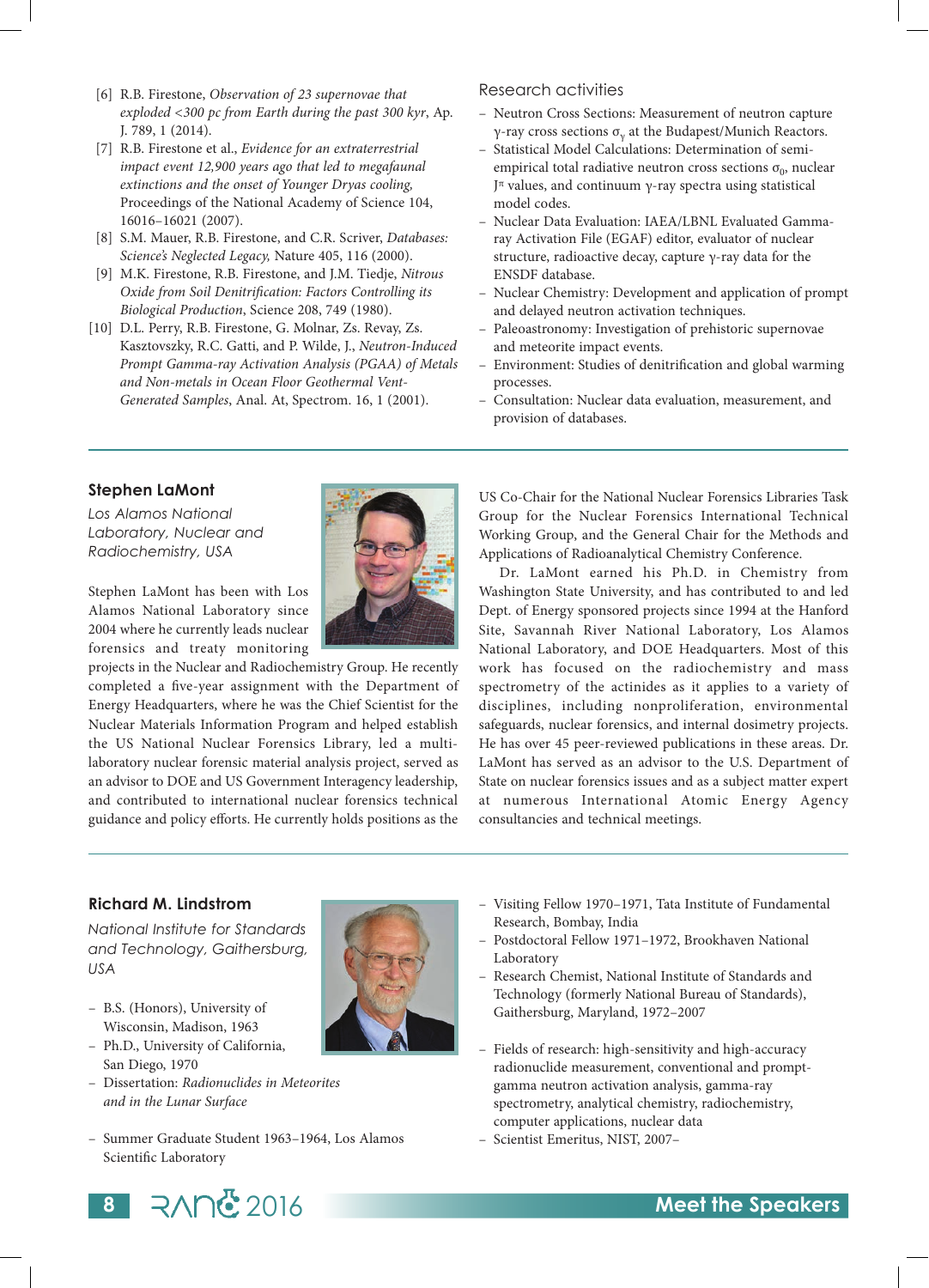- Visiting expert for the IAEA, Bangkok, Thailand, 1988 and 1992; Puspati, Malaysia, 1989; and La Reina, Chile 1995.
- Member, USDoE National Steering Committee for the Advanced Neutron Source, 1991–1995.
- Foreign Researcher, Japan Atomic Energy Research Institute, Tokai, 1992.
- Research Fellow, Interfaculty Reactor Institute, Delft University of Technology, the Netherlands, 1994.
- Organizer and co-chairman, Tenth International Conference on Modern Trends in Activation Analysis, 1999.
- Adjunct Professor, Department of Nuclear Engineering, North Carolina State University, 2000–2015.
- Member, International Committee on Activation Analysis, 2002–2007; elected Life Member, 2011.
- Guest researcher, Reactor Institute Delft, the Netherlands, 2007.
- Associate Editor, *Journal of Radioanalytical and Nuclear Chemistry*, 2007–.
- Member, Hevesy Medal Laureates Board, 2012–.
- Member, American Association for the Advancement of Science (AAAS) since 1961; life member 2011.
- Member, American Nuclear Society 1994–2013, Vice Chair and Chair of the Isotopes and Radiation Division 2006–2007.
- NIST Judson C. French Award, 2003.
- U.S. Department of Commerce Silver Medal Award, 2003.
- George Hevesy Medal Award, 2009.
- NIST Portrait Gallery of Distinguished Scientists, Engineers and Administrators, 2012.

More than 190 scientific papers published and in press. More than 120 scientific talks.

#### **Tomoko Nakanishi**

*The University of Tokyo Graduate School of Agricultural and Life Sciences, Japan*



Tomoko Nakanishi got Ph.D. from the University of Tokyo in radio-

chemistry. But she started plant physiological study when she began to work as a visiting researcher at Chemical Biodynamics at Mervin Calvin's Lab. (Laurence Berkeley Lab., California, USA). Then she was able to get a permanent position in the Faculty of Agriculture, the University of Tokyo in 1987 as an assistant. After 14 years, she had become a professor in Graduate School of Agricultural and Life Sciences, the University of Tokyo.

She was incorporated to the university revision project and was appointed as an Adviser to the President or a Director General of the Environment, Health and Safety Division created under the Office of the President of the University of Tokyo as concurrent posts.

Outside of the university, she was appointed as a member of Science Council of Japan. And now she is a Vice President of Engineering Academy of Japan, President of The Japan Society of Nuclear and Radiochemical Sciences and a Foreign member of the Royal Swedish Academy of Engineering Sciences (IVA). She got Saruhashi award (2000), Contribution Award from Atomic Energy Soc. of Japan (2001) Society Award from The Japan Society of Nuclear and Radiochemical Sciences (2011), L'ordre national du Mérite from the French President (2014).

#### **Siegfried Niese**

*Author of the Biography of G. Hevesy, Germany*

Siegfried Niese (\*23.10.1932 in Riesa, Germany) studied chemistry from 1951 to 1956 at the university in Leipzig and was working 1956–1991 at the Research Center and 1991–

1999 at the Nuclear Engineering and Analytics Inc. in Rossendorf near Dresden. In 1959 he became Ph.D., in 1972 Dr. Sc., and in 1980 professor.

His research was started with extraction of thorium and uranium and then focused on the n. a. a. of semiconductors, geological and biological materials, and media of power reactors. To improve the detection limit in high purity silicon he developed the multi-beta-gamma coincidence method and used it for the determination of impurities in semiconductor silicon and cross sections of rare neutron reactions. (e.g., 28Si(n,alpha,p)24Na). For further improvement of detection



limits he constructed an underground laboratory, the first which was used for activation analysis, with two cells, one for low background of gamma rays and the other for low background of neutrons. After shut down of the reactor in Rossendorf he had measured the radioactivity in materials of decommissioned uranium mines, of the research reactor and from the environment. Then he was dealing with the history of chemistry and radioactivity.

He has published books about reprocessing nuclear fuels, neutron activation analysis, underground laboratories, regional geology and the founder of his working field, George de Hevesy. He was author or coauthor of about 150 scientific papers, had organized seven international conferences and was a member of the advisory boards of three journals. Beside his work as head of the group of radioanalytical chemistry in Rossendorf he headed the group of radiochemical analytics in the analytical division of the Chemical Society of the GRD.

He is married to Dr. Sc. Ursula Niese, who was dealing with radiochemistry especially with the analysis of trans uranium elements. They have three children.

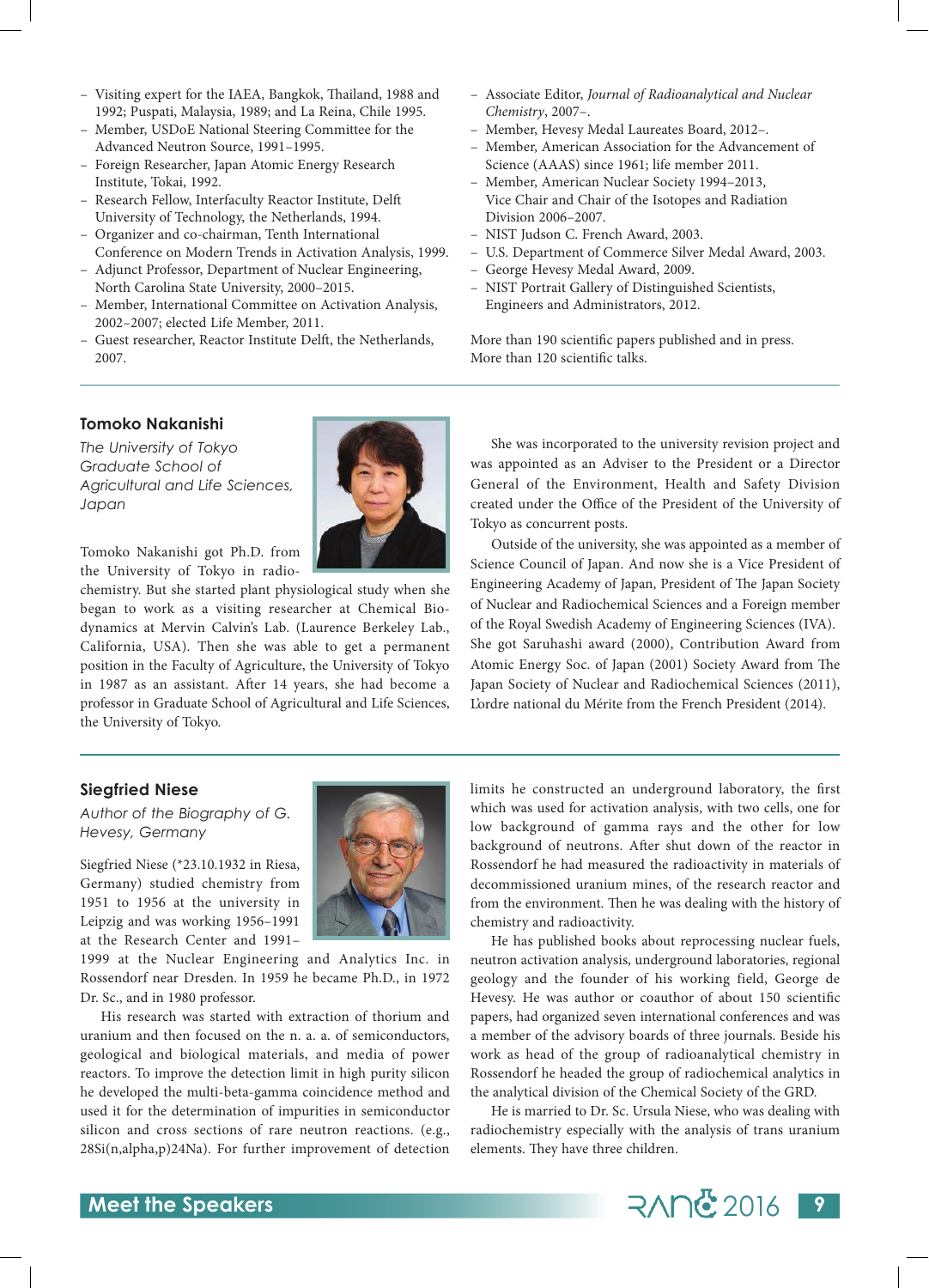#### **Pavel P. Povinec**

*Comenius University, Bratislava, Slovakia*

Prof. Pavel Povinec is expert in radioanalytical techniques (including radiometrics, underground physics and mass spectrometry), and environmental radioactivity. Presently

he works as professor at the Faculty of Mathematics, Physics and Informatics of the Comenius University in Bratislava, where he is also director of the Centre for Nuclear and Accelerator Technologies (CENTA). He has been leading in the past several international projects devoted to terrestrial and marine radioactivity, development of the GLOMARD/MARIS marine radioactivity database, as well as projects on nuclear physics. He published over 500 papers in peer-review journals and 8 books, with over 6000 citations. Recently he co-authored a book on the environmental radioactivity impact of the Fukushima accident. He was adviser of 25 Ph.D. students. He is editor and associate editor of several international journals. He got several awards from national and international institutions.

#### **Syed M. Qaim**

*Forschungszentrum Jülich GmbH, Institut für Neurowissenschaften und Medizin, INM-5: Nuklearchemie, Germany*



Syed Muhammad Qaim was born on 5 January 1941; brought up in

Pakistan and educated up to M.Sc. at the Government College and Punjab University, Lahore; Ph.D. from Liverpool University and D.Sc. from Birmingham University, England; Habilitation at Cologne University, Germany. Dr. Qaim migrated from Pakistan to Germany in 1968 and worked at first as an Alexander von Humboldt Fellow at Mainz University. In 1970 he moved over to Research Centre Jülich and worked there from 1970 to 2006 in various capacities (scientist, group leader, Vice Director). From 2006 onwards to date he is an Advisor. He also worked for the last 20 years at Cologne University as Professor of Nuclear Chemistry.

Prof. Qaim has made outstanding contributions to fundamental nuclear chemistry, nuclear data for energy- as well as non-energy related applications, and accelerator radionuclides for medical applications, all involving intensive radiochemical work. He has published 386 research papers and edited 4 books. He has given more than 100 invited talks at international conferences, seminar lectures at about 150 institutes of the world, and (besides teaching at Cologne) special courses at the universities of Aachen (Germany), Assiut (Egypt), Debrecen (Hungary), Rajshahi (Bangladesh), Punjab and GCU Lahore (Pakistan). He guided 28 Ph.D. theses and imparted research education to about 70 visiting scientists who came to Jülich. He represented Germany in OECD-NEA (Paris) and IAEA (Vienna) for more than 20 years, with Chairmanship of the IAEA-Nuclear Data Committee for 6 years. He has been working as the Editor-in-Chief of the international journal *Radiochimica Acta* for the last 20 years.

Prof. Qaim has received 18 honours and awards, among them the JARI Medal of Pergamon Press, the Hevesy Medal of Nuclear Chemistry, the Becquerel Medal of the Royal Society of Chemistry, Medals of Honour of several organisations, two honorary doctorates, and fellowships of three science academies.

#### **A. V. R. Reddy**

*Analytical Chemistry Division, Homi Bhabha National Institute (Deemed University), Department of Atomic Energy, Mumbai, India*



A. V. R. Reddy joined Nuclear Chemistry Section, Radiochemistry

Division, BARC in 1977 after completing one year Orientation course in Chemistry from BARC Training School (TS). He obtained his M.Sc from S. V. University, Tirupati, was awarded CSIR fellowship and was working for his Ph.D. until he joined TS in 1976. From September 1998 to September 2008, he was Head, Nuclear Chemistry Section and at present, is Head, Analytical Chemistry Division (ACD), BARC. In recognition of his outstanding contributions, he is rewarded with two-year extension twice, till May 31, 2015.

His research areas are: nuclear fission, nuclear reactions, nuclear analytical techniques, non-destructive assay methods, electroanalytical chemistry and environmental science. He has worked on the extension of Periodic Table during 1992–1993 in the Institute of Nuclear Chemistry, Mainz, Germany and worked in the International Atomic Energy Agency (IAEA) during 1999–2000 as a technical officer. He has more than 580 publications (230 in international journals, 16 in national journals, 124 papers in international conferences, 204 in national symposia, 21 articles / chapters in books, coauthored 4 books and edited / coordinated 21 compilations and 14 papers won awards in various symposia).

He visited many countries in Asia, Europe and South America (29 short visits as an expert/consultant and two long stints to Germany (PDF) and IAEA (Technical Officer), delivered more than 200 invited lectures/talks in India and abroad). He provided advice to many international labs on QA/ QC of nuclear analytical techniques. He was a visiting professor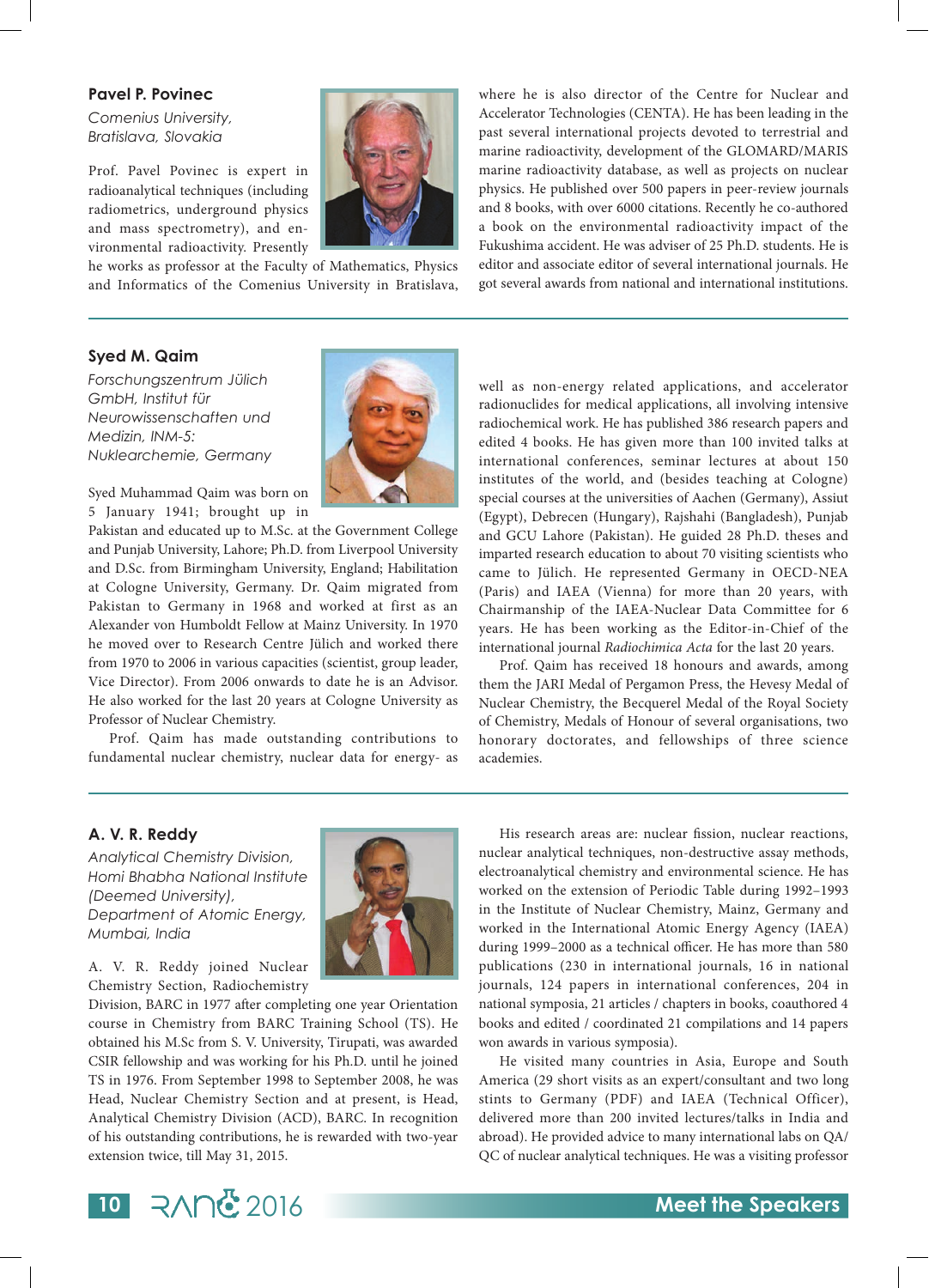in Mumbai University for 15 years and is a professor of Homi Bhabha National Institute, DAE.

Dr. Reddy is a fellow of International Union of Pure and Applied Chemistry (IUPAC). He is an active member of many scientific associations and currently is vice president of Indian Association of Nuclear Chemists and Allied Scientists

(IANCAS) and Association of Environmental Analytical Chemists of India (AEACI). He worked as a commission member of IUPAC for three terms. Dr. Reddy is Member Secretary of Basic Science Committee, BRNS and a member of DST SERB PAC (Chemical Sciences). Dr. Reddy is on the Editorial Board of two international journals.

#### **Enrico Sabbioni**

*CeSI – G. d'Annunzio University Foundation, Italy*



#### Education

High School Industrial Chemistry Diplome, 1961, Technical Institute "E. Molinari", Milan. Biological Sciences Degree, 1970, University of Pavia.

#### Professional career

- 1961–2007: scientific official, Joint Research Centre of the European Commission.
- 2007–present: senior researcher, Aging Research Center – CeSI, G. d'Annunzio University Foundation, Chieti, and LASA, INFN and University of Milan.
- 2010–2014: scientific responsible, European Centre of Sustainable Impact of Nanotechnology-ECSIN, VenetoNanotech, Rovigo.

#### Professional skills

Metal toxicology research by nuclear/radiochemical techniques (neutron activation analysis/production of radiotracers) in combination with spectrochemical, bioanalytical and molecular biology techniques for: *in vivo* metabolic experiments on laboratory animals; *in vitro* studies by cell cultures/isolated biochemical systems; studies on human tissues of general population, professionally exposed workers, clinical/ pathological cases).

Current activity: nanotoxicology research (founder, 2010, and president of the Italian Society of Nanotoxicology). Member of many professional societies, of 3 editorial boards of international journals, reviewer on behalf of many scientific journals. Author/co-author of 630 scientific contributions (over 280 articles in peer-review journals, 13 books and Symposia). Adjunct Professor at domestic universities, lecturer at international master schools. Training of more than 90 graduate students, Ph.D., visiting scientists. Seminars in radiochemistry/nuclear chemistry, toxicology, analytical chemistry, biology, pharmacology, medicine at domestic, European and Europe outside graduate schools.

#### Awards

- Commemorative Medal of Charles University of Prague, 1993, in recognition of the contribution/ achievements in the development and use of nuclear analytical techniques in various fields of life sciences research and related training activities.
- 2002: Hevesy Medal, in recognition of the contributions to radioanalytical chemistry, particularly in biological and biomedical applications, over a 40-year period.
- 2011: IMID Award (National association of Immune-Mediated Inflammatory Disease) for nanosciences and nanotechnologies.

#### **Hans-Arno Synal**

*ETH Zurich Laboratory of Ion Beam Physics, Switzerland*

#### Employment history

- 2008–present Head of the ETH Laboratory of Ion Beam Physics
- 2001–2008 Senior Scientist/Research Group Leader, Head of the Accelerator Group and deputy Director of the PSI/ETH Laboratory of Ion Beam Physics



| 1990-2001 | Research Scientist, Paul Scherrer Institut    |
|-----------|-----------------------------------------------|
| 1989-1990 | Post Doctoral Associate, Institute of         |
|           | Intermediate Energy, ETH Zurich               |
| 1986-1989 | Research Assistant, Institute of Intermediate |
|           | Energy, ETH Zurich                            |
| 1984-1985 | Research Assistant, Physikalisches Institut,  |
|           | Universität Bonn                              |
|           |                                               |

#### Appointments

Zürich

2011 Appointed as Honorary Professor at ETH Zurich 2008 Head of the Laboratory of Ion Beam Physics, ETH

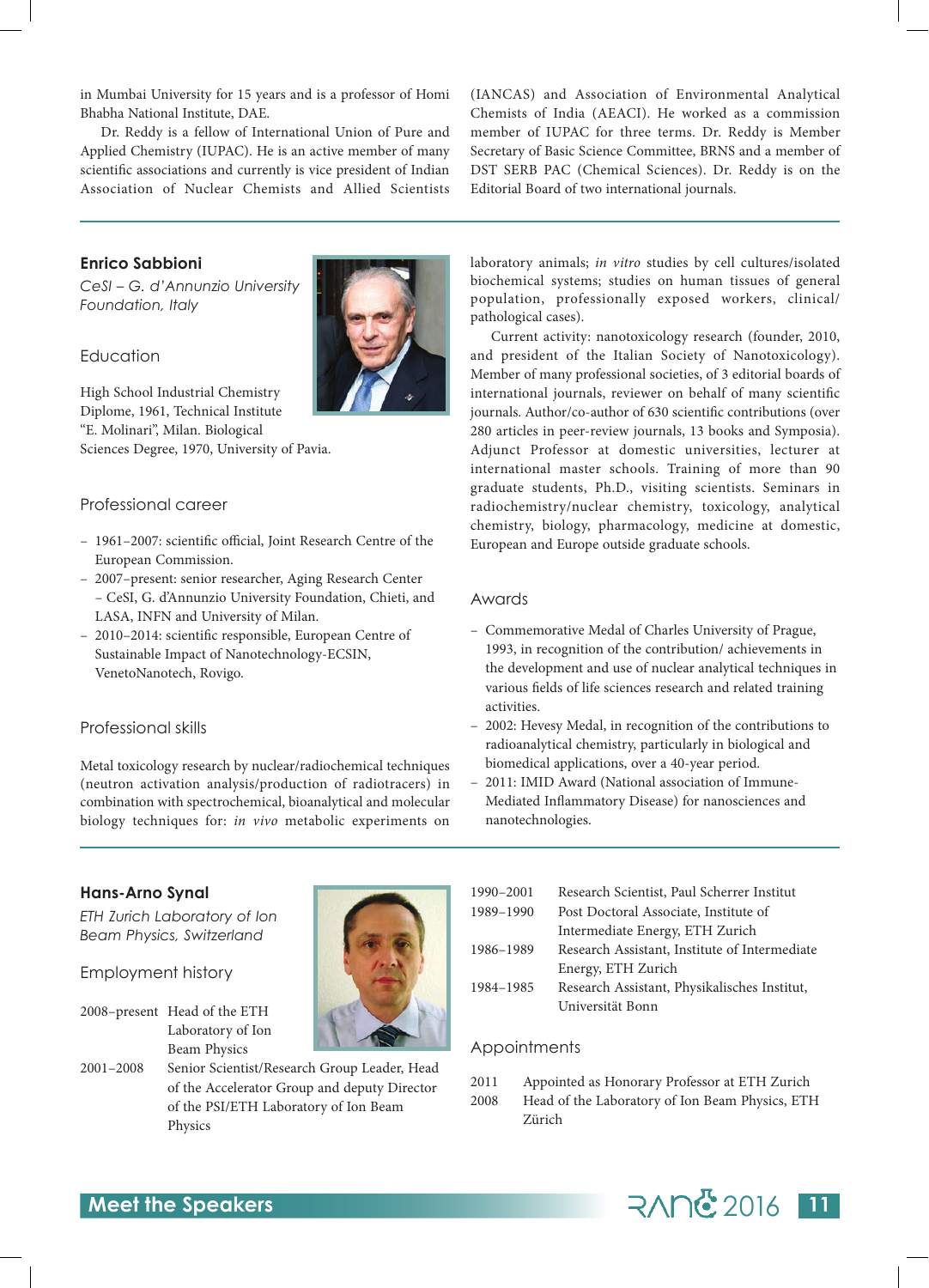2000 Appointed as Associate Professor of Physics with tenure, Purdue University, West Lafayette, USA; not accepted

#### Degrees received

| Doctor sc. nat. | ETH Zürich         | 1989 |
|-----------------|--------------------|------|
| Diploma         | University of Bonn | 1985 |
| Pre-diploma     | University of Bonn | 1981 |

#### Major committees

|           | 2013-present President of the board of directors of the |
|-----------|---------------------------------------------------------|
|           | "Ionplus AG"                                            |
|           | 2012-present Member of the Editorial Board of Nuclear   |
|           | Instruments and Methods in Physics Research B           |
|           | 2011-present President of the "Schweizerischen          |
|           | Vakuumgesellschaft"                                     |
| 2006–2009 | Deutsche Physikalische Gesellschaft,                    |
|           | Vorsitzender des Fachverbandes                          |
|           | Massenspektrometrie und Mitglied des DPG-               |
|           | Vorstandsrats                                           |
|           |                                                         |

#### **Andreas Türler**

*Laboratory of Radiochemistry and Environmental Chemistry, Paul Scherrer Institute and University of Bern, Villigen PSI and Bern, Switzerland*



Andreas Türler was born in Winterthur, Switzerland. He received his

Diploma and Ph.D. in chemistry from University of Bern, Switzerland, having carried out research on nucleon transfer reactions under the supervision of Prof. Hans-Rudolph von Gunten. He then joined the group of Prof. Darleane C. Hoffman at Lawrence Berkeley National Laboratory, Berkeley, USA, as postdoctoral fellow. In 1992, he moved back to Switzerland and in the following years worked as staff scientist at the Paul Scherrer Institute, Villigen, with Prof. Heinz Gäggeler. In 1994 he was awarded the "Fritz-Strassmann-Preis" of the Gesellschaft Deutscher Chemiker. The habilitation in 2000 at University of Bern was followed with an appointment as full professor and director of the Institute of Radiochemistry at Technical University of Munich, Germany. In 2009 he returned to Switzerland as head of the Laboratory of Radiochemistry at Paul Scherrer Institute and University of Bern. His scientific interests are nuclear and radiochemistry in general, with one focus on the physics and chemistry of transactinide elements.

#### **René van Grieken**

*Department of Chemistry, University of Antwerp, Belgium*

René van Grieken, Full Professor, Department of Chemistry, University of Antwerp, Belgium, teaching instrumental analysis, environmental chemistry and radioprotection. Now officially emeritus, since 2010.

Earlier: 1967–1972: Researcher (working on NAA) at the Institute of Nuclear Sciences, University of Ghent; 1972–1973: Visiting professor at the Department of Oceanography, Florida State University, Tallahassee, FL, USA (working on PIXE); 1976–2002: Part-time professor, Faculties of Science, Engineering and Medicine, Free University of Brussels, Belgium.

Lecturer or visiting professor or researcher, mostly on behalf of the International Atomic Energy Agency, in South Africa, Brazil, Singapore, Yugoslavia, Austria, Paraguay, Albania, Uruguay, Costa Rica, Mexico, Greece, Italy, Poland, United Arab Emirates, Tanzania, Argentina, Bolivia, France.

Awards include: Award Dr. Delcroix (= Triennial International Award for the Environment and Health), 2003, Belgium; Birks Award (= Biannual Denver X-ray Conference Award for Long-Term Excellence in X-Ray Spectrometry),



2008, USA; CSI Award (= Biannual Life Achievement Award in Spectrometric Analysis), 2009, Hungary; Award for an Outstanding Career in X-ray Spectrometry (= Biannual Award of the European X-ray Spectrometry Association), 2010, Portugal; Jenkins Award (= Biannual Award for Lifetime Achievement in the Advancement X-Ray Analysis of Materials), 2013, USA; Jerzy Fijalkowski Award (= Biannual Spectrometry Award of the Polish Academy of Science), 2013, Poland.

Presently Editor-in-chief (worldwide) of the journal *X-Ray Spectrometry*, Web Editor (worldwide) of the X-ray analysis section of *SpectroscopyNOW.com*. Member of the Editorial Board of 8 other journals.

Co-founder in 1980 and co-chairman of the Micro- and Trace Analysis Centre (MiTAC), University of Antwerp, involving some 70–100 full-time researchers, and director of the Environmental Analysis Group (involving some 25 researchers) within MiTAC, applying many analysis techniques for many applications (material science, environmental, cultural heritage) until 2010.

Invited lecturer or member of the organising committee for 285 international scientific conferences. Over 650 publications in international scientific journals with peer review, author/ editor of 16 books, 230 chapters in books and contributions to proceedings of international conferences.

Nearly 15,000 citations; Hirsch factor: 54.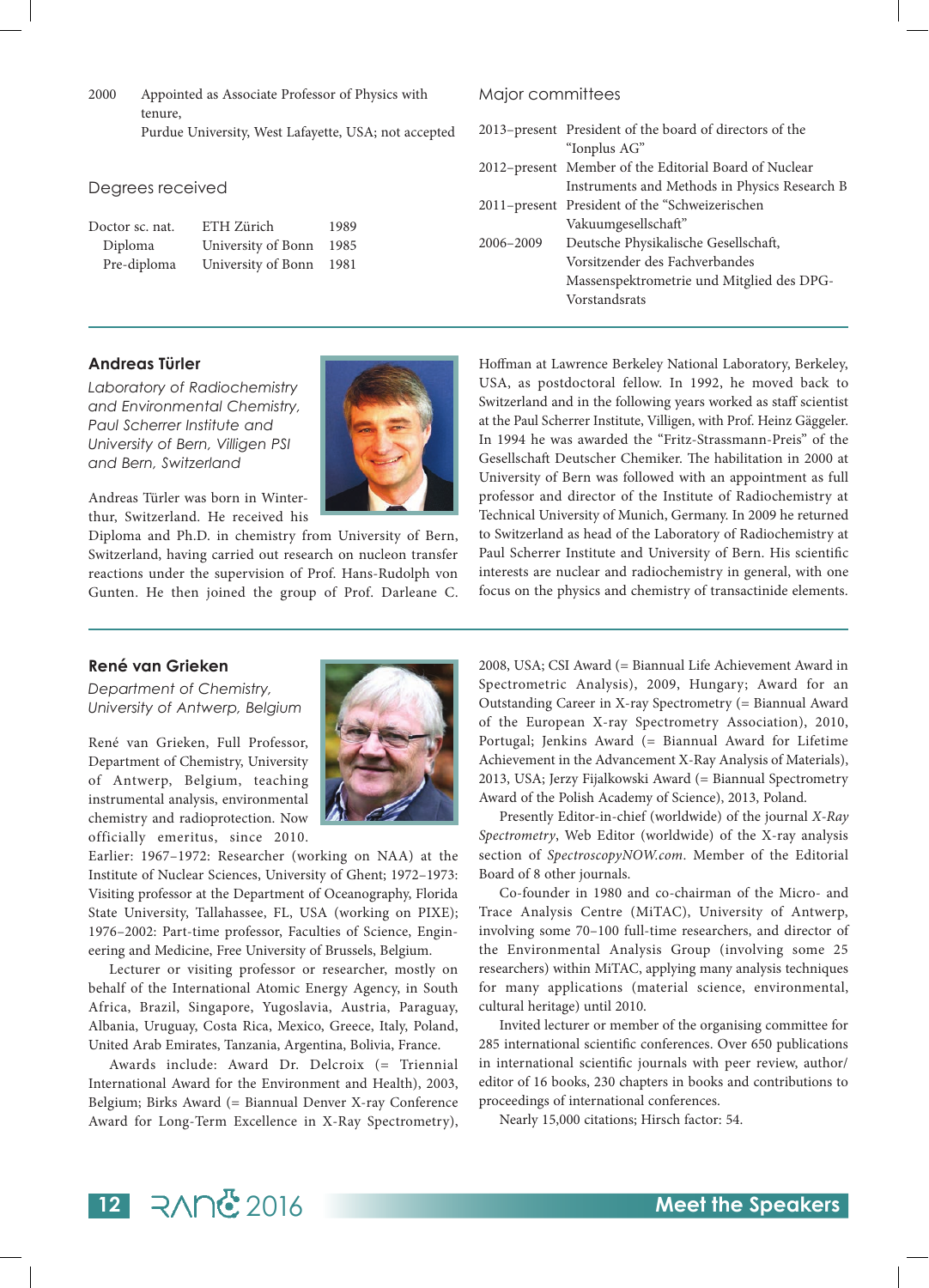#### **Hans-Jürgen Wester**

*Technische Universität München, Garching, Germany*

Scientific career history

- 1992 Diploma (Chemistry/ Radiochemistry), University of Cologne and Research Center Juelich
- 1996 Ph.D., Radiopharmaceutical Chem., Research Center Juelich
- 1995–2004 Scientific Assistant and Research Associate, Department of Nuclear Medicine, Technische Universität München

#### Academic appointments

- 2004–2010 Professor (C3) of Radiopharmaceutical Chemistry, TUM, Faculty of Medicine, Nuclear Medicine; Co-appointment at the Faculty of Chemistry
- 2010– Full Professor (W3), Pharmaceutical Radiochemistry, TUM, 1st full appointment at the Faculty of Chemistry, 2nd full appointment at the Faculty of Medicine

Board Member of the Collaborative Reseach Center (SFB 824), German Research Foundation, Member of the Board of the German Society for Nuclear Medicine (2009–2012); Board of the Bavarian Society for Nuclear Medicine (since 2003), Founder (2006) and CEO (since 2006) SCINTOMICS (Germany).

#### Scientific focus/prominent developments

Development of Probes for Molecular Imaging and Targeted Therapy, Transfer of new Agents into Clinical Studies. Selected examples: [18F]Fluoroethyltyrosine ([18F]FET, 1998); the "Multimeric Peptide" Approach (1998); [18F]Diprenorphine ([18F]FDPN, 1999); RGD-peptides (with Roland Haubner; [<sup>18</sup>F]Galacto-RGD, 2001); The "Carbohydrated Peptide" Concept (2000); CXCR4 Chemokine Receptor Ligands (2007–); In-Capillary Production of Radiopharmaceuticals (2008); Phosphinates for Ga-68-complexation (with Johannes Notni, 2010); F-18-fluorination without azeotropic drying (2010, patent), Ga-68-TRAP(RGD)<sub>3</sub> (patent), Ga-68-CPCR4.2 (Pentixafor, 2012, patent), F-18-FIBT (2012, Alzheimer Imaging Agent (with B. Yousefi patent application), new direct fluorination of unprotected acids (with B. Yousefi, 2013, patent application), New phosphinate based DOTA analogues for Lu and Cu labelling (with Johannes Notni, 2013); Pentixather (2014, with M. Schottelius, patent application).

#### Publication list, PSMA

- 1. Eiber M, Weirich G, Holzapfel K, Souvatzoglou M, Haller B, Rauscher I, Beer AJ, Wester HJ, Gschwend J, Schwaiger M, Maurer T. Simultaneous (68)Ga-PSMA HBED-CC PET/ MRI Improves the Localization of Primary Prostate Cancer. Eur Urol. 2016 Jan 18. pii: S0302-2838(16)00011-7. PMID: 26795686.
- 2. Baum RP, Kulkarni HR, Schuchardt C, Singh A, Wirtz M, Wiessalla S, Schottelius M, Mueller D, Klette I, Wester HJ.

Lutetium-177 PSMA Radioligand Therapy of Metastatic Castration-Resistant Prostate Cancer: Safety and Efficacy. J Nucl Med. 2016 Jan 21. pii: jnumed.115.168443. PMID: 26795286.

- 3. Maurer T, Gschwend JE, Rauscher I, Souvatzoglou M, Haller B, Weirich G, Wester HJ, Heck M, Kübler H, Beer AJ, Schwaiger M, Eiber M. Diagnostic Efficacy of (68)Gallium-PSMA Positron Emission Tomography Compared to Conventional Imaging in Lymph Node Staging of 130 Consecutive Patients with Intermediate to High Risk Prostate Cancer. J Urol. 2015 Dec 9. pii: S0022-5347(15)05397-5. PMID: 26682756.
- 4. Schottelius M, Wirtz M, Eiber M, Maurer T, Wester HJ. [(111)In]PSMA-I&T: expanding the spectrum of PSMA-I&T applications towards SPECT and radioguided surgery. EJNMMI Res. 2015 Dec;5(1):68. PMCID: PMC4659791.
- 5. Weineisen M, Simecek J, Schottelius M, Schwaiger M, Wester HJ. Synthesis and preclinical evaluation of DOTAGA-conjugated PSMA ligands for functional imaging and endoradiotherapy of prostate cancer. EJNMMI Res. 2014 Dec;4(1):63. PMCID: PMC4452638.
- 6. Weineisen M, Schottelius M, Simecek J, Baum RP, Yildiz A, Beykan S, Kulkarni HR, Lassmann M, Klette I, Eiber M, Schwaiger M, Wester HJ. 68Ga- and 177Lu-Labeled PSMA I&T: Optimization of a PSMA-Targeted Theranostic Concept and First Proof-of-Concept Human Studies. J Nucl Med. 2015 Aug;56(8):1169–76. PMID: 26089548.
- 7. Baranyai Z, Reich D, Vágner A, Weineisen M, Tóth I, Wester HJ, Notni J. A shortcut to high-affinity Ga-68 and Cu-64 radiopharmaceuticals: one-pot click chemistry trimerisation on the TRAP platform. Dalton Trans. 2015 Jun;28;44(24):11137–46. PMID: 25999035.
- 8. Maurer T, Weirich G, Schottelius M, Weineisen M, Frisch B, Okur A, Kübler H, Thalgott M, Navab N, Schwaiger M, Wester HJ, Gschwend JE, Eiber M. Prostate-specific membrane antigen-radioguided surgery for metastatic lymph nodes in prostate cancer. Eur Urol. 2015 Sep;68(3):530–4. PMID: 25957851.
- 9. Herrmann K, Bluemel C, Weineisen M, Schottelius M, Wester HJ, Czernin J, Eberlein U, Beykan S, Lapa C, Riedmiller H, Krebs M, Kropf S, Schirbel A, Buck AK, Lassmann M. Biodistribution and radiation dosimetry for a probe targeting prostate-specific membrane antigen for imaging and therapy. J Nucl Med. 2015 Jun;56(6):855–61. PMID: 25883128.
- 10. Eiber M, Maurer T, Souvatzoglou M, Beer AJ, Ruffani A, Haller B, Graner FP, Kübler H, Haberhorn U, Eisenhut M, Wester HJ, Gschwend JE, Schwaiger M. Evaluation of Hybrid <sup>68</sup>Ga-PSMA Ligand PET/CT in 248 Patients with Biochemical Recurrence After Radical Prostatectomy. J Nucl Med. 2015 May;56(5):668–74. PMID: 25791990.
- 11. Eiber M, Nekolla SG, Maurer T, Weirich G, Wester HJ, Schwaiger M. (68)Ga-PSMA PET/MR with multimodality image analysis for primary prostate cancer. Abdom Imaging. 2015 Aug;40(6):1769–71. PMID:25412869.
- 12. Notni J, Šimeček J, Wester HJ. Phosphinic acid functionalized polyazacycloalkane chelators for radiodiagnostics and radiotherapeutics: unique characteristics and applications. ChemMedChem. 2014 Jun;9(6):1107–15. PMID: 24700633.



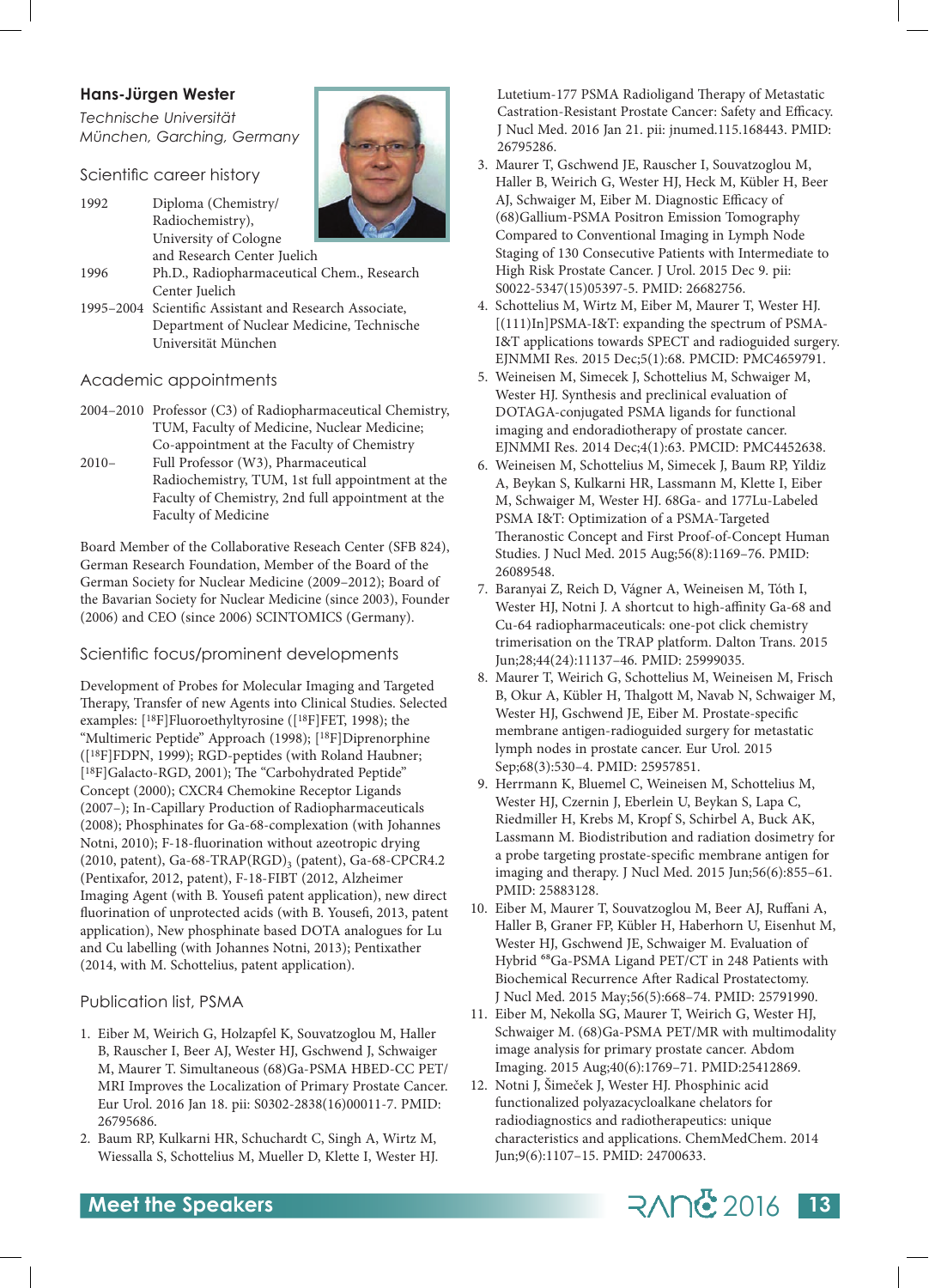## Floor Plan

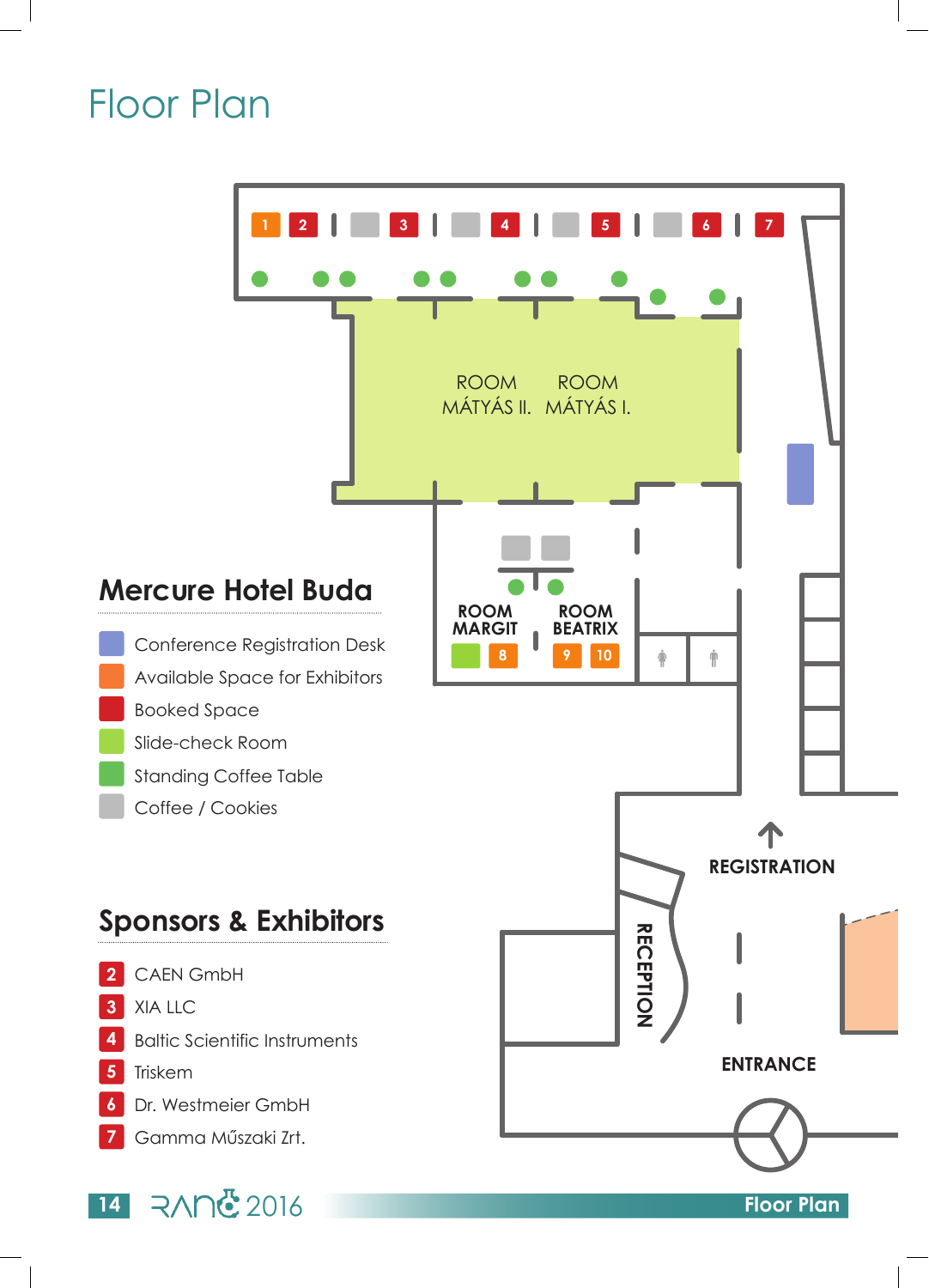1st FLOOR





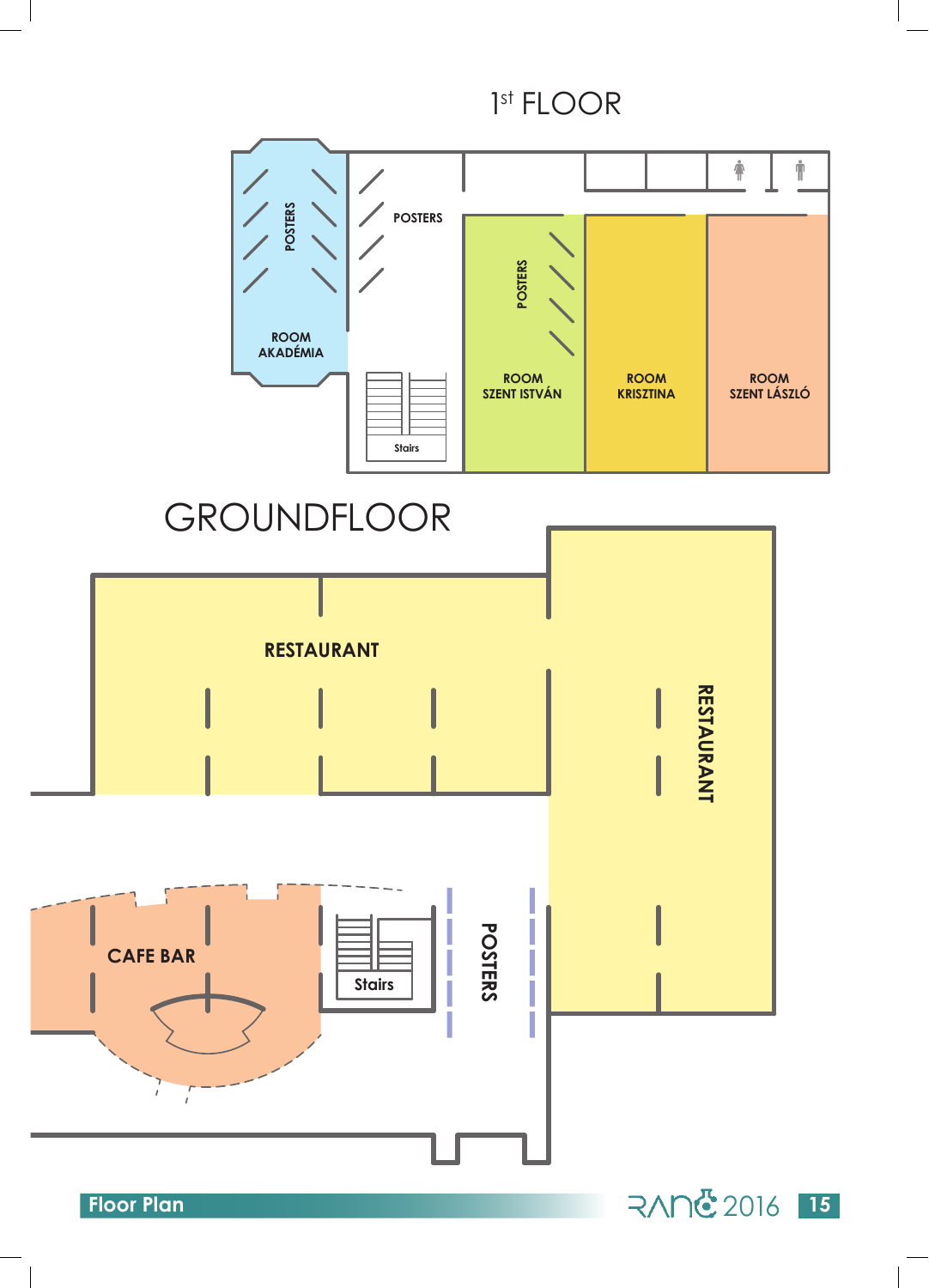## Program Overview

|                   |                                                            |                                                   |                                                               |                                                                                                |                                                                               | Szent László                          | <b>PKO</b>                                | F. Tárkányi                                                                                                 | 181 O. Lebeda                                                                                | 180 A. Hermanne                                                       | 74 P. G. Sennikov                         | 296 S. Heinitz                                         | 211 J. K. Pfeiffer                                               |                                                             | SEP                                                                   | S. Lahiri               | <b>B. T. Wolterbeek</b><br>244 | 474 V. Ostapenko              | 326 J. He                   | 207 M. Losno                | 355 P. Moeyaert  |        | LAB           | Dir. H                  | 78 J. Zhang                      | 285 A. Yurt Kilcar     | 311 T. Basaco<br>Bernabeu                                                             | Z. Biber Muftuler<br>344<br>Ē, | 56 E. de Blois                                                                                                         |                                                                                                                        |
|-------------------|------------------------------------------------------------|---------------------------------------------------|---------------------------------------------------------------|------------------------------------------------------------------------------------------------|-------------------------------------------------------------------------------|---------------------------------------|-------------------------------------------|-------------------------------------------------------------------------------------------------------------|----------------------------------------------------------------------------------------------|-----------------------------------------------------------------------|-------------------------------------------|--------------------------------------------------------|------------------------------------------------------------------|-------------------------------------------------------------|-----------------------------------------------------------------------|-------------------------|--------------------------------|-------------------------------|-----------------------------|-----------------------------|------------------|--------|---------------|-------------------------|----------------------------------|------------------------|---------------------------------------------------------------------------------------|--------------------------------|------------------------------------------------------------------------------------------------------------------------|------------------------------------------------------------------------------------------------------------------------|
|                   |                                                            |                                                   |                                                               |                                                                                                |                                                                               | Krisztina                             | NAA                                       | M. Fukushima<br>R. Zeisler,                                                                                 | 139 B. Smodiš                                                                                | 340 E. Chajduk                                                        | 351 A. Contini                            | 331 M. Anvia                                           | 299 J. Mizera                                                    |                                                             | MAS                                                                   | H.-A. Synal             | 384 A. J. T. Jull              | 382 M. Christl                | Y. Kumamoto<br>232          | G. Lujanienė<br>258         | 289 S.-H. Lee    |        | $\frac{8}{2}$ | L. Szentmiklósi         | 142 O. Delaune                   | A. B. E. Hedman<br>287 | 81 A. Cagniant                                                                        | 43 X. Zhang                    | 102 J.S. Kim                                                                                                           |                                                                                                                        |
| Tuesday, 12 April | Plenary lectures (Rooms Mátyás I & II)<br>Chair: A. Chatt  | 563 H.-A. Synal                                   | 358 R. M. Lindstrom*                                          | 201 Z. Chai                                                                                    | Coffee                                                                        | Mátyás II                             | FOR                                       | S. P. LaMont                                                                                                | 362 J.D. Borgardt                                                                            | 121 J. M. Schwantes                                                   | 68 A. Nelwamondo                          | 120 A. T. Johnson                                      | 14 É. Kovács-Széles                                              | Lunch                                                       | Ë                                                                     | D. DiPrete              | 97 B. C. Childs                | E. H. K. Aneheim<br>529       | G. Zhang<br>501             | 504 M. Hedberg              |                  | Coffee | ACT           | L. Tandon               | 95 R. M. Essex                   | 266 L. Yuan            | 63 A. Barkleit                                                                        | 555 S. Salah                   |                                                                                                                        | Poster Session 1/2 (Rooms Akadémia & Szent István)<br>(LON, FUE, MAS, SAF, ACT, SEP, FOR, ANA, PRO, LAB, APL)<br>Snack |
|                   |                                                            |                                                   |                                                               |                                                                                                |                                                                               | Mátyás I                              | <b>NO1</b>                                | N. Vajda                                                                                                    | 381 X. Dai                                                                                   | 229 S. Maxwell                                                        | 354 Á. Bihari                             | 84 Sz. Osvath                                          | 188 D. Zhang                                                     |                                                             | ECO                                                                   | G. Steinhauser          | 160 F. J. Guillén<br>Gerada    | 61 F. I. Khalili              | $314H.$ Shams               | 253 F. Pichierri            | 140 Gy. Szabó    |        | ANA           | Z. Homonnay             | 17 S. Kubuki*                    | Z. Homonnay            | 243 E. Esbelin                                                                        | 439 B. Ni                      | Constantinescu<br>70B.                                                                                                 |                                                                                                                        |
|                   |                                                            |                                                   |                                                               |                                                                                                |                                                                               | Szent László                          | <b>PRO</b>                                | S.M. Qaim                                                                                                   | A. Hermanne<br>557                                                                           | 236 S. Takács                                                         | 179 F. Tárkányi                           | 500 N. Aksenov                                         | 353 S. Manenti                                                   |                                                             | SEP                                                                   | <b>B. T. Wolterbeek</b> | 216 S. Lahiri                  | 280 Y. Martinez               | 264 N. Guo                  | 254 S. W. Kwon              | 345 S. Erenturk  |        | LAB           | J. Zhang                | 196 H. Jia                       | 463 J. Jeon            | 401 S. Sekimoto                                                                       | 356 F. Groppi                  | S. Salem<br>$\frac{1}{4}$<br>K.M.                                                                                      |                                                                                                                        |
| Monday, 11 April  | Plenary lectures (Rooms Mátyás I & II)<br>Chair: Zs. Révay | 303 R. van Grieken<br>118 S. M. Qaim <sup>*</sup> | 320 A. Chatt                                                  | Coffee                                                                                         | Krisztina                                                                     | <b>AA</b>                             | A. M. G. Figueiredo<br>A. Culicov,<br>ö   | 115 F. De Corte                                                                                             | 53 F. Mildenberger                                                                           | 28 E. Mauerhofer                                                      | 437 Y. Yao                                | 556 G. Kennedy                                         | Lunch                                                            | MAS                                                         | P. P. Povinec                                                         | 350 S. Merchel          | 317 G. Lujanienė               | 380 X. Dai                    | 559 X. Hou                  | $175$ X. Hou <sup>*</sup>   | Coffee           | $\leq$ | M. Rossbach   | 282 L. Szentmiklósi     | 342 P. Völgyesi                  | 119 L. Gačnik          | $\ddot{\neg}$<br>$113$ Y.-Y.                                                          | R. M. S. De Zanger<br>132      | Poster Session 1/1 (Rooms Akadémia & Szent István)<br>(LON, FUE, MAS, SAF, ACT, SEP, FOR, ANA, PRO, LAB, APL)<br>Snack |                                                                                                                        |
|                   |                                                            |                                                   |                                                               |                                                                                                |                                                                               | Mátyás II                             | FOR                                       | Kovács-Széles<br>۱ū۰                                                                                        | 64 K. Mayer<br>S                                                                             | 2 S. P. LaMont<br>8                                                   | 323 J. Park                               | T. G. Ditcham<br>135                                   | 31 A. Okubo                                                      |                                                             | Ë                                                                     | D. DiPrete              | 219 D. DiPrete                 | 79 I. Mailand<br>$\mathbb{C}$ | 349 A. Aerts                | 365 S. K. Johal             | E.C. Jung<br>251 |        | ACT           | L. Thompson<br><u>െ</u> | 21 L. Tandon                     | 85 C.-T. Yang          | 60 E. Alekseev                                                                        | P. Natarajan<br>136            | 445 L. Benedik                                                                                                         |                                                                                                                        |
|                   |                                                            |                                                   |                                                               |                                                                                                |                                                                               | Mátyás I                              | <b>NO1</b>                                | X. Hou                                                                                                      | 228 S. Maxwell                                                                               | 23 J. Qiao                                                            | 4M.Cook                                   | 205 A. Luca                                            | 337 Zs. Macsik                                                   |                                                             | ECO                                                                   | J.W. Mietelski          | G. Steinhauser<br>57           | 58 C. Wilke                   | 25 S.-S. Kim                | 338 M. Długosz-<br>Lisiecka | 153 M. Omeje     |        | ECO           | Š. Palágyi              | 312 M. Eriksson                  | 288 T. Zalewska        | 305 K. M. Szufa                                                                       | 208 W. Bu                      | E. M. Lindner<br>173                                                                                                   |                                                                                                                        |
| Sunday, 10 April  | Abbreviations                                              | Research fronts of radioanalytical                | Actinide analytical chemistry<br>and nuclear chemistry<br>ACT | Radio- and nuclear analytical methods<br>Special applications of radioanalytical<br>ANA<br>APL | and nuclear chemistry (poster only)<br>Companies' presentations<br><b>COM</b> | Radioecology and environmental<br>ECO | Nuclear forensics<br>radioactivity<br>FOR | supporting the nuclear fuel cycle<br>Radiolabeled compounds and<br>Advances in radiochemistry<br>LAB<br>FUE | Radioanalytical methods of long-lived<br>radiopharmaceuticals<br>radionuclides<br><b>NOT</b> | Neutron activation analysis<br>Mass spectrometry<br>MAS<br><b>NAA</b> | Nuclear instrumentation and<br><b>NIN</b> | Prompt gamma activation analysis<br>methodology<br>PGA | Production of radionuclides<br>Radiation chemistry<br>RAC<br>PRO | Radionuclide separation<br>Nuclear safeguards<br>SAF<br>SEP | Short presentations: 10-min talks<br>in selected topics<br><b>SHO</b> |                         |                                |                               | <b>Registration (Foyer)</b> |                             |                  |        |               |                         | Opening Ceremony (Mátyás I & II) | Zs. Révay and B. Réffy | G. de Hevesy, S. Niese, A. Chatt and<br>dedicated to György Hevesy<br>Festive session | T. Nakanishi                   |                                                                                                                        | <b>Welcome Reception</b>                                                                                               |
|                   |                                                            | 8:30                                              | 9:10                                                          | 9:50                                                                                           | 10:30                                                                         | Room                                  | Session                                   | Chair                                                                                                       | 11:00                                                                                        | 11:30                                                                 | 11:50                                     | 12:10                                                  | 12:30                                                            | 12:50                                                       | Session                                                               | Chair                   | 14:10                          | 14:40                         | 15:00                       | 15:20                       | 15:40            | 16:00  | Session       | Chair                   | 16:30                            | 17:00                  | 17:20                                                                                 | 17:40                          | 18:00                                                                                                                  | 18:20<br>19:00                                                                                                         |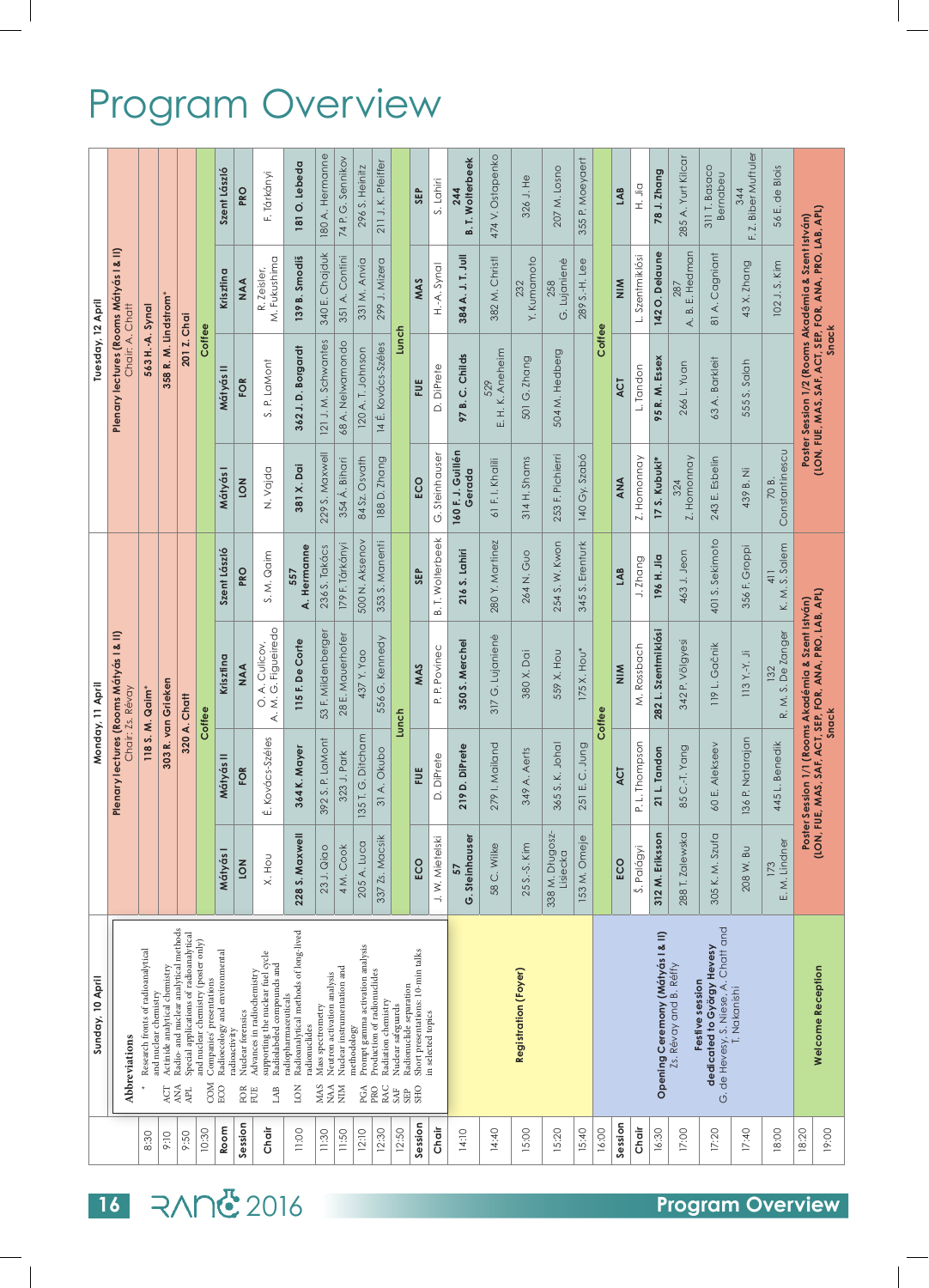| Friday, 15 April    | Plenary lectures (Rooms Mátyás I & II)<br>Chair: Zs. Révay                  | 564 H.-J. Wester     | 55 F. Cataldo* | 400 A.V.R. Reddy  | Coffee | Szent László<br>Krisztina<br>Mátyás II | LAB<br>$\frac{8}{2}$<br>FOR | Y. Liu<br>R. M. Lindstrom<br>S. LaMont | 343 Z. Varga<br>372<br>J. W. Mietelski*<br>24 M. Wilkerson | 250 W. Yang<br>A. Kocsonya<br>257<br>533 J.L. Canaday | 230 M. Cui<br>G. Gambarini<br>543<br>233 R. Kips | K. M. S. Salem<br>389<br>S. Jednorog<br>478<br>536 R. E. Steiner | 341 M. Długosz-<br>Lisiecka<br>561 J. Jiang |       | Closing Ceremony (Rooms Mátyás I & II)<br>Best Poster & Best Young Lecturer Awards |                                |                            | Lunch                   |                                |                        | Short presentations (Chair: Z. Homonnay) | 79 M. K. Khan<br>11:40<br>408 C.-P. Lee | 450 E. Borai<br>11:50<br>261 D. Strumińska-<br>Parulska                       | 199 T. T. Tran<br>12:00<br>528 E. H. K. Aneheim | 156 T. T. Tran<br>12:10<br>429 J. Wen |       |                                                     |                    |
|---------------------|-----------------------------------------------------------------------------|----------------------|----------------|-------------------|--------|----------------------------------------|-----------------------------|----------------------------------------|------------------------------------------------------------|-------------------------------------------------------|--------------------------------------------------|------------------------------------------------------------------|---------------------------------------------|-------|------------------------------------------------------------------------------------|--------------------------------|----------------------------|-------------------------|--------------------------------|------------------------|------------------------------------------|-----------------------------------------|-------------------------------------------------------------------------------|-------------------------------------------------|---------------------------------------|-------|-----------------------------------------------------|--------------------|
|                     |                                                                             |                      |                |                   |        | Mátyás I<br>Szent László               | RAC<br><b>SHO</b>           | E. Takács                              | L. Wojnárovits<br>377                                      | 388 L. Szabó                                          | 215 Z. I. Ali<br>See below                       | 110 Q. Zhu                                                       | T. Fekete<br>386                            |       | PGA                                                                                | Lindstrom<br>R.M.              | <b>B.</b> Firestone<br>182 | D. J. Turkoglu<br>148   | M. Rossbach<br>64              | 72 R. L. Paul          | 18 Zs. Révay                             | 11:00                                   | 11:10                                                                         | 11:20                                           | 11:30                                 |       |                                                     |                    |
| Thursday, 14 April  | Plenary lectures (Rooms Mátyás I & II)                                      |                      |                |                   |        | Krisztina                              | AAA                         | A. Chatt<br>J. Mizera,                 | Frontasyeva<br>241 M.V.                                    | 267 G. Baccolo                                        | 265 A. J. Stopic                                 | M. Clemenza<br>352                                               | S. Haciyakupoglu<br>346                     |       | MAS                                                                                | A. J. T. Jull                  | نم<br>309 M. Molnár        | 86 K. Hirose            | 281 S. Nisi                    | 537 C. K. Black        | 75 P. P. Povinec                         |                                         | Poster Session 2 (Rooms Akadémia & Szent István)<br>(NAA, NIM, RAC, ECO, PGA) |                                                 |                                       |       | Committee Meetings (Rooms Krisztina & Szent László) |                    |
|                     | Chair: R. M. Lindstrom                                                      | 197 R. B. Firestone* | 171 A. Türler  | 553 P. P. Povinec | Coffee | Mátyás II                              | FOR                         | A. M. Hubert                           | 35 A.M.<br>Hubert                                          | V. Venchiarutti<br>214                                | A. Fankhauser<br>186                             | M. Mathuthu<br>172                                               | A. Apostol<br>105                           | Lunch | ACT                                                                                | L. Tandon                      | 29 J. L. R. King           | 127 F. Quinto           | 501.1zosimov                   | 62 M. Krachler         | 30 N. XU                                 | Coffee                                  |                                                                               |                                                 |                                       |       |                                                     |                    |
|                     |                                                                             |                      |                |                   |        | Mátyás I                               | COM                         | Kocsor<br>Ë                            | 410 S. Happel<br>(Triskem)                                 | W. Westmeier<br>558                                   | W. Hennig<br>(X A)<br>562                        | 560 J. Petrányi<br>(Gamma)                                       | G. Di Maio<br>(CAEN)<br>567                 |       | ECO                                                                                | J. Guillén<br>Gerada<br>군      | 88 E. Steinnes             | 98<br>J. C. S. P. Dembo | E. Kabai<br>47                 | D. Xarchoulakos<br>170 | 5 Y. Yang<br>27                          |                                         |                                                                               |                                                 |                                       |       |                                                     |                    |
|                     |                                                                             |                      |                |                   |        | Szent László                           | PRO                         | O. Lebeda                              | 178 F. Ditrói                                              | 218 A. Mitu                                           | 357 N. P. van<br>der Meulen                      | M.C. Sahagia<br>22                                               | S. A. Happel<br>409                         |       | SEP                                                                                | S. Lahiri, B. T.<br>Wolterbeek | 348 I. Spahn               | 33 B. Li                | 20 M. Fourie                   | T.S. Grimes<br>395     | 402 L. Yuan                              |                                         |                                                                               |                                                 |                                       |       |                                                     |                    |
|                     |                                                                             |                      |                |                   |        | Krisztina                              | AAA                         | A. J. Stopic,<br>E. Mauerhofer         | 306 J. Kučera                                              | 145 R. Zeisler                                        | M. Fukushima<br>206                              | O. A. Culicov<br>367                                             | I. Zinicovscaia<br>371                      |       | MAS                                                                                | K. Hirose                      | 66 J. Zheng                | S.D. Gates<br>177       | 73<br>M. R. Savina             | 300 C. Maden           |                                          |                                         |                                                                               |                                                 |                                       |       |                                                     |                    |
| Wednesday, 13 April | <b>Plenary lectures (Rooms Mátyás I &amp; II)</b><br>Chair: R. B. Firestone | 406 C. Ekberg        | 397 S. LaMont  | 184 E. Sabbioni   | Coffee | Mátyás II                              | FOR                         | K. Mayer                               | P. L. Thompson<br>551                                      | K. Changkrueng<br>129                                 | Gluchshenko<br>$\frac{1}{2}$<br>190              | 202 D. Zheltov                                                   | A. Hodgson<br>417                           | Lunch | <b>SAF</b>                                                                         | A. Berlizov                    | 552 A. Berlizov            | M.C. Tweardy<br>163     | D. Chernikova<br>$\frac{1}{2}$ | 42 L. R. Cao           | 41 J. Zsigrai                            | Coffee                                  |                                                                               | Excursion                                       |                                       |       |                                                     | <b>Gala Dinner</b> |
|                     |                                                                             |                      |                |                   |        | Mátyás                                 | <b>NO1</b>                  | X. Hou                                 | 109 N. Vajda                                               | 238 G. Jia                                            | 221 D. Párkányi                                  | 276 M. Luo                                                       | 394 A. Tarancón                             |       | ECO                                                                                | M. Eriksson                    | 223 Š. Palágyi*            | 213 Y. Lin              | 290 M. A. Zoran                | 176 A. V. Konoplev     | A. Martin Sanchez<br>189                 |                                         |                                                                               |                                                 |                                       |       |                                                     |                    |
|                     |                                                                             | 8:30                 | 9:10           | 9:50              | 10:30  | Room                                   | Session                     | Chair                                  | 11:00                                                      | 11:30                                                 | 11:50                                            | 12:10                                                            | 12:30                                       | 12:50 | Session                                                                            | Chair                          | 14:10                      | 14:40                   | 15:00                          | 15:20                  | 15:40                                    | 16:00                                   | 16:30<br>17:00                                                                | 17:20                                           | 17:40                                 | 18:00 | 18:20                                               | 19:00              |

## 2016 **17**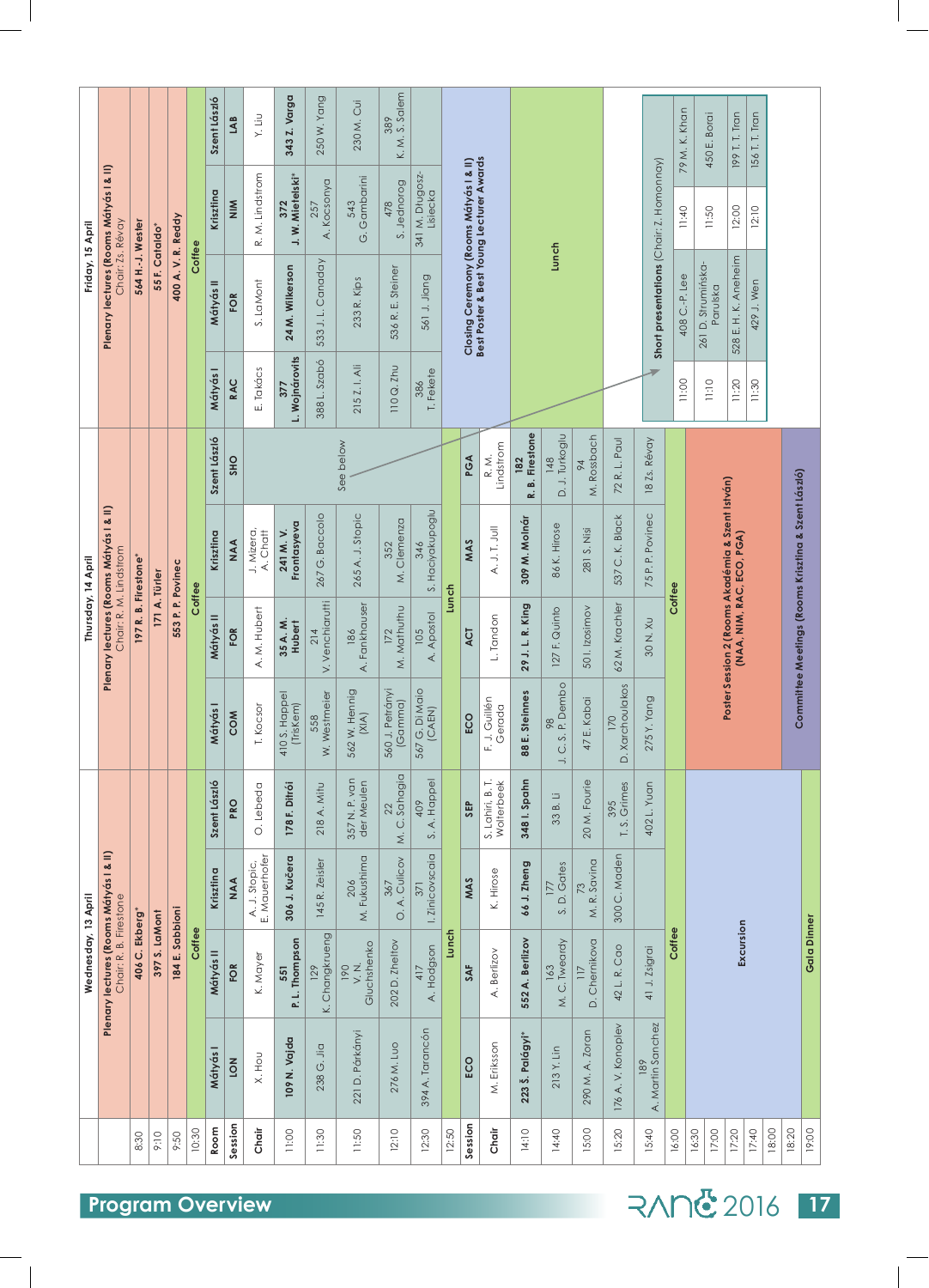### Information for Presenters

All presentations should be based on the submitted abstract as accepted by the Organizing Committee.

### **Oral Presentations**

All lecture rooms are equipped with microphone, projector, screen, remote control and laptop with PowerPoint. Only single projection will be available in the lecture rooms. There will be a technician in each lecture room for assistance if needed.

Please bring your USB memory stick with your presentation on it, and upload your presentation to the computer in the slide-check room (in Room Margit) preferably either in the morning if your talk is in the afternoon or the day before in case of a morning presentation, but **the latest during the break before your session**. You are kindly asked to control your slides back and forth.

Only PowerPoint presentations are accepted with 4:3 ratio. If you wish to show web pages, instead of live links to the Internet, please, use screen shots within your PowerPoint presentation.

**Plenary speakers** have been allocated **40 minutes** for the presentations including discussion.

**Invited speakers** have been allocated **30 minutes** for the presentations including discussion.

**Oral speakers** have been allocated **20 minutes** for the presentations including discussion.

**Short oral talk presenters** have been allocated **10 minutes**  for the presentations including discussion.

A slide-check laptop with technical assistance is provided in Room Margit.

Opening hours of the slide-check room:

| Sunday, 10 April    | $14:10 - 18:20$ |
|---------------------|-----------------|
| Monday, 11 April    | $8:00 - 18:20$  |
| Tuesday, 12 April   | $8:00 - 18:20$  |
| Wednesday, 13 April | $8:00 - 16:00$  |
| Thursday, 14 April  | $8:00 - 16:00$  |
| Friday, 15 April    | $8:00 - 12:50$  |

**It is very important to ensure that the presentations are within the allotted time and that time is left for questions from the audience.**

### **Poster Presentations**

Your poster should be **printed in size A0 (841 mm × 1189**) **mm)** and be in **portrait orientation.** You will be given sticky tack/blue tack to affix your poster to the board. You must be next to your poster during the Poster Session in order to answer any questions. Posters will be viewed during the Poster Sessions indicated in the conference program.

Posters will be displayed in Room Akadémia, Room Szent István and the indicated foyers. Poster boards will be organized by sessions and reference numbers.

#### *Poster Sessions 1/1 and 1/2 (Monday and Tuesday, 11–12 April, 18:20–19:00)*

You can mount your poster from 14:10 on Sunday, 10 April and posters are expected to remain up until the end of the Poster Session. Posters must be taken down no later than 20:00 on Tuesday, 12 April.

#### *Sessions:*

Actinide analytical chemistry • Advances in radiochemistry supporting the nuclear fuel cycle • Mass spectrometry • Nuclear forensics • Nuclear safeguards • Production of radionuclides • Radioanalytical methods of long-lived radionuclides • Radio- and nuclear analytical methods • Radiolabeled compounds and radiopharmaceuticals • Radionuclide separation • Special applications on radioanalytical and nuclear chemistry

#### *Poster Session 2 (Thursday, 14 April, 16:30–18.20)*

You can mount your poster from 10:30 on Wednesday, 13 April and posters are expected to remain up until the end of the Poster Session. Posters must be taken down no later than 14:10 on Friday, 15 April.

#### *Sessions:*

Neutron activation analysis • Nuclear instrumentation and methodology • Prompt gamma activation analysis • Radiation chemistry • Radioecology and environmental radioactivity

If you have any difficulties, please contact a member of the RANC2016 team for help.

Please take your poster tube with you and do not leave it next to your poster board since we cannot guarantee security and it also presents a potential health and safety issue.

For any queries regarding a submitted abstract, please contact the Conference Secretariat at RancConf-HU@akademiai.hu.

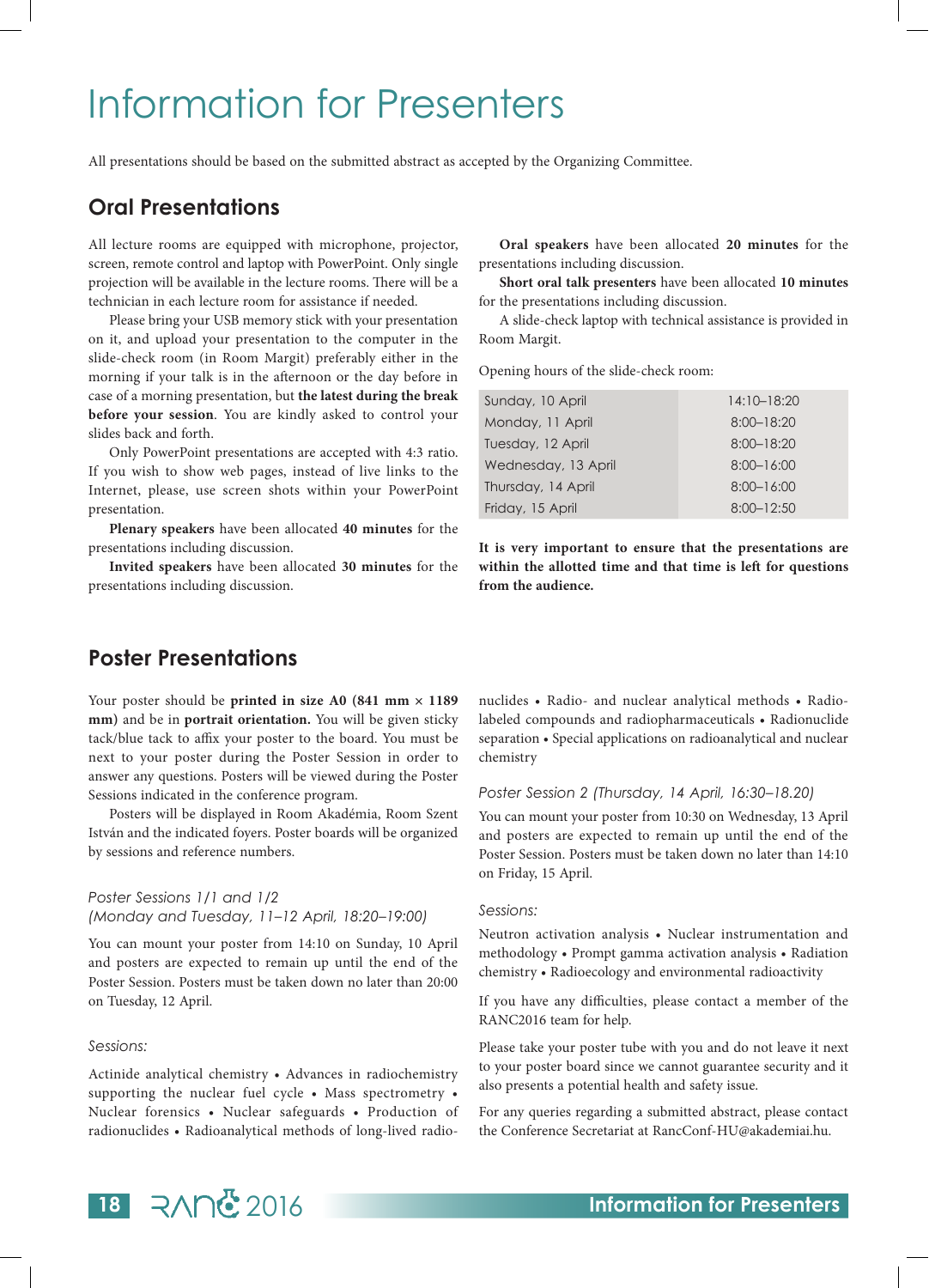## Daily Schedule

|       | <b>Sunday, 10 April</b>                                                                                                                                                                                                    |
|-------|----------------------------------------------------------------------------------------------------------------------------------------------------------------------------------------------------------------------------|
| 14:10 | <b>Registration (Foyer)</b>                                                                                                                                                                                                |
| 16:00 | <b>Opening Ceremony (Rooms Mátyás I &amp; II)</b><br>Zs. Révay (Technische Universität München, Germany) and B. Réffy (Akadémiai Kiadó, Hungary)                                                                           |
| 16:20 | Festive session dedicated to György Hevesy<br><b>G. de Hevesy</b> (Sweden): Memories of my father                                                                                                                          |
| 16:50 | <b>S. Niese</b> (Germany): George de Hevesy (1885–1966) – Discoverer of hafnium, founder of radio analytical chemistry and<br>X-ray fluorescence analysis and father of nuclear medicine                                   |
| 17:20 | <b>A. Chatt</b> (Dalhousie University, Canada): Introduction and laudation                                                                                                                                                 |
| 17:50 | <b>T. M. Nakanishi</b> (The University of Tokyo, Japan): The thing that becomes clear by a radiation and the use<br>of the radioisotopes for plant physiology – With the findings of Fukushima nuclear accident            |
| 18:30 | <b>Welcome Reception</b><br>The Welcome Reception will provide an informal setting for the guests to get acquainted with the venue<br>and meet the participants of the Conference. Snacks and refreshments will be served. |

|       | Monday, 11 April                                                                                                                                                              |                                                                                                                                                                   |                                                                                                                                                                     |                                                                                                                                                                   |  |  |  |  |  |  |  |  |
|-------|-------------------------------------------------------------------------------------------------------------------------------------------------------------------------------|-------------------------------------------------------------------------------------------------------------------------------------------------------------------|---------------------------------------------------------------------------------------------------------------------------------------------------------------------|-------------------------------------------------------------------------------------------------------------------------------------------------------------------|--|--|--|--|--|--|--|--|
|       | Plenary lectures (Rooms Mátyás I & II)<br>Chair: Zs. Révay                                                                                                                    |                                                                                                                                                                   |                                                                                                                                                                     |                                                                                                                                                                   |  |  |  |  |  |  |  |  |
| 8:30  | 118 S. M. Qaim, Forschungszentrum Jülich GmbH, Germany:<br>New developments in accelerator production of radionuclides for medical applications                               |                                                                                                                                                                   |                                                                                                                                                                     |                                                                                                                                                                   |  |  |  |  |  |  |  |  |
| 9:10  | 303 R. van Grieken, University of Antwerp, Belgium:<br>X-ray spectrometry for environment and cultural heritage                                                               |                                                                                                                                                                   |                                                                                                                                                                     |                                                                                                                                                                   |  |  |  |  |  |  |  |  |
| 9:50  | 320 A. Chatt, Dalhousie University, Canada:<br>Eighty years of neutron activation analysis: 1936-2016                                                                         |                                                                                                                                                                   |                                                                                                                                                                     |                                                                                                                                                                   |  |  |  |  |  |  |  |  |
| 10:30 | Coffee                                                                                                                                                                        |                                                                                                                                                                   |                                                                                                                                                                     |                                                                                                                                                                   |  |  |  |  |  |  |  |  |
|       | Room Mátyás I                                                                                                                                                                 | Room Mátyás II                                                                                                                                                    | <b>Room Kriszting</b>                                                                                                                                               | Room Szent László                                                                                                                                                 |  |  |  |  |  |  |  |  |
|       | <b>LON / Radioanalytical</b><br>methods of long-lived<br>radionuclides                                                                                                        | <b>FOR / Nuclear forensics</b>                                                                                                                                    | <b>NAA / Neutron activation</b><br>analysis                                                                                                                         | <b>PRO / Production of</b><br>radionuclides                                                                                                                       |  |  |  |  |  |  |  |  |
|       | Chair: X. Hou                                                                                                                                                                 | Chair: É. Kovács-Széles                                                                                                                                           | Chairs: O. A. Culicov.<br>A. M. G. Figueiredo                                                                                                                       | Chair: S. M. Qaim                                                                                                                                                 |  |  |  |  |  |  |  |  |
| 11:00 | 228 S. Maxwell / INVITED<br>Savannah River Nuclear<br>Solutions, USA<br>Rapid determination of<br>actinides in seawater<br>samples                                            | 364 K. Mayer / INVITED<br>European Commission -<br>Joint Research Centre.<br>Germany<br>Challenges and<br>uncertainties in age dating<br>of uranium and plutonium | 115 F. De Corte / INVITED<br>ex FWO-Flanders and<br><b>UGent, Belgium</b><br>Four decades of k0-NAA:<br>An appraisal                                                | 557 A. Hermanne / INVITED<br>Vrije Universiteit Brussel,<br><b>Belaium</b><br>Nuclear data for the<br>production of medical<br>radionuclides                      |  |  |  |  |  |  |  |  |
| 11:30 | <b>23 J. Qiao</b><br><b>Technical University of</b><br>Denmark, Denmark<br>Challenges and strategies<br>in plutonium determination<br>for large size environmental<br>samples | 392 S. P. LaMont<br>Los Alamos National<br>Laboratory, USA<br>Alpha spectrometry for<br>basic characterization of<br>nuclear forensics samples                    | 53 F. Mildenberger<br>Forschungszentrum Jülich<br>GmbH, Germany<br>Cyclic neutron activation<br>analysis of large samples<br>with a pulsed 14 MeV<br>neutron source | 236 S. Takács<br>Institute for Nuclear<br>Research, Hungary<br>Investigation of cross<br>sections of deuteron<br>induced nuclear reactions<br>on natural lutetium |  |  |  |  |  |  |  |  |

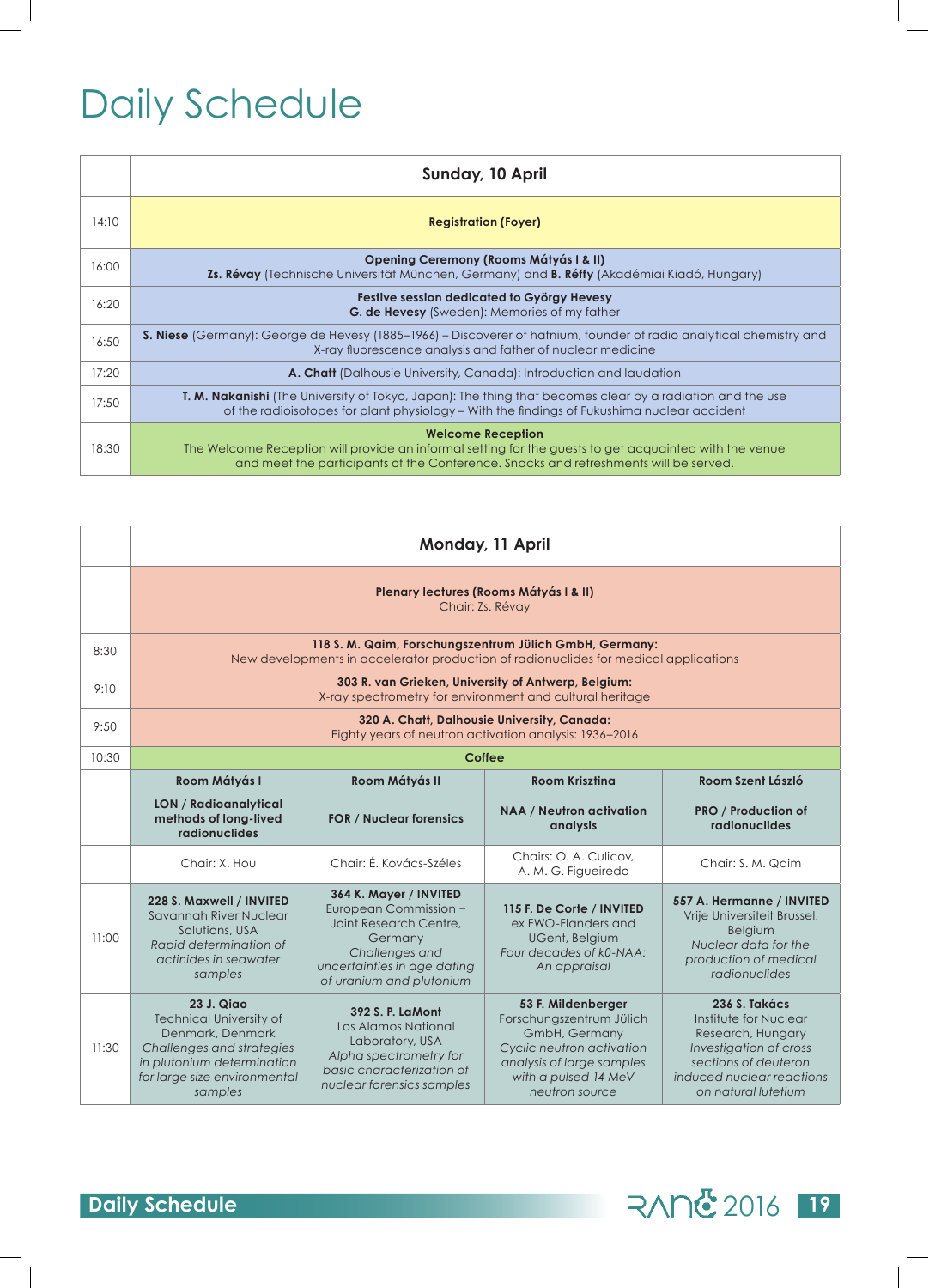| 11:50 | 4 M. Cook<br>University of Queensland,<br>Australia<br>Trace level determination<br>of Pu isotopes in Australian<br>sediments                                                                                                               | 323 J. Park<br>Korea Atomic Energy<br>Research Institute, South<br>Korea<br>Combinatory use of TOF-<br>SIMS and sector-field SIMS in<br>the preliminary estimation<br>of elemental and isotopic<br>composition of nuclear<br>forensic sample | 28 E. Mauerhofer<br>Forschungszentrum Jülich<br>GmbH, Germany<br>Determination of 235U<br>and <sup>239</sup> Pu in radioactive<br>waste using cyclic neutron<br>activation        | 179 F. Tárkányi<br>Institute for Nuclear<br>Research, Hungarian<br>Academy, Hungary<br>Production of medical<br>radioisotopes out of<br>standard proton beam and<br>energy ranges                              |
|-------|---------------------------------------------------------------------------------------------------------------------------------------------------------------------------------------------------------------------------------------------|----------------------------------------------------------------------------------------------------------------------------------------------------------------------------------------------------------------------------------------------|-----------------------------------------------------------------------------------------------------------------------------------------------------------------------------------|----------------------------------------------------------------------------------------------------------------------------------------------------------------------------------------------------------------|
| 12:10 | 205 A. Luca<br>Horia Hulubei National<br>Institute of Physics and<br>Nuclear Engineering,<br>Romania<br>Radon gas activity<br>measurements in the<br>frame of an international<br>comparison                                                | 135 T. G. Ditcham<br>Flinders University, Australia<br>Pyrolysis-gas<br>chromatography mass<br>spectrometry analysis of<br>organics within Australian<br>uranium ore concentrates<br>for source attribution                                  | 437 Y. Yao<br>Ching Institute of Atomic<br>Energy, China<br>A multi-detectors<br>integrated automation<br>system of routine INAA                                                  | 500 N. Aksenov<br>Joint Institute for Nuclear<br>Research, Russia<br>Cross section data for the<br>production of theranostic<br>195mpt via the double<br>neutron capture in 1931r                              |
| 12:30 | 337 Zs. Macsik<br><b>International Atomic</b><br>Energy Agency, Austria<br>Radioanalytical method for<br>the separation of U and Pu<br>applied in the analysis of<br>safeguards swipe samples<br>in IAEA Environmental<br>Sample Laboratory | 31 A. Okubo<br>Japan Atomic Energy<br>Agency, Japan<br>Uranium age-dating using<br>in-situ isotope ratios for<br>nuclear forensics                                                                                                           | 556 G. Kennedy<br>Ecole Polytechnique<br>Montreal, Canada<br>The history of neutron self-<br>shielding corrections in<br>neutron activation analysis                              | 353 S. Manenti<br>LASA - the University of<br>Milano, Italy<br><b>Excitation function</b><br>measurements for <sup>103</sup> Pd<br>production by deuterons<br>beams irradiation                                |
| 12:50 |                                                                                                                                                                                                                                             |                                                                                                                                                                                                                                              | Lunch                                                                                                                                                                             |                                                                                                                                                                                                                |
|       | <b>ECO</b> / Radioecology and<br>environmental radioactivity                                                                                                                                                                                | FUE / Advances in<br>radiochemistry supporting<br>the nuclear fuel cycle                                                                                                                                                                     | <b>MAS / Mass spectrometry</b>                                                                                                                                                    | <b>SEP / Radionuclide</b><br>separation                                                                                                                                                                        |
|       | Chair: J. W. Mietelski                                                                                                                                                                                                                      |                                                                                                                                                                                                                                              |                                                                                                                                                                                   |                                                                                                                                                                                                                |
|       |                                                                                                                                                                                                                                             | Chair: D. DiPrete                                                                                                                                                                                                                            | Chair: P. P. Povinec                                                                                                                                                              | Chair: B. T. Wolterbeek                                                                                                                                                                                        |
| 14:10 | 57 G. Steinhauser / INVITED<br>Leibniz Universität<br>Hannover, Germany<br>Food safety after<br>Fukushima: The beef issue                                                                                                                   | 219 D. DiPrete / INVITED<br>Savannah River National<br>Laboratory, USA<br>Challenges in developing<br>radiochemical<br>methodology for Savannah<br>River Site waste tank<br>closure campaigns                                                | 350 S. Merchel / INVITED<br>Helmholtz-Zentrum<br>Dresden-Rossendorf,<br>Germany<br>Determination of long-lived<br>cosmogenic radionuclides<br>by accelerator mass<br>spectrometry | 216 S. Lahiri / INVITED<br>Saha Institute of Nuclear<br>Physics, India<br>Converter target chemistry<br>- A new challenge to the<br>radioanalytical chemistry                                                  |
| 14:40 | 58 C. Wilke<br>Helmholtz-Zentrum<br>Dresden-Rossendorf,<br>Germany<br>Spectroscopic screening<br>for the speciation of<br>europium and curium in the<br>gastrointestinal tract                                                              | 279 I. Mailand<br>AXPO POWER AG.<br>Switzerland<br>Alpha source term trend<br>in terms of dose rate<br>reduction in Nuclear Power<br><b>Plant Beznau</b>                                                                                     | 317 G. Lujanienė<br>SRI Center for Physical<br>Sciences and Technology,<br>Lithuania<br>Sorption behavior of Cs,<br>Pu and Am to natural<br>clay: Effect of various<br>components | 280 Y. Martinez<br>CERN, Switzerland /<br>KU Leuven, Belgium<br><b>CERN-MEDICIS</b> (medical<br>isotopes collected from<br><b>ISOLDE): A new facility</b>                                                      |
| 15:00 | 25 S.-S. Kim<br>Korea Atomic Energy<br>Research Institute, South<br>Korea<br>Decontamination of<br>radioactive concrete                                                                                                                     | <b>349 A. Aerts</b><br><b>Belgian Nuclear Research</b><br>Centre, Belgium<br>Polonium evaporation from<br>liquid lead bismuth eutectic<br>coolant for accelerator<br>driven systems                                                          | 380 X. Dai<br>China Institute for Radiation<br>Protection, China<br>Ultra-sensitive analysis of<br>actinides using compact<br>accelerator mass<br>spectrometry                    | 264 N. Guo<br><b>SUBATECH, France</b><br>Evidence for the<br>predominance in aqueous<br>solutions of a mixed<br>trihalogen species, AtlBr <sup>-</sup> :<br>A combined experimental<br>and computational study |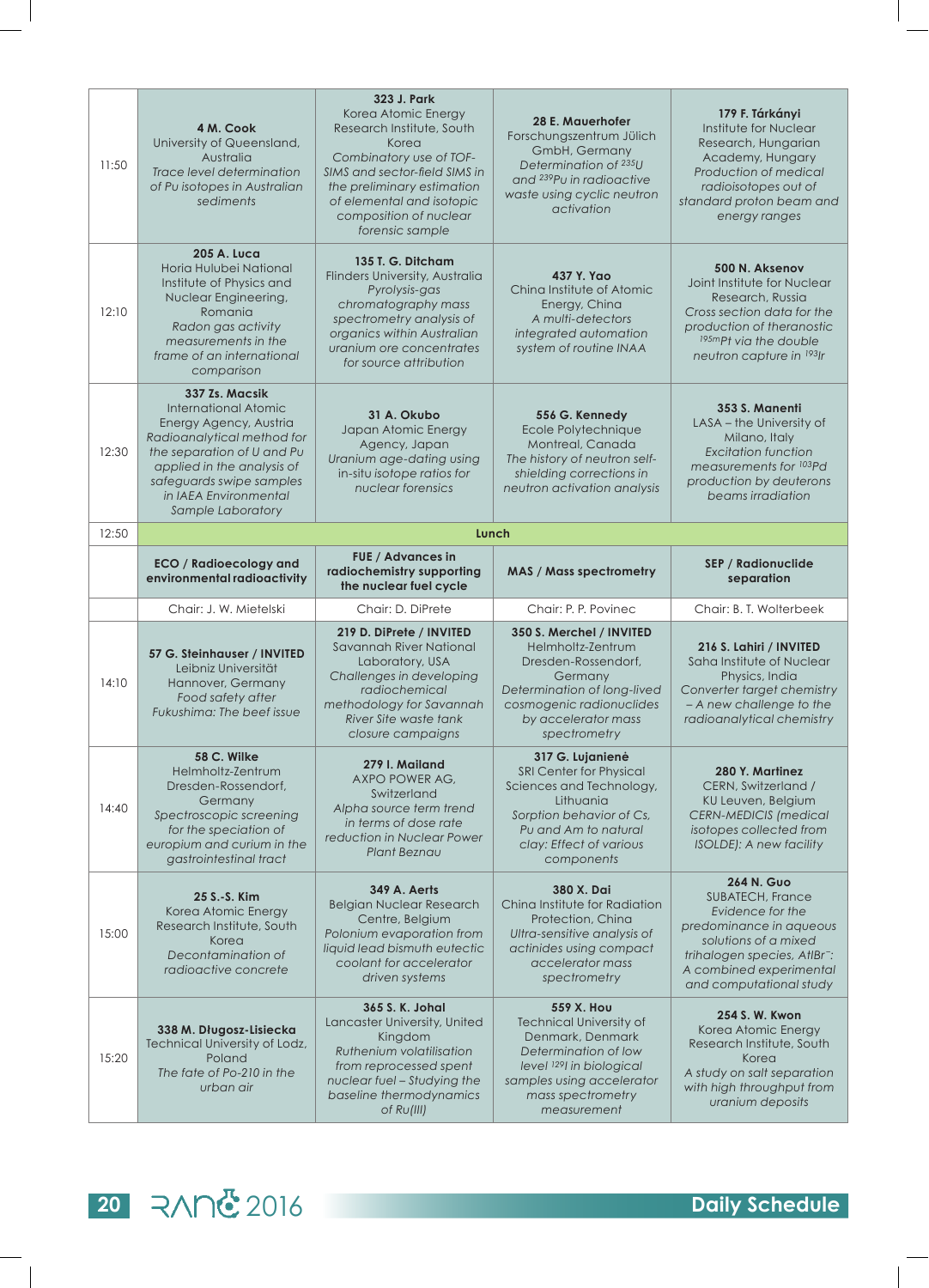| 15:40 | 153 M. Omeje<br>Covenant University,<br>Nigeria<br>Radiological and chemical<br>toxicity risks of uranium<br>in groundwater based-<br>drinking at Gosa and<br>Lugbe area of Abuja, North<br>Central Nigeria            | 251 E. C. Jung<br>Korea Atomic Energy<br>Research Institute, South<br>Korea<br>Spectroscopic<br>characterization of<br>uranyl(VI) and natural<br>organic matters in<br>groundwater using laser-<br>induced luminescence<br>spectroscopy                            | <b>175 X. Hou</b><br><b>Technical University of</b><br>Denmark, Denmark<br>AMS and ICP-MS for<br>measurement of low-level<br>radionuclides                                                                                                                                                                                                                                                                                                 | 345 S. Erenturk<br><b>Istanbul Technical</b><br>University, Turkey<br>Removal of <sup>226</sup> Ra from<br>aqueous media and its<br>thermodynamics and<br>kinetics                                                                            |  |
|-------|------------------------------------------------------------------------------------------------------------------------------------------------------------------------------------------------------------------------|--------------------------------------------------------------------------------------------------------------------------------------------------------------------------------------------------------------------------------------------------------------------|--------------------------------------------------------------------------------------------------------------------------------------------------------------------------------------------------------------------------------------------------------------------------------------------------------------------------------------------------------------------------------------------------------------------------------------------|-----------------------------------------------------------------------------------------------------------------------------------------------------------------------------------------------------------------------------------------------|--|
| 16:00 |                                                                                                                                                                                                                        |                                                                                                                                                                                                                                                                    | <b>Coffee</b>                                                                                                                                                                                                                                                                                                                                                                                                                              |                                                                                                                                                                                                                                               |  |
|       | <b>ECO / Radioecology and</b><br>environmental radioactivity                                                                                                                                                           | <b>ACT / Actinide analytical</b><br>chemistry                                                                                                                                                                                                                      | NIM / Nuclear<br>instrumentation and<br>methodology                                                                                                                                                                                                                                                                                                                                                                                        | <b>LAB</b> / Radiolabeled<br>compounds and<br>radiopharmaceuticals                                                                                                                                                                            |  |
|       | Chair: Š. Palágyi                                                                                                                                                                                                      | Chair: P. L. Thompson                                                                                                                                                                                                                                              | Chair: M. Rossbach                                                                                                                                                                                                                                                                                                                                                                                                                         | Chair: J. Zhang                                                                                                                                                                                                                               |  |
| 16:30 | 312 M. Eriksson / INVITED<br><b>Swedish Radiation Safety</b><br>Authority, Sweden<br>On the plutonium isotopic<br>composition in East Atlantic<br>surface waters, levels and<br>trends                                 | 21 L. Tandon / INVITED<br>Los Alamos National<br>Laboratory, USA<br>Actinide analytical<br>chemistry associated<br>with nuclear forensics<br>characterization of bulk<br>special nuclear materials:<br>An operational and<br>research & development<br>perspective | 282 L. Szentmiklósi /<br><b>INVITED</b><br>Hungarian Academy of<br>Sciences, Hungary<br>Geant4 simulations of<br>the Budapest Compton-<br>suppressed PGAA<br>spectrometer                                                                                                                                                                                                                                                                  | 196 H. Jia / INVITED<br>Beijing Normal University,<br>China<br>Synthesis and evaluation of<br><sup>18</sup> F-labeled indole-based<br>analogs as highly selective<br>sigma-2 receptor probes                                                  |  |
| 17:00 | 288 T. Zalewska<br>Instiute of Meteorology<br>and Water Management,<br>Poland<br>Radioactivity in the Baltic<br>Sea as an element of the<br>marine environment status<br>assessment                                    | 85 C.-T. Yang<br>China Academy of<br>Engineering Physics, China<br>Fluorescent recognition<br>of uranyl ions by a<br>phosphorylated cyclic<br>peptide                                                                                                              | 342 P. Völgyesi<br>Hungarian Academy of<br>Sciences, Hungary<br>Characterization of nuclear<br>fuel assemblies by gamma-<br>ray spectrometry                                                                                                                                                                                                                                                                                               | 463 J. Jeon<br>Korea Atomic Energy<br>Research Institute, South<br>Korea<br>Efficient radiosynthesis of<br>125I-labeled rutin<br>for biodistribution study of<br>rutin                                                                        |  |
| 17:20 | 305 K. M. Szufa<br>Institute of Nuclear Physics<br>PAN, Poland<br>Artificial and natural<br>radionuclides in Antarctic<br>biota                                                                                        | 60 E. Alekseev<br>Forschungszentrum Jülich/<br>RWTH Aachen University,<br>Germany<br>U(V) stabilization in<br>oxo-materials: Aliovalent<br>substitution and extreme<br>pressure effect                                                                             | 119 L. Gačnik<br>Jožef Stefan Institute,<br>Slovenia<br><b>HPGe detector full-energy</b><br>peak efficiency calculation<br>for inhomogeneously<br>activated samples                                                                                                                                                                                                                                                                        | 401 S. Sekimoto<br>Kyoto University Research<br>Reactor Institute, Japan<br>Separation and purification<br>of technetium-99m from<br>molybdenum-99 produced<br>by electron linear<br>accelerator                                              |  |
| 17:40 | 208 W. Bu<br>Institute of Nuclear Physics<br>and Chemistry, China<br>Pu contamination in the<br>soils of Gansu province in<br>Northwestern China                                                                       | 136 P. Natarajan<br>Indira Gandhi Centre for<br>Atomic Research, India<br>Light scattering studies on<br>polymerization and colloid<br>formation of actinides in<br>aqueous solutions                                                                              | 113 Y.-Y. Ji<br>Korea Atomic Energy<br>Research Institute.<br>South Korea<br>Limitations of gamma-<br>ray spectrometry in the<br>quantification of 238U and<br>232Th in raw materials and<br>by-products                                                                                                                                                                                                                                   | 356 F. Groppi<br>Università degli Studi di<br>Milano & INFN, Italy<br>The metallobiochemistry<br>of ultratrace levels of<br>technetium-99 in the rat                                                                                          |  |
| 18:00 | 173 E. M. Lindner<br>Austrian Agency for Health<br>and Food Safety, Austria<br>Radiochemical analysis<br>of sample matrices<br>encountered during the<br>evaluation of potentially<br>contaminated sites in<br>Austria | 445 L. Benedik<br>Jozef Stefan Institute,<br>Slovenia<br>Analysis of actinides in solid<br>samples after digestion by<br>lithium borate fusion                                                                                                                     | 132 R. M. S. De Zanger<br>Erasmus MC, the<br><b>Netherlands</b><br>Improving radio detection<br>for high resolution radio-<br><b>UPLC</b>                                                                                                                                                                                                                                                                                                  | 411 K. M. S. Salem<br>Egyptian Atomic Energy<br>Authority, Egypt<br>Radioimmunochemical<br>studies to development<br>of solid phase<br>radioimmunoassay system<br>using coated beads for<br>the assessment of human<br>chorionic gonadotropin |  |
| 18:20 |                                                                                                                                                                                                                        |                                                                                                                                                                                                                                                                    | Poster Session 1/1 (Rooms Akadémia & Szent István)                                                                                                                                                                                                                                                                                                                                                                                         |                                                                                                                                                                                                                                               |  |
|       |                                                                                                                                                                                                                        |                                                                                                                                                                                                                                                                    | Actinide analytical chemistry • Advances in radiochemistry supporting the nuclear fuel cycle • Mass spectrometry<br>• Nuclear forensics • Nuclear safeguards • Production of radionuclides • Radio- and nuclear analytical methods<br>• Radioanalytical methods of long-lived radionuclides • Radiolabeled compounds and radiopharmaceuticals •<br>Radionuclide separation • Special applications on radioanalytical and nuclear chemistry |                                                                                                                                                                                                                                               |  |
| 19:00 |                                                                                                                                                                                                                        |                                                                                                                                                                                                                                                                    | <b>Snack</b>                                                                                                                                                                                                                                                                                                                                                                                                                               |                                                                                                                                                                                                                                               |  |
|       |                                                                                                                                                                                                                        |                                                                                                                                                                                                                                                                    |                                                                                                                                                                                                                                                                                                                                                                                                                                            |                                                                                                                                                                                                                                               |  |

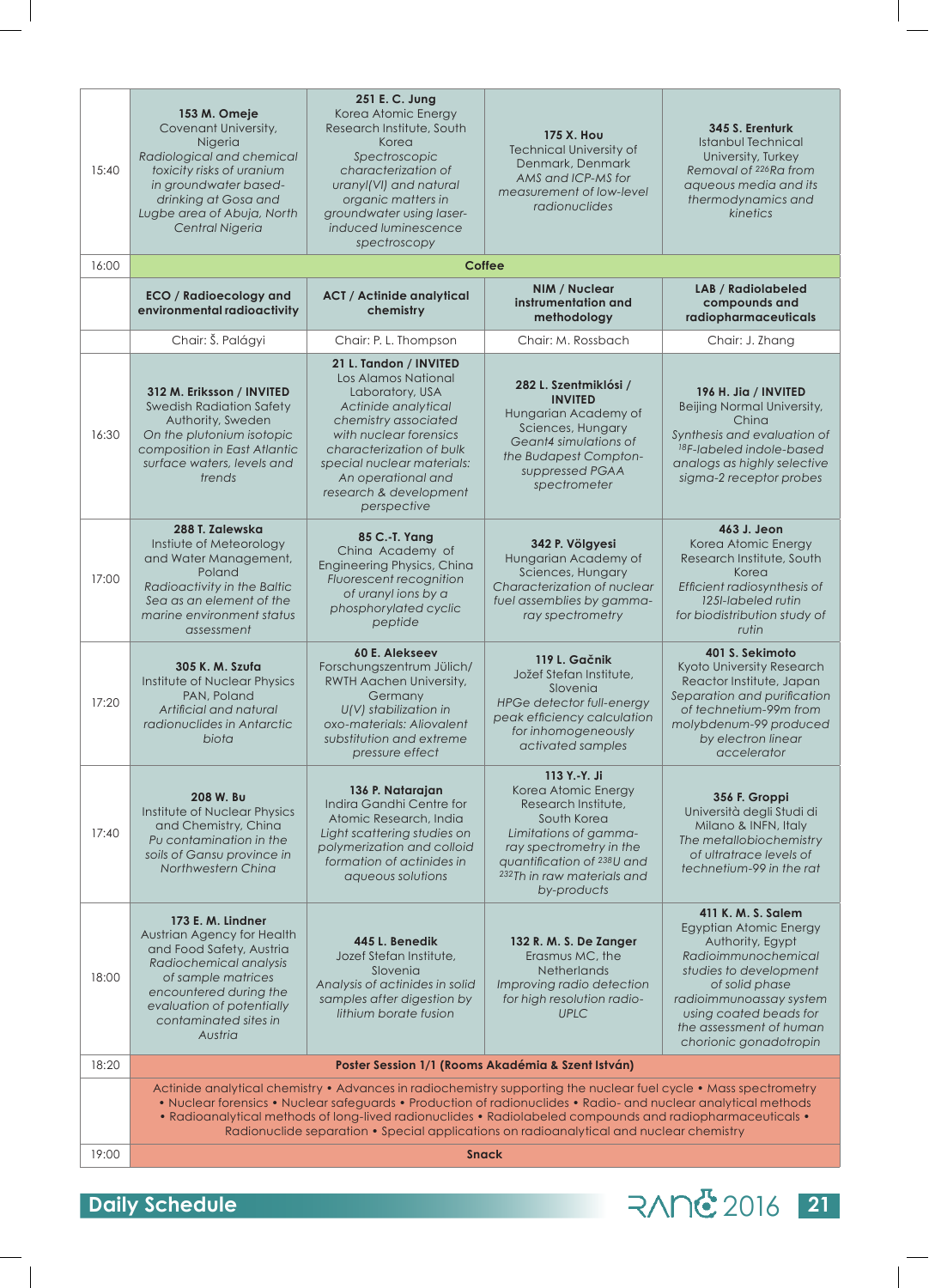|       | <b>Tuesday, 12 April</b>                                                                                                                                                                            |                                                                                                                                                                                                                                                                                                                      |                                                                                                                                                                                                                                     |                                                                                                                                                                                                   |
|-------|-----------------------------------------------------------------------------------------------------------------------------------------------------------------------------------------------------|----------------------------------------------------------------------------------------------------------------------------------------------------------------------------------------------------------------------------------------------------------------------------------------------------------------------|-------------------------------------------------------------------------------------------------------------------------------------------------------------------------------------------------------------------------------------|---------------------------------------------------------------------------------------------------------------------------------------------------------------------------------------------------|
|       | Plenary lectures (Rooms Mátyás I & II)<br>Chair: A. Chatt                                                                                                                                           |                                                                                                                                                                                                                                                                                                                      |                                                                                                                                                                                                                                     |                                                                                                                                                                                                   |
| 8:30  |                                                                                                                                                                                                     |                                                                                                                                                                                                                                                                                                                      | 563 H.-A. Synal, ETH Zurich, Switzerland:<br>How far can we get? Latest progress in accelerator mass spectrometry                                                                                                                   |                                                                                                                                                                                                   |
| 9:10  |                                                                                                                                                                                                     |                                                                                                                                                                                                                                                                                                                      | 358 R. M. Lindstrom, National Institute of Standards and Technology, USA:<br>Believable statements of uncertainty                                                                                                                   |                                                                                                                                                                                                   |
| 9:50  |                                                                                                                                                                                                     |                                                                                                                                                                                                                                                                                                                      | 201 Z. Chai, Institute of High Energy Physics, Chinese Academy, China:<br>New advances of nuclear energy radiochemistry in China                                                                                                    |                                                                                                                                                                                                   |
| 10:30 |                                                                                                                                                                                                     |                                                                                                                                                                                                                                                                                                                      | <b>Coffee</b>                                                                                                                                                                                                                       |                                                                                                                                                                                                   |
|       | Room Mátyás I                                                                                                                                                                                       | Room Mátyás II                                                                                                                                                                                                                                                                                                       | <b>Room Kriszting</b>                                                                                                                                                                                                               | Room Szent László                                                                                                                                                                                 |
|       | LON / Radioanalytical<br>methods of long-lived<br>radionuclides                                                                                                                                     | <b>FOR / Nuclear forensics</b>                                                                                                                                                                                                                                                                                       | <b>NAA / Neutron activation</b><br>analysis                                                                                                                                                                                         | <b>PRO / Production of</b><br><b>radionuclides</b>                                                                                                                                                |
|       | Chair: N. Vajda                                                                                                                                                                                     | Chair: S. P. LaMont                                                                                                                                                                                                                                                                                                  | Chairs: R. Zeisler,<br>M. Fukushima                                                                                                                                                                                                 | Chair: F. Tárkányi                                                                                                                                                                                |
| 11:00 | 381 X. Dai / INVITED<br>China Institute for Radiation<br>Protection, China<br>Fast, sensitive and<br>accurate: Challenges to<br>radioanalytical methods<br>for difficult-to-detect<br>radionuclides | 362 J.D. Borgardt / INVITED<br>US Department of State/<br>Juniata College, USA<br>Results from the galaxy<br>serpent web-based table<br>top exercise utilizing<br>the concept of nuclear<br>forensics libraries                                                                                                      | 139 B. Smodiš / INVITED<br>Jožef Stefan Institute,<br>Slovenia<br>NAA - The method<br>with nearly unlimited<br>measurement range                                                                                                    | 181 O. Lebeda / INVITED<br>Nuclear Physics Institute of<br>the CAS, Czech Republic<br>Cyclotron production<br>of $99mTc$ – Review of the<br>current status                                        |
| 11:30 | 229 S. Maxwell<br>Savannah River Nuclear<br>Solutions, USA<br>Rapid method to<br>determine actinides and<br>Sr-89/90 in limestone and<br>marble samples following<br>a radiological emergency       | 121 J. M. Schwantes<br><b>Pacific Northwest National</b><br>Laboratory, USA<br>The state of practice and<br>art of nuclear forensic<br>analysis: Highlights from<br>the 4th Collaborative<br>Materials Exercise (CMX-4)<br>of the Nuclear Forensics<br><b>International Technical</b><br><b>Working Group (ITWG)</b> | 340 E. Chajduk<br>Institute of Nuclear<br>Chemistry and Technology,<br>Poland<br>Elemental analysis of<br>infant formulas by INAA<br>and ICP-MS. Comparison<br>of estimated intakes with<br>the safety limits for trace<br>elements | 180 A. Hermanne<br>Vrije Universiteit Brussel,<br>Belgium<br>Investigation of production<br>at light charged particle<br>accelerators of medical<br>radioisotopes in the rare<br>earth region     |
| 11:50 | 354 Á. Bihari<br>MTA ATOMKI, Hungary<br>Method development for<br>the determination of Pd-107<br>in L/ILW liquid wastes                                                                             | 68 A. Nelwamondo<br>NECSA, South Africa<br>The experience of South<br>Africa NECSA nuclear<br>forensics laboratory<br>participation in the<br><b>International Technical</b><br><b>Working Group (ITWG)</b><br><b>Fourth Collaborative</b><br><b>Material Exercise (CMX-4)</b>                                       | 351 A. Contini<br>University of Sassari, Italy<br>Developing a method<br>based on neutron<br>activation analysis to<br>determine the origin of<br>metals used in antiquity                                                          | 74 P. G. Sennikov<br>Institute of Chemistry of<br>High-Purity Substances,<br>Russia<br>Conversion of high-<br>enriched (98.5%) 98MoF6<br>to 98Mo and 98MoC<br>nanocrystal targets<br>in RF plasma |
| 12:10 | 84 Sz. Osvath<br><b>National Public Health</b><br>Center, Hungary<br>Determination of 93Zr<br>in nuclear power plant<br>wastes: Critical evaluation<br>of measurements                              | 120 A. T. Johnson<br>Idaho National Laboratory,<br><b>USA</b><br>Preparation of volatile<br>chelates of trivalent and<br>tetravalent neptunium                                                                                                                                                                       | <b>331 M. Anvia</b><br>ANSTO, Australia<br>Delayed neutron activation<br>analysis at ANSTO                                                                                                                                          | 296 S. Heinitz<br>Paul Scherrer Institute,<br>Switzerland<br>Production and separation<br>of radioactive beryllium<br>isotopes at PSI                                                             |
| 12:30 | 188 D. Zhang<br>Institute of Earth<br>Environment, CAS, China<br>Environmental 1291 level,<br>distribution and source in<br>Qinghai region of China                                                 | 14 É. Kovács-Széles<br><b>MTA Centre for Energy</b><br>Research, Hungary<br>Development of a national<br>nuclear forensic library<br>in Hungary                                                                                                                                                                      | 299 J. Mizera<br>The Czech Academy of<br>Sciences, Czech Republic<br>Activation analysis<br>in geochemical<br>characterization of<br>moldavites and their<br>parent materials                                                       | 211 J. K. Pfeiffer<br>Idaho National Laboratory,<br><b>USA</b><br>Production of high purity<br>lanthanide isotopes<br>from the spontaneous<br>fission of Cf-252                                   |

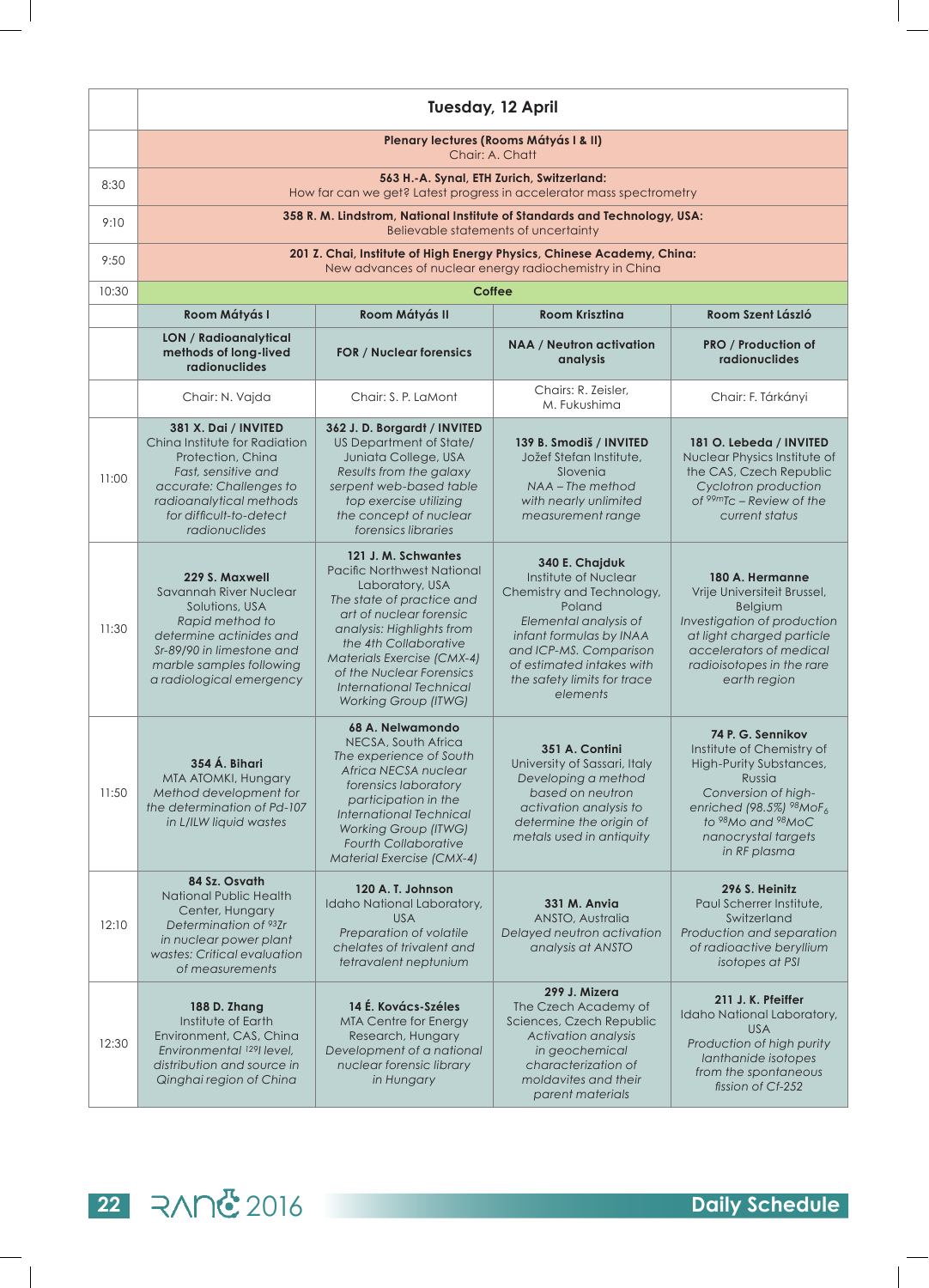| 12:50 | Lunch                                                                                                                                                                                                                                                          |                                                                                                                                                                                      |                                                                                                                                                                                                                                             |                                                                                                                                                                                         |  |
|-------|----------------------------------------------------------------------------------------------------------------------------------------------------------------------------------------------------------------------------------------------------------------|--------------------------------------------------------------------------------------------------------------------------------------------------------------------------------------|---------------------------------------------------------------------------------------------------------------------------------------------------------------------------------------------------------------------------------------------|-----------------------------------------------------------------------------------------------------------------------------------------------------------------------------------------|--|
|       | <b>ECO / Radioecology and</b><br>environmental radioactivity                                                                                                                                                                                                   | <b>FUE</b> / Advances in<br>radiochemistry supporting<br>the nuclear fuel cycle                                                                                                      | <b>MAS / Mass spectrometry</b>                                                                                                                                                                                                              | <b>SEP / Radionuclide</b><br>separation                                                                                                                                                 |  |
|       | Chair: G. Steinhauser                                                                                                                                                                                                                                          | Chair: D. DiPrete                                                                                                                                                                    | Chair: H.-A. Synal                                                                                                                                                                                                                          | Chair: S. Lahiri                                                                                                                                                                        |  |
| 14:10 | 160 J. Guillén Gerada /<br><b>INVITED</b><br>University of Extremadura,<br>Spain<br>Modification of the<br>uptake of 239Pu and 241Am<br>by wheat plantlets by<br>application of inorganic<br>fertilizers                                                       | 97 B. C. Childs / INVITED<br>University of Nevada, USA<br>The nature of the volatile<br>technetium species formed<br>during vitrification of<br>borosilicate glass                   | 384 A. J. T. Jull / INVITED<br>University of Arizona, USA<br>Some interesting<br>applications of accelerator<br>mass spectrometry to 14C,<br><sup>10</sup> Be and <sup>129</sup>                                                            | 244 B. T. Wolterbeek /<br><b>INVITED</b><br>Delft Technical University,<br>the Netherlands<br>Optimization of<br>radioisotope quality by<br>bond rupture                                |  |
| 14:40 | 61 F. I. Khalili<br>The University of Jordan,<br>Jordan<br>Removal of uranium(VI)<br>and thorium(IV) by<br>insolubilized humic acid<br>from Azrag soil in Jordan                                                                                               | <b>529 E. H. K. Aneheim</b><br>Chalmers / University of<br>Gothenburg, Sweden<br>Dissolution performance<br>of plutonium nitride based<br>fuel materials                             | 382 M. Christl<br>ETH Zurich, Switzerland<br>Reconstruction of the<br>129//236U input function and<br>its application for transient<br>tracer studies in the North<br>Atlantic and Arctic Ocean                                             | 474 V. Ostapenko<br>Lomonosov MSU/INR RAN,<br>Russia<br>Separation of 230Pa from<br>radionuclides generated in<br>natural thorium irradiated<br>by protons                              |  |
| 15:00 | <b>314 H. Shams</b><br>University of Surrey, United<br>Kingdom<br>Determination of levels<br>of naturally occurring<br>radioactive materials in<br>lagoon samples containing<br>produced water from the<br>Minagish oil field in the<br><b>State of Kuwait</b> | <b>501 G. Zhang</b><br>Beijing Institute of<br>Occupational Medicine for<br>Chemical Industry, China<br>Nuclear fuel cycle<br>modelling using message                                | 232 Y. Kumamoto<br>JAMSTEC, Japan<br>Fukushima-derived<br>radiocesium in the western<br>North Pacific in 2014                                                                                                                               | 326 J. He<br>Third Institute of<br>Oceanography, S.O.A.,<br>China<br>An improvement in the<br>pretreating technique for<br>determining radionuclides<br>in seawater                     |  |
| 15:20 | 253 F. Pichierri<br>Tohoku University, Japan<br>Cucurbituril macrocycles<br>for the complexation<br>of radiocesium in the<br>contaminated environment                                                                                                          | 504 M. Hedberg<br>Chalmers University of<br>Technology, Sweden<br>Americium losses in<br>plutonium nitride during<br>nitride fabrication and<br>pellet sintering                     | 258 G. Lujanienė<br>SRI Center for Physical<br>Sciences and Technology,<br>Lithuania<br>Mass spectrometry<br>techniques for tracer<br>studies of environmental<br>processes                                                                 | 207 M. Losno<br>CEA, France<br>Micro-chromatographic<br>systems for radiochemistry:<br>An organic monolith for the<br>separation U/Eu                                                   |  |
| 15:40 | 140 Gy. Szabó<br><b>National Public Health</b><br>Center, Hungary<br>Determination of<br>conditional stability<br>constants for $Co2+$ with<br>humic acid using humic<br>acid grafted on silica gel                                                            |                                                                                                                                                                                      | 289 S.-H. Lee<br>Korea Research Institute<br>of Standards and Science,<br>South Korea<br>The application of<br>mass spectrometric<br>technique for analyzing<br>plutonium isotopes in the<br>environmental samples<br>including food stuffs | 355 P. Moeyaert<br><b>CEA Marcoule, France</b><br>Experimental and<br>modeling study of fission<br>products extraction with<br>N,N-dialkylamides                                        |  |
| 16:00 |                                                                                                                                                                                                                                                                |                                                                                                                                                                                      | <b>Coffee</b>                                                                                                                                                                                                                               |                                                                                                                                                                                         |  |
|       | ANA / Radio- and nuclear<br>analytical methods                                                                                                                                                                                                                 | <b>ACT / Actinide analytical</b><br>chemistry                                                                                                                                        | NIM / Nuclear<br>instrumentation and<br>methodology                                                                                                                                                                                         | <b>LAB / Radiolabeled</b><br>compounds and<br>radiopharmaceuticals                                                                                                                      |  |
|       | Chair: Z. Homonnay                                                                                                                                                                                                                                             | Chair: L. Tandon                                                                                                                                                                     | Chair: L. Szentmiklósi                                                                                                                                                                                                                      | Chair: H. Jia                                                                                                                                                                           |  |
| 16:30 | 17 S. Kubuki / INVITED<br>Tokyo Metropolitan<br>University, Japan<br>Photocatalytic ability<br>and <sup>57</sup> Fe-Mössbauer study<br>of iron-containing silicate<br>glass                                                                                    | 95 R. M. Essex / INVITED<br>National Institute of<br>Standards and Technology,<br><b>USA</b><br>Certification of uranium<br>reference materials<br>for trace-abundance<br>U isotopes | 142 O. Delaune / INVITED<br>CEA, France<br>Gamma <sup>3</sup> , an advanced<br>ultra-low background<br>gamma spectrometer                                                                                                                   | 78 J. Zhang / INVITED<br>Beijing Normal University,<br>China<br>Preparation and<br>applications of <sup>99m</sup> Tc<br>labeled dithiocarbamate<br>complexes as<br>radiopharmaceuticals |  |

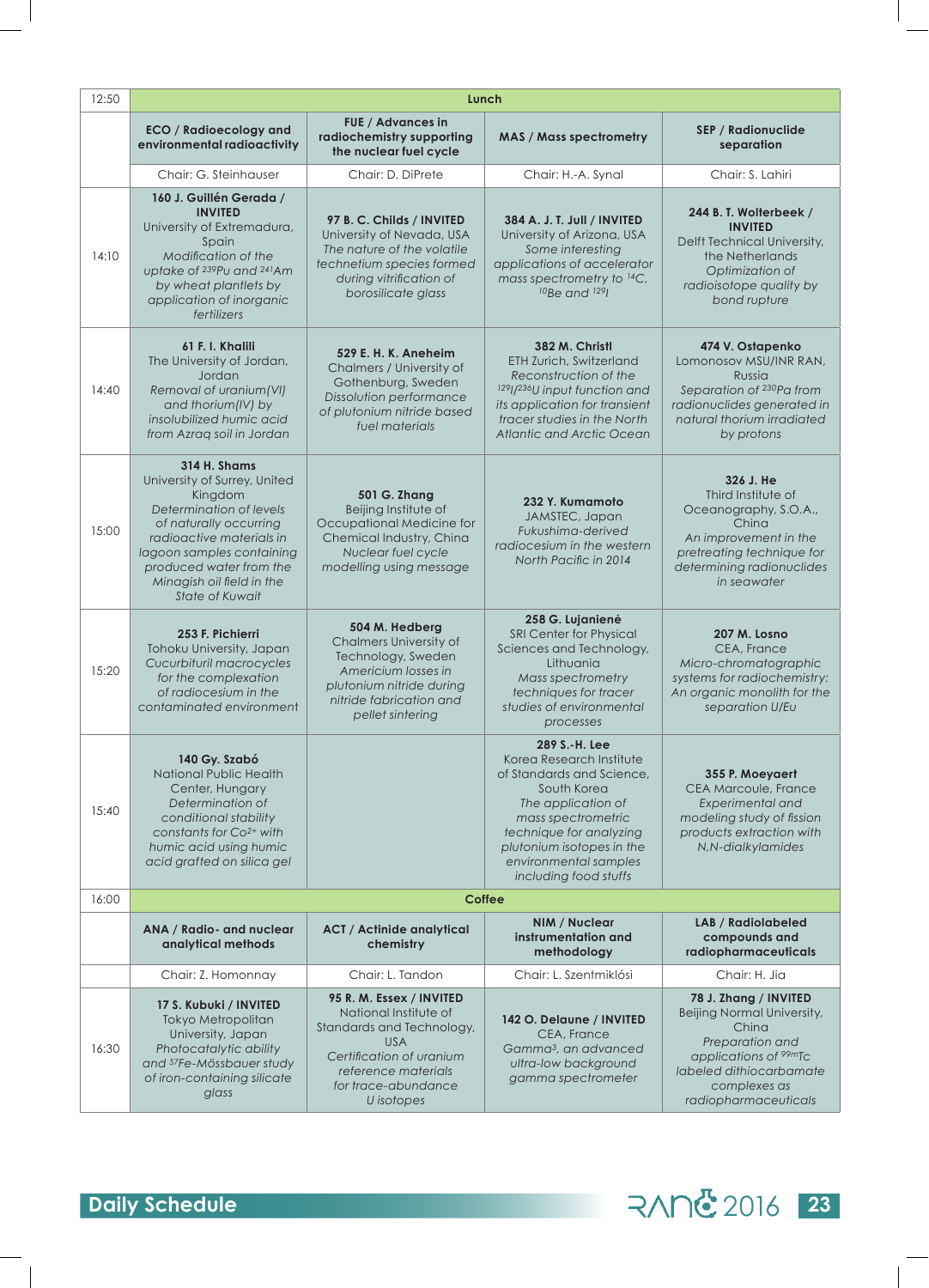| 17:00 | 324 Z. Homonnay<br>Eötvös Loránd University,<br>Hungary<br>Mössbauer study of biofilm<br>formation in hypogenic<br>spring caves in Hungary                                                                                                                                                                                                                                                                                                 | <b>266 L. Yuan</b><br>Sichuan University, China<br>Pillar[5]arene-based<br>fluorescent sensor for<br>detection of thorium(IV) ion                                  | 287 A. B. E. Hedman<br>Swedish Defence Research<br>Agency, Sweden<br>Characterization of HPGe<br>detectors using computed<br>tomography                                                    | 285 A. Yurt Kilcar<br>Ege University, Turkey<br>Investigation of <sup>99m</sup> Tc<br>labeled plumbagin via ER<br>dependent examination<br>against breast cancer cells<br>and comparison with PLGA<br>encapsulated form           |
|-------|--------------------------------------------------------------------------------------------------------------------------------------------------------------------------------------------------------------------------------------------------------------------------------------------------------------------------------------------------------------------------------------------------------------------------------------------|--------------------------------------------------------------------------------------------------------------------------------------------------------------------|--------------------------------------------------------------------------------------------------------------------------------------------------------------------------------------------|-----------------------------------------------------------------------------------------------------------------------------------------------------------------------------------------------------------------------------------|
| 17:20 | 243 E. Esbelin<br>CEA, France<br>ED-XRF for non-destructive<br>analysis on high level<br>nuclear sample                                                                                                                                                                                                                                                                                                                                    | 63 A. Barkleit<br>Helmholtz-Zentrum<br>Dresden-Rossendorf,<br>Germany<br>Complex formation of<br>europium and curium<br>with the digestive enzyme<br>alpha-amylase | 81 A. Cagniant<br>CEA, France<br>Gamma <sup>3</sup> /PIPSBOx:<br>A high efficiency and<br>high resolution electron/<br>photon spectrometer for<br>radioxenon trace detection               | 311 T. Basaco Bernabeu<br>University of Bern,<br>Switzerland<br>Characterization of<br>girentuximab-DOTA<br>conjugates for labelling<br>with therapeutic<br>radionuclides                                                         |
| 17:40 | 439 B. Ni<br>Ching Institute of Atomic<br>Energy, China<br>Comparation of multi-<br>analytical techniques for<br>determination of ratio of<br>235U/238U isotopes                                                                                                                                                                                                                                                                           | 555 S. Salah<br><b>Belgian Nuclear Research</b><br>Centre (SCK-CEN), Belgium<br>Uranium dissolution in<br>hyperalkaline TMA-OH<br>solutions: Preliminary results   | 43 X. Zhang<br>University of Tennessee-<br>Knoxville, USA<br>Simulation and first<br>proof-of-concept of next<br>generation, micro-order<br>spatial resolution thermal<br>neutron detector | 344 F. Z. Biber Muftuler<br>Ege University, Turkey<br>Investigation of<br>anticancerogenic<br>effects of radioiodinated<br>indole3carbinol and<br>PLGA encapsulated<br>indole3carbinol<br>compounds utilizing in vitro<br>methods |
| 18:00 | <b>70 B. Constantinescu</b><br><b>Bogdan National Institute</b><br>of Nuclear Physics &<br>Engineering, Romania<br>Portable XRF spectrometer<br>use for archaeometrical<br>studies in Romania -<br>A review                                                                                                                                                                                                                                |                                                                                                                                                                    | 102 J. S. Kim<br><b>KOREA Atomic Energy</b><br>Research Institute, South<br>Korea<br>Development of gamma<br>rays image plate for single<br>photon counting using<br>plastic scintilliator | 56 E. de Blois<br>Erasmus MC, the<br><b>Netherlands</b><br>Semi-automated<br>system for purification,<br>conentrating and labeling<br>of <sup>68</sup> Ga-radiopharmaca for<br>preclinical application                            |
|       |                                                                                                                                                                                                                                                                                                                                                                                                                                            |                                                                                                                                                                    | Poster Session 1/2 (Rooms Akadémia & Szent István)                                                                                                                                         |                                                                                                                                                                                                                                   |
| 18:20 | Actinide analytical chemistry • Advances in radiochemistry supporting the nuclear fuel cycle • Mass spectrometry<br>• Nuclear forensics • Nuclear safeguards • Production of radionuclides • Radio- and nuclear analytical methods<br>• Radioanalytical methods of long-lived radionuclides • Radiolabeled compounds and radiopharmaceuticals •<br>Radionuclide separation • Special applications on radioanalytical and nuclear chemistry |                                                                                                                                                                    |                                                                                                                                                                                            |                                                                                                                                                                                                                                   |
| 19:00 | <b>Snack</b>                                                                                                                                                                                                                                                                                                                                                                                                                               |                                                                                                                                                                    |                                                                                                                                                                                            |                                                                                                                                                                                                                                   |

|       | <b>Wednesday, 13 April</b>                                                                                                                                        |                                |                                                                                                                                             |                                             |
|-------|-------------------------------------------------------------------------------------------------------------------------------------------------------------------|--------------------------------|---------------------------------------------------------------------------------------------------------------------------------------------|---------------------------------------------|
|       |                                                                                                                                                                   |                                | Plenary lectures (Rooms Mátyás I & II)<br>Chair: R. B. Firestone                                                                            |                                             |
| 8:30  |                                                                                                                                                                   |                                | 406 C. Ekberg, Chalmers University of Technology, Sweden:<br>Novel nuclear fuels for a sustainable fuel cycle, production and recyclability |                                             |
| 9:10  | 397 S. LaMont, Los Alamos National Laboratory, USA:<br>Nuclear forensics: A maturing discipline                                                                   |                                |                                                                                                                                             |                                             |
| 9:50  | 184 E. Sabbioni, CeSI-G.D'Annunzio University Foundation, Italy:<br>Nuclear and radioanalytical techniques in metallobiochemistry research: Studies over 50 years |                                |                                                                                                                                             |                                             |
| 10:30 |                                                                                                                                                                   |                                | Coffee                                                                                                                                      |                                             |
|       | Room Mátyás I                                                                                                                                                     | Room Mátyás II                 | <b>Room Kriszting</b>                                                                                                                       | Room Szent László                           |
|       | <b>LON</b> / Radioanalytical<br>methods of long-lived<br><b>radionuclides</b>                                                                                     | <b>FOR / Nuclear forensics</b> | <b>NAA</b> / Neutron activation<br>analysis                                                                                                 | <b>PRO / Production of</b><br>radionuclides |
|       | Chair: X. Hou                                                                                                                                                     | Chair: K. Mayer                | Chairs: A. J. Stopic,<br>E. Mauerhofer                                                                                                      | Chair: O. Lebeda                            |

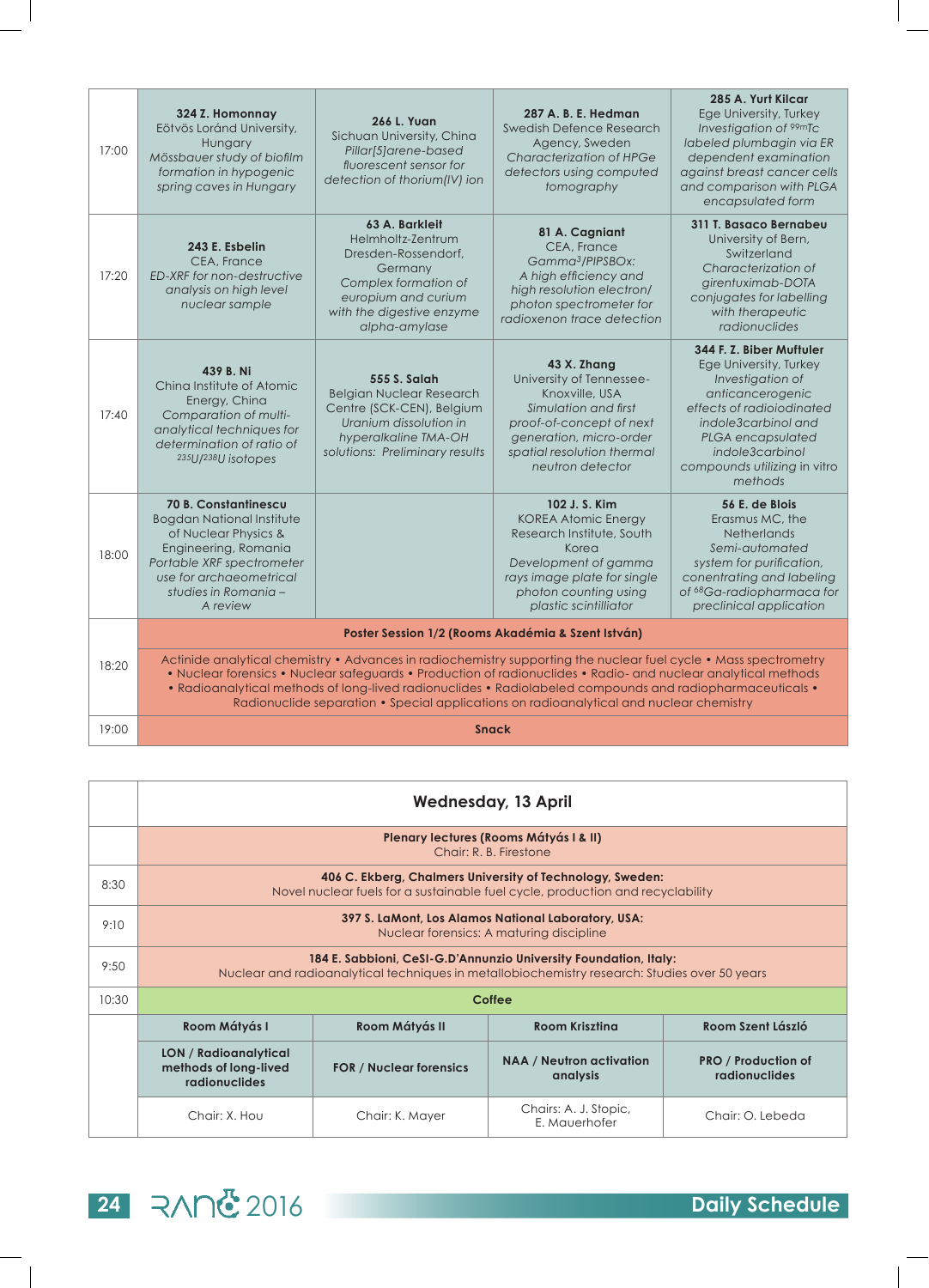| 11:00 | 109 N. Vajda / INVITED<br>RADANAL Ltd., Hungary<br>Simultaneous<br>determination of actinides<br>using DGA resin                                                                                                                                                               | 551 P.L. Thompson /<br><b>INVITED</b><br>AWE, United Kingdom<br>Age dating of bulk<br>plutonium materials                                                                                                                              | 306 J. Kučera / INVITED<br>Nuclear Physics Institute,<br>CAS, Czech Republic<br>Radiochemical separation<br>of mostly short-lived<br>neutron activation<br>products                                                                       | 178 F. Ditrói / INVITED<br>Institute for Nuclear<br>Research, Hungarian<br>Academy, Hungary<br>Thin layer activation,<br>radioactive tracers and<br>nuclear data                                           |
|-------|--------------------------------------------------------------------------------------------------------------------------------------------------------------------------------------------------------------------------------------------------------------------------------|----------------------------------------------------------------------------------------------------------------------------------------------------------------------------------------------------------------------------------------|-------------------------------------------------------------------------------------------------------------------------------------------------------------------------------------------------------------------------------------------|------------------------------------------------------------------------------------------------------------------------------------------------------------------------------------------------------------|
| 11:30 | 238 G. Jia<br>National Institute of<br><b>Environmental Protection</b><br>and Research, Italy<br>Sequential separation and<br>determination of thorium<br>and uranium isotopes in soil<br>sample with Microthene-<br>TOPO chromatographic<br>column and alpha-<br>spectrometry | 129 K. Changkrueng<br>Office of Atoms for Peace,<br><b>Thailand</b><br>Nuclear Forensics Center in<br><b>Thailand</b>                                                                                                                  | 145 R. Zeisler<br>National Institute of<br>Standards and Technology,<br><b>USA</b><br>INAA contributions to the<br>certification of arsenic<br>species and other trace<br>elements in SRM 3232 kelp                                       | 218 A. Mitu<br>IFIN-HH, Romania<br>The challenge of high<br>performance targets<br>preparation for nuclear<br>physics experiments                                                                          |
| 11:50 | 221 D. Párkányi<br>Centre for Energy<br>Research, HAS, Hungary<br>Radiochemical separation<br>of lanthanides and<br>americium by extraction<br>chromatograpy using DGA<br>resin                                                                                                | 190 V. N. Gluchshenko<br>Institute of Nuclear Physics,<br>Kazakhstan<br>Capabilities and<br>experience of the Institute<br>of Nuclear Physics in the<br>Republic of Kazakhstan in<br>nuclear forensics                                 | 206 M. Fukushima<br>Ishinomaki Senshu<br>University, Japan<br>APDC/MIBK and water<br>extractable inorganic<br>arsenic(III) and arsenic(V)<br>species in Japanese hijiki<br>by neutron activation<br>analysis                              | 357 N. P. van der Meulen<br>Paul Scherrer Institute,<br>Switzerland<br>The production of<br>radionuclides for diagnostic<br>and therapeutic application<br>in nuclear medicine                             |
| 12:10 | 276 M. Luo<br>Ching Institute for<br>Radiation Protection,<br>China<br>Sequential analyses<br>of actinides in soil and<br>sediment with total sample<br>dissolution                                                                                                            | 202 D. Zheltov<br>Institute of Nuclear Physics,<br>Kazakhstan<br>Spectral methods for<br>elemental and isotopic<br>analysis of nuclear<br>forensics objects in<br>the Institute of Nuclear<br>Physics in the Republic of<br>Kazakhstan | 367 O. A. Culicov<br>Joint Institute for Nuclear<br>Research, Romania<br>Investigation of particular<br>species of mosses and<br>lichenized fungi from<br>Antarctica: Influence of<br>altitude and substrates on<br>the elemental content | 22 M. C. Sahagia<br>IFIN-HH, Romania<br>Standardisation of a<br><sup>68</sup> (Ge+Ga) solution within<br>the CCRI(II)-K2.GE68 key<br>comparison                                                            |
| 12:30 | 394 A. Tarancón<br>University of Barcelona,<br>Spain<br>Selective analysis of 210Pb<br>in river water samples with<br>plastic scintillation resins                                                                                                                             | 417 A. Hodgson<br>AWE plc, United Kingdom<br>Advances in the<br>development of a<br>dissolution method for<br>the evaluation of iridium<br>source materials                                                                            | 371 I. Zinicovscaja<br>Joint Institute for Nuclear<br>Research, Russia<br>Spirulina platensis as<br>biosorbent of heavy metals<br>from model solutions and<br>industrial effluents                                                        | <b>409 S.A. Happel</b><br>TrisKem International, France<br>Characterisation of a<br>hydroxamate based<br>extraction chromatographic<br>resin and its application<br>to Zr/Y, Ti/Sc and Ge/Ga<br>separation |
| 12:50 |                                                                                                                                                                                                                                                                                |                                                                                                                                                                                                                                        | Lunch                                                                                                                                                                                                                                     |                                                                                                                                                                                                            |
|       | <b>ECO</b> / Radioecology<br>and environmental<br>radioactivity                                                                                                                                                                                                                | <b>SAF / Nuclear safeguards</b>                                                                                                                                                                                                        | <b>MAS / Mass spectrometry</b>                                                                                                                                                                                                            | <b>SEP / Radionuclide</b><br>separation                                                                                                                                                                    |
|       | Chair: M. Eriksson                                                                                                                                                                                                                                                             | Chair: A. Berlizov                                                                                                                                                                                                                     | Chair: K. Hirose                                                                                                                                                                                                                          | Chairs: S. Lahiri,<br><b>B. T. Wolterbeek</b>                                                                                                                                                              |
| 14:10 | 223 Š. Palágyi / INVITED<br>Czech Technical University,<br>Czech Republic<br>Simplified modeling<br>in dynamic column<br>technique for the<br>determination of<br>radionuclide transport<br>parameters in systems of<br>solid granular materials<br>and groundwater            | 552 A. Berlizov / INVITED<br>IAEA, Austria<br>Role and evolution of non-<br>destructive assay for IAEA<br>safeguards verifications                                                                                                     | 66 J. Zheng / INVITED<br>National Institute of<br>Radiological Sciences,<br>Japan<br>ICP-MS/MS and SF-ICP-MS<br>for the determination of<br>radiocesium isotopes in<br>environmental samples                                              | 348 I. Spahn / INVITED<br>Forschungszentrum Jülich,<br>Germany<br>Isolation of no-carrier-<br>added radiomanganese<br>for positron emission<br>tomography                                                  |



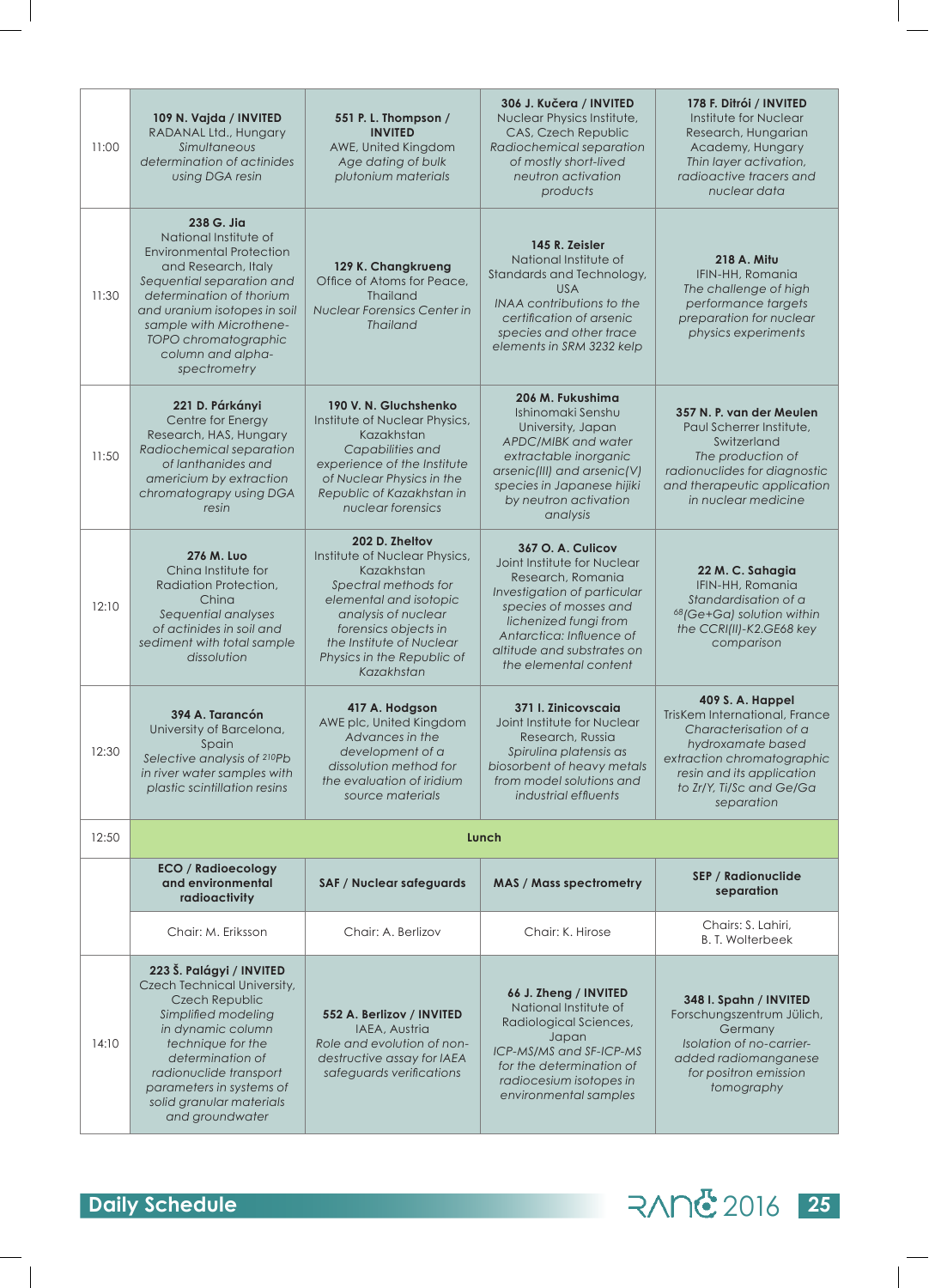| 14:40 | 213 Y. Lin<br>Norwegian Institute for<br>Water Research, Norway<br>Integrated catchment<br>model for prediction of<br>radionuclide riverine<br>transport              | 163 M. C. Tweardy<br>University of Tennessee,<br><b>USA</b><br>A coupled framework<br>to estimate uranium<br>multiplication and<br>enrichment in tagged<br>neutron measurements                     | <b>177 S. D. Gates</b><br>Lawrence Livermore<br>National Laboratory, USA<br>Resonance ionization mass<br>spectrometry for actinide<br>isotope measurements:<br>Modeling and simulations | 33 B. Li<br>College of Chemistry,<br>Sichuan University, China<br>An adaptive supramolecular<br>organic framework for<br>highly efficient separation of<br>uranium via in situ induced<br>fit mechanism                           |
|-------|-----------------------------------------------------------------------------------------------------------------------------------------------------------------------|-----------------------------------------------------------------------------------------------------------------------------------------------------------------------------------------------------|-----------------------------------------------------------------------------------------------------------------------------------------------------------------------------------------|-----------------------------------------------------------------------------------------------------------------------------------------------------------------------------------------------------------------------------------|
| 15:00 | 290 M. A. Zoran<br>National Institute of R&D for<br>Optoelectronics, Romania<br>Presignal signature of<br>radon (Rn <sup>222</sup> ) for seismic<br>events            | 117 D. Chernikova<br>Chalmers University of<br>Technology, Sweden<br>A simple method for<br>replacing/complementing<br>the traditional image<br>reconstruction techniques<br>for spent nuclear fuel | 73 M. R. Savina<br>Lawrence Livermore<br>National Laboratory, USA<br>Resonance ionization mass<br>spectrometry for actinide<br>isotope measurements:<br>Plutonium analysis              | 20 M. Fourie<br>North West University &<br>Necsa, South Africa<br>Uranium recovery from<br>simulated <sup>99</sup> Mo production<br>waste using non-dispersive<br>membrane based solvent<br>extraction                            |
| 15:20 | 176 A.V. Konoplev<br>Fukushima University,<br>Japan<br>Radiocesium behavior<br>in ponds of the close<br>proximity to the Fukushima<br>Dai-ichi Nuclear Power<br>Plant | 42 L. R. Cao<br>The Ohio State University,<br><b>USA</b><br>Detection of actinides<br>with gallium nitride alpha<br>particle detector                                                               | <b>300 C. Maden</b><br>ETH Zurich, Switzerland<br>Advances of thermal<br>ionization cavity sources<br>for mass spectrometry<br>applications (TIMS)                                      | <b>395 T. S. Grimes</b><br>Idaho National Laboratory,<br>USAIdaho National<br>Laboratory, USA<br>The effect of nitric acid<br>concentration on higher<br>valence americium<br>reduction kinetics                                  |
| 15:40 | 189 A. Martin Sanchez<br>University of Extremadura,<br>Spain<br>Actions for remediation<br>in cases with large<br>concentration of radon<br>indoor                    | 41 J. Zsigrai<br>EC JRC ITU, Germany<br>Influence of Bi X-rays on<br>uranium isotope ratios<br>determined by gamma<br>spectrometry                                                                  |                                                                                                                                                                                         | <b>402 L. Yuan</b><br>Institute of High Energy<br>Physics, Chinese Academy,<br>China<br>Phenanthroline-based<br>tetradentate ligand for<br>selective U(VI) capture: From<br>liquid-liquid extraction to<br>solid-phase extraction |
| 16:00 |                                                                                                                                                                       |                                                                                                                                                                                                     | <b>Coffee</b>                                                                                                                                                                           |                                                                                                                                                                                                                                   |
| 16:30 |                                                                                                                                                                       |                                                                                                                                                                                                     | <b>Excursion</b>                                                                                                                                                                        |                                                                                                                                                                                                                                   |
| 19:00 | <b>Gala Dinner</b>                                                                                                                                                    |                                                                                                                                                                                                     |                                                                                                                                                                                         |                                                                                                                                                                                                                                   |

|       | Thursday, 14 April                                                                                                                               |
|-------|--------------------------------------------------------------------------------------------------------------------------------------------------|
|       | Plenary lectures (Rooms Mátyás I & II)<br>Chair: R. M. Lindstrom                                                                                 |
| 8:30  | 197 R. B. Firestone, University of California, Berkeley, USA:<br>Analysis of the global radiocarbon record for evidence of near-earth supernovae |
| 9:10  | 171 A. Türler, Paul Scherrer Institute & University of Bern, Switzerland:<br>Progress in superheavy element research                             |
| 9:50  | 553 P. P. Povinec, Comenius University, Slovakia:<br>Low background gamma-spectrometry: Limits and applications                                  |
| 10:30 | Coffee                                                                                                                                           |

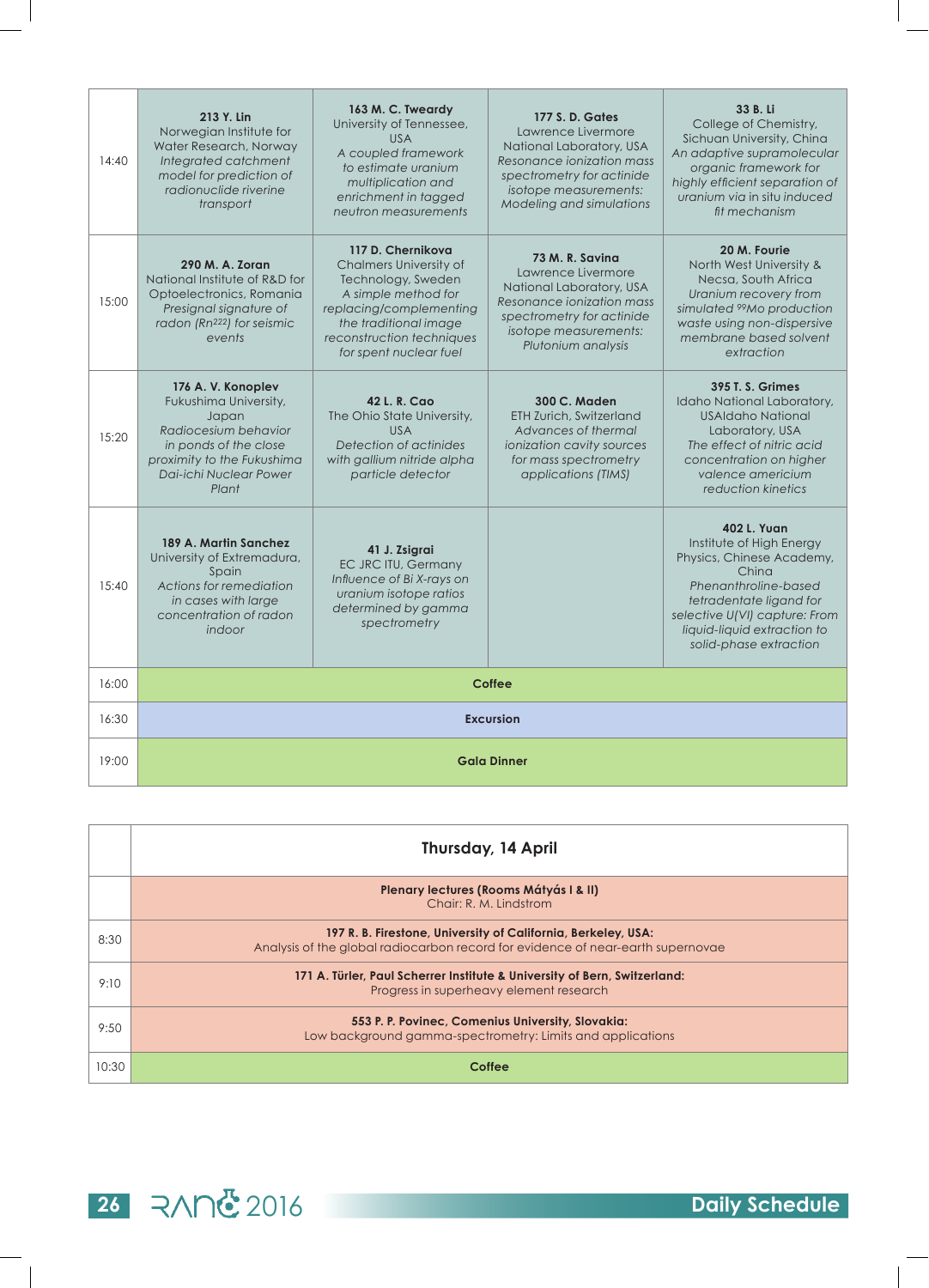|       | Room Mátyás I                                                                                                                                                                                             | Room Mátyás II                                                                                                                                                                                                           | <b>Room Kriszting</b>                                                                                                                                                            | Room Szent László                                                                                                                                                                    |
|-------|-----------------------------------------------------------------------------------------------------------------------------------------------------------------------------------------------------------|--------------------------------------------------------------------------------------------------------------------------------------------------------------------------------------------------------------------------|----------------------------------------------------------------------------------------------------------------------------------------------------------------------------------|--------------------------------------------------------------------------------------------------------------------------------------------------------------------------------------|
|       | <b>COM / Companies'</b><br>presentations                                                                                                                                                                  | <b>FOR / Nuclear forensics</b>                                                                                                                                                                                           | <b>NAA / Neutron activation</b><br>analysis                                                                                                                                      | <b>SHO / Short presentations</b>                                                                                                                                                     |
|       | Chair: T. Kocsor                                                                                                                                                                                          | Chair: A. M. Hubert                                                                                                                                                                                                      | Chairs: J. Mizera, A. Chatt                                                                                                                                                      |                                                                                                                                                                                      |
| 11:00 | 410 S. Happel<br>TrisKem International, France<br>Overview over some recently<br>developed extraction-<br>chromatographic resins and<br>their application in radioanalysis<br>and radionuclide production | 35 A. M. Hubert / INVITED<br>CEA, DAM, DIF, France<br><sup>233</sup> Pa tracer calibration for<br>uranium radiochronometry                                                                                               | 241 M.V. Frontasyeva /<br><b>INVITED</b><br>Joint Institute for Nuclear<br>Research, Russia<br>Neutron activation<br>analysis and microscopy<br>of extraterrestrial<br>materials |                                                                                                                                                                                      |
| 11:30 | 558 W. Westmeier<br>Dr. Westmeier GmbH, Germany<br>Physics, no numerology                                                                                                                                 | 214 V. Venchiarutti<br><b>European Commission</b><br>- Joint Research Centre -<br>IRMM, Belgium<br>IRMM-1000A, IRMM-1000B<br>and REIMEP-22 - Improving<br>the metrological basis for<br>uranium age dating               | 267 G. Baccolo<br>University of Siena, Italy<br>Instrumental neutron<br>activation analysis<br>applied to ice cores                                                              |                                                                                                                                                                                      |
| 11:50 | 562 W. Hennig<br>XIA LLC, USA<br>Advances in detector readout<br>electronics for nuclear<br>spectroscopy                                                                                                  | 186 A. Fankhauser<br>European Commission,<br>Joint Research Centre,<br>IRMM, Belgium<br>A novel certified reference<br>$material - 243Am$                                                                                | 265 A. J. Stopic<br>ANSTO, Australia<br>Performance of NAA<br>Laboratories in the<br>Asia-Pacific region in<br>determining rare earth<br>elements                                | See details on Page 28                                                                                                                                                               |
| 12:10 | 560 J. Petrányi<br>Gamma Műszaki Zrt., Hungary<br>Nuclear measurement<br>solutions of Gamma Technical<br>Corporation                                                                                      | 172 M. Mathuthu<br>North-West University<br>(Mafikeng), South Africa<br>Isotopic techniques in<br>resolving nuclear forensic<br>signatures for U & Th<br>mining and processing                                           | 352 M. Clemenza<br>Università di Milano<br>Bicocca e INFN, Italy<br>Low background neutron<br>activation analysis: A<br>high sensitivity technique<br>for physics of rare events |                                                                                                                                                                                      |
| 12:30 | <b>567 G. Di Maio</b><br><b>CAEN GmbH, Germany</b><br><b>CAEN Electronic Instrumentation</b><br>for physics experiments                                                                                   | 105 A. Apostol<br>IFIN-HH, Romania<br>Identification of elemental<br>signatures in uranium<br>sample from nuclear fuel<br>cycle by PIXE, PIGE and<br>NRA methods using 3<br><b>MV Tandetron particles</b><br>accelerator | 346 S. Haciyakupoglu<br>Istanbul Technical<br>University, Turkey<br>Investigation of Istanbul's<br>neolithic age animal<br>findings by neutron<br>activation analysis            |                                                                                                                                                                                      |
| 12:50 |                                                                                                                                                                                                           | Lunch                                                                                                                                                                                                                    |                                                                                                                                                                                  |                                                                                                                                                                                      |
|       | <b>ECO / Radioecology and</b><br>environmental radioactivity                                                                                                                                              | <b>ACT / Actinide analytical</b><br>chemistry                                                                                                                                                                            | <b>MAS / Mass spectrometry</b>                                                                                                                                                   | PGA / Prompt gamma<br>activation analysis                                                                                                                                            |
|       | Chair: F. J. Guillén Gerada                                                                                                                                                                               | Chair: L. Tandon                                                                                                                                                                                                         | Chair: A. J. T. Jull                                                                                                                                                             | Chair: R. M. Lindstrom                                                                                                                                                               |
| 14:10 | 88 E. Steinnes / INVITED<br>Norwegian University of Science<br>and Technology, Norway<br>Use of mosses for monitoring<br>atmospheric deposition of<br>radionuclides: Possibilities and<br>limitations     | 29 J. L. R. King / INVITED<br>AWE Plc, United Kingdom<br>Determination of gallium<br>in plutonium by isotope<br>dilution mass spectrometry                                                                               | 309 M. Molnár / INVITED<br>MTA ATOMKI-Isotoptech<br>Zrt., Hungary<br>Environmicadas: A<br>C-14 AMS for nuclear<br>environmental protection<br>in Hungary                         | 182 R. B. Firestone /<br><b>INVITED</b><br>University of California,<br>Berkeley, USA<br>Determination of thermal<br>neutron capture cross<br>sections from prompt<br>gamma-ray data |

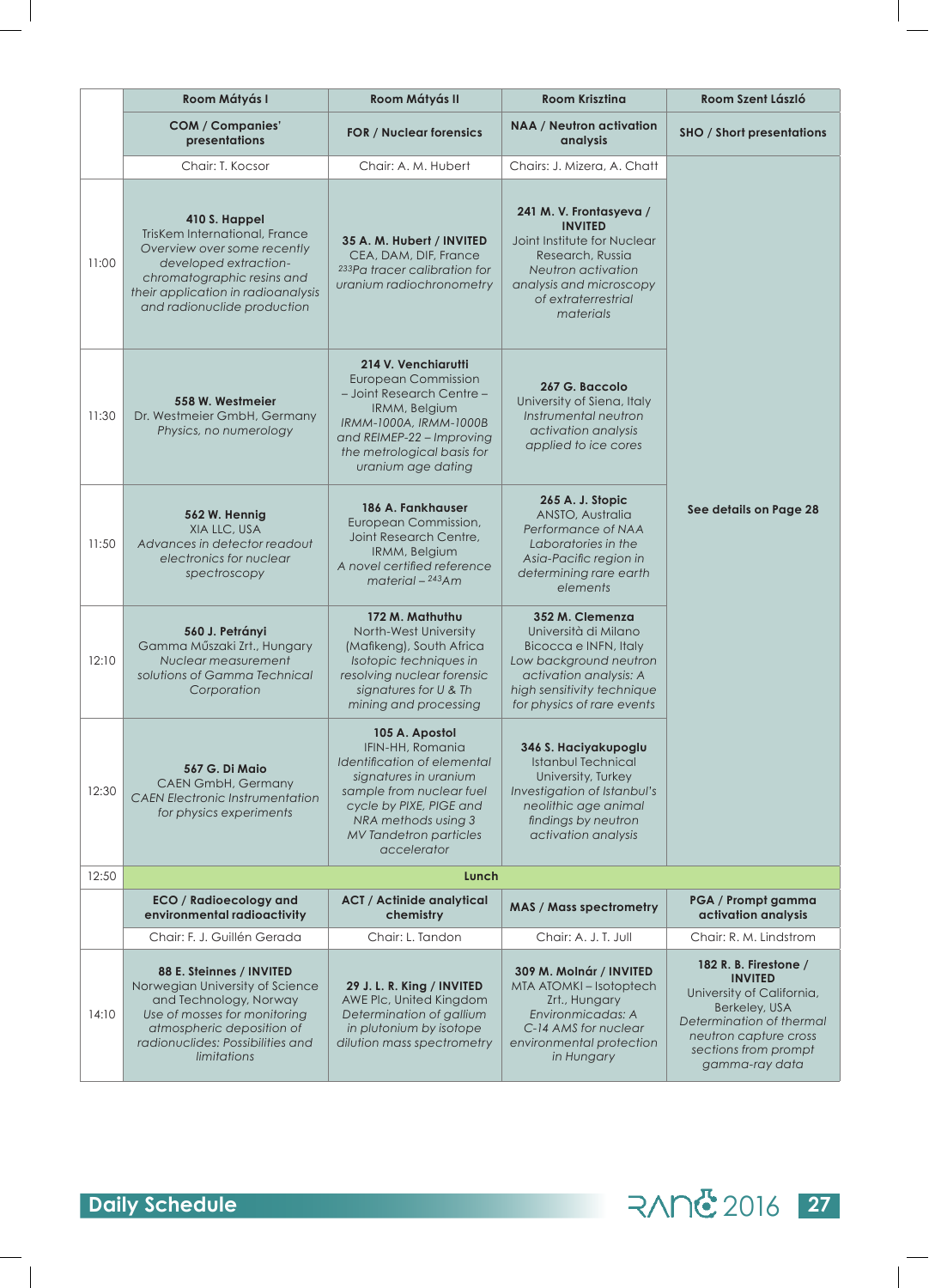| 14:40 | 98 J. C. S. P. Dembo<br>ELTE – Eötvös Loránd University,<br>Hungary<br>First survey of radioactivity levels<br>in Angolan adobe determined<br>by gamma spectrometry                  | 127 F. Quinto<br>Institute for Nuclear Waste<br>Disposal - KIT-INE, Germany<br>Simultaneous analysis of<br>U, Np, Pu, Am, and Cm<br>isotopes at ultra-trace<br>levels in groundwater<br>samples with AMS and a<br>comparison with SF-ICPMS | 86 K. Hirose<br>Sophia University, Japan<br>Plutonium in atmospheric<br>environment                                                                                    | 148 D. J. Turkoglu<br>National Institute<br>of Standards and<br>Technology, USA<br>Alternative beam stop<br>for minimizing gamma-<br>ray and fast-neutron<br>background |  |
|-------|--------------------------------------------------------------------------------------------------------------------------------------------------------------------------------------|--------------------------------------------------------------------------------------------------------------------------------------------------------------------------------------------------------------------------------------------|------------------------------------------------------------------------------------------------------------------------------------------------------------------------|-------------------------------------------------------------------------------------------------------------------------------------------------------------------------|--|
| 15:00 | 47 E. Kabai<br><b>Federal Office for Radiation</b><br>Protection, Germany<br>Combined method for the fast<br>determination of pure beta<br>emitting radioisotopes in food<br>samples | 50 I. Izosimov<br>Joint Institute for Nuclear<br>Research (JINR), Russia<br>Multi-step excitation<br>shemes in laser<br>spectroscopy and<br>detection of actinides and<br>lanthanides in solutions                                         | <b>281 S. Nisi</b><br>Istituto Nazionale Fisica<br>Nucleare, Italy<br>Determination of radium<br>226 in groundwater by<br>SF-ICP-MS: A revised and<br>optimized method | 94 M. Rossbach<br>Forschungszentrum Jülich<br>GmbH, Germany<br><b>Fast neutrons for PGAA</b><br>applications                                                            |  |
| 15:20 | 170 D. Xarchoulakos<br><b>Greek Atomic Energy</b><br><b>Commission, Greece</b><br>Uranium isotopes in Greek rivers                                                                   | 62 M. Krachler<br>European Commission,<br>Germany<br>234U/238Pu age dating of<br>plutonium materials using<br>high resolution ICP-OES<br>and sector field ICP-MS                                                                           | 537 C. K. Black<br>Nu Instruments, United<br>Kingdom<br>Automatic multi-collector<br>total evaporation<br>measurements with jon<br>counter initialisation              | <b>72 R. L. Paul</b><br>NIST, USA<br>Prompt gamma-ray<br>activation analysis for<br>certification of sulfur in fuel<br>oil SRMs                                         |  |
| 15:40 | <b>275 Y. Yang</b><br>China Institute for Radiation<br>Protection, China<br>A rapid method for radio-<br>strontium in soil samples                                                   | 30 N. Xu<br>Los Alamos National<br>Laboratory, USA<br><b>Bulk plutonium chemical</b><br>analysis at microscale                                                                                                                             | 75 P. P. Povinec<br>Comenius University,<br>Slovakia<br>Low and high energy<br>radioisotope mass<br>spectrometry vs.<br>radiometrics                                   | 18 Zs. Révay<br>Technische Universität<br>München, Germany<br>Further development of in-<br>beam activation analysis<br>at MLZ, Garching                                |  |
| 16:00 |                                                                                                                                                                                      | Coffee                                                                                                                                                                                                                                     |                                                                                                                                                                        |                                                                                                                                                                         |  |
| 16:30 |                                                                                                                                                                                      | Poster Session 2 (Rooms Akadémia & Szent István)<br>Neutron activation analysis • Nuclear instrumentation and methodology • Prompt gamma activation analysis •<br>Radiation chemistry • Radioecology and environmental radioactivity       |                                                                                                                                                                        |                                                                                                                                                                         |  |
| 18:20 |                                                                                                                                                                                      | <b>Committee Meetings</b>                                                                                                                                                                                                                  |                                                                                                                                                                        |                                                                                                                                                                         |  |
| 19:00 | (Rooms Krisztina & Szent László)                                                                                                                                                     |                                                                                                                                                                                                                                            |                                                                                                                                                                        |                                                                                                                                                                         |  |

|       | <b>SHO / Short presentations (Chair: Z. Homonnay)</b>                                                                                                           |       |                                                                                                                                                                         |  |  |
|-------|-----------------------------------------------------------------------------------------------------------------------------------------------------------------|-------|-------------------------------------------------------------------------------------------------------------------------------------------------------------------------|--|--|
| 11:00 | 408 C.-P. Lee<br>National Cheng Kung University, Taiwan<br>A prelimilary invetigation of stable carbon and<br>nitrogen isotope values in Taiwan milk            | 11:40 | 79 M. K. Khan<br>Pohang University of Science and Technology, South Korea<br>Liquid scintillation counting methodology for 99Tc analsyis<br>in various aqueous matrices |  |  |
| 11:10 | 261 D. Strumińska-Parulska<br>University of Gdańsk, Poland<br>Polonium 210Po and radiolead 210Pb in calcium and<br>magnesium supplements                        | 11:50 | <b>450 E. Borgi</b><br>Atomic Energy Authority, Egypt<br>Radichemical distribution of hazardous natural<br>radionuclides during monazite mineral processing             |  |  |
| 11:20 | 528 E. H. K. Aneheim<br>Chalmers / University of Gothenburg, Sweden<br>Towards an automatic procedure for the<br>production of astatinated radiopharmaceuticals | 12:00 | 199 T. T. Tran<br>VNUHCM-University of Science, Vietnam<br>A procedure to estimate thickness of inner dead-layer of N<br>type HPGe detector using MCNP code             |  |  |
| 11:30 | 429 J. Wen<br>China Academy of Engineering Physics, China<br>Fluorescent TPE-based sensor for uranium<br>recognition with AIE characteristics                   | 12:10 | 156 T. T. Tran<br>VNUHCM-University of Science, Vietnam<br>Intercomparison NaI(TI) and HPGe spectrometry to studies<br>of natural radioactivity on geological samples   |  |  |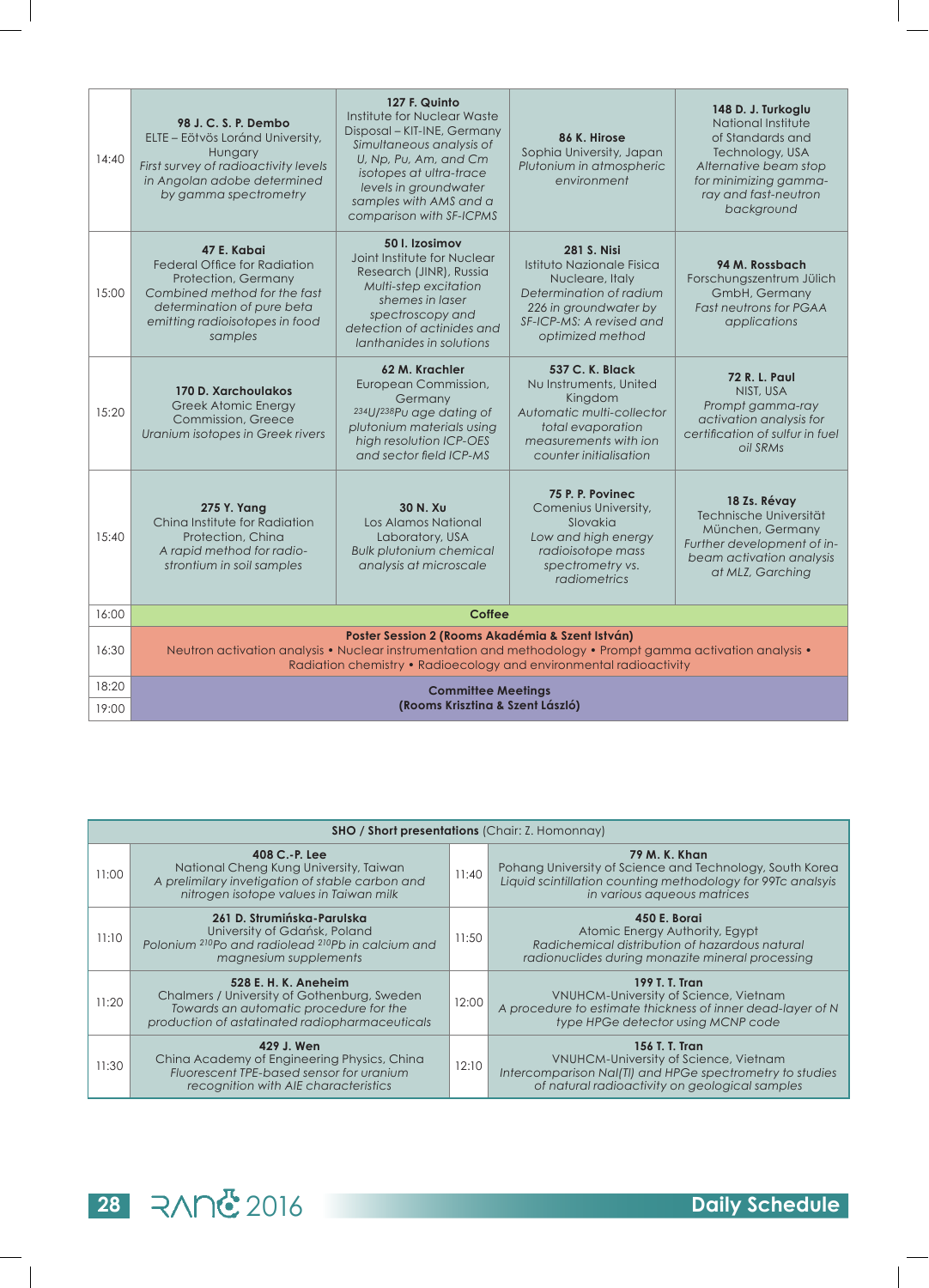|       | Friday, 15 April                                                                                                                                                                        |                                                                                                                                                                                       |                                                                                                                                                                                                                       |                                                                                                                                                                                                                                                 |
|-------|-----------------------------------------------------------------------------------------------------------------------------------------------------------------------------------------|---------------------------------------------------------------------------------------------------------------------------------------------------------------------------------------|-----------------------------------------------------------------------------------------------------------------------------------------------------------------------------------------------------------------------|-------------------------------------------------------------------------------------------------------------------------------------------------------------------------------------------------------------------------------------------------|
|       | Plenary lectures (Rooms Mátyás I & II)<br>Chair: Zs. Révay                                                                                                                              |                                                                                                                                                                                       |                                                                                                                                                                                                                       |                                                                                                                                                                                                                                                 |
| 8:30  | 564 H.-J. Wester, Technical University of Munich, Germany:<br>New trends in radiopharmaceuticals                                                                                        |                                                                                                                                                                                       |                                                                                                                                                                                                                       |                                                                                                                                                                                                                                                 |
| 9:10  |                                                                                                                                                                                         |                                                                                                                                                                                       | 55 F. Cataldo, Università della Tuscia, Italy:<br>Radiation chemical aspects of the origins of life                                                                                                                   |                                                                                                                                                                                                                                                 |
| 9:50  |                                                                                                                                                                                         | 400 A. V. R. Reddy, Formerly Bhabha Atomic Research Center, India:                                                                                                                    | An overview of our work in nuclear chemistry                                                                                                                                                                          |                                                                                                                                                                                                                                                 |
| 10:30 |                                                                                                                                                                                         |                                                                                                                                                                                       | <b>Coffee</b>                                                                                                                                                                                                         |                                                                                                                                                                                                                                                 |
|       | Room Mátyás I                                                                                                                                                                           | Room Mátyás II                                                                                                                                                                        | <b>Room Kriszting</b>                                                                                                                                                                                                 | Room Szent László                                                                                                                                                                                                                               |
|       | <b>RAC / Radiation chemistry</b>                                                                                                                                                        | <b>FOR / Nuclear forensics</b>                                                                                                                                                        | <b>NIM / Nuclear</b><br>instrumentation and<br>methodology                                                                                                                                                            | <b>LAB</b> / Radiolabeled<br>compounds and<br>radiopharmaceuticals                                                                                                                                                                              |
|       | Chair: E. Takács                                                                                                                                                                        | Chair: S. LaMont                                                                                                                                                                      | Chair: R. M. Lindstrom                                                                                                                                                                                                | Chair: Y. Liu                                                                                                                                                                                                                                   |
| 11:00 | 377 L. Wojnárovits / INVITED<br>MTA EK, Hungary<br>Water purification by<br>ionizing radiation                                                                                          | 24 M. Wilkerson / INVITED<br>Los Alamos National<br>Laboratory, USA<br>Morphologic and chemical<br>characterization for<br>forensic science                                           | 372 J. W. Mietelski / INVITED<br>IFJ PAN, Poland<br>Digital coincidence<br>gamma spectrometer<br>-Initial tests, results and<br>perspectives                                                                          | 343 Z. Varga / INVITED<br><b>Research Centre for Natural</b><br>Sciences, Hungary<br>Development of a<br>theranostic liposomal drug<br>delivery system for radio<br>nucleosides                                                                 |
| 11:30 | <b>388 L. Szabó</b><br>MTA Energiatudományi<br>Kutatóközpont, Hungary<br>•OH induced oxidation<br>of penicillins in relation<br>to advanced oxidation<br>techniques                     | 533 J. L. Canaday<br><b>Argonne National</b><br>Laboratory, USA<br>The radiological sealed<br>source library: A<br>compilation of forensic<br>signatures and distribution<br>pathways | 257 A. Kocsonya<br>Hungarian Academy of<br>Sciences, Centre for Energy<br>Research, Hungary<br>Direct measurement of<br>correction factors for<br>gamma-gamma true-<br>coincidence                                    | <b>250 W. Yang</b><br>Institute of High Energy<br>Physics, CAS, China<br>Technetium-99m labeled<br>multivalent galactosyl<br>dendrimer for hepatic<br>ASGP receptor imaging                                                                     |
| 11:50 | 215 Z. I. Ali<br><b>National Center for</b><br><b>Radiation Research and</b><br>Technology, Egypt<br>Radiation-induced<br>in-situ synthesis of gold<br>nanostructured materials         | 233 R. Kips<br>Lawrence Livermore<br>National Laboratory, USA<br>The next frontier for<br>nuclear forensic signatures:<br>Microanalysis of nuclear<br>fuel pellets                    | 543 G. Gambarini<br>Università degli Studi di<br>Milano, Italy<br>Quenching of the sensitivity<br>of gel dosimeters and<br>radiochromic films in high<br>LET radiation                                                | 230 M. Cui<br>Beijing Normal University,<br>China<br>Synthesis and in vivo<br>evaluation of $(R)-(+)$ -<br>and $(S)$ - $(-)$ - <sup>18</sup> F-labeled<br>2-arylbenzoheterocyclic<br>derivatives for PET mapping<br>of $\beta$ -amyloid plaques |
| 12:10 | 110 Q. Zhu<br>Wuhan University of<br>Technology, China<br>The cross-linked<br>polymerization of<br>polystyrene and<br>divinyl benzene within<br>y-irradiation                           | 536 R. E. Steiner<br>Los Alamos National<br>Laboratory, USA<br>Measurement and<br>assessment of nuclear<br>testing fallout in the<br>southwest United States                          | 478 S. Jednorog<br>Institute of Plasma Physics<br>and Laser Microfusion,<br>Poland<br><b>Examination of large</b><br>fusion device by means<br>of nanosecond neutron<br>pulse generated by dense<br>plasma focus PF-6 | 389 K. M. S. Salem<br>Egyptian Atomic Energy<br>Authority, Egypt<br>Radiolabeling of melatonin<br>using different oxidizing<br>agents for immunoassay<br>purpose                                                                                |
| 12:30 | 386 T. Fekete<br>MTA Energiatudományi<br>Kutatóközpont, Hungary<br>Synthesis of cellulose<br>derivative/acrylic acid<br>superabsorbent hydrogels<br>crosslinked by gamma<br>irradiation | 561 J. Jiang<br>AWE plc, United Kingdom<br>Rapid analysis of 89/90Sr in<br>nuclear forensics samples                                                                                  | 341 M. Długosz-Lisiecka<br>Technical University of Lodz,<br>Poland<br>Comparison of two<br>spectrometric counting<br>modes for fast analysis<br>of selected radionuclide<br>activity                                  |                                                                                                                                                                                                                                                 |
| 12:50 | <b>Closing Ceremony (Rooms Mátyás I &amp; II)</b><br><b>Best Poster &amp; Best Young Lecturer Awards</b>                                                                                |                                                                                                                                                                                       |                                                                                                                                                                                                                       |                                                                                                                                                                                                                                                 |
| 14:10 | Lunch                                                                                                                                                                                   |                                                                                                                                                                                       |                                                                                                                                                                                                                       |                                                                                                                                                                                                                                                 |

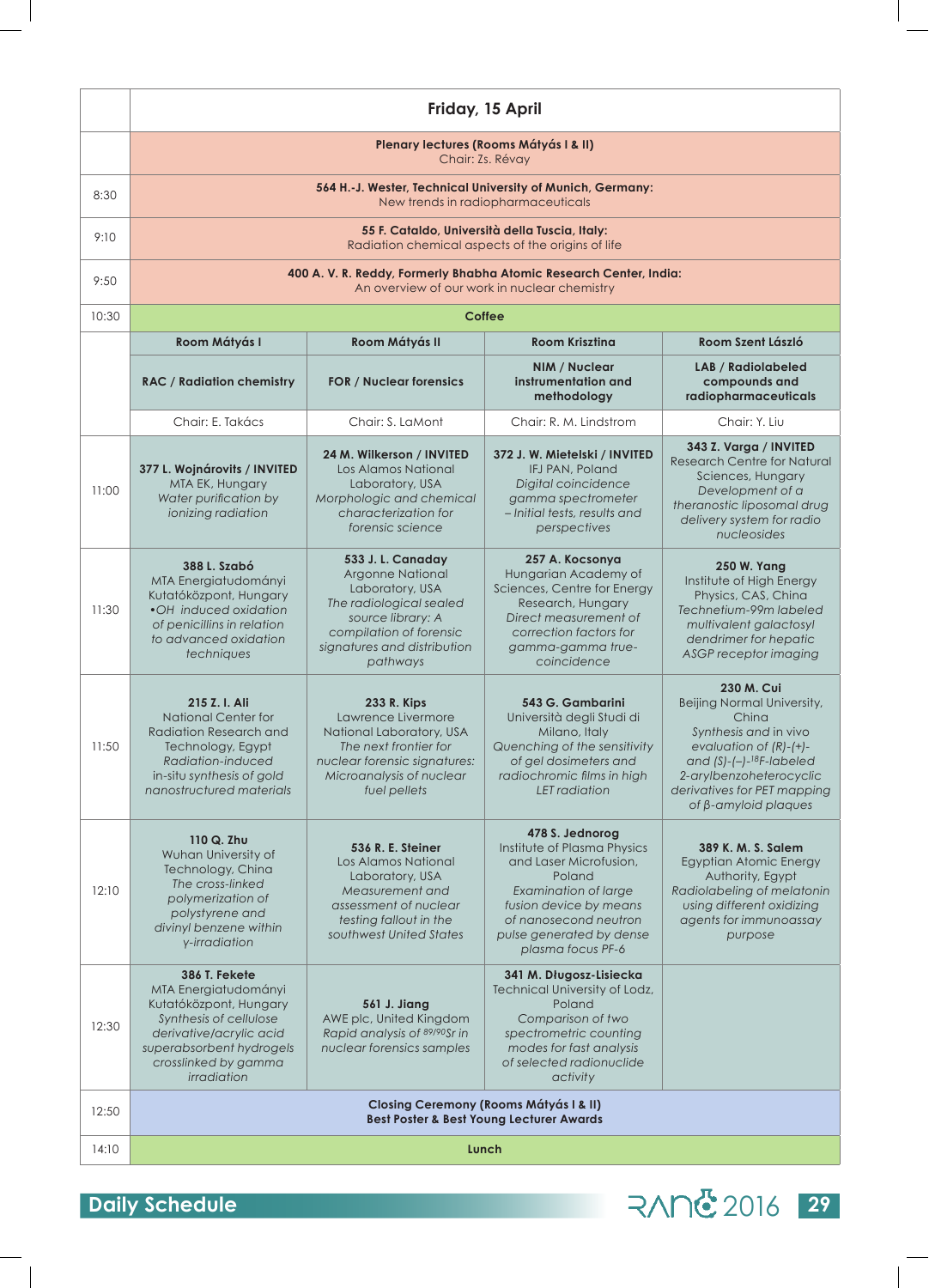## Poster Presentations

#### **Poster Sessions 1/1 and 1/2 Monday and Tuesday, 11–12 April, 18:20–19:00**

Actinide analytical chemistry • Advances in radiochemistry supporting the nuclear fuel cycle • Mass spectrometry • Nuclear forensics • Nuclear safeguards • Production of radionuclides • Radio- and nuclear analytical methods • Radioanalytical methods of long-lived radionuclides • Radiolabeled compounds and radiopharmaceuticals • Radionuclide separation • Special applications on radioanalytical and nuclear chemistry

#### **Poster Session 2 Thursday, 14 April, 16:30–18.20**

Neutron activation analysis • Nuclear instrumentation and methodology • Prompt gamma activation analysis • Radiation chemistry • Radioecology and environmental radioactivity

All presenting authors are kindly asked to be close to their poster during the poster sessions.

| Author(s)<br>(presenting author is underlined)                                         | <b>Title</b>                                                                                                                                         | Presenting author's affiliation                                                                                                                                                                               | Poster ID |
|----------------------------------------------------------------------------------------|------------------------------------------------------------------------------------------------------------------------------------------------------|---------------------------------------------------------------------------------------------------------------------------------------------------------------------------------------------------------------|-----------|
| Actinide analytical chemistry                                                          |                                                                                                                                                      |                                                                                                                                                                                                               |           |
| P. Heads, C. Poile, P. Thompson                                                        | GCMS analysis of organic compounds on<br>plutonium                                                                                                   | Department of Nuclear Analytical<br>Science, AWE, Aldermaston, Reading,<br>England                                                                                                                            | 40        |
| T. Renz, M. Plaschke, F. Quinto, M. Lagos,<br>A. Bauer, H. Taubald, H. Geckeis         | Development of an analytical procedure<br>for the simultaneous determination of Np<br>and Pu in clay samples                                         | Institut für Nukleare Entsorgung,<br>Karlsruher Institut für Technologie,<br>Eggenstein-Leopoldshafen, Germany                                                                                                | 128       |
| X. Yuan, Y. Jia, Q. Gan, L. Yuan, W. Feng                                              | Thorium-induced vesicular self-<br>assemblies based on pillar[5]arene<br>oximes                                                                      | Institute of Nuclear Science and<br>Technology, Key Laboratory for Radiation<br>Physics and Technology of Ministry of<br>Education, College of Chemistry, Sichuan<br>University, Chengdu, China               | 503       |
| Advances in radiochemistry supporting the nuclear fuel cycle                           |                                                                                                                                                      |                                                                                                                                                                                                               |           |
| B. Remenec, S. Dulanská, Ľ. Mátel,<br>G. Wallová                                       | Determination of difficult to measure<br>radionuclides in reactor components and<br>fuel assemblies                                                  | Radiation Protection SE-EBO, Jaslovske<br>Bohunice, Slovakia                                                                                                                                                  | 69        |
| <b>Mass spectometry</b>                                                                |                                                                                                                                                      |                                                                                                                                                                                                               |           |
| D. L. Y. Tiong, P. B. Kin, R. D. Webster                                               | Confidence levels for categorizing<br>uranium materials by inductively coupled<br>plasma mass-spectrometry (ICP-MS)<br>without clean-room facilities | School of Physical and Mathematical<br>Sciences, Chemistry and Biological<br>Sciences, Nanyang Technological<br>University, Singapore                                                                         | 89        |
| D. Zheltov, A. Bychenko, M. Edomskaya,<br>P. Kharkin, G. Gluchshenko, L. Matiyenko     | Developing the method for direct<br>determination of Pu-239 by ICP-MS in<br>acid solutions after doil digestion                                      | Center of Complex Environment<br>Research, Institute of Nuclear Physics,<br>Almaty, Republic of Kazakhstan                                                                                                    | 203       |
| <b>Neutron activation analysis</b>                                                     |                                                                                                                                                      |                                                                                                                                                                                                               |           |
| L. F. Barros, M. S. Dias, M. F. Koskinas,<br>I. M. Yamazaki, R. Semmler, R. V. Ribeiro | Determination of $k_0$ and $Q_0$ for<br>$113$ In(n,y) $114$ <sup>m</sup> In reaction with covariance<br>analysis                                     | Laboratório de Metrologia Nuclear,<br>Centro do Reator de Pesquisas, Instituto<br>de Pesquisas Energéticas e Nucleares,<br>São Paulo, Brazil                                                                  | 443       |
| L. Castro, E. G. Moreira, M. B. A.<br>Vasconcellos                                     | Use of INAA in the homogeneity<br>evaluation of a bovine kidney candidate<br>reference material                                                      | Instituto de Pesquisas Energéticas e<br>Nucleares, São Paulo, Brasil                                                                                                                                          | 313       |
| L. Chang-lin, X. Bao-lin, Z. Yi, P. Meng,<br>Y. Ze-en, K. Xiang-zhong                  | Determination of the neutron capture<br>cross-section of <sup>232</sup> Th induced by D-D/D-T<br>neutrons using the neutron activation<br>method     | School of Nuclear Science and<br>Technology, Lanzhou University, Gansu<br>Provence, China                                                                                                                     | 404       |
| J. O. dos Santos, C. S. Munita,<br>J. E. da Silva, M. S. Reis                          | Box-Cox transformation on dataset from<br>compositional studies of archaeological<br>potteries                                                       | Coordenação de Física, Instituto Federal<br>de Sergipe – Campus Lagarto, Sergipe,<br><b>Brazil</b>                                                                                                            | 428       |
| M. Frontasyeva, S. Pavlov                                                              | State-of-the-art of neutron activation<br>analysis at the reactor IBR-2 of joint<br>institute for nuclear research in Dubna,<br>Russia               | Department of Neutron Activation<br>Analysis and Applied Research, Division<br>of Nuclear Physics, Frank Laboratory of<br>Neutron Physics, Joint Institute for Nuclear<br>Research, Dubna, Russian Federation | 242       |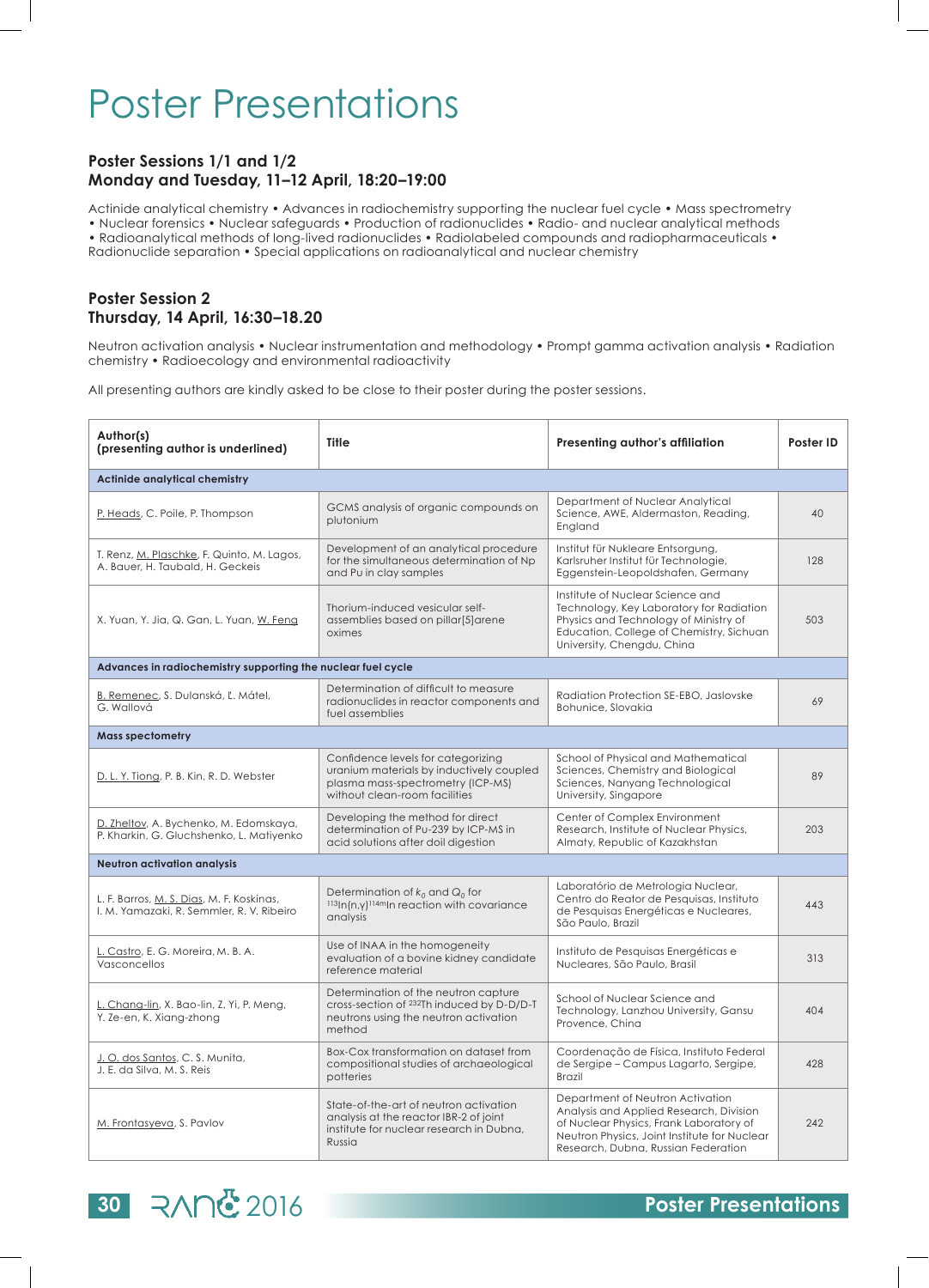| Author(s)<br>(presenting author is underlined)                                                                                                                              | Title                                                                                                                                                                         | Presenting author's affiliation                                                                                                                          | Poster ID |
|-----------------------------------------------------------------------------------------------------------------------------------------------------------------------------|-------------------------------------------------------------------------------------------------------------------------------------------------------------------------------|----------------------------------------------------------------------------------------------------------------------------------------------------------|-----------|
| C.-K. Huang, W.-C. Tsai, S.-H. Jiang                                                                                                                                        | Neutron Activation Analysis using a<br>modified absolute calibration method                                                                                                   | Institute of Nuclear Engineering and<br>Science, National Tsing Hua University,<br>Hsinchu, Taiwan                                                       | 521       |
| J. Kameník, K. Dragounová, J. Kučera,<br>Z. Bryknar, V. A. Trepakov, V. Strunga                                                                                             | Determination of vanadium in titanate-<br>based ferroelectrics by INAA with<br>discriminating gamma-ray spectrometry                                                          | Nuclear Physics Institute of the Czech<br>Academy of Sciences, Rež, Czech<br>Republic                                                                    | 466       |
| Z. Lamari, R. Larbi, H. Neggache                                                                                                                                            | Analysis of aristolochia longa medicinal<br>plant from Algeria                                                                                                                | Department Recherche, Comena, Bp43<br>Centre de Recherche Nucleaire de<br>Draria, Algerie                                                                | 71        |
| C. N. Lange, M. B. Agostini Vasconcellos,<br>A. M. Graciano Figueiredo, I. M. Carneiro<br>de Camargo, L. Castro, R. Beck Ticcianeli                                         | Rare earth elements content and<br>leachability in coal fly ash from Figueira<br>Coal Power Plant                                                                             | Instituto de Pesquisas Energéticas e<br>Nucleares, São Paulo, Brasil                                                                                     | 538       |
| C. N. Lange, A. M. Graciano Figueiredo,<br>J. Enzweiler                                                                                                                     | Soil trace element status in an impouded<br>vehicles scrapyard                                                                                                                | Instituto de Pesquisas Energéticas e<br>Nucleares, São Paulo, Brasil                                                                                     | 248       |
| J. Mizera, Z. Řanda, I. Krausová                                                                                                                                            | Neutron and photon activation analyses<br>in geochemical characterization of<br><b>Libyan Desert Glass</b>                                                                    | Nuclear Physics Institute, The Czech<br>Academy of Sciences, Řež, Czech<br>Republic                                                                      | 444       |
| M. Nadeem, G. N. Kim, M. Zaman, K. Kim,<br>H. Naik, M. Shahid, T. Hien                                                                                                      | Activation cross-section and<br>isomeric ratio studies for the<br>natAg(n,x)106g,m,105,104g,mAg reactions for<br>neutrons with average energies from<br>15.11 MeV to 35.3 MeV | Department of Physics, Kyungpook<br>National University, Daegu, Republic of<br>Korea                                                                     | 271       |
| L. Szentmiklósi, Zs. Révay, B. Maróti,<br>D. Párkányi, I. Harsányi                                                                                                          | High-energy calibration data for neutron<br>activation analysis                                                                                                               | Centre for Energy Research, Hungarian<br>Academy of Sciences, Budapest,<br>Hungary                                                                       | 283       |
| C. Xiao, Y. Yao, L. Hua, X. Jin, P. Wang,<br>B. Ni                                                                                                                          | k0-NAA for determination of REE in<br>reference materials of ore sources                                                                                                      | Department of Nuclear Physics, China<br>Institute of Atomic Energy, Beijing, China                                                                       | 436       |
| <b>Nuclear forensics</b>                                                                                                                                                    |                                                                                                                                                                               |                                                                                                                                                          |           |
| A. Castro, H. Boylan, B. Griffiths, N. Xu                                                                                                                                   | Low level determination of uranium in<br>concrete by Laser-Induced Breakdown<br>Spectroscopy                                                                                  | Chemistry Division, Los Alamos National<br>Laboratory, Los Alamos, NM, USA,                                                                              | 467       |
| B. Henn, K. Tálos, K. Fél, I. Almási,<br>A. Kocsonya, P. Völgyesi, N. Cong Tam,<br>L. Lakosi, A. Kovács, É. K. Széles, T. Bíró                                              | Identification of high confidence nuclear<br>forensics signatures by analysis of<br>confiscated nuclear materials                                                             | Hungarian Academy of Sciences, Centre<br>for Energy Research, Budapest, Hungary                                                                          | 391       |
| D. M. L. Ho, D. Tiong, B. K. Pong                                                                                                                                           | Complete ICP-MS analysis of plutonium<br>samples contaminated with uranium                                                                                                    | DSO National Laboratories, Singapore                                                                                                                     | 522       |
| J. A. Mars, J. F. Guambe, J. Day                                                                                                                                            | Application of IBA in the forensic profiling<br>of environmental pollution of natural<br>resources                                                                            | Faculty of Health and Wellness Sciences,<br>Cape Peninsula University of Technology,<br>Bellville, South Africa                                          | 523       |
| H. Ramebäck, P. Lagerkvist, S. Holmgren,<br>S. Jonsson, B. Sandström, A. Tovedal,<br>A. Vesterlund, T. Vidmar, J. Kastlander                                                | On the accuracy of gamma<br>spectrometric isotope ratio<br>measurements of uranium                                                                                            | Swedish Defence Research Agency,<br>FOI, CBRN Defence and Security, Umeå.<br>Sweden                                                                      | 449       |
| M. Tyra, J. Mann, R. Vocke                                                                                                                                                  | Recertification of a 84Sr isotope reference<br>material                                                                                                                       | Physical Measurement Laboratory,<br>National Institute of Standards and<br>Technology, Gaithersburg, MD, USA                                             | 496       |
| A. Vesterlund, P. Lagerkvist, C. Ekberg,<br>H. Ramebäck                                                                                                                     | Comparison of methods for measuring<br>lanthanides in uranium matrices                                                                                                        | Swedish Defence Research Agency,<br>FOI, CBRN Defence and Security, Umeå,<br>Sweden                                                                      | 451       |
| Nuclear instrumentation and methodology                                                                                                                                     |                                                                                                                                                                               |                                                                                                                                                          |           |
| T. Alrefae                                                                                                                                                                  | Monte Carlo methods for gamma<br>spectrometery efficiency calibration for<br>environmental applications                                                                       | Physics Department, Kuwait University,<br>Khaldia, Kuwait                                                                                                | 390       |
| H. Bagán, A. Tarancón, L. Yei, J. F. García                                                                                                                                 | Activity determination of alpha and<br>beta emitters in organic and aqueous<br>agressive media by Crosslinked Plastic<br>Scintillators (C-PS)                                 | Department of Analytical Chemistry,<br>University of Barcelona, Barcelona, Spain                                                                         | 534       |
| C.-H. Chen, M.-J. Tsai, Y.-W. Tsang, C.-Y.<br>Chiu, H.-Y. Chao, C.-H. Yao, Y.-J. Chang                                                                                      | Comparing dose calibration methods of<br>Nipam gel dosimeter used for RapidArc <sup>tm</sup><br>treatment                                                                     | Department of Biomedical Imaging and<br>Radiological Science / School of Chinese<br>Medicine, China Medical University,<br>Taichung City, Taiwan, R.O.C. | 495       |
| Z. Guiying, L. Jingyun, X. Guoliang,<br>L. Jue, W. Jianguo, N. Dongsheng,<br>C. Lei, N. Bangfa, X. Caijin, J. Xiangchun,<br>Y. Yonggang, G. Zeqin, W. Zhichao,<br>Q. Yutong | Study on determination of low neutron<br>dose in strong X(y) radiation field                                                                                                  | Beijing Institute of Occupational<br>Medicine for Chemical Industry, Beijing,<br>China                                                                   | 546       |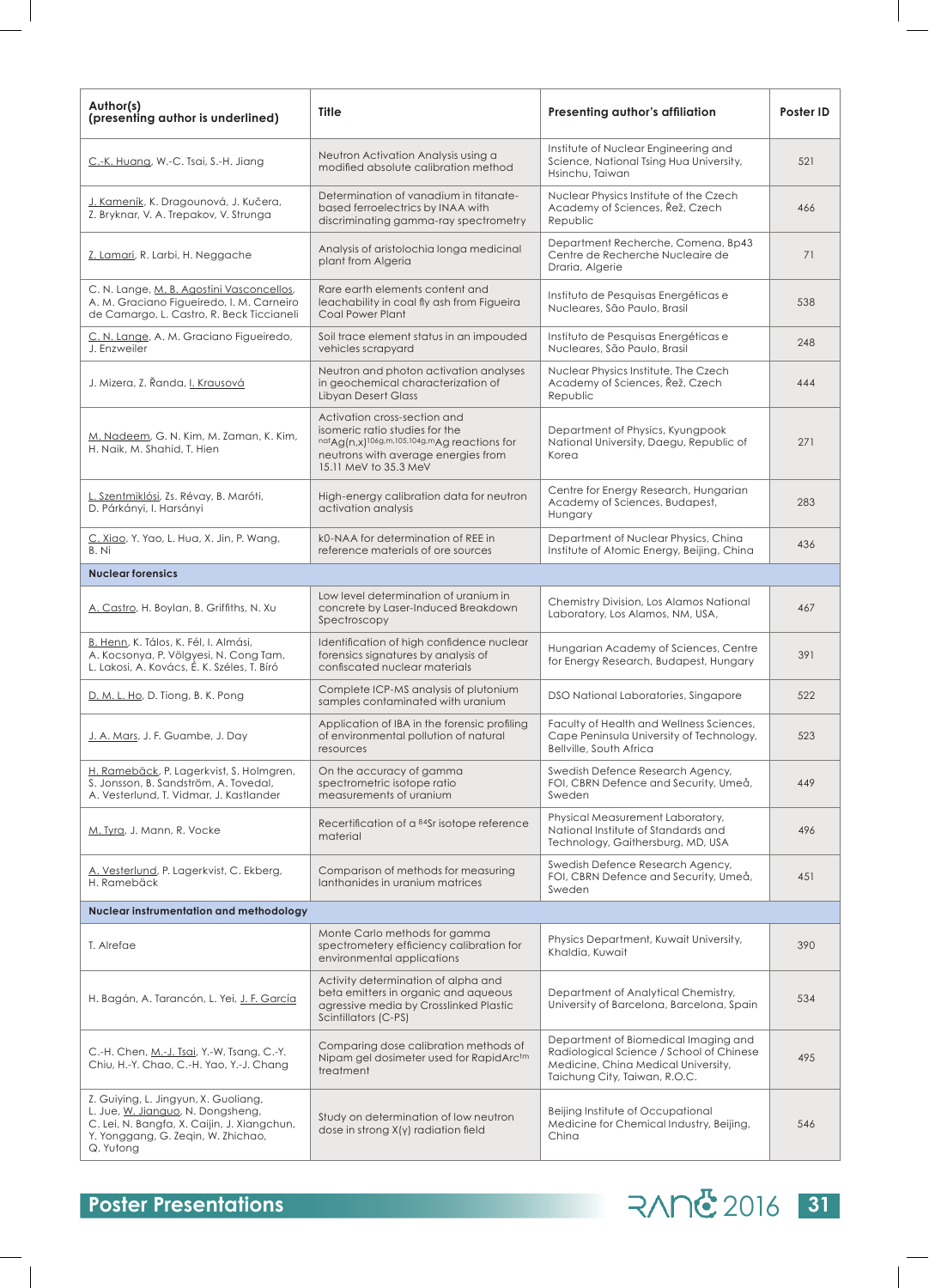| Author(s)<br>(presenting author is underlined)                                                                         | Title                                                                                                                                       | Presenting author's affiliation                                                                                                                                                      | Poster ID |
|------------------------------------------------------------------------------------------------------------------------|---------------------------------------------------------------------------------------------------------------------------------------------|--------------------------------------------------------------------------------------------------------------------------------------------------------------------------------------|-----------|
| <u>J. Halleröd</u> , L. Bauhn, C. Ekberg,<br>E. Aneheim                                                                | Analytical methods for using alpha-<br>spectrometry                                                                                         | Department of Chemistry and Chemical<br>Engineering, Chalmers University of<br>Technology, Gothenburg, Sweden                                                                        | 517       |
| A. Hedman, G. Ågren, L. Johansson,<br>J. Bahar Gogani, H. Ramebäck                                                     | Optimized detector for in situ low<br>energy gamma spectrometry in close<br>geometries                                                      | Swedish Defence Research Agency,<br>Division of CBRN Defence and Security,<br>Umeå, Sweden; Umeå University,<br>Department of Radiation Sciences,<br>Radiation Physics, Umeå, Sweden | 291       |
| J.-W. Lee, J. Jeon, C.-H. Kim, S.-J. Kim,<br>J.-I. Kim                                                                 | A new alloy compensation method for<br>thickness measurement                                                                                | Korea Atomic Energy Research Institute,<br>Advanced Radiation Technology Institute<br>RI-Biomics Research Center, Korea                                                              | 234       |
| Y. J. Lee, M. J. Kim, D. G. Hong                                                                                       | Luminescence characteristics of<br>$Al_2O_3$ :C TL glow peaks separated by<br>computerized glow curve deconvolution                         | Department of Physics, Kangwon<br>National University, Chuncheon, South<br>Korea                                                                                                     | 12        |
| C. Lei, W. Jianguo, L. Jingyun, Z. Guiying,<br>D. Jun, S. Yanchao, G. Zeqin, W. Zhichao,<br>Q. Yutong                  | Preliminary design of CR39 fast/thermal<br>neutron personal dosimeter used in oil &<br>gas field logging                                    | Beijing Institute of Occupational<br>Medicine for Chemical Industry, Beijing,<br>China                                                                                               | 514       |
| S. H. Lim, S.-H. Han, R. Park, M. Lee,<br>C.-G. Lee, J. Park, K. Song                                                  | Development of analysis techniques<br>for precise measurements of 233U in<br>environmental safeguards samples with<br>high thorium contents | Nuclear Chemistry Research Division,<br>Korea Atomic Energy Research Institute,<br>Daejeon, Republic of Korea                                                                        | 488       |
| L. Schlattauer, J. Pechousek, L. Parali,<br>I. Sabikoglu, C. Celiktas, G. Tektas,<br>P. Novak, A. Jancar, V. Prochazka | Calibration of gamma-ray detectors<br>using Gaussian photopeak fitting in the<br>multichannel spectra with LabVIEW-<br>based digital system | Department of Experimental Physics,<br>Faculty of Science, Palacky University,<br>Olomouc, Czech Republic                                                                            | 425       |
| <b>Nuclear safeguards</b>                                                                                              |                                                                                                                                             |                                                                                                                                                                                      |           |
| A. Berlizov, F. Rorif, V. Unsal, K. Swan,<br>A. Bopape, J. Millon                                                      | On-site gamma-spectrometric assay<br>of uranium and thorium in support of<br>safeguards verifications at bulk handling<br>facilities        | Department of Safeguards, International<br>Atomic Energy Agency, Vienna, Austria                                                                                                     | 318       |
| M. J. Kim, Y. J. Lee, I. Chang, J. I. Lee,<br>J. L. Kim, D. G. Hong                                                    | Depth profile of a heated red brick for<br>retrospective dosimetry using the SAAD-<br>POSL method                                           | Radiation Technology Institute,<br>Neosiskorea Co. Ltd., Daejeon, Korea                                                                                                              | 36        |
| F. Zhang, H. Wu, M. Gu, Z. Han                                                                                         | The study on portable neutron source<br>protective equipment optimization for<br>radioactive well logging field with MCNP<br>code           | College of Geosciences, China University<br>of Petroleum (East China), Qingdao,<br>Shandong Province, China                                                                          | 370       |
| <b>Production of radionuclides</b>                                                                                     |                                                                                                                                             |                                                                                                                                                                                      |           |
| Y. J. Jeong, S. H. Kim, K. N. Kim, K. H. Lee                                                                           | Development of high-density LEU<br>dispersion target at KAERI                                                                               | Research Reactor Fuel Development<br>Division, Korea Atomic Energy Research<br>Institute, Daejeon, Korea                                                                             | 13        |
| S. A. Kulyukhin, Y. M. Nevolin,<br>M. P. Gorbacheva                                                                    | Gas phase conversion of Sr, Mo, and U(VI)<br>compounds in nitrating media                                                                   | <b>IPCE RAS, Moscow, Russia</b>                                                                                                                                                      | 194       |
| R. Leonte, D. Niculae, G. Căta-Danil,<br>L. Matei, R. R. Johnson                                                       | Production of <sup>99m</sup> Ic by irradiation of<br>nat/100Mo targets at TR-19 cyclotron                                                   | Department of Radioisotopes and<br>Radiation Metrology, "Horia Hulubei"<br>National Institute for R&D in Physics<br>and Nuclear Engineering, Magurele, IF,<br>Romania                | 510       |
| <u>F. Szelecsényi,</u> Z. Kovács, K. Nagatsu,<br>M.-R. Zhang, K. Suzuki                                                | Activation cross-sections of 3He-particle<br>induced nuclear reactions on natTi up to<br>70 MeV: New data and compilation                   | Cyclotron Application Department,<br>Institute for Nuclear Research of the<br>Hungarian Academy of Sciences,<br>ATOMKI, Debrecen, Hungary                                            | 92        |
| F. Tárkányi, F. Ditrói, S. Takács, J. Csikai,<br>A. Hermanne, M. S. Uddin, M. Baba                                     | Activation cross sections of proton<br>induced nuclear reactions on palladium<br>up to 80 MeV                                               | Institute for Nuclear Research, Hungarian<br>Academy of Sciences (ATOMKI),<br>Debrecen, Hungary                                                                                      | 222       |
| Prompt gamma activation analysis                                                                                       |                                                                                                                                             |                                                                                                                                                                                      |           |
| D. Hei, W. Jia                                                                                                         | The improvement of elements detection<br>in aqueous solution using PGAA<br>technique                                                        | Institute of Nuclear Analysis Techniques,<br>Nanjing University of Aeronautics and<br>Astronautics, Nanjing, Jiangsu, China                                                          | 164       |
| B. Maróti, L. Szentmiklósi, Z. Kis,<br>E. Mitcsenkov-Horváth, É. Liptay, T. Belgya                                     | Complementary analytical and<br>imaging methods in the investigation of<br>archaeological metal findings                                    | Centre for Energy Research, Hungarian<br>Academy of Sciences, Budapest,<br>Hungary                                                                                                   | 249       |
| S. Sangaroon, W. Ratanatongchai,<br>S. Khaweerat, R. Picha, J. Channuie                                                | The MCNP simulation of a PGNAA system<br>at TRR-1/M1                                                                                        | Department of Physics, Faculty of<br>Science, Mahasarakham University,<br>Mahasarakhum, Thailand                                                                                     | 405       |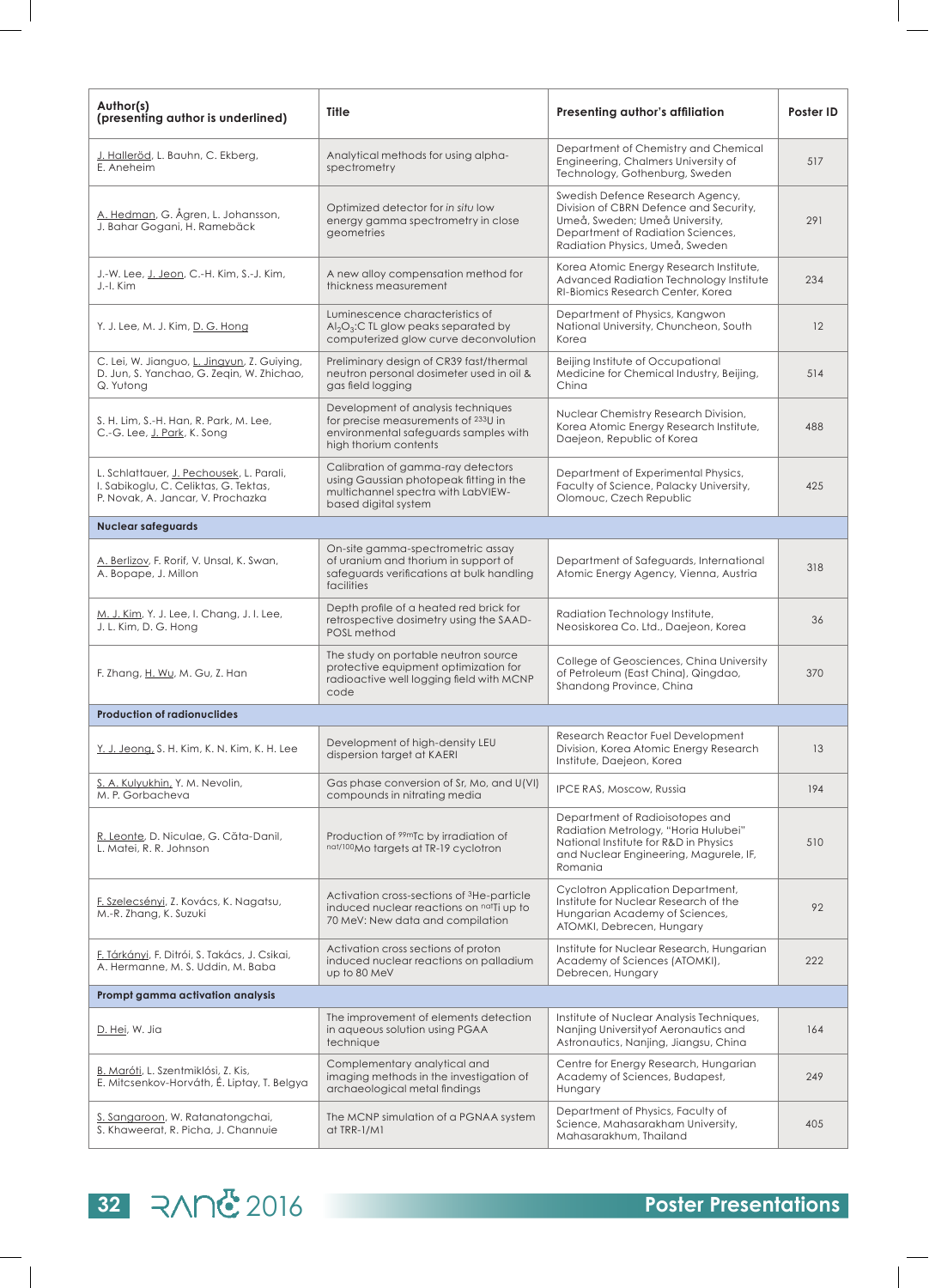| Author(s)<br>(presenting author is underlined)                                                                     | <b>Title</b>                                                                                                                                  | Presenting author's affiliation                                                                                                                                                                       | Poster ID |
|--------------------------------------------------------------------------------------------------------------------|-----------------------------------------------------------------------------------------------------------------------------------------------|-------------------------------------------------------------------------------------------------------------------------------------------------------------------------------------------------------|-----------|
| G. M. Sun                                                                                                          | HYPERGAM-P software for prompt<br>gamma activation analysis                                                                                   | Neutron Utilization Technology Division,<br>Korea Atomic Energy Research Institute,<br>Daejeon, Korea                                                                                                 | 475       |
| <u>F. Zhang</u> , L. Tian, J. Liu, X. Wang                                                                         | Numerical simulation on scintillator<br>detector response for determining<br>element content in PGNAA system                                  | School of Geosciences, China University<br>of Petroleum, Qingdao, Shandong<br>Province, China; Key Laboratory of Well<br>Logging, China University of Petroleum,<br>Qingdao, Shandong Province, China | 485       |
| <b>Radiation chemistry</b>                                                                                         |                                                                                                                                               |                                                                                                                                                                                                       |           |
| <u>V. Anan'ev,</u> M. Miklin, E. Dyagileva, V. Pak                                                                 | About the mechanism for peroxynitrite<br>formation under the radiolysis of<br>crystalline inorganic nitrates                                  | Kemerovo State University, Russia                                                                                                                                                                     | 80        |
| K. C. Bates, S. M. Pimblott                                                                                        | Hydrogen production from the radiolysis<br>of TODGA                                                                                           | School of Chemistry, University of<br>Manchester, United Kingdom                                                                                                                                      | 174       |
| H.-Y. Chao, Y.-W. Tsang, C.-C. Chang,<br>B.-T. Hsieh                                                               | Using N-isopropylacrylamide gel<br>dosimeters to verify the dose distribution<br>of intensity modulated radiation therapy                     | Department of Radiation Oncology,<br>Chia-Yi Christian Hospital, Taiwan, R.O.C.                                                                                                                       | 16        |
| J. Cruz-Castañeda, E. Aguilar-Ovando,<br>T. Buhse, S. Ramos-Bernal, A. Negron-<br>Mendoza                          | The radiolysis of glyceraldehyde:<br>Importance in chemical evolution                                                                         | Instituto de Ciencias Nucleares.<br>Universidad Nacional Autónoma de<br>México, México D.F., México                                                                                                   | 509       |
| M. D'Angelantonio                                                                                                  | Usual and unusual pathways of oxidation<br>and reduction in radiation chemistry                                                               | Institute of Organic Synthesis and<br>Photoreactivity, National Research<br>Council of Italy, Bologna, Italy                                                                                          | 452       |
| I. Kajan, C. Ekberg                                                                                                | Radiolysis of air-water systems                                                                                                               | Department of Chemistry and Chemical<br>Engineering, Nuclear Chemistry,<br>Chalmers University of Technology,<br>Göteborg, Sweden                                                                     | 518       |
| <u>Gy. Sági,</u> K. Kovács, A. Bezsenyi, E. Takács,<br>L. Wojnárovits                                              | Enhancing the biological degradability<br>of sulfamethoxazole by ionizing radiation<br>treatment in aqueous solution                          | Radiation Chemistry Department,<br>Institute for Energy Security and<br>Environmental Safety, Centre for Energy<br>Research, Hungarian Academy of<br>Sciences, Budapest, Hungary                      | 385       |
| Radio- and nuclear analytical methods                                                                              |                                                                                                                                               |                                                                                                                                                                                                       |           |
| C. Augeray, M. Mouton, L. Tarlette,<br>I. Baconet, D. Dias Varela, L. Foulon,<br>F. Leprieur, R. Vidal, M. Gleizes | Innovation in metrology: Fast automated<br>radiochemical separation and<br>measurement for strontium 89 and 90                                | Environmental Sample Processing and<br>Metrology Département, Institut de<br>Radioprotection et de Sûreté Nucléaire,<br>le Vésinet, France                                                            | 486       |
| S. Brahimi-Moussa, T. Medjadj, Y. Berkani,<br>M. El. A. Benamar, Z. Lounis-Mokrani                                 | Structural characterization of MAGIC<br>polymer gel dosimeters under gamma<br><i>irradiations</i>                                             | Laboratoire Physique Fondamental<br>Appliquée: Université Saad Dahleb Blida,<br>Algérie                                                                                                               | 548       |
| C. Dirks, A. Bombard, S. Happel, J. Pates                                                                          | Direct determination of Pb-210 and<br>radiostrontium from water samples                                                                       | TrisKem International, France                                                                                                                                                                         | 455       |
| <u>S. Holmgren</u> , A. Tovedal, O. Björnham,<br>H. Ramebäck                                                       | Time optimization of <sup>90</sup> Sr measurements:<br>Sequential measurement of multiple<br>samples during decay of <sup>90</sup> Y          | Swedish Defence Research Agency,<br>CRBN-Defence and Security, Umeå,<br>Sweden                                                                                                                        | 462       |
| <u>Zs. Kerner,</u> É. Kovács-Széles, N. Vajda                                                                      | Silver measurement in primary water                                                                                                           | Surface Chemistry and Catalysis<br>Department, MTA Centre for Energy,<br>Budapest, Hungary,                                                                                                           | 446       |
| <u> J. H. Kim,</u> H. M. Park, K. S. Joo                                                                           | X-ray spectra calculation for inspection<br>of semicondutor with different target/filter<br>combination using MCNPX                           | Department of Physics, University of<br>Myongji, Cheoin-gu Yongin-si, Korea                                                                                                                           | 414       |
| K. Lázár, S. Stichleutner, E. Kuzmann,<br>E. Csapó, I. Dékány                                                      | <sup>197</sup> Au Mössbauer spectroscopy on thiol<br>stabilized gold nanoparticles                                                            | Centre for Energy Research, Hungarian<br>Academy of Sciences, Budapest,<br>Hungary                                                                                                                    | 459       |
| C. Maillard, V. Boyer-Deslys, J.-L.<br>Dautheribes, E. Esbelin, A. Bères, C. Rivier                                | Influence of the decontamination of a<br>high radioactive solution from cesium on<br>analyses relative to its multi-elementary<br>composition | CEA, Nuclear Energy Division,<br>RadioChemistry & Processes Department,<br>Analysis and Materials Metrology<br>Laboratory, Bagnols sur Cèze, Cedex,<br>France                                         | 226       |
| M. K. Pham, A. V. Harm, I. Osvath                                                                                  | Application of nuclear technique for<br>the characterisation of IAEA certfied<br>reference materials for radionuclides in<br>marine samples   | IAEA-Environment Laboratories, Monte<br>Carlo, Monaco                                                                                                                                                 | 482       |

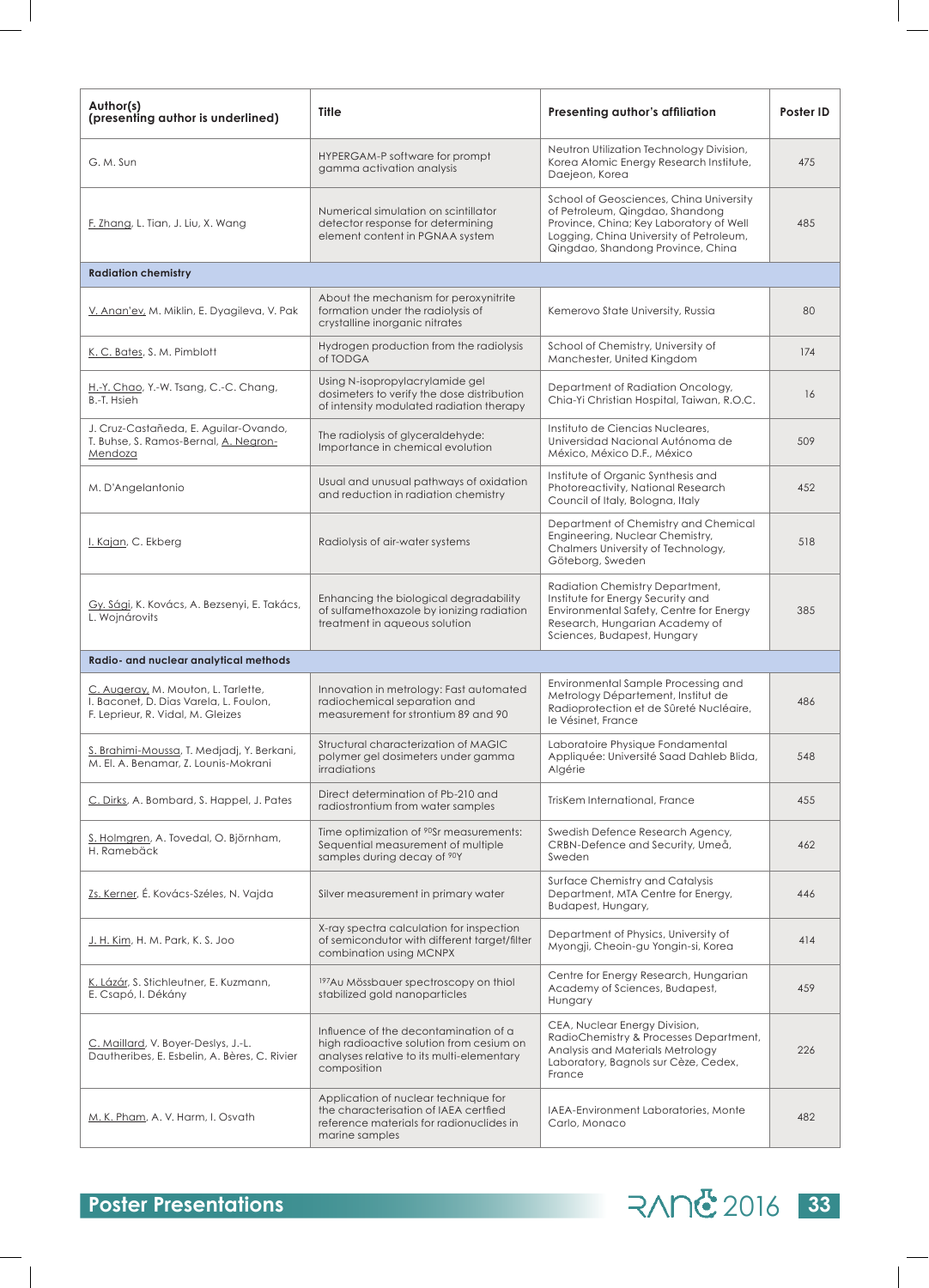| Author(s)<br>(presenting author is underlined)                                                                      | Title                                                                                                                                                    | Presenting author's affiliation                                                                                                                                                                               | Poster ID |
|---------------------------------------------------------------------------------------------------------------------|----------------------------------------------------------------------------------------------------------------------------------------------------------|---------------------------------------------------------------------------------------------------------------------------------------------------------------------------------------------------------------|-----------|
| A. Vansteene, M. Losno, J.-P. Jasmin,<br>G. V. De La Cruz, S. Cavadias, C. Mariet,<br>G. Cote                       | Liquid-liquid microflow patterns of two<br>radiochemical systems used in the<br>nuclear field: Predict the formation of<br>seamented flow                | CEA Saclay, DEN/DANS/DPC/SEARS/<br>LANIE, Gif-sur-Yvette cedex, France,                                                                                                                                       | 454       |
| J. Zeman, M. Ješkovský, R. Kaiser,<br>A. Kováčik, P. P. Povinec                                                     | PIXE/PIGE beam line at the CENTA facility<br>of the Comenius University in Bratislava                                                                    | Centre for Nuclear and Accelerator<br>Technologies (CENTA), Department of<br>Nuclear Physics and Biophysics, Faculty<br>of Mathematics, Physics and Informatics,<br>Comenius University, Bratislava, Slovakia | 413       |
| Radioanalytical methods of long-lived radionuclides                                                                 |                                                                                                                                                          |                                                                                                                                                                                                               |           |
| M. Khan, W. Um                                                                                                      | Liquid scintillation counting methodlogy<br>for <sup>99</sup> Tc analsyis in various aqueous<br>matrices                                                 | Pacific Northwest National Laboratory,<br>Richland, Washington, USA                                                                                                                                           | 487       |
| J.-M. Lim, H. Kim, Y.-H. Jung, J.-Y. Park,<br>K.-H. Chung, M.-J. Kang, G.-S. Choi                                   | Activity determination of uranium and<br>plutonium isotopes in soil and concrete<br>samples using alkali fusion and extraction<br>chromatography process | <b>Environmental Radioactivity Assessment</b><br>Team, Korea Atomic Energy Research<br>Institute, Daejeon, Korea                                                                                              | 519       |
| N. Marković, P. Roos, S. P. Nielsen                                                                                 | Low-level gamma ray spectrometry for<br>the determination of 210Pb                                                                                       | Center for Nuclear Technologies,<br>Radioecology Department, Technical<br>University of Denmark, Roskilde, Denmark                                                                                            | 494       |
| P. Rell, Sz. Osváth, J. Kövendiné Kónyi                                                                             | Comparison of different methods used for<br>determination of americium in urine                                                                          | National Public Health Center, National<br>Research Directorate for Radiobioloav<br>and Radiohygiene, Budapest, Hungary                                                                                       | 108       |
| M. Zagyvai, N. Vajda, J. Groska, P. Szeredy                                                                         | Rapid method for the determination of<br>Am, Pu and U in urine samples                                                                                   | Energy Research Institute of Hungarian<br>Academy of Sciences, Hungary                                                                                                                                        | 464       |
| Radioecology and environmental radioactivity                                                                        |                                                                                                                                                          |                                                                                                                                                                                                               |           |
| T. Aono, M. Fukuda, S. Yamazaki,<br>T. Ishimaru, J. Kanda, Y. Ito, T. Sohtome,<br>T. Mizuno, M. Yamada, A. Yamanobe | Annual variation of radiocaesium in<br>marine environment off Fukushima after<br>the Fukushima nuclear power station<br>accident                         | Project for Environmental Dynamics and<br>Radiation Effects, Fukushima Project<br>Headquarters, National Institute of<br>Radiological Science (NIRS), Chiba, Japan                                            | 527       |
| A. Boryło, G. Romańczyk, B. Skwarzec,<br>D. Strumińska-Parulska                                                     | Polonium 210Po in sweat samples of<br>northern Poland                                                                                                    | Department of Analytical and<br>Environment Radiochemistry, Faculty of<br>Chemistry, University of Gdańsk, Gdańsk,<br>Poland                                                                                  | 293       |
| F. P. Carvalho, J. M. Oliveira, M. Malta                                                                            | Natural radionuclides in river waters in the<br>centre of Portugal                                                                                       | Laboratório de Protecção e Segurança<br>Radiológica, Instituto Superior Técnico/<br>Campus Tecnológico Nuclear,<br>Universidade de Lisboa, Bobadela LRS,<br>Portugal                                          | 456       |
| F. P. Carvalho, J. M. Oliveira, M. Malta                                                                            | Radionuclides and ambient radiation at<br>an old radium mine site in the village of<br>Reboleiro, Portugal                                               | Laboratório de Protecção e Segurança<br>Radiológica, Instituto Superior Técnico/<br>Campus Tecnológico Nuclear,<br>Universidade de Lisboa, Bobadela LRS,<br>Portugal                                          | 549       |
| S. Choung, W. Shin, J. Oh, B. Cho,<br>K.-S. Lee, U. Yun, N.-C. Woo, M. Kim                                          | Uranium in the Korean groundwater                                                                                                                        | Department of Environmental Monitoring<br>& Research, Korea Basic Science Institute,<br>Cheongju, Republic of Korea                                                                                           | 440       |
| A. Cwanek, J. W. Mietelski, M. A. Olech,<br>E. Łokas                                                                | Levels of cesium isotopes contamination<br>and their possibly origins in lichens and<br>mosses from Western Arctic                                       | The Henryk Niewodniczański Institute<br>of Nuclear Physics, Polish Academy of<br>Sciences, Cracow, Poland                                                                                                     | 292       |
| N. Dietrich, D. Degering                                                                                            | Experimental study for the release of<br>radium isotopes into saline water                                                                               | VKTA - Radiation Protection, Analytics<br>& Disposal Rossendorf e. V., Dresden,<br>Germany                                                                                                                    | 492       |
| F. Fábián, A. Csordás, T. Kovács, Z. Sas                                                                            | Preparation of optimal thoron source for<br>thoron calibration chamber                                                                                   | Institute of Radiochemistry and<br>Radioecology, University of Pannonia,<br>Veszprém, Hungary                                                                                                                 | 554       |
| L. Fijałkowska-Lichwa                                                                                               | Radon exposure in underground<br>laboratory of Space Research Centre in<br>Ksigż (Poland)                                                                | Wrocław University of Technology,<br>Faculty of Civil Engineering, Wrocław,<br>Poland                                                                                                                         | 294       |
| M. Fukuda, S. Yamazaki, T. Aono,<br>T. Ishimaru, J. Kanda                                                           | Dissolved radiocaesium in seawater off<br>Fukushima prefecture in 2013-2015                                                                              | Project for Environmental Dynamics and<br>Radiation Effects, Fukushima Project<br>Headquarters, National Institute of<br>Radiological Science (NIRS), Chiba,<br>Japan                                         | 472       |
| V. Gluchshenko, A. Poleshko,<br>G. Gluchshenko, M. Levashov                                                         | Radiation situation at the places<br>of peaceful nuclear explosions in<br>Kazakhstan                                                                     | Institute of Nuclear Physics, Almaty,<br>Republic of Kazakhstan                                                                                                                                               | 198       |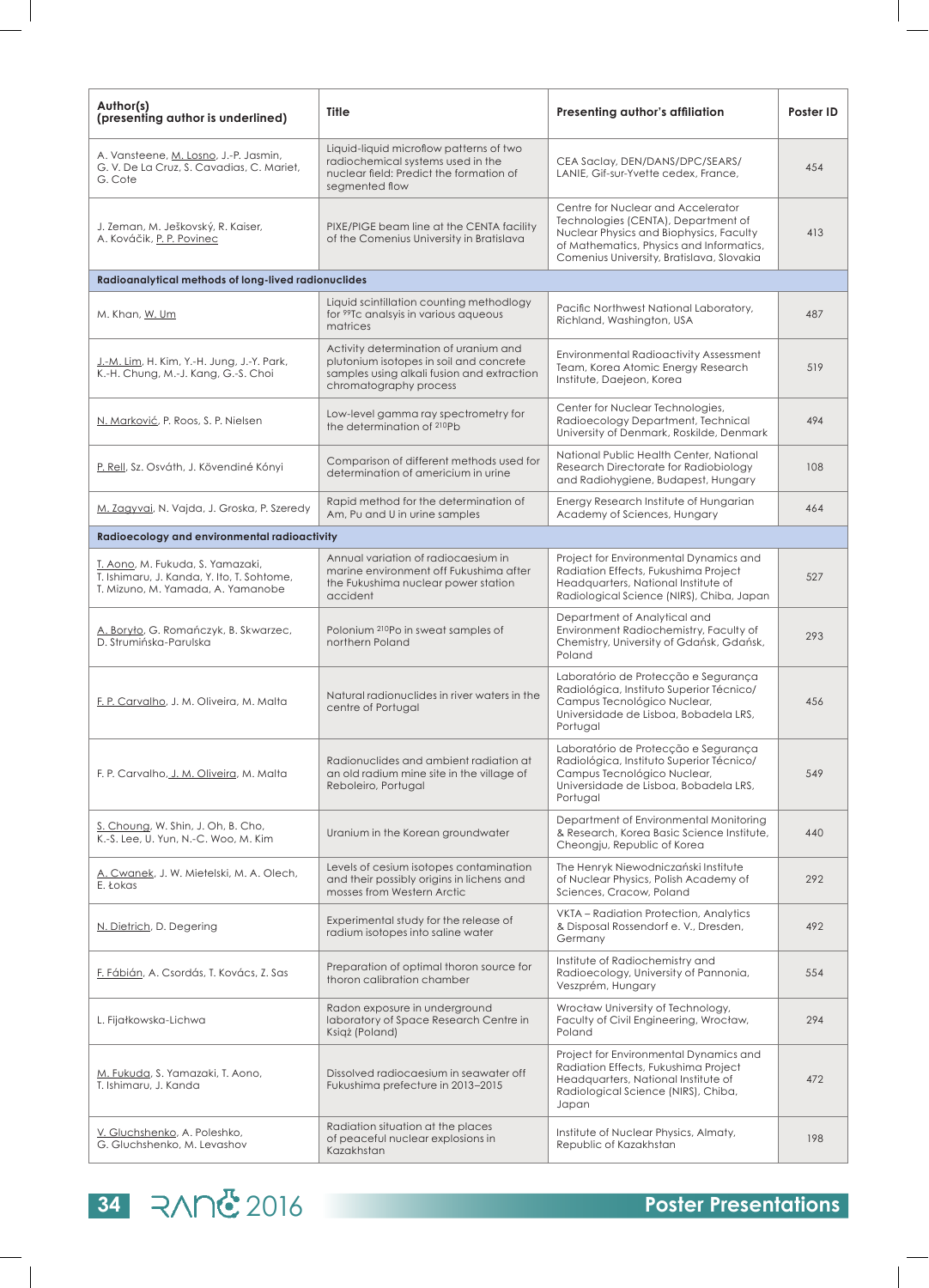| Author(s)<br>(presenting author is underlined)                                              | <b>Title</b>                                                                                                                                                       | Presenting author's affiliation                                                                                                                        | Poster ID |
|---------------------------------------------------------------------------------------------|--------------------------------------------------------------------------------------------------------------------------------------------------------------------|--------------------------------------------------------------------------------------------------------------------------------------------------------|-----------|
| E. Hamida                                                                                   | Measuring natural radiation (NORM)<br>inside some oil fields in Libya                                                                                              | Theoretical Studies Department,<br>Petroleum Training & Qualification<br>Institute, Tripoli, Libya                                                     | 51        |
| D. Huang                                                                                    | Determination for <sup>106</sup> Ru in seawater using<br>y-ray spectrometry                                                                                        | Laboratory of Marine Isotopic Technology<br>and Environmental Risk Assessment, Third<br>Institute of Oceanography, SOA, Xiamen,<br>China               | 497       |
| R. Janovics, A. Molnár, M. Veres,<br>M. Molnár                                              | Survey of the dissolved 14C of the<br>groundwater at the Paks Nuclear Power<br>Plant, Hungary                                                                      | Hertelendi Laboratory of Environmental<br>Studies, MTA Atomki-Isotoptech Zrt,<br>Debrecen, Hungary                                                     | 441       |
| P. Jodłowski, P. Wachniew, C. Nguyen<br>Dinh, J. Nowak                                      | Self-attenuation correction in 210Pb<br>gamma-spectrometry measurements<br>based on sample chemical composition;<br>Requirements for scope of chemical<br>analyses | AGH University of Science and<br>Technology, Faculty of Physics and<br>Applied Computer Science, Kraków,<br>Poland                                     | 542       |
| E. Kabai, A. Poppitz-Spuhler, B. Savkin                                                     | Rapid method for the determination of<br>strontium isotopes in food and beverage<br>samples                                                                        | Department Radiation Protection and<br>the Environment, Federal Office for<br>Radiation Protection, Oberschleißheim,<br>Germany                        | 333       |
| M. Kaur, A. Kumar, S. Sharma                                                                | Measurement of radon and thoron<br>exhalation rate in soil samples of Jammu<br>district, Jammu and Kashmir, India                                                  | Post Graduate Department of Physics,<br>DAV College, Amritsar, India                                                                                   | 157       |
| Y. Kikawada, K. Nakamachi, M. Hirose,<br>T. Ono, T. Oi, Y. Okada, H. Matsuura,<br>K. Hirose | Concentration and characterization of<br>airborne radioactive cesium in Tokyo<br>major metropolitan area after Fukushima<br>nuclear accident                       | Faculty of Science and Technology,<br>Sophia University, Tokyo, Japan                                                                                  | 116       |
| A. Kumar, M. Kaur, S. Sharma                                                                | Indoor radon, thoron and their progeny<br>measurement in dwellings of Jammu<br>district, Jammu & Kashmir, India                                                    | Post Graduate Department of Physics,<br>DAV College, Amritsar, India                                                                                   | 122       |
| C.-P. Lee, M.-C. Wu, Y.-L. Tu, L.-C. Kang,<br>S.-C. Tsai, T.-L. Tsai, H.-J. Wei             | A comparative study on sorption and<br>diffusion of cesium in crushed argillite<br>and granite                                                                     | Department of Earth Sciences, National<br>Cheng Kung University, Tainan City,<br>Taiwan                                                                | 64        |
| K. Leonard, A. Donaszi-Ivano, A. Dewar,<br>V. Ly, T. Bailey                                 | Monitoring of caesium-137 in surface<br>seawater and seafood in both the Irish<br>and North Seas: Recent trends and<br>observations                                | Cefas, Lowestoft Laboratory, Lowestoft,<br>Suffolk, UK,                                                                                                | 387       |
| E. Łokas, A. Cwanek, K. Szufa, P. Gaca,<br>K. Zawierucha                                    | Accumulation of anthropogenic and<br>natural radionuclides in cryoconites from<br>Southern Caucasus (Georgia)                                                      | Department of Nuclear Physical<br>Chemistry, Institute of Nuclear Physics<br>PAS, Krakow, Poland                                                       | 302       |
| K. C. McHugh, E. Widom, D. C. Kuentz                                                        | Sources of uranium in lichen near the<br>Mound Site                                                                                                                | Department of Geology & Environmental<br>Earth Science, Miami University, Oxford,<br>Ohio, USA                                                         | 82        |
| N. Naskar, S. Lahiri, P. Chaudhuri                                                          | First report on primordial and<br>anthropogenic radionuclides in Indian<br>Sundarban mangrove ecosystem                                                            | Department of Environmental Science,<br>University of Calcutta, Kolkata, India                                                                         | 245       |
| N. Nihei, Y. Ueda, K. Tanoi, T. M. Nakanishi                                                | The radioactive caesium distribution<br>brought by the flood                                                                                                       | Graduate School of Agricultural and Life<br>Science, The University of Tokyo, Tokyo,<br>Japan                                                          | 491       |
| A. Noguera, H. Bentos Pereira, L. Fornaro                                                   | Natural radionuclides in Rocha's sands<br>and soils                                                                                                                | Grupo de Desarrollo de Materiales y<br>Estudios Ambientales, Centro Universitario<br>de la Región Este, Universidad de la<br>República, Rocha, Uruguay | 130       |
| M. Omeje, H. Wagiran, E. S. Joel,<br>O. O. Adewoyin, O. T. Kayode                           | Environmental impact assessments<br>of naturally occurring radionuclides<br>on inhabitants of Abuja, Northcentral<br>Nigeria                                       | Department of Physics, Covenant<br>University Ota, Ogun State, Nigeria                                                                                 | 421       |
| L. Popov                                                                                    | Determination of radiocesium in large<br>environmental water samples using<br>copper hexacyanoferrate and sodium<br>tetraphenylborate                              | Radioecological Monitoring, Safety<br>Division, Kozloduy Nuclear Power Plant,<br>Kozloduy, Bulgaria                                                    | 416       |
| E. Prasetyo, K. Toyoda                                                                      | Humic acid-chitosan-silica gel-<br>An efficient and economical adsorbent<br>for Th and U removal                                                                   | Graduate School of Environmental<br>Science, Hokkaido University, Sapporo,<br>Japan                                                                    | 37        |
| G. Romańczyk, A. Boryło, B. Skwarzec,<br>D. Strumińska-Parulska                             | Levels of 210Po and 210Pb in urine of<br>Gdańsk agglomeration inhabitants in<br>Poland                                                                             | Department of Analytical and<br>Environment Radiochemistry, Faculty of<br>Chemistry, University of Gdańsk, Gdańsk,<br>Poland                           | 295       |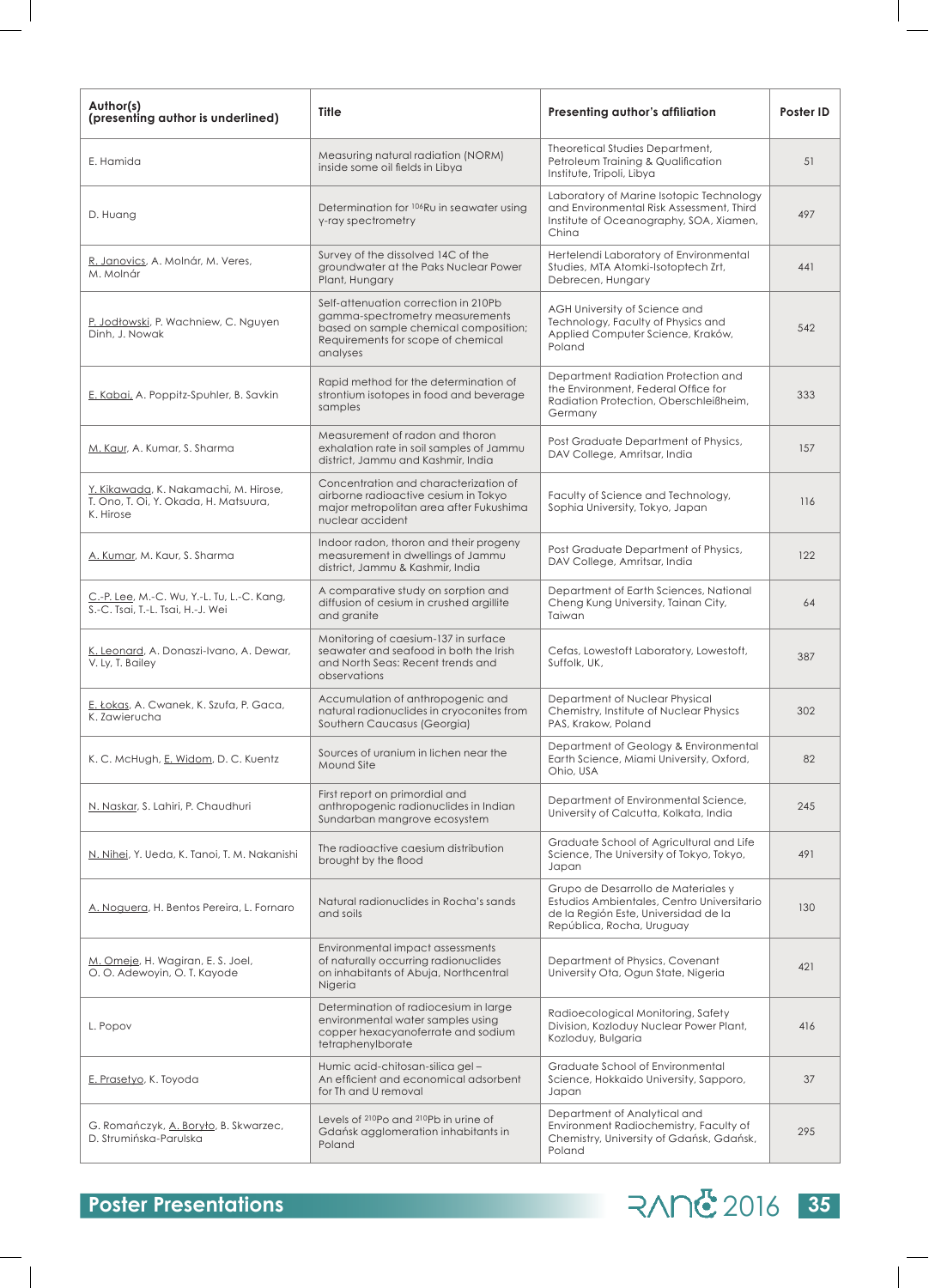| Author(s)<br>(presenting author is underlined)                                                            | Title                                                                                                                       | Presenting author's affiliation                                                                                                                                           | Poster ID |
|-----------------------------------------------------------------------------------------------------------|-----------------------------------------------------------------------------------------------------------------------------|---------------------------------------------------------------------------------------------------------------------------------------------------------------------------|-----------|
| E. Schmidt, W. Kinman, D. Dry, R. Steiner,<br>S. LaMont, L. Bertelli, T. Waters, J. Klumpp,<br>J. Hoffman | Lung dissolution rates for airborne<br>uranium particles generated during<br>critical assembly experiments                  | Nuclear and Radiochemistry, Los Alamos<br>National Laboratory, Los Alamos, NM, USA                                                                                        | 569       |
| W. Shin, S. Choung, J. Oh, B. Cho,<br>K.-S. Lee, U. Yun, T. S. Kim, H. Koo Kim,<br>M. Kim, S. Y. Cho      | Radon level in groundwater of Korea                                                                                         | Department of Environmental Monitoring<br>& Research, Korea Basic Science Institute,<br>Cheongju, Republic of Korea                                                       | 516       |
| I. Svetlik, M. Fejgl, P. P. Povinec,<br>T. Kořínková, P. Simek, L. Tomášková                              | A method of <sup>14</sup> C forms determination in<br>liquid releases from nuclear power plants                             | Department of Radiation Dosimetry,<br>Nuclear Physics Institute CAS, Prague,<br>Czech Republic                                                                            | 490       |
| K. Szymańska, D. I. Strumińska-Parulska,<br>G. Krasińska, B. Skwarzec, J. Falandysz                       | Polonium <sup>210</sup> Po and radiolead <sup>210</sup> Pb in<br>edible mushrooms collected in northern<br>Poland           | University of Gdańsk, Faculty of<br>Chemistry, Environmental Chemistry and<br>Radiochemistry Chair, Gdańsk, Poland                                                        | 262       |
| Y. Unno, H. Tsukada, A. Takeda, Y. Takaku,<br>S. Hisamatsu                                                | Vertical variations of partition coefficients<br>of 1251, 137Cs and 85Sr in pasuture and<br>forest soils in Rokkasho, Japan | Department of Radioecology, Institute for<br>Environmental Sciences, Aomori, Japan                                                                                        | 134       |
| S. Visetpotjanakit, Y. Tumnoi                                                                             | Prompt determination of 137Cs in<br>large volume seawater using Cu-<br>hexacyanoferrates cartridges                         | Bureau of Technical Support for Safety<br>and Regulation, Office of Atoms for<br>Peace, Bangkok, Thailand                                                                 | 87        |
| Radiolabeled compounds and radiopharmaceuticals                                                           |                                                                                                                             |                                                                                                                                                                           |           |
| M. Al-Qahtani, Y. Al-Malki                                                                                | [68Ga]Radiolabelling of short peptide<br>that has a PET imaging potential                                                   | Cyclotron and Radiopharmaceuticals<br>Department, King Faisal Specialist<br>Hospital and Research Center, Riyadh,<br>Saudi Arabia                                         | 448       |
| H. S. Chan, R. de Zanger, E. de Blois,<br>W. Breeman                                                      | Faster high resolution quality control of<br>radiopharmaceuticals: Radio-UPLC vs<br>radio-HPLC                              | Department of Nuclear Medicine,<br>Erasmus MC, Rotterdam, the Netherlands                                                                                                 | 550       |
| K.-W. Chang, K.-H. Cheng, Y.-R. Huang,<br>J.-T. Chen, W.-J. Lin                                           | The new semi-preparative HPLC<br>developed on Fluoro-18-Flumazenil<br>labeling                                              | Institute of Nuclear Energy Research,<br>Taoyuan, Taiwan                                                                                                                  | 565       |
| L. E. Chilug, R. A. Leonte, A. Raicu,<br>M. E. Barbinta Patrascu, A. C. Ion,<br>C.S.Tuta, D. Niculae      | In vitro binding kinetics study of gold<br>nanoparticles functionalized with <sup>68</sup> Ga-<br>DOTA conjugated peptides  | Horia Hulubei National Institute for R&D<br>in Physics and Nuclear Engineering (IFIN-<br>HH), Bucharest - Magurele, Romania                                               | 506       |
| M. Mihon, D. Niculae, R. Leonte, A. C. Ion,<br>C.S.Tuta, V. Lavric                                        | Radioanalytical methods for quality<br>control of <sup>68</sup> Ga radiolabelled peptides                                   | National Institute for Physics and Nuclear<br>Engineering "Horia Hulubei", Magurele,<br>Ilfov, Romania                                                                    | 507       |
| E. A. Min, L. E. Chilug, A. Raicu,<br>R. M. Serban, R. A. Leonte, D. Niculae                              | Synthesis and preclinical evaluation of<br>68Ga-NODAGA-NOC for early detection<br>of glioblastoma                           | Horia Hulubei National Institute for R&D<br>in Physics and Nuclear Engineering (IFIN-<br>HH), Bucharest - Magurele, Romania                                               | 513       |
| M. Orlova, T. Trofimova, R. Aliev, A. Orlov                                                               | The construction of <sup>99m</sup> Zn- and<br>67Zn-containing pharmaceuticals                                               | Department of Chemistry, M.V.<br>Lomonosov Moscow State University,<br>Moscow, Russia                                                                                     | 461       |
| A. Raicu, E. A. Min, L. E. Chilug,<br>R. A. Leonte, R. M. Serban, D. Niculae                              | Synthesis and bioaffinity profile to<br>neurotensin receptors of 68Ga-DOTA-<br>neurotensin                                  | Horia Hulubei National Institute for R&D<br>in Physics and Nuclear Engineering (IFIN-<br>HH), Bucharest - Magurele, Romania                                               | 524       |
| A. N. Vasiliev, V. S. Ostapenko,<br>E. V. Lapshina, A. V. Severin,<br>S. V. Ermolaev, S. N. Kalmykov      | Hydrohyapatite particles as carriers for<br>223R <sub>G</sub>                                                               | Chemistry Department, Lomonosov<br>Moscow State University, Russia                                                                                                        | 493       |
| P. Zou, H. Wang, Y. Liu                                                                                   | One pot automated synthesis of [18F]<br>FHBG as PET HSV-tk gene reporter probes                                             | Key Laboratory of Nuclear Medicine,<br>Ministry of Health, Jiangsu Key Laboratory<br>of Molecular Nuclear Medicine, Jiangsu<br>Institute of Nuclear Medicine, Wuxi, China | 363       |
| <b>Radionuclide separation</b>                                                                            |                                                                                                                             |                                                                                                                                                                           |           |
| B. Basarabová, K. Čubová, M. Němec                                                                        | Solvent extraction of europium (III+) into<br>imidazolium ionic liquid                                                      | Department of Nuclear Chemistry, Czech<br>Technical University in Prague, Prague,<br>Czech Republic                                                                       | 530       |
| W. Choi, H. Won, S. Park, S. Kim, J. Moon                                                                 | New chemical decontamination process<br>for the primary coolant system of a<br>nuclear power plant                          | Decontamination and Decommissioning<br>Research Division, Korea Atomic Energy<br>Research Institute, Daejeon, Korea                                                       | 515       |
| D.-Y. Chung, K.-Y. Lee, K.-W. Kim, E.-H. Lee,<br>J.-K. Moon, J.-W. Choi                                   | Treatment method for volume reduction<br>of spent uranium catalyst                                                          | Decontamination and Decommissioning<br>Research Division, Korea Atomic Energy<br>Research Institute, Daejeon, Korea                                                       | 470       |
| M. Dymecka, K. Rzemek, T. Pliszczyński,<br>J. Ośko                                                        | Development of a method of tritium<br>activity determination in water samples<br>by electrolytic enrichment                 | <b>Radiation Protection Measurements</b><br>Laboratory, National Centre for Nuclear<br>Research, Otwock, Poland                                                           | 480       |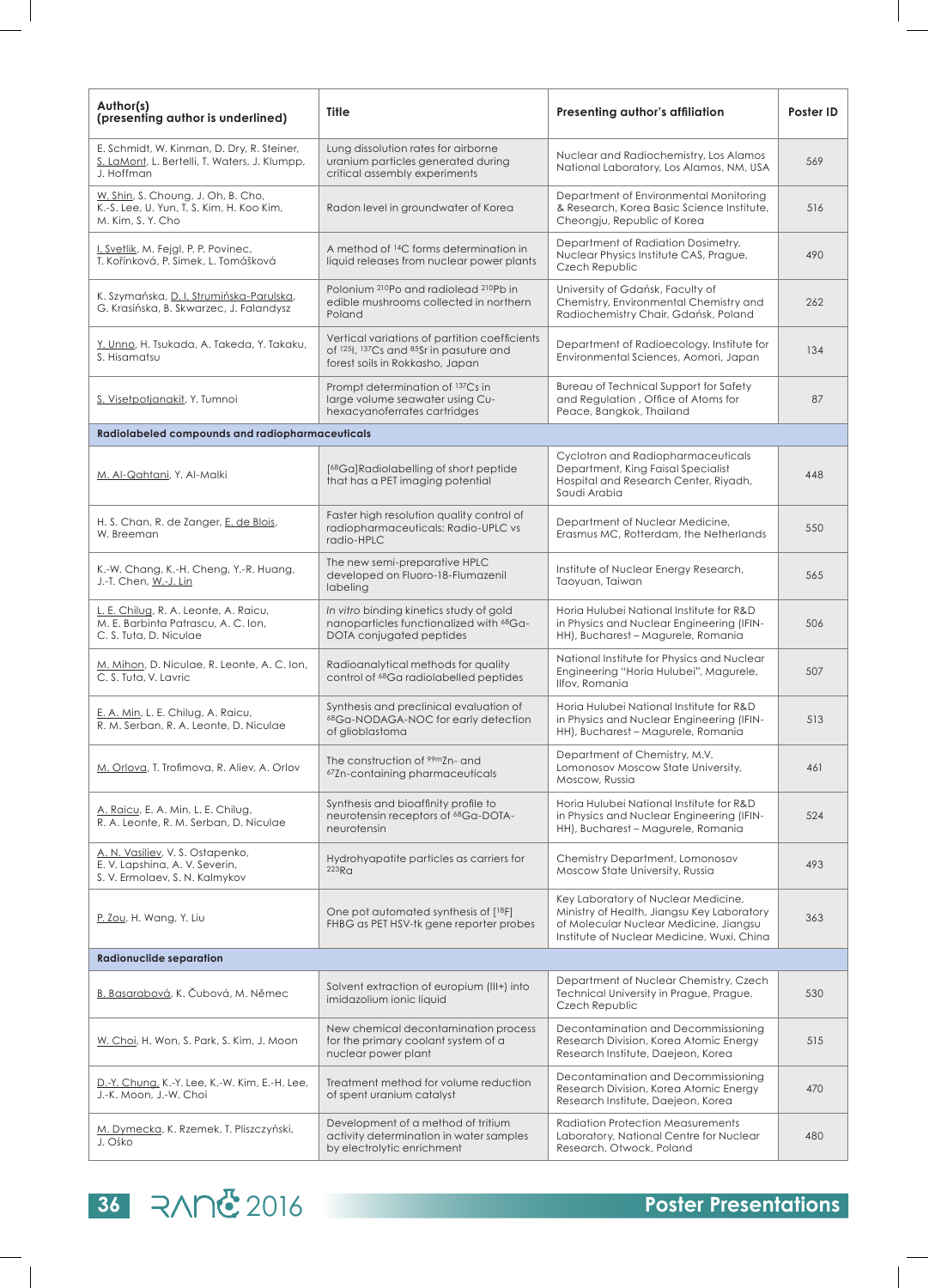| Author(s)<br>(presenting author is underlined)                                                                                                                      | Title                                                                                                                                                          | Presenting author's affiliation                                                                                                                                               | Poster ID |
|---------------------------------------------------------------------------------------------------------------------------------------------------------------------|----------------------------------------------------------------------------------------------------------------------------------------------------------------|-------------------------------------------------------------------------------------------------------------------------------------------------------------------------------|-----------|
| N. S. Farahat, N. H. Kamel,<br><b>B. E. ElAnadouly</b>                                                                                                              | Determination of the capacities of<br>certain anion exchange resins                                                                                            | Egyptian Second Research Reactor,<br>Radioactive Isotope Production Facility,<br>Egyptian Atomic Energy Authority, Egypt                                                      | 412       |
| Z. Finch, L. Arrigo, B. Seiner, A. Edwards,<br>S. Gregory, S. Morley, E. Finn, J. Bowen,<br>L. Greenwood                                                            | Methods for rapid separation of cerium<br>isotopes from a mixed fission product<br>sample                                                                      | Pacific Northwest National Laboratory,<br>Richland, WA, USA                                                                                                                   | 539       |
| A. K. Kaygun, S. A. Erenturk, M. Eral                                                                                                                               | Removal of caesium and strontium<br>using modified atapulgite: Evaluation of<br>thermodynamic and kinetic data                                                 | Energy Institute, Istanbul Technical<br>University, Maslak, Turkey                                                                                                            | 347       |
| V. V. Kulemin, S. A. Kulyukhin,<br>E. P. Krasavina, V. B. Krapukhin,<br>I. A. Rumer, V. A. Lavrikov, A. V. Gordeev,<br>M. P. Gorbacheva                             | Decontamination of uranium-containing<br>aqueous solutions using layered double<br>hydroxides and spiral filtering elements                                    | <b>IPCE RAS, Moscow, Russia</b>                                                                                                                                               | 48        |
| E. Lapshina, S. Ermolaev, B. Zhuikov,<br>A. Vasiliev, V. Ostapenko, S. Kalmykov                                                                                     | Extraction chromatographic separation<br>and concentration of alpha-emitting<br>radionuclides and lanthanides                                                  | Institute for Nuclear Research of Russian<br>Academy of Sciences, Moscow, Russia                                                                                              | 431       |
| N. Pan, L. Li, J. Ding, S. Li, R. Wang, Y. Jin,<br>X. Wang, C. Xia                                                                                                  | Adsorption behavior of thorium and<br>uranium on graphene oxide-manganese<br>dioxide                                                                           | College of Chemistry, Sichuan University,<br>Chengdu, P. R. China                                                                                                             | 39        |
| V. Radchenko, R. Copping, J. W. Engle,<br>K. Murphy, D. Denton, J. R. Griswold,<br>E. R. Birnbaum, S. Mirzadeh, F. Meiring<br>Nortier, K. D. John, M. E. Fassbender | Selective separation of radium isotopes<br>from proton irradiated thorium targets                                                                              | Los Alamos National Laboratory, Los<br>Alamos, NM, USA                                                                                                                        | 465       |
| K. Rzemek, A. Czerwiński, J. Ośko,<br>T. Pliszczyński                                                                                                               | Determination of 238Pu, 239+240Pu and<br><sup>241</sup> Am in air filters                                                                                      | <b>Radiation Protection Measurements</b><br>Laboratory, National Centre for Nuclear<br>Research (NCBJ), Otwock, Poland                                                        | 479       |
| <u>Y.-H. Shih</u> , T.-L. Tsai, L.-C. Chen, T. Hung-I,<br>T.-Y. Su, C.-P. Lee, S.-C. Tsai                                                                           | Evaluation of sorption and diffusion<br>behavior of Technetium-99 (Tc-99) in the<br>crushed granite by through-diffusion<br>column                             | Chemical Division, Institute of Nuclear<br>Energy Research, Jiaan Village, Longtan<br>Township, Taoyuan County, Taiwan                                                        | 169       |
| P. Szajerski, A. Gasiorowski, H. Bem                                                                                                                                | Adsorption of Sr-90 on phosphogypsum<br>and fly ash/slag based sorbents                                                                                        | Institute of Applied Radiation Chemistry,<br>Lodz University of Technology, Lodz,<br>Poland                                                                                   | 468       |
| Z. Szűcs, S. Takács, J. R. Zeevaart                                                                                                                                 | Preparation of Ho-166 with high specific<br>activity by Szilard-Chalmers effect                                                                                | Radiochemical Laboratory, Institute for<br>Nuclear Research, Debrecen, Hungary                                                                                                | 460       |
| D. Walther                                                                                                                                                          | A sequential method for the<br>determination of 210Pb, 210Po, 226Ra, 228Ra<br>and 228Th in human excretions                                                    | VKTA - Radiation Protection, Analytics &<br>Disposal, Dresden, Germany                                                                                                        | 484       |
| Z. Wang, D. Su, X. Hu, S. Li, S. Ding                                                                                                                               | Selective extraction of Am(III) over Eu(III)<br>in nitric acid solution by NTAamide(C8)<br>using a novel water-soluble<br>bisdiglycolamide as masking agent    | College of Chemistry, Sichuan University,<br>Chengdu, P.R. China                                                                                                              | 93        |
| S. Yoon, W.-H. Ha, J. Yoo, S.-S. Lee,<br>Y.-W. Jin                                                                                                                  | Development and optimisation of on-<br>site sequential extraction system for<br>radiobioassay in radiation emergency                                           | National Radiation Emergency Medical<br>Center, Korea Institute of Radiological<br>and Medical Sciences, Seoul, Korea                                                         | 453       |
| L. Yunhai, C. Xiaohong, Z. Zhibin                                                                                                                                   | Comparison of U(VI) adsorption onto<br>nanoscale zero-valent iron and red soil<br>in the presence of $U(VI)$ -CO <sub>3</sub> /Ca-U(VI)-<br>$CO3$ complexes    | Key Laboratory of Radioactive<br>Geology and Exploration Technology<br>Fundamental Science for National<br>Defense, East China Institute of<br>Technology, Nanchang, PR China | 420       |
| Special applications on radioanalytical and nuclear chemistry                                                                                                       |                                                                                                                                                                |                                                                                                                                                                               |           |
| E. De Nadai Fernandes, M. Arruda<br>Bacchi, G. A. Sarries, M. I. Vega Martinez                                                                                      | Neutron activation analysis: A valuable<br>analytical tool for the Brazilian<br>sucroenergetic sector                                                          | Nuclear Energy Center for Agriculture,<br>University of Sao Paulo, Piracicaba SP,<br>Brazil                                                                                   | 568       |
| <u>L. Liu,</u> X. Zhang, F. Yuan                                                                                                                                    | Synthesis and biological evaluation of<br>99mTc-HYNIC-EDA-Folate as a potential<br>folate receptor-targeted tumor imaging<br>agent                             | Department of Biological Science and<br>Engineering, University of Science and<br>Technology Beijing, Beijing, People's<br>Republic of China                                  | 499       |
| <u>T. H. Nguyen, G. Kim, K. Kim, M. Nadeem,</u><br>V. D. Nguyen, P. D. Khue, K. T. Thanh,<br>S.-G. Shin, M.-H. Cho                                                  | Isomeric yield ratios for the<br><sup>110</sup> Pd(y,n) <sup>109m,g</sup> Pd reaction measured<br>at 50-, 55-, 60-, 65-, and 70-MeV<br>bremsstrahlung energies | Department of Physics, Kyungpook<br>National University, Daegu, Korea                                                                                                         | 284       |
| D. Niculae, F. D. Puicea, D. Draganescu,<br><u>C. Tuta</u>                                                                                                          | Qualification of <sup>68</sup> Ge/ <sup>68</sup> Ga generators for<br>radiopharmaceutical preparations                                                         | Horia Hulubei National Institute for R&D<br>in Physics and Nuclear Engineering (IFIN-<br>HH), Bucharest - Magurele, Romania                                                   | 540       |
| C.-H. Yao, M.-J. Tsai, T.-H. Chang, Y.-C. Lai,<br>Y.-J. Chang, C.-H. Chen                                                                                           | Dose verification of volumetric<br>modulated arc therapy using NIPAM gel<br>dosimeter combined with parallel-beam<br>optical-CT scanner                        | Department of Biomedical Imaging and<br>Radiological Science / School of Chinese<br>Medicine, China Medical University,<br>Taichung City, Taiwan, R.O.C.                      | 298       |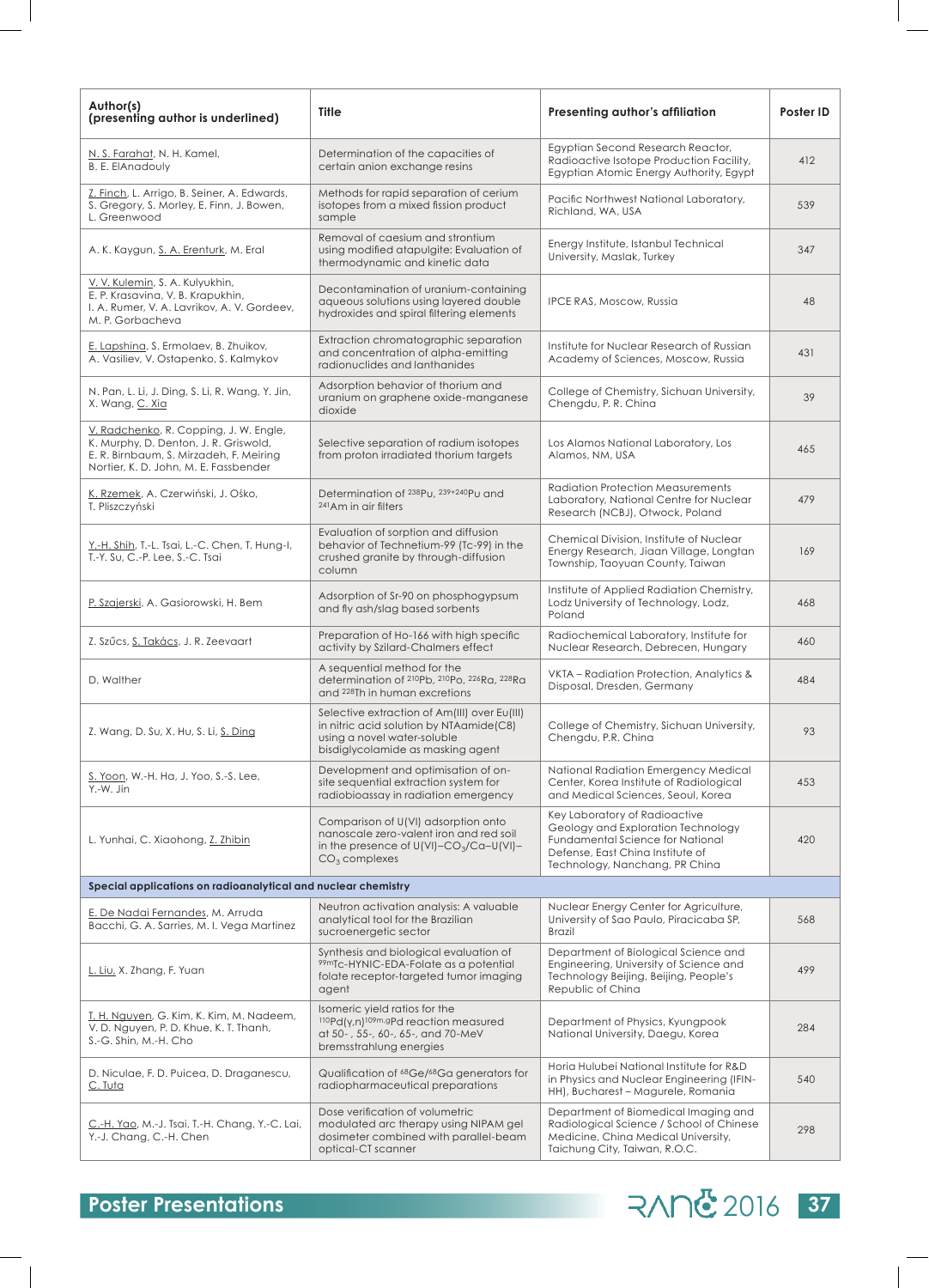### Author Index

### A

| Adewoyin, O. O.              | 35                 |
|------------------------------|--------------------|
| Aerts, A.                    | 16, 20             |
| Agostini Vasconcellos, M. B. | 31                 |
| Ågren, G.                    | 32                 |
| Aguilar-Ovando, E.           | 33                 |
| Aksenov, N.                  | 16, 20             |
| Alekseev, E.                 | 16, 21             |
| Ali, I.                      | 17, 29             |
| Aliev, R.                    | 36                 |
| Al-Malki, Y.                 | 36                 |
| Almási, I.                   | 31                 |
| Al-Qahtani, M.               | 36                 |
| Alrefae, T.                  | 31                 |
| Ananev, V.                   | 33                 |
| Aneheim, E. H. K.            | 16, 17, 23, 28, 32 |
| Anvia, M.                    | 16, 22             |
| Aono, T.                     | 34                 |
| Apostol, A.                  | 17, 27             |
| Arrigo, L.                   | 37                 |
| Arruda Bacchi, M.            | 37                 |
| Augeray, C.                  | 33                 |

### B

| 32            |
|---------------|
| 17, 27        |
| 33            |
| 31            |
| 32            |
| 35            |
| 31            |
| 30            |
| 36            |
| 16, 24        |
| 30            |
| 16, 24        |
| 36            |
| 33            |
| 30            |
| 32            |
| 31            |
| 32            |
| 37            |
| 33            |
| 16, 21        |
| 35            |
| 33            |
| 33            |
| 2, 17, 25, 32 |
| 36            |
| 33            |
| 16, 24        |
|               |

| Bihari, Á.                               | 16, 22 |    |
|------------------------------------------|--------|----|
| Birnbaum, E. R.                          |        | 37 |
| Bíró, T.                                 |        | 31 |
| Bíró, V.                                 |        | 2  |
| Björnham, O.                             |        | 33 |
| Black, C. K.                             | 17, 28 |    |
| Bombard, A.                              |        | 33 |
| Bopape, A.                               |        | 32 |
| Borai, E.                                | 17, 28 |    |
| Borgardt, J. D.                          | 16, 22 |    |
| Boryło, A.                               | 34, 35 |    |
| Bowen, J.                                |        | 37 |
| Boyer-Deslys, V.                         |        | 33 |
| Boylan, H.                               |        | 31 |
| Brahimi-Moussa, S.                       |        | 33 |
| Breeman, W.                              |        | 36 |
| Bryknar, Z.                              |        | 31 |
| Bu, W.                                   | 16, 21 |    |
| Buhse, T.                                |        | 33 |
|                                          |        |    |
| С                                        |        |    |
| Cagniant, A.                             | 16, 24 |    |
| Caijin, X.                               |        | 31 |
| Canaday, J. L.                           | 17, 29 |    |
| Cao, L. R.                               | 17, 26 |    |
| Carneiro de Camargo, I. M.               |        | 31 |
| Carvalho, F. P.                          |        | 34 |
| Castro, A.                               |        | 31 |
| Castro, L.                               | 30, 31 |    |
| Căta-Danil, G.                           |        | 32 |
| Cataldo, F.<br>5, 6, 17, 29              |        |    |
| Cavadias, S.                             |        | 34 |
| Celiktas, C.                             |        | 32 |
|                                          |        |    |
| Chai, Z.<br>5, 6, 16, 22                 |        |    |
| Chajduk, E.                              | 16, 22 | 36 |
| Chan, H. S.                              |        |    |
| Chang, C.-C.                             |        | 33 |
| Chang, I.                                |        | 32 |
| Chang, K.-W.                             |        | 36 |
| Chang, T.-H.                             |        | 37 |
| Chang, Y.-J.                             | 31, 37 |    |
| Changkrueng, K.                          | 17, 25 |    |
| Chang-lin, L.                            |        | 30 |
| Channuie, J.                             |        | 32 |
| Chao, H.-Y.                              | 31, 33 |    |
| Chatt, A.<br>2, 5, 6, 16, 17, 19, 22, 27 |        |    |
| Chaudhuri, P.                            |        | 35 |
| Chen, C.-H.                              | 31, 37 |    |
| Chen, J.-T.                              |        | 36 |
| Chen, L.-C.                              |        | 37 |
| Cheng, K.-H.                             |        | 36 |
| Chernikova, D.                           | 17, 26 |    |
|                                          |        |    |

| 16, 22   | Childs, B. C.                         | 16, 23         |
|----------|---------------------------------------|----------------|
| 37       | Chilug, L. E.                         | 36             |
| 31       | Chiu, C.-Y.                           | 31             |
| 2        | Cho, B.                               | 34, 36         |
| 33       | Cho, M.-H.                            | 37             |
| 17, 28   | Cho, S.Y.                             | 36             |
| 33       | Choi, G.-S.                           | 34             |
| 32       | Choi, J.-W.                           | 36             |
| 17, 28   | Choi, W.                              | 36             |
| 16, 22   | Choung, S.                            | 34, 36         |
| 34, 35   | Christl, M.                           | 16, 23         |
| 37       | Chung, D.-Y.                          | 36             |
| 33       | Chung, K.-H.                          | 34             |
| 31       | Clemenza, M.                          | 17, 27         |
| 33       | Cong Tam, N.                          | 31             |
| 36       | Constantinescu, B.                    | 16, 24         |
| 31       | Contini, A.                           | 16, 22         |
| 16, 21   | Cook, M.                              | 16, 20         |
| 33       | Copping, R.                           | 37             |
|          | Cote, G.                              | 34             |
|          | Cruz-Castañeda, J.                    | 33             |
| 16, 24   | Čubová, K.                            | 36             |
| 31       | Cui, M.                               | 17, 29         |
| 17, 29   | Culicov, O. A.                        | 16, 17, 19, 25 |
| 17, 26   | Cwanek, A.                            | 34, 35         |
| 31       | Czerwiński, A.                        | 37             |
| 34       | Csapó, E.                             | 33             |
| 31       | Csikai, J.                            | 32             |
| 30, 31   | Csordás, A.                           | 34             |
| 32       |                                       |                |
| , 17, 29 |                                       |                |
| 34       |                                       | 33             |
| 32       | D'Angelantonio, M.<br>da Silva, J. E. | 30             |
| , 16, 22 | Dai, X.                               | 16, 20, 22     |
| 16, 22   | Dautheribes, J.-L.                    | 33             |
| 36       | Day, J.                               | 31             |
| 33       | de Blois, E.                          | 16, 24, 36     |
| 32       | De Corte, F.                          | 16, 19         |
| 36       | de Hevesy, G.                         | 16, 19         |
| 37       | De La Cruz, G. V.                     | 34             |
| 31, 37   | De Nadai Fernandes, E.                | 37             |
| 17, 25   | De Zanger, R. M. S.                   | 16, 21, 36     |
| 30       | Degering, D.                          | 34             |
| 32       | Dékány, I.                            | 33             |
| 31, 33   | Delaune, O.                           | 16, 23         |
| , 22, 27 | Dembo, J. C. S. P.                    | 17, 28         |
| 35       | Denton, D.                            | 37             |
| 31, 37   | Dewar, A.                             | 35             |
| 36       | Di Maio, G.                           | 17, 27         |
| 37       | Dias Varela, D.                       | 33             |
| 36       | Dias, M. S.                           | 30             |
| 17, 26   | Dietrich, N.                          | 34             |
|          |                                       |                |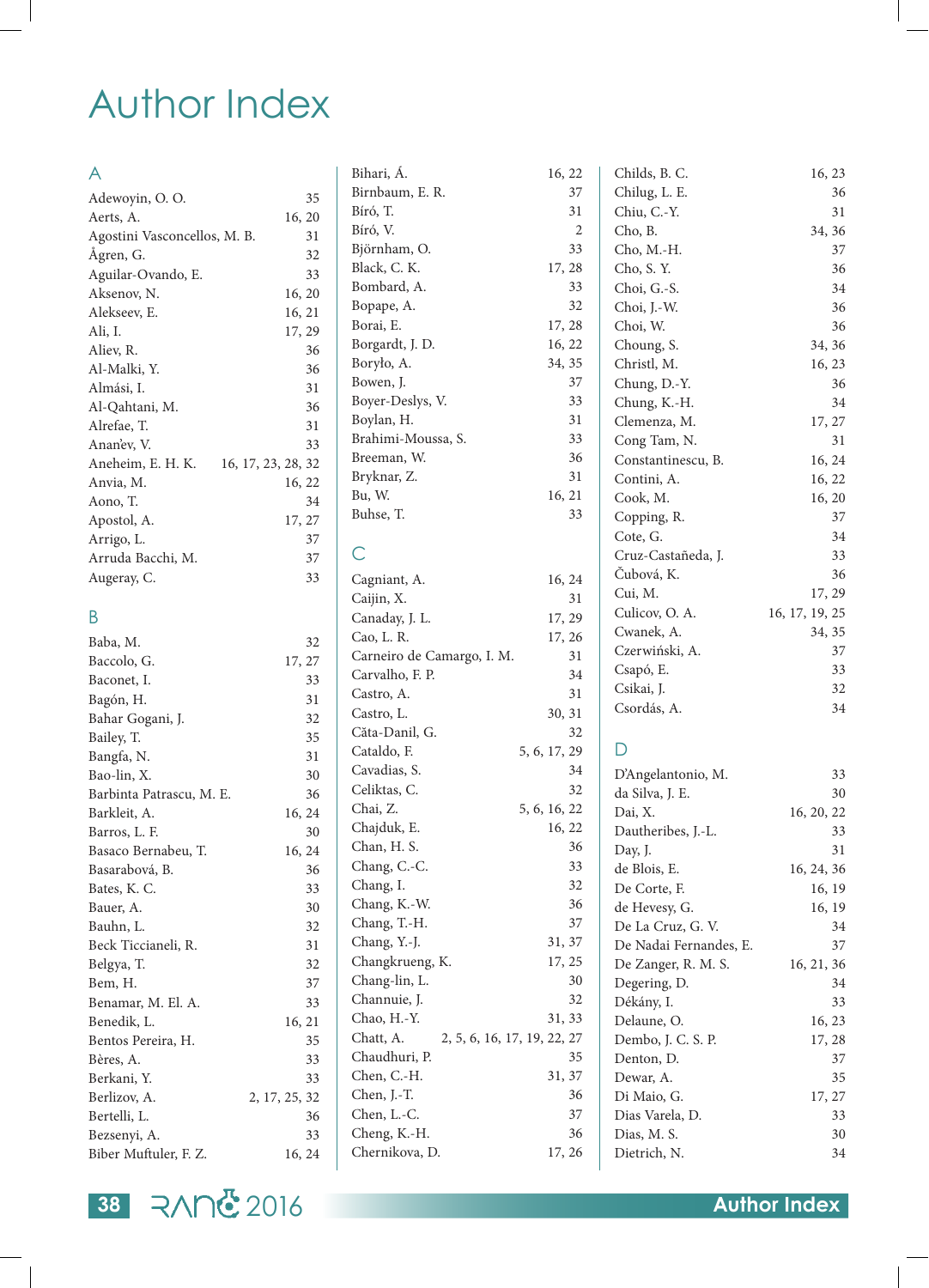| Ding, J.               | 37                       | Gambarini, G.              | 17, 29         | Hou, X.        | 2, 16, 17, 19, 20, 21, 24 |
|------------------------|--------------------------|----------------------------|----------------|----------------|---------------------------|
| Ding, S.               | 37                       | Gan, Q.                    | 30             | Hsieh, B.-T.   | 33                        |
| DiPrete, D.            | 2, 16, 20, 23            | García, J. F.              | 31             | Hu, X.         | 37                        |
| Dirks, C.              | 33                       | Gasiorowski, A.            | 37             | Hua, L.        | 31                        |
| Ditcham, T. G.         | 16, 20                   | Gates, S. D.               | 17, 26         | Huang, C.-K.   | 31                        |
| Ditrói, F.             | 17, 25, 32               | Geckeis, H.                | 30             | Huang, D.      | 35                        |
| Długosz-Lisiecka, M.   | 16, 17, 20, 29           | Giullén Gerada, F. J.      | 16             | Huang, Y.-R.   | 36                        |
| Donaszi-Ivano, A.      | 35                       | Gleizes, M.                | 33             | Hubert, A. M.  | 17, 27                    |
| Dongsheng, N.          | 31                       | Glover, S.                 | 2              | Hung-I, T.     | 37                        |
| dos Santos, J. O.      | 30                       | Gluchshenko, G.            | 30, 34         |                |                           |
| Draganescu, D.         | 37                       | Gluchshenko, V. N.         | 17, 25, 34     |                |                           |
| Dragounová, K.         | 31                       | Gorbacheva, M. P.          | 32, 37         |                |                           |
| Dry, D.                | 36                       | Gordeev, A.V.              | 37             | Ion, A.C.      | 36                        |
| Dulanská, S.           | 30                       | Graciano Figueiredo, A. M. | 31             | Ishimaru, T.   | 34                        |
| Dyagileva, E.          | 33                       | Greenwood, L.              | 37             | Ito, Y.        | 34                        |
| Dymecka, M.            | 36                       | Gregory, S.                | 37             | Izosimov, I.   | 17, 28                    |
|                        |                          | Griffiths, B.              | 31             |                |                           |
|                        |                          | Grimes, T. S.              | 17, 26         | J              |                           |
| Ε                      |                          | Griswold, J. R.            | 37             | Jancar, A.     | 32                        |
| Edomskaya, M.          | 30                       | Groppi, F.                 | 16, 21         | Janovics, R.   | 35                        |
| Edwards, A.            | 37                       |                            |                | Jasmin, J.-P.  | 34                        |
| Ekberg, C.             | 5, 7, 17, 24, 31, 32, 33 | Groska, J.                 | 34             | Jednorog, S.   | 17, 29                    |
| ElAnadouly, B. E.      | 37                       | Gu, M.                     | 32             | Jeon, J.       | 16, 21, 32                |
| Engle, J. W.           | 37                       | Guambe, J. F.              | 31             |                | 32                        |
| Enzweiler, J.          | 31                       | Guillén Gerada, J.         | 17, 23, 27     | Jeong, Y. J.   | 34                        |
| Eral, M.               | 37                       | Guiying, Z.                | 31, 32         | Ješkovský, M.  |                           |
| Erenturk, S.           | 16, 21, 37               | Guo, N.                    | 16, 20         | Ji, Y.-Y.      | 16, 21                    |
| Eriksson, M.           | 16, 17, 21, 25           | Guoliang, X.               | 31             | Jia, G.        | 17, 25                    |
| Ermolaev, S. V.        | 36, 37                   |                            |                | Jia, H.        | 16, 21, 23                |
| Esbelin, E.            | 16, 24, 33               | Н                          |                | Jia, W.        | 32                        |
| Essex, R. M.           | 16, 23                   | Ha, W.-H.                  | 37             | Jia, Y.        | 30                        |
|                        |                          | Haciyakupoglu, S.          | 17, 27         | Jiang, J.      | 17, 29                    |
| F                      |                          | Halleröd, J.               | 32             | Jiang, S.-H.   | 31                        |
|                        |                          | Hamida, E.                 | 35             | Jianguo, W.    | 31, 32                    |
| Fábián, F.             | 34                       | Han, S.-H.                 | 32             | Jin, X.        | 31                        |
| Falandysz, J.          | 36                       | Han, Z.                    | 32             | Jin, Y.        | 37                        |
| Fankhauser, A.         | 17, 27                   | Happel, S. A.              | 17, 25, 27, 33 | Jin, Y.-W.     | 37                        |
| Farahat, N. S.         | 37                       | Harm, A.V.                 | 33             | Jingyun, L.    | 31, 32                    |
| Fassbender, M. E.      | 37                       | Harsányi, I.               | 31             | Jodłowski, P.  | 35                        |
| Fejgl, M.              | 36                       | He, J.                     | 16, 23         | Joel, E. S.    | 35                        |
| Fekete, T.             | 17, 29                   | Heads, P.                  | 30             | Johal, K.      | 16, 20                    |
| Fél, K.                | 31                       | Hedberg, M.                | 16, 23         | Johansson, L.  | 32                        |
| Feng, W.               | 30                       | Hedman, A. B. E.           | 16, 24, 32     | John, K. D.    | 37                        |
| Figueiredo, A. M. G.   | 16, 19                   | Hei, D.                    | 32             | Johnson, A. T. | 16, 22                    |
| Fijałkowska-Lichwa, L. | 34                       | Heinitz, S.                | 16, 22         | Johnson, R. R. | 32                        |
| Finch, Z.              | 37                       | Henn, B.                   | 31             | Jonsson, S.    | 31                        |
| Finn, E.               | 37                       |                            |                | Joo, K. S.     | 33                        |
| Firestone, R. B.       | 5, 7, 17, 24, 26, 27     | Hennig, W,                 | 17, 27         | Jue, L.        | 31                        |
| Fornaro, L.            | 35                       | Hermanne, A.               | 16, 19, 22, 32 | Jull, A. J. T. | 16, 17, 23, 27            |
| Foulon, L.             | 33                       | Hien, T.                   | 31             | Jun, D.        | 32                        |
| Fourie, M.             | 17, 26                   | Hirose, K.                 | 17, 25, 28, 35 | Jung, E. C.    | 16, 21                    |
| Frontasyeva, M. V.     | 17, 27, 30               | Hirose, M.                 | 35             | Jung, Y.-H.    | 34                        |
| Fukuda, M.             | 34                       | Hisamatsu, S.              | 36             |                |                           |
| Fukushima, M.          | 16, 17, 22, 25           | Ho, D. M. L.               | 31             | K              |                           |
|                        |                          | Hodgson, A.                | 17, 25         |                |                           |
| G                      |                          | Hoffman, J.                | 36             | Kabai, E.      | 17, 28, 35                |
|                        |                          | Holmgren, S.               | 31, 33         | Kaiser, R.     | 34                        |
| Gaca, P.               | 35                       | Homonnay, Z.               | 2, 16, 23, 24  | Kajan, I.      | 33                        |
| Gačnik, L.             | 16, 21                   | Hong, D. G.                | 32             | Kalmykov, S.   | 36, 37                    |

| <b>Author Index</b> | RANG 2016 39 |  |
|---------------------|--------------|--|
|                     |              |  |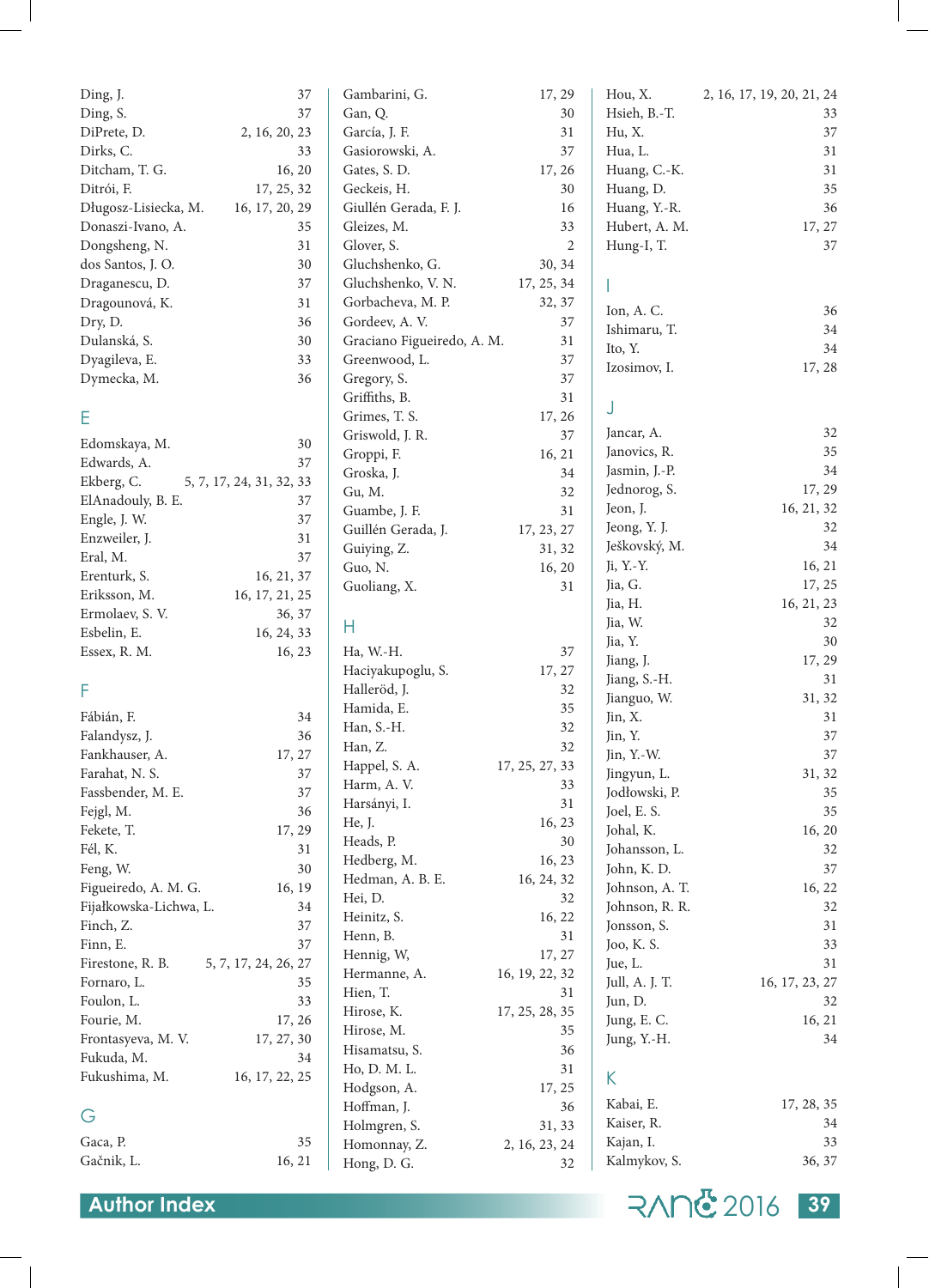| Kamel, N. H.        | 37                | Krausová, I.     | 31                        | Łokas, E.              | 34, 35                |
|---------------------|-------------------|------------------|---------------------------|------------------------|-----------------------|
| Kameník, J.         | 31                | Kubuki, S.       | 16, 23                    | Losno, M.              | 16, 23, 34            |
| Kanda, J.           | 34                | Kučera, J.       | 17, 25, 31                | Lounis-Mokrani, Z.     | 33                    |
| Kang, L.-C.         | 35                | Kuentz, D. C.    | 35                        | Luca, A.               | 16, 20                |
| Kang, M.-J.         | 34                | Kulemin, V. V.   | 37                        | Lujanienė, G.          | 16, 20, 23            |
| Kastlander, J.      | 31                | Kulyukhin, S. A. | 32, 37                    | Luo, M.                | 17, 25                |
| Kaur, M.            | 35                | Kumamoto, Y.     | 16, 23                    | Ly, V.                 | 35                    |
| Kaygun, A. K.       | 37                | Kumar, A.        | 35                        |                        |                       |
| Kayode, O.T.        | 35                | Kuzmann, E.      | 33                        | M                      |                       |
| Kennedy, G.         | 16, 20            | Kwon, W.         | 16, 20                    |                        |                       |
| Kerner, Zs.         | 33                |                  |                           | Macsik, Zs.            | 16, 20                |
| Khalili, F. I.      | 16, 23            | L                |                           | Maden, C.              | 17, 26                |
| Khan, M. K.         | 17, 28, 34        |                  |                           | Mailand, I.            | 16, 20                |
| Kharkin, P.         | 30                | Lagerkvist, P.   | 31                        | Maillard, C.           | 33                    |
| Khaweerat, S.       | 32                | Lagos, M.        | 30                        | Malta, M.              | 34                    |
| Khue, P. D.         | 37                | Lahiri, S.       | 2, 16, 17, 20, 23, 25, 35 | Manenti, S.            | 16, 20                |
|                     |                   | Lai, Y.-C.       | 37                        | Mann, J.               | 31                    |
| Kikawada, Y.        | 35                | Lakosi, L.       | 31                        | Mariet, C.             | 34                    |
| Kim, C.-H.          | 32                | Lamari, Z.       | 31                        | Marković, N.           | 34                    |
| Kim, G.             | 37                | LaMont, S.       | 2, 5, 8, 16, 17, 19,      | Maróti, B.             | 31, 32                |
| Kim, G. N.          | 31                |                  | 22, 24, 29, 36            | Mars, J. A.            | 31                    |
| Kim, J. H.          | 33                | Lange, C. N.     | 31                        | Martin Sanchez, A.     | 17, 26                |
| Kim, J. L.          | 32                | Lapshina, E.V.   | 36, 37                    | Martinez, Y.           | 16, 20                |
| Kim, J. S.          | 16, 24            | Larbi, R.        | 31                        |                        |                       |
| Kim, J.-I.          | 32                | Lavric, V.       | 36                        | Matei, L.              | 32                    |
| Kim, K.             | 31, 37            | Lavrikov, V. A.  | 37                        | Mátel, L.              | 30                    |
| Kim, K. N.          | 32                | Lázár, K.        | 33                        | Mathuthu, M.           | 17, 27                |
| Kim, K.-W.          | 36                | Lebeda, O.       | 16, 17, 22, 24            | Matiyenko, L.          | 30                    |
| Kim, M.             | 34, 36            | Lee, C.-G.       | 17, 28, 32, 35, 37        | Matsuura, H.           | 35                    |
| Kim, M. J.          | 32                | Lee, E.-H.       | 36                        | Mauerhofer, E.         | 16, 17, 20, 24        |
| Kim, S.             | 36                | Lee, J. I.       | 32                        | Maxwell, S.            | 16, 19, 22            |
| Kim, S. H.          | 32                | Lee, J.-W.       | 32                        | Mayer, K.              | 16, 17, 19, 24        |
| Kim, S.-J.          | 32                | Lee, K. H.       | 32                        | McHugh, K. C.          | 35                    |
| Kim, S.-S.          | 16, 20            | Lee, K.-S.       | 34, 36                    | Medjadj, T.            | 33                    |
| Kim, T. S.          | 36                | Lee, K.-Y.       | 36                        | Meiring Nortier, F.    | 37                    |
| Kin, P. B.          | $30\,$            | Lee, M.          | 32                        | Meng, P.               | $30\,$                |
| King, J. L. R.      | 17, 27            | Lee, S.-H.       | 16, 23                    | Merchel, S.            | 16, 20                |
| Kinman, W.          | 36                | Lee, S.-S.       | 37                        | Mietelski, J.          | 2, 16, 17, 20, 29, 34 |
| Kips, R.            | 17, 29            |                  |                           | Mihon, M.              | 36                    |
| Kis, Z.             | 32                | Lee, Y. J.       | 32                        | Miklin, M.             | 33                    |
| Klumpp, J.          | 36                | Lei, C.          | 31, 32                    | Mildenberger, F.       | 16, 19                |
| Kocsonya, A.        | 17, 29, 31        | Leonard, K.      | 35                        | Millon, J.             | 32                    |
| Kocsor, T. G.       | 2, 17, 27         | Leonte, R.       | 32, 36                    | Min, E. A.             | 36                    |
| Konoplev, A. V.     | 17, 26            | Leprieur, F.     | 33                        | Mirzadeh, S.           | 37                    |
| Koo Kim, H.         | 36                | Levashov, M.     | 34                        | Mitcsenkov-Horváth, E. | 32                    |
|                     |                   | Li, B.           | 17, 26                    | Mitu, A.               |                       |
| Kořínková, T.       | 36                | Li, L.           | 37                        |                        | 17, 25                |
| Koskinas, M. F.     | 30                | Li, S.           | 37                        | Mizera, J.             | 16, 17, 22, 27, 31    |
| Kováčik, A.         | 34                | Lim, J.-M.       | $34\,$                    | Mizuno, T.             | 34                    |
| Kovács, A.          | 31                | Lim, S. H.       | 32                        | Moeyaert, P.           | 16, 23                |
| Kovács, K.          | 33                | Lin, W.-J.       | 36                        | Molnár, A.             | 35                    |
| Kovács, T.          | 34                | Lin, Y.          | 17, 26                    | Molnár, M.             | 17, 27, 35            |
| Kovács, Z.          | 32                | Lindner, E. M.   | 16, 21                    | Moon, J.               | 36                    |
| Kovács-Széles, É.   | 2, 16, 19, 22, 33 | Lindstrom, R. M. | 2, 5, 8, 16, 17,          | Moon, J.-K.            | 36                    |
| Kövendiné Kónyi, J. | 34                |                  | 22, 26, 27, 29            | Moreira, E. G.         | $30\,$                |
| Krachler, M.        | 17, 28            | Liptay, É.       | 32                        | Morley, S.             | 37                    |
| Krapukhin, V. B.    | 37                | Liu, J.          | 33                        | Mouton, M.             | 33                    |
| Krasavina, E. P.    | 37                | Liu, L.          | 37                        | Munita, C. S.          | $30\,$                |
| Krasińska, G.       | 36                | Liu, Y.          | 17, 29, 36                | Murphy, K.             | $37\,$                |
|                     |                   |                  |                           |                        |                       |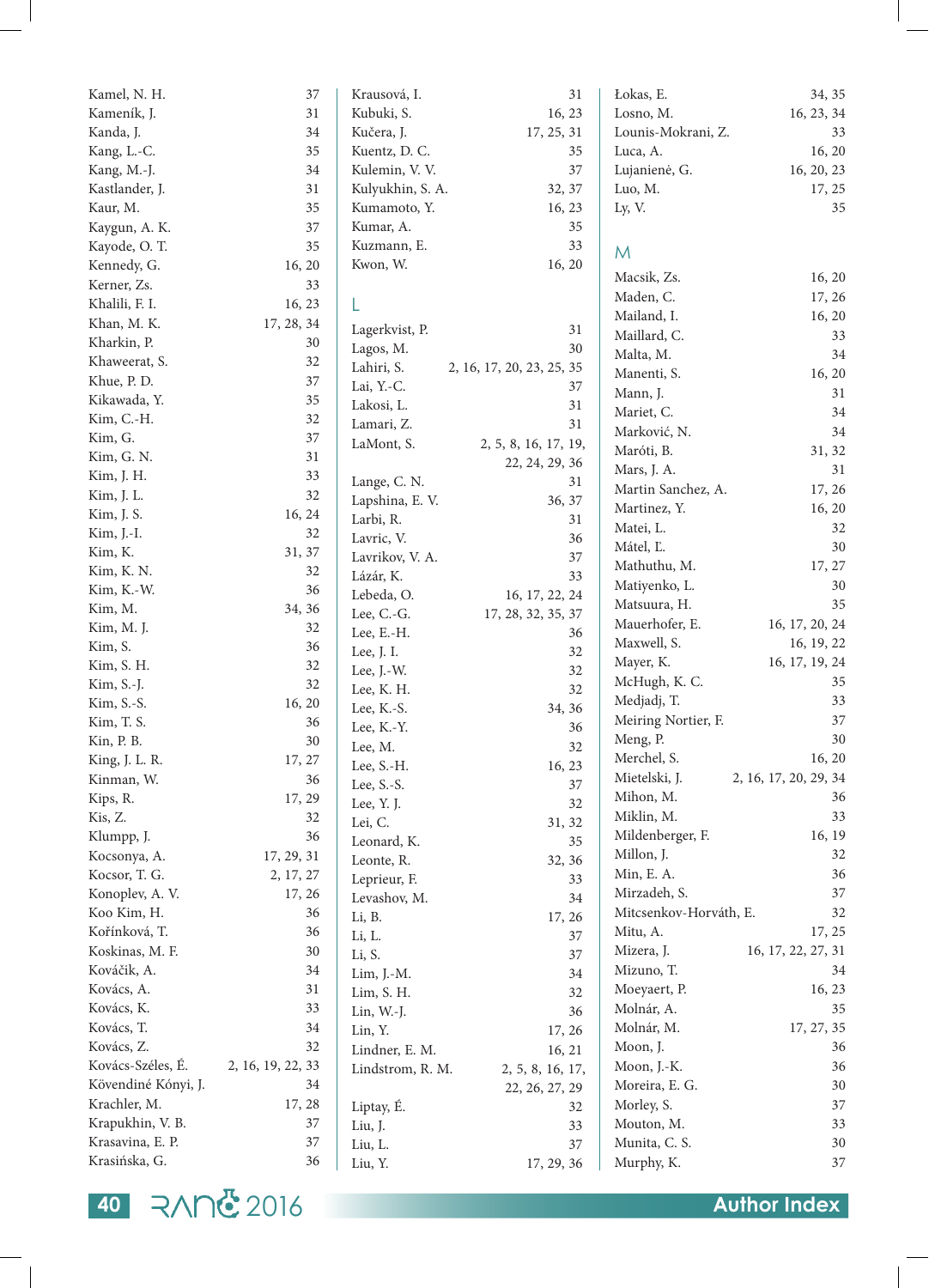| Petrányi, J.<br>Sarries, G. A.<br>37<br>17, 27<br>Nadeem, M.<br>31, 37<br>Pfeiffer, J. K.<br>Sas, Z.<br>34<br>16, 22<br>Nagatsu, K.<br>32<br>Pham, M. K.<br>Savina, M. R.<br>33<br>17, 26<br>Naik, H.<br>31<br>Savkin, B.<br>35<br>Picha, R.<br>32<br>Nakamachi, K.<br>35<br>Pichierri, F.<br>Schlattauer, L.<br>$32\,$<br>16, 23<br>Nakanishi, T. M.<br>5, 9, 16, 19, 35<br>Pimblott, S. M.<br>Schmidt, E.<br>36<br>33<br>Naskar, N.<br>35<br>Plaschke, M.<br>30<br>Schwantes, J. M.<br>16, 22<br>Natarajan, P.<br>16, 21<br>Pliszczyński, T.<br>Seiner, B.<br>36, 37<br>37<br>Neggache, H.<br>31<br>Poile, C.<br>Sekimoto, S.<br>30<br>16, 21<br>Negron-Mendoza, A.<br>33<br>Poleshko, A.<br>Semmler, R.<br>30<br>34<br>Nelwamondo, A.<br>16, 22<br>Pong, B. K.<br>31<br>Sennikov, P. G.<br>16, 22<br>Němec, M.<br>36<br>Popov, L.<br>35<br>Serban, R. M.<br>36<br>Nevolin, Y. M.<br>32<br>Poppitz-Spuhler, A.<br>35<br>Severin, A.V.<br>36<br>35<br>Nguyen Dinh, C.<br>Shahid, M.<br>31<br>Povinec, P.<br>2, 5, 10, 16, 17, 20,<br>Nguyen, T. H.<br>37<br>Shams, H.<br>26, 28, 34, 36<br>16, 23<br>Nguyen, V. D.<br>37<br>35<br>Prasetyo, E.<br>Sharma, S.<br>35<br>Ni, B.<br>16, 24, 31<br>Prochazka, V.<br>Shih, Y.-H.<br>37<br>32<br>Niculae, D.<br>32, 36, 37<br>Puicea, F. D.<br>37<br>Shin, S.-G.<br>37<br>Nielsen, S. P.<br>34<br>Shin, W.<br>34, 36<br>Niese, S.<br>5, 9, 16, 19<br>Simek, P.<br>36<br>$\mathsf Q$<br>Nihei, N.<br>35<br>Skwarzec, B.<br>34, 35, 36<br>Qaim, S. M.<br>5, 10, 16, 19<br>Nisi, S.<br>17, 28<br>Smodiš, B.<br>16, 22<br>Qiao, J.<br>16, 19<br>Noguera, A.<br>35<br>Sohtome, T.<br>34<br>Quinto, F.<br>17, 28, 30<br>Novak, P.<br>32<br>Song, K.<br>32<br>35<br>Nowak, J.<br>Spahn, I.<br>17, 25<br>$\mathsf{R}$<br>Steiner, R. E.<br>17, 29, 16<br>O<br>Radchenko, V.<br>37<br>Steinhauser, G.<br>16, 20, 23<br>Oh, J.<br>Raicu, A.<br>36<br>34, 36<br>Steinnes, E.<br>17, 27<br>Ramebäck, H.<br>Oi, T.<br>35<br>31, 32, 33<br>Stichleutner, S.<br>33<br>Ramos-Bernal, S.<br>35<br>33<br>Okada, Y.<br>Stopic, A. J.<br>17, 24<br>Řanda, Z.<br>31<br>Okubo, A.<br>16, 20<br>Strumińska-Parulska, D.<br>17, 28,<br>Ratanatongchai, W.<br>Olech, M. A.<br>32<br>34<br>34, 35, 36<br>Reddy, A. V. R.<br>5, 10, 17, 29<br>Oliveira, J. M.<br>34<br>Strunga, V.<br>31<br>Réffy, B.<br>16, 19<br>Omeje, M.<br>16, 21, 35<br>Su, D.<br>37<br>Reis, M. S.<br>Ono, T.<br>30<br>Su, T.-Y.<br>$37\,$<br>35<br>Rell, P.<br>34<br>33<br>Orlov, A.<br>36<br>Sun, G. M.<br>Remenec, B.<br>30<br>36<br>32<br>Orlova, M.<br>Suzuki, K.<br>Renz, T.<br>30<br>Svetlik, I.<br>36<br>Ośko, J.<br>36, 37<br>Ostapenko, V.<br>Révay, Zs. 1, 2, 5, 16, 17, 19, 28, 29, 31<br>Swan, K.<br>32<br>16, 23, 36, 37<br>Ribeiro, R. V.<br>Synal, H.-A.<br>Osvath, I.<br>30<br>5, 11, 16, 22, 23<br>33<br>Rivier, C.<br>33<br>Szabó, Gy.<br>Osvath, Sz.<br>16, 22, 34<br>16, 23<br>Romańczyk, G.<br>34, 35<br>Szabó, L.<br>17, 29<br>Roos, P.<br>Szajerski, P.<br>$\mathsf{P}$<br>34<br>37<br>Rorif, F.<br>32<br>Szelecsényi, F.<br>32<br>Pak, V.<br>33<br>Rossbach, M.<br>16, 17, 21, 28<br>Széles, É. K.<br>31<br>Palágyi, Š.<br>16, 17, 21, 25<br>Rumer, I. A.<br>Szentmiklósi, L.<br>37<br>2, 16, 21, 23, 31, 32<br>Pan, N.<br>37<br>Rzemek, K.<br>36, 37<br>Szeredy, P.<br>34<br>Parali, L.<br>32<br>Szufa, K. M.<br>16, 21, 35<br>Park, H. M.<br>33<br>S<br>Szűcs, Z.<br>37<br>Park, J.<br>16, 20, 32<br>Szymańska, K.<br>36<br>Sabbioni, E.<br>5, 11, 17, 24<br>Park, J.-Y.<br>34<br>Sabikoglu, I.<br>Park, R.<br>32<br>32<br>Τ<br>Sági, Gy.<br>33<br>Park, S.<br>36<br>Sahagia, M. C.<br>17, 25<br>Takács, E.<br>2, 17, 29, 33<br>Párkányi, D.<br>17, 25, 31<br>Salah, S.<br>16, 24<br>Takács, S.<br>16, 19, 32, 37<br>Pates, J.<br>33<br>Salem, K. M. S.<br>16, 17, 21, 29<br>Takaku, Y.<br>Paul, R. L.<br>17, 28<br>36<br>Sandström, B.<br>36<br>Pavlov, S.<br>31<br>Takeda, A.<br>30 | $\mathsf{N}$ | Pechousek, J. | 32 | Sangaroon, S. | 32 |
|--------------------------------------------------------------------------------------------------------------------------------------------------------------------------------------------------------------------------------------------------------------------------------------------------------------------------------------------------------------------------------------------------------------------------------------------------------------------------------------------------------------------------------------------------------------------------------------------------------------------------------------------------------------------------------------------------------------------------------------------------------------------------------------------------------------------------------------------------------------------------------------------------------------------------------------------------------------------------------------------------------------------------------------------------------------------------------------------------------------------------------------------------------------------------------------------------------------------------------------------------------------------------------------------------------------------------------------------------------------------------------------------------------------------------------------------------------------------------------------------------------------------------------------------------------------------------------------------------------------------------------------------------------------------------------------------------------------------------------------------------------------------------------------------------------------------------------------------------------------------------------------------------------------------------------------------------------------------------------------------------------------------------------------------------------------------------------------------------------------------------------------------------------------------------------------------------------------------------------------------------------------------------------------------------------------------------------------------------------------------------------------------------------------------------------------------------------------------------------------------------------------------------------------------------------------------------------------------------------------------------------------------------------------------------------------------------------------------------------------------------------------------------------------------------------------------------------------------------------------------------------------------------------------------------------------------------------------------------------------------------------------------------------------------------------------------------------------------------------------------------------------------------------------------------------------------------------------------------------------------------------------------------------------------------------------------------------------------------------------------------------------------------------------------------------------------------------------------------------------------------------------------------------------------------------------------------------------------------------------------------------------------------------------------------------------------------------------------------------------------------------------------------------------------------------------------------------------------------------------------------------------------------------|--------------|---------------|----|---------------|----|
|                                                                                                                                                                                                                                                                                                                                                                                                                                                                                                                                                                                                                                                                                                                                                                                                                                                                                                                                                                                                                                                                                                                                                                                                                                                                                                                                                                                                                                                                                                                                                                                                                                                                                                                                                                                                                                                                                                                                                                                                                                                                                                                                                                                                                                                                                                                                                                                                                                                                                                                                                                                                                                                                                                                                                                                                                                                                                                                                                                                                                                                                                                                                                                                                                                                                                                                                                                                                                                                                                                                                                                                                                                                                                                                                                                                                                                                                                                        |              |               |    |               |    |
|                                                                                                                                                                                                                                                                                                                                                                                                                                                                                                                                                                                                                                                                                                                                                                                                                                                                                                                                                                                                                                                                                                                                                                                                                                                                                                                                                                                                                                                                                                                                                                                                                                                                                                                                                                                                                                                                                                                                                                                                                                                                                                                                                                                                                                                                                                                                                                                                                                                                                                                                                                                                                                                                                                                                                                                                                                                                                                                                                                                                                                                                                                                                                                                                                                                                                                                                                                                                                                                                                                                                                                                                                                                                                                                                                                                                                                                                                                        |              |               |    |               |    |
|                                                                                                                                                                                                                                                                                                                                                                                                                                                                                                                                                                                                                                                                                                                                                                                                                                                                                                                                                                                                                                                                                                                                                                                                                                                                                                                                                                                                                                                                                                                                                                                                                                                                                                                                                                                                                                                                                                                                                                                                                                                                                                                                                                                                                                                                                                                                                                                                                                                                                                                                                                                                                                                                                                                                                                                                                                                                                                                                                                                                                                                                                                                                                                                                                                                                                                                                                                                                                                                                                                                                                                                                                                                                                                                                                                                                                                                                                                        |              |               |    |               |    |
|                                                                                                                                                                                                                                                                                                                                                                                                                                                                                                                                                                                                                                                                                                                                                                                                                                                                                                                                                                                                                                                                                                                                                                                                                                                                                                                                                                                                                                                                                                                                                                                                                                                                                                                                                                                                                                                                                                                                                                                                                                                                                                                                                                                                                                                                                                                                                                                                                                                                                                                                                                                                                                                                                                                                                                                                                                                                                                                                                                                                                                                                                                                                                                                                                                                                                                                                                                                                                                                                                                                                                                                                                                                                                                                                                                                                                                                                                                        |              |               |    |               |    |
|                                                                                                                                                                                                                                                                                                                                                                                                                                                                                                                                                                                                                                                                                                                                                                                                                                                                                                                                                                                                                                                                                                                                                                                                                                                                                                                                                                                                                                                                                                                                                                                                                                                                                                                                                                                                                                                                                                                                                                                                                                                                                                                                                                                                                                                                                                                                                                                                                                                                                                                                                                                                                                                                                                                                                                                                                                                                                                                                                                                                                                                                                                                                                                                                                                                                                                                                                                                                                                                                                                                                                                                                                                                                                                                                                                                                                                                                                                        |              |               |    |               |    |
|                                                                                                                                                                                                                                                                                                                                                                                                                                                                                                                                                                                                                                                                                                                                                                                                                                                                                                                                                                                                                                                                                                                                                                                                                                                                                                                                                                                                                                                                                                                                                                                                                                                                                                                                                                                                                                                                                                                                                                                                                                                                                                                                                                                                                                                                                                                                                                                                                                                                                                                                                                                                                                                                                                                                                                                                                                                                                                                                                                                                                                                                                                                                                                                                                                                                                                                                                                                                                                                                                                                                                                                                                                                                                                                                                                                                                                                                                                        |              |               |    |               |    |
|                                                                                                                                                                                                                                                                                                                                                                                                                                                                                                                                                                                                                                                                                                                                                                                                                                                                                                                                                                                                                                                                                                                                                                                                                                                                                                                                                                                                                                                                                                                                                                                                                                                                                                                                                                                                                                                                                                                                                                                                                                                                                                                                                                                                                                                                                                                                                                                                                                                                                                                                                                                                                                                                                                                                                                                                                                                                                                                                                                                                                                                                                                                                                                                                                                                                                                                                                                                                                                                                                                                                                                                                                                                                                                                                                                                                                                                                                                        |              |               |    |               |    |
|                                                                                                                                                                                                                                                                                                                                                                                                                                                                                                                                                                                                                                                                                                                                                                                                                                                                                                                                                                                                                                                                                                                                                                                                                                                                                                                                                                                                                                                                                                                                                                                                                                                                                                                                                                                                                                                                                                                                                                                                                                                                                                                                                                                                                                                                                                                                                                                                                                                                                                                                                                                                                                                                                                                                                                                                                                                                                                                                                                                                                                                                                                                                                                                                                                                                                                                                                                                                                                                                                                                                                                                                                                                                                                                                                                                                                                                                                                        |              |               |    |               |    |
|                                                                                                                                                                                                                                                                                                                                                                                                                                                                                                                                                                                                                                                                                                                                                                                                                                                                                                                                                                                                                                                                                                                                                                                                                                                                                                                                                                                                                                                                                                                                                                                                                                                                                                                                                                                                                                                                                                                                                                                                                                                                                                                                                                                                                                                                                                                                                                                                                                                                                                                                                                                                                                                                                                                                                                                                                                                                                                                                                                                                                                                                                                                                                                                                                                                                                                                                                                                                                                                                                                                                                                                                                                                                                                                                                                                                                                                                                                        |              |               |    |               |    |
|                                                                                                                                                                                                                                                                                                                                                                                                                                                                                                                                                                                                                                                                                                                                                                                                                                                                                                                                                                                                                                                                                                                                                                                                                                                                                                                                                                                                                                                                                                                                                                                                                                                                                                                                                                                                                                                                                                                                                                                                                                                                                                                                                                                                                                                                                                                                                                                                                                                                                                                                                                                                                                                                                                                                                                                                                                                                                                                                                                                                                                                                                                                                                                                                                                                                                                                                                                                                                                                                                                                                                                                                                                                                                                                                                                                                                                                                                                        |              |               |    |               |    |
|                                                                                                                                                                                                                                                                                                                                                                                                                                                                                                                                                                                                                                                                                                                                                                                                                                                                                                                                                                                                                                                                                                                                                                                                                                                                                                                                                                                                                                                                                                                                                                                                                                                                                                                                                                                                                                                                                                                                                                                                                                                                                                                                                                                                                                                                                                                                                                                                                                                                                                                                                                                                                                                                                                                                                                                                                                                                                                                                                                                                                                                                                                                                                                                                                                                                                                                                                                                                                                                                                                                                                                                                                                                                                                                                                                                                                                                                                                        |              |               |    |               |    |
|                                                                                                                                                                                                                                                                                                                                                                                                                                                                                                                                                                                                                                                                                                                                                                                                                                                                                                                                                                                                                                                                                                                                                                                                                                                                                                                                                                                                                                                                                                                                                                                                                                                                                                                                                                                                                                                                                                                                                                                                                                                                                                                                                                                                                                                                                                                                                                                                                                                                                                                                                                                                                                                                                                                                                                                                                                                                                                                                                                                                                                                                                                                                                                                                                                                                                                                                                                                                                                                                                                                                                                                                                                                                                                                                                                                                                                                                                                        |              |               |    |               |    |
|                                                                                                                                                                                                                                                                                                                                                                                                                                                                                                                                                                                                                                                                                                                                                                                                                                                                                                                                                                                                                                                                                                                                                                                                                                                                                                                                                                                                                                                                                                                                                                                                                                                                                                                                                                                                                                                                                                                                                                                                                                                                                                                                                                                                                                                                                                                                                                                                                                                                                                                                                                                                                                                                                                                                                                                                                                                                                                                                                                                                                                                                                                                                                                                                                                                                                                                                                                                                                                                                                                                                                                                                                                                                                                                                                                                                                                                                                                        |              |               |    |               |    |
|                                                                                                                                                                                                                                                                                                                                                                                                                                                                                                                                                                                                                                                                                                                                                                                                                                                                                                                                                                                                                                                                                                                                                                                                                                                                                                                                                                                                                                                                                                                                                                                                                                                                                                                                                                                                                                                                                                                                                                                                                                                                                                                                                                                                                                                                                                                                                                                                                                                                                                                                                                                                                                                                                                                                                                                                                                                                                                                                                                                                                                                                                                                                                                                                                                                                                                                                                                                                                                                                                                                                                                                                                                                                                                                                                                                                                                                                                                        |              |               |    |               |    |
|                                                                                                                                                                                                                                                                                                                                                                                                                                                                                                                                                                                                                                                                                                                                                                                                                                                                                                                                                                                                                                                                                                                                                                                                                                                                                                                                                                                                                                                                                                                                                                                                                                                                                                                                                                                                                                                                                                                                                                                                                                                                                                                                                                                                                                                                                                                                                                                                                                                                                                                                                                                                                                                                                                                                                                                                                                                                                                                                                                                                                                                                                                                                                                                                                                                                                                                                                                                                                                                                                                                                                                                                                                                                                                                                                                                                                                                                                                        |              |               |    |               |    |
|                                                                                                                                                                                                                                                                                                                                                                                                                                                                                                                                                                                                                                                                                                                                                                                                                                                                                                                                                                                                                                                                                                                                                                                                                                                                                                                                                                                                                                                                                                                                                                                                                                                                                                                                                                                                                                                                                                                                                                                                                                                                                                                                                                                                                                                                                                                                                                                                                                                                                                                                                                                                                                                                                                                                                                                                                                                                                                                                                                                                                                                                                                                                                                                                                                                                                                                                                                                                                                                                                                                                                                                                                                                                                                                                                                                                                                                                                                        |              |               |    |               |    |
|                                                                                                                                                                                                                                                                                                                                                                                                                                                                                                                                                                                                                                                                                                                                                                                                                                                                                                                                                                                                                                                                                                                                                                                                                                                                                                                                                                                                                                                                                                                                                                                                                                                                                                                                                                                                                                                                                                                                                                                                                                                                                                                                                                                                                                                                                                                                                                                                                                                                                                                                                                                                                                                                                                                                                                                                                                                                                                                                                                                                                                                                                                                                                                                                                                                                                                                                                                                                                                                                                                                                                                                                                                                                                                                                                                                                                                                                                                        |              |               |    |               |    |
|                                                                                                                                                                                                                                                                                                                                                                                                                                                                                                                                                                                                                                                                                                                                                                                                                                                                                                                                                                                                                                                                                                                                                                                                                                                                                                                                                                                                                                                                                                                                                                                                                                                                                                                                                                                                                                                                                                                                                                                                                                                                                                                                                                                                                                                                                                                                                                                                                                                                                                                                                                                                                                                                                                                                                                                                                                                                                                                                                                                                                                                                                                                                                                                                                                                                                                                                                                                                                                                                                                                                                                                                                                                                                                                                                                                                                                                                                                        |              |               |    |               |    |
|                                                                                                                                                                                                                                                                                                                                                                                                                                                                                                                                                                                                                                                                                                                                                                                                                                                                                                                                                                                                                                                                                                                                                                                                                                                                                                                                                                                                                                                                                                                                                                                                                                                                                                                                                                                                                                                                                                                                                                                                                                                                                                                                                                                                                                                                                                                                                                                                                                                                                                                                                                                                                                                                                                                                                                                                                                                                                                                                                                                                                                                                                                                                                                                                                                                                                                                                                                                                                                                                                                                                                                                                                                                                                                                                                                                                                                                                                                        |              |               |    |               |    |
|                                                                                                                                                                                                                                                                                                                                                                                                                                                                                                                                                                                                                                                                                                                                                                                                                                                                                                                                                                                                                                                                                                                                                                                                                                                                                                                                                                                                                                                                                                                                                                                                                                                                                                                                                                                                                                                                                                                                                                                                                                                                                                                                                                                                                                                                                                                                                                                                                                                                                                                                                                                                                                                                                                                                                                                                                                                                                                                                                                                                                                                                                                                                                                                                                                                                                                                                                                                                                                                                                                                                                                                                                                                                                                                                                                                                                                                                                                        |              |               |    |               |    |
|                                                                                                                                                                                                                                                                                                                                                                                                                                                                                                                                                                                                                                                                                                                                                                                                                                                                                                                                                                                                                                                                                                                                                                                                                                                                                                                                                                                                                                                                                                                                                                                                                                                                                                                                                                                                                                                                                                                                                                                                                                                                                                                                                                                                                                                                                                                                                                                                                                                                                                                                                                                                                                                                                                                                                                                                                                                                                                                                                                                                                                                                                                                                                                                                                                                                                                                                                                                                                                                                                                                                                                                                                                                                                                                                                                                                                                                                                                        |              |               |    |               |    |
|                                                                                                                                                                                                                                                                                                                                                                                                                                                                                                                                                                                                                                                                                                                                                                                                                                                                                                                                                                                                                                                                                                                                                                                                                                                                                                                                                                                                                                                                                                                                                                                                                                                                                                                                                                                                                                                                                                                                                                                                                                                                                                                                                                                                                                                                                                                                                                                                                                                                                                                                                                                                                                                                                                                                                                                                                                                                                                                                                                                                                                                                                                                                                                                                                                                                                                                                                                                                                                                                                                                                                                                                                                                                                                                                                                                                                                                                                                        |              |               |    |               |    |
|                                                                                                                                                                                                                                                                                                                                                                                                                                                                                                                                                                                                                                                                                                                                                                                                                                                                                                                                                                                                                                                                                                                                                                                                                                                                                                                                                                                                                                                                                                                                                                                                                                                                                                                                                                                                                                                                                                                                                                                                                                                                                                                                                                                                                                                                                                                                                                                                                                                                                                                                                                                                                                                                                                                                                                                                                                                                                                                                                                                                                                                                                                                                                                                                                                                                                                                                                                                                                                                                                                                                                                                                                                                                                                                                                                                                                                                                                                        |              |               |    |               |    |
|                                                                                                                                                                                                                                                                                                                                                                                                                                                                                                                                                                                                                                                                                                                                                                                                                                                                                                                                                                                                                                                                                                                                                                                                                                                                                                                                                                                                                                                                                                                                                                                                                                                                                                                                                                                                                                                                                                                                                                                                                                                                                                                                                                                                                                                                                                                                                                                                                                                                                                                                                                                                                                                                                                                                                                                                                                                                                                                                                                                                                                                                                                                                                                                                                                                                                                                                                                                                                                                                                                                                                                                                                                                                                                                                                                                                                                                                                                        |              |               |    |               |    |
|                                                                                                                                                                                                                                                                                                                                                                                                                                                                                                                                                                                                                                                                                                                                                                                                                                                                                                                                                                                                                                                                                                                                                                                                                                                                                                                                                                                                                                                                                                                                                                                                                                                                                                                                                                                                                                                                                                                                                                                                                                                                                                                                                                                                                                                                                                                                                                                                                                                                                                                                                                                                                                                                                                                                                                                                                                                                                                                                                                                                                                                                                                                                                                                                                                                                                                                                                                                                                                                                                                                                                                                                                                                                                                                                                                                                                                                                                                        |              |               |    |               |    |
|                                                                                                                                                                                                                                                                                                                                                                                                                                                                                                                                                                                                                                                                                                                                                                                                                                                                                                                                                                                                                                                                                                                                                                                                                                                                                                                                                                                                                                                                                                                                                                                                                                                                                                                                                                                                                                                                                                                                                                                                                                                                                                                                                                                                                                                                                                                                                                                                                                                                                                                                                                                                                                                                                                                                                                                                                                                                                                                                                                                                                                                                                                                                                                                                                                                                                                                                                                                                                                                                                                                                                                                                                                                                                                                                                                                                                                                                                                        |              |               |    |               |    |
|                                                                                                                                                                                                                                                                                                                                                                                                                                                                                                                                                                                                                                                                                                                                                                                                                                                                                                                                                                                                                                                                                                                                                                                                                                                                                                                                                                                                                                                                                                                                                                                                                                                                                                                                                                                                                                                                                                                                                                                                                                                                                                                                                                                                                                                                                                                                                                                                                                                                                                                                                                                                                                                                                                                                                                                                                                                                                                                                                                                                                                                                                                                                                                                                                                                                                                                                                                                                                                                                                                                                                                                                                                                                                                                                                                                                                                                                                                        |              |               |    |               |    |
|                                                                                                                                                                                                                                                                                                                                                                                                                                                                                                                                                                                                                                                                                                                                                                                                                                                                                                                                                                                                                                                                                                                                                                                                                                                                                                                                                                                                                                                                                                                                                                                                                                                                                                                                                                                                                                                                                                                                                                                                                                                                                                                                                                                                                                                                                                                                                                                                                                                                                                                                                                                                                                                                                                                                                                                                                                                                                                                                                                                                                                                                                                                                                                                                                                                                                                                                                                                                                                                                                                                                                                                                                                                                                                                                                                                                                                                                                                        |              |               |    |               |    |
|                                                                                                                                                                                                                                                                                                                                                                                                                                                                                                                                                                                                                                                                                                                                                                                                                                                                                                                                                                                                                                                                                                                                                                                                                                                                                                                                                                                                                                                                                                                                                                                                                                                                                                                                                                                                                                                                                                                                                                                                                                                                                                                                                                                                                                                                                                                                                                                                                                                                                                                                                                                                                                                                                                                                                                                                                                                                                                                                                                                                                                                                                                                                                                                                                                                                                                                                                                                                                                                                                                                                                                                                                                                                                                                                                                                                                                                                                                        |              |               |    |               |    |
|                                                                                                                                                                                                                                                                                                                                                                                                                                                                                                                                                                                                                                                                                                                                                                                                                                                                                                                                                                                                                                                                                                                                                                                                                                                                                                                                                                                                                                                                                                                                                                                                                                                                                                                                                                                                                                                                                                                                                                                                                                                                                                                                                                                                                                                                                                                                                                                                                                                                                                                                                                                                                                                                                                                                                                                                                                                                                                                                                                                                                                                                                                                                                                                                                                                                                                                                                                                                                                                                                                                                                                                                                                                                                                                                                                                                                                                                                                        |              |               |    |               |    |
|                                                                                                                                                                                                                                                                                                                                                                                                                                                                                                                                                                                                                                                                                                                                                                                                                                                                                                                                                                                                                                                                                                                                                                                                                                                                                                                                                                                                                                                                                                                                                                                                                                                                                                                                                                                                                                                                                                                                                                                                                                                                                                                                                                                                                                                                                                                                                                                                                                                                                                                                                                                                                                                                                                                                                                                                                                                                                                                                                                                                                                                                                                                                                                                                                                                                                                                                                                                                                                                                                                                                                                                                                                                                                                                                                                                                                                                                                                        |              |               |    |               |    |
|                                                                                                                                                                                                                                                                                                                                                                                                                                                                                                                                                                                                                                                                                                                                                                                                                                                                                                                                                                                                                                                                                                                                                                                                                                                                                                                                                                                                                                                                                                                                                                                                                                                                                                                                                                                                                                                                                                                                                                                                                                                                                                                                                                                                                                                                                                                                                                                                                                                                                                                                                                                                                                                                                                                                                                                                                                                                                                                                                                                                                                                                                                                                                                                                                                                                                                                                                                                                                                                                                                                                                                                                                                                                                                                                                                                                                                                                                                        |              |               |    |               |    |
|                                                                                                                                                                                                                                                                                                                                                                                                                                                                                                                                                                                                                                                                                                                                                                                                                                                                                                                                                                                                                                                                                                                                                                                                                                                                                                                                                                                                                                                                                                                                                                                                                                                                                                                                                                                                                                                                                                                                                                                                                                                                                                                                                                                                                                                                                                                                                                                                                                                                                                                                                                                                                                                                                                                                                                                                                                                                                                                                                                                                                                                                                                                                                                                                                                                                                                                                                                                                                                                                                                                                                                                                                                                                                                                                                                                                                                                                                                        |              |               |    |               |    |
|                                                                                                                                                                                                                                                                                                                                                                                                                                                                                                                                                                                                                                                                                                                                                                                                                                                                                                                                                                                                                                                                                                                                                                                                                                                                                                                                                                                                                                                                                                                                                                                                                                                                                                                                                                                                                                                                                                                                                                                                                                                                                                                                                                                                                                                                                                                                                                                                                                                                                                                                                                                                                                                                                                                                                                                                                                                                                                                                                                                                                                                                                                                                                                                                                                                                                                                                                                                                                                                                                                                                                                                                                                                                                                                                                                                                                                                                                                        |              |               |    |               |    |
|                                                                                                                                                                                                                                                                                                                                                                                                                                                                                                                                                                                                                                                                                                                                                                                                                                                                                                                                                                                                                                                                                                                                                                                                                                                                                                                                                                                                                                                                                                                                                                                                                                                                                                                                                                                                                                                                                                                                                                                                                                                                                                                                                                                                                                                                                                                                                                                                                                                                                                                                                                                                                                                                                                                                                                                                                                                                                                                                                                                                                                                                                                                                                                                                                                                                                                                                                                                                                                                                                                                                                                                                                                                                                                                                                                                                                                                                                                        |              |               |    |               |    |
|                                                                                                                                                                                                                                                                                                                                                                                                                                                                                                                                                                                                                                                                                                                                                                                                                                                                                                                                                                                                                                                                                                                                                                                                                                                                                                                                                                                                                                                                                                                                                                                                                                                                                                                                                                                                                                                                                                                                                                                                                                                                                                                                                                                                                                                                                                                                                                                                                                                                                                                                                                                                                                                                                                                                                                                                                                                                                                                                                                                                                                                                                                                                                                                                                                                                                                                                                                                                                                                                                                                                                                                                                                                                                                                                                                                                                                                                                                        |              |               |    |               |    |
|                                                                                                                                                                                                                                                                                                                                                                                                                                                                                                                                                                                                                                                                                                                                                                                                                                                                                                                                                                                                                                                                                                                                                                                                                                                                                                                                                                                                                                                                                                                                                                                                                                                                                                                                                                                                                                                                                                                                                                                                                                                                                                                                                                                                                                                                                                                                                                                                                                                                                                                                                                                                                                                                                                                                                                                                                                                                                                                                                                                                                                                                                                                                                                                                                                                                                                                                                                                                                                                                                                                                                                                                                                                                                                                                                                                                                                                                                                        |              |               |    |               |    |
|                                                                                                                                                                                                                                                                                                                                                                                                                                                                                                                                                                                                                                                                                                                                                                                                                                                                                                                                                                                                                                                                                                                                                                                                                                                                                                                                                                                                                                                                                                                                                                                                                                                                                                                                                                                                                                                                                                                                                                                                                                                                                                                                                                                                                                                                                                                                                                                                                                                                                                                                                                                                                                                                                                                                                                                                                                                                                                                                                                                                                                                                                                                                                                                                                                                                                                                                                                                                                                                                                                                                                                                                                                                                                                                                                                                                                                                                                                        |              |               |    |               |    |
|                                                                                                                                                                                                                                                                                                                                                                                                                                                                                                                                                                                                                                                                                                                                                                                                                                                                                                                                                                                                                                                                                                                                                                                                                                                                                                                                                                                                                                                                                                                                                                                                                                                                                                                                                                                                                                                                                                                                                                                                                                                                                                                                                                                                                                                                                                                                                                                                                                                                                                                                                                                                                                                                                                                                                                                                                                                                                                                                                                                                                                                                                                                                                                                                                                                                                                                                                                                                                                                                                                                                                                                                                                                                                                                                                                                                                                                                                                        |              |               |    |               |    |
|                                                                                                                                                                                                                                                                                                                                                                                                                                                                                                                                                                                                                                                                                                                                                                                                                                                                                                                                                                                                                                                                                                                                                                                                                                                                                                                                                                                                                                                                                                                                                                                                                                                                                                                                                                                                                                                                                                                                                                                                                                                                                                                                                                                                                                                                                                                                                                                                                                                                                                                                                                                                                                                                                                                                                                                                                                                                                                                                                                                                                                                                                                                                                                                                                                                                                                                                                                                                                                                                                                                                                                                                                                                                                                                                                                                                                                                                                                        |              |               |    |               |    |
|                                                                                                                                                                                                                                                                                                                                                                                                                                                                                                                                                                                                                                                                                                                                                                                                                                                                                                                                                                                                                                                                                                                                                                                                                                                                                                                                                                                                                                                                                                                                                                                                                                                                                                                                                                                                                                                                                                                                                                                                                                                                                                                                                                                                                                                                                                                                                                                                                                                                                                                                                                                                                                                                                                                                                                                                                                                                                                                                                                                                                                                                                                                                                                                                                                                                                                                                                                                                                                                                                                                                                                                                                                                                                                                                                                                                                                                                                                        |              |               |    |               |    |
|                                                                                                                                                                                                                                                                                                                                                                                                                                                                                                                                                                                                                                                                                                                                                                                                                                                                                                                                                                                                                                                                                                                                                                                                                                                                                                                                                                                                                                                                                                                                                                                                                                                                                                                                                                                                                                                                                                                                                                                                                                                                                                                                                                                                                                                                                                                                                                                                                                                                                                                                                                                                                                                                                                                                                                                                                                                                                                                                                                                                                                                                                                                                                                                                                                                                                                                                                                                                                                                                                                                                                                                                                                                                                                                                                                                                                                                                                                        |              |               |    |               |    |
|                                                                                                                                                                                                                                                                                                                                                                                                                                                                                                                                                                                                                                                                                                                                                                                                                                                                                                                                                                                                                                                                                                                                                                                                                                                                                                                                                                                                                                                                                                                                                                                                                                                                                                                                                                                                                                                                                                                                                                                                                                                                                                                                                                                                                                                                                                                                                                                                                                                                                                                                                                                                                                                                                                                                                                                                                                                                                                                                                                                                                                                                                                                                                                                                                                                                                                                                                                                                                                                                                                                                                                                                                                                                                                                                                                                                                                                                                                        |              |               |    |               |    |
|                                                                                                                                                                                                                                                                                                                                                                                                                                                                                                                                                                                                                                                                                                                                                                                                                                                                                                                                                                                                                                                                                                                                                                                                                                                                                                                                                                                                                                                                                                                                                                                                                                                                                                                                                                                                                                                                                                                                                                                                                                                                                                                                                                                                                                                                                                                                                                                                                                                                                                                                                                                                                                                                                                                                                                                                                                                                                                                                                                                                                                                                                                                                                                                                                                                                                                                                                                                                                                                                                                                                                                                                                                                                                                                                                                                                                                                                                                        |              |               |    |               |    |
|                                                                                                                                                                                                                                                                                                                                                                                                                                                                                                                                                                                                                                                                                                                                                                                                                                                                                                                                                                                                                                                                                                                                                                                                                                                                                                                                                                                                                                                                                                                                                                                                                                                                                                                                                                                                                                                                                                                                                                                                                                                                                                                                                                                                                                                                                                                                                                                                                                                                                                                                                                                                                                                                                                                                                                                                                                                                                                                                                                                                                                                                                                                                                                                                                                                                                                                                                                                                                                                                                                                                                                                                                                                                                                                                                                                                                                                                                                        |              |               |    |               |    |
|                                                                                                                                                                                                                                                                                                                                                                                                                                                                                                                                                                                                                                                                                                                                                                                                                                                                                                                                                                                                                                                                                                                                                                                                                                                                                                                                                                                                                                                                                                                                                                                                                                                                                                                                                                                                                                                                                                                                                                                                                                                                                                                                                                                                                                                                                                                                                                                                                                                                                                                                                                                                                                                                                                                                                                                                                                                                                                                                                                                                                                                                                                                                                                                                                                                                                                                                                                                                                                                                                                                                                                                                                                                                                                                                                                                                                                                                                                        |              |               |    |               |    |
|                                                                                                                                                                                                                                                                                                                                                                                                                                                                                                                                                                                                                                                                                                                                                                                                                                                                                                                                                                                                                                                                                                                                                                                                                                                                                                                                                                                                                                                                                                                                                                                                                                                                                                                                                                                                                                                                                                                                                                                                                                                                                                                                                                                                                                                                                                                                                                                                                                                                                                                                                                                                                                                                                                                                                                                                                                                                                                                                                                                                                                                                                                                                                                                                                                                                                                                                                                                                                                                                                                                                                                                                                                                                                                                                                                                                                                                                                                        |              |               |    |               |    |
|                                                                                                                                                                                                                                                                                                                                                                                                                                                                                                                                                                                                                                                                                                                                                                                                                                                                                                                                                                                                                                                                                                                                                                                                                                                                                                                                                                                                                                                                                                                                                                                                                                                                                                                                                                                                                                                                                                                                                                                                                                                                                                                                                                                                                                                                                                                                                                                                                                                                                                                                                                                                                                                                                                                                                                                                                                                                                                                                                                                                                                                                                                                                                                                                                                                                                                                                                                                                                                                                                                                                                                                                                                                                                                                                                                                                                                                                                                        |              |               |    |               |    |
|                                                                                                                                                                                                                                                                                                                                                                                                                                                                                                                                                                                                                                                                                                                                                                                                                                                                                                                                                                                                                                                                                                                                                                                                                                                                                                                                                                                                                                                                                                                                                                                                                                                                                                                                                                                                                                                                                                                                                                                                                                                                                                                                                                                                                                                                                                                                                                                                                                                                                                                                                                                                                                                                                                                                                                                                                                                                                                                                                                                                                                                                                                                                                                                                                                                                                                                                                                                                                                                                                                                                                                                                                                                                                                                                                                                                                                                                                                        |              |               |    |               |    |
|                                                                                                                                                                                                                                                                                                                                                                                                                                                                                                                                                                                                                                                                                                                                                                                                                                                                                                                                                                                                                                                                                                                                                                                                                                                                                                                                                                                                                                                                                                                                                                                                                                                                                                                                                                                                                                                                                                                                                                                                                                                                                                                                                                                                                                                                                                                                                                                                                                                                                                                                                                                                                                                                                                                                                                                                                                                                                                                                                                                                                                                                                                                                                                                                                                                                                                                                                                                                                                                                                                                                                                                                                                                                                                                                                                                                                                                                                                        |              |               |    |               |    |
|                                                                                                                                                                                                                                                                                                                                                                                                                                                                                                                                                                                                                                                                                                                                                                                                                                                                                                                                                                                                                                                                                                                                                                                                                                                                                                                                                                                                                                                                                                                                                                                                                                                                                                                                                                                                                                                                                                                                                                                                                                                                                                                                                                                                                                                                                                                                                                                                                                                                                                                                                                                                                                                                                                                                                                                                                                                                                                                                                                                                                                                                                                                                                                                                                                                                                                                                                                                                                                                                                                                                                                                                                                                                                                                                                                                                                                                                                                        |              |               |    |               |    |
|                                                                                                                                                                                                                                                                                                                                                                                                                                                                                                                                                                                                                                                                                                                                                                                                                                                                                                                                                                                                                                                                                                                                                                                                                                                                                                                                                                                                                                                                                                                                                                                                                                                                                                                                                                                                                                                                                                                                                                                                                                                                                                                                                                                                                                                                                                                                                                                                                                                                                                                                                                                                                                                                                                                                                                                                                                                                                                                                                                                                                                                                                                                                                                                                                                                                                                                                                                                                                                                                                                                                                                                                                                                                                                                                                                                                                                                                                                        |              |               |    |               |    |
|                                                                                                                                                                                                                                                                                                                                                                                                                                                                                                                                                                                                                                                                                                                                                                                                                                                                                                                                                                                                                                                                                                                                                                                                                                                                                                                                                                                                                                                                                                                                                                                                                                                                                                                                                                                                                                                                                                                                                                                                                                                                                                                                                                                                                                                                                                                                                                                                                                                                                                                                                                                                                                                                                                                                                                                                                                                                                                                                                                                                                                                                                                                                                                                                                                                                                                                                                                                                                                                                                                                                                                                                                                                                                                                                                                                                                                                                                                        |              |               |    |               |    |
|                                                                                                                                                                                                                                                                                                                                                                                                                                                                                                                                                                                                                                                                                                                                                                                                                                                                                                                                                                                                                                                                                                                                                                                                                                                                                                                                                                                                                                                                                                                                                                                                                                                                                                                                                                                                                                                                                                                                                                                                                                                                                                                                                                                                                                                                                                                                                                                                                                                                                                                                                                                                                                                                                                                                                                                                                                                                                                                                                                                                                                                                                                                                                                                                                                                                                                                                                                                                                                                                                                                                                                                                                                                                                                                                                                                                                                                                                                        |              |               |    |               |    |
|                                                                                                                                                                                                                                                                                                                                                                                                                                                                                                                                                                                                                                                                                                                                                                                                                                                                                                                                                                                                                                                                                                                                                                                                                                                                                                                                                                                                                                                                                                                                                                                                                                                                                                                                                                                                                                                                                                                                                                                                                                                                                                                                                                                                                                                                                                                                                                                                                                                                                                                                                                                                                                                                                                                                                                                                                                                                                                                                                                                                                                                                                                                                                                                                                                                                                                                                                                                                                                                                                                                                                                                                                                                                                                                                                                                                                                                                                                        |              |               |    |               |    |
|                                                                                                                                                                                                                                                                                                                                                                                                                                                                                                                                                                                                                                                                                                                                                                                                                                                                                                                                                                                                                                                                                                                                                                                                                                                                                                                                                                                                                                                                                                                                                                                                                                                                                                                                                                                                                                                                                                                                                                                                                                                                                                                                                                                                                                                                                                                                                                                                                                                                                                                                                                                                                                                                                                                                                                                                                                                                                                                                                                                                                                                                                                                                                                                                                                                                                                                                                                                                                                                                                                                                                                                                                                                                                                                                                                                                                                                                                                        |              |               |    |               |    |

**Author Index** 2016 **41**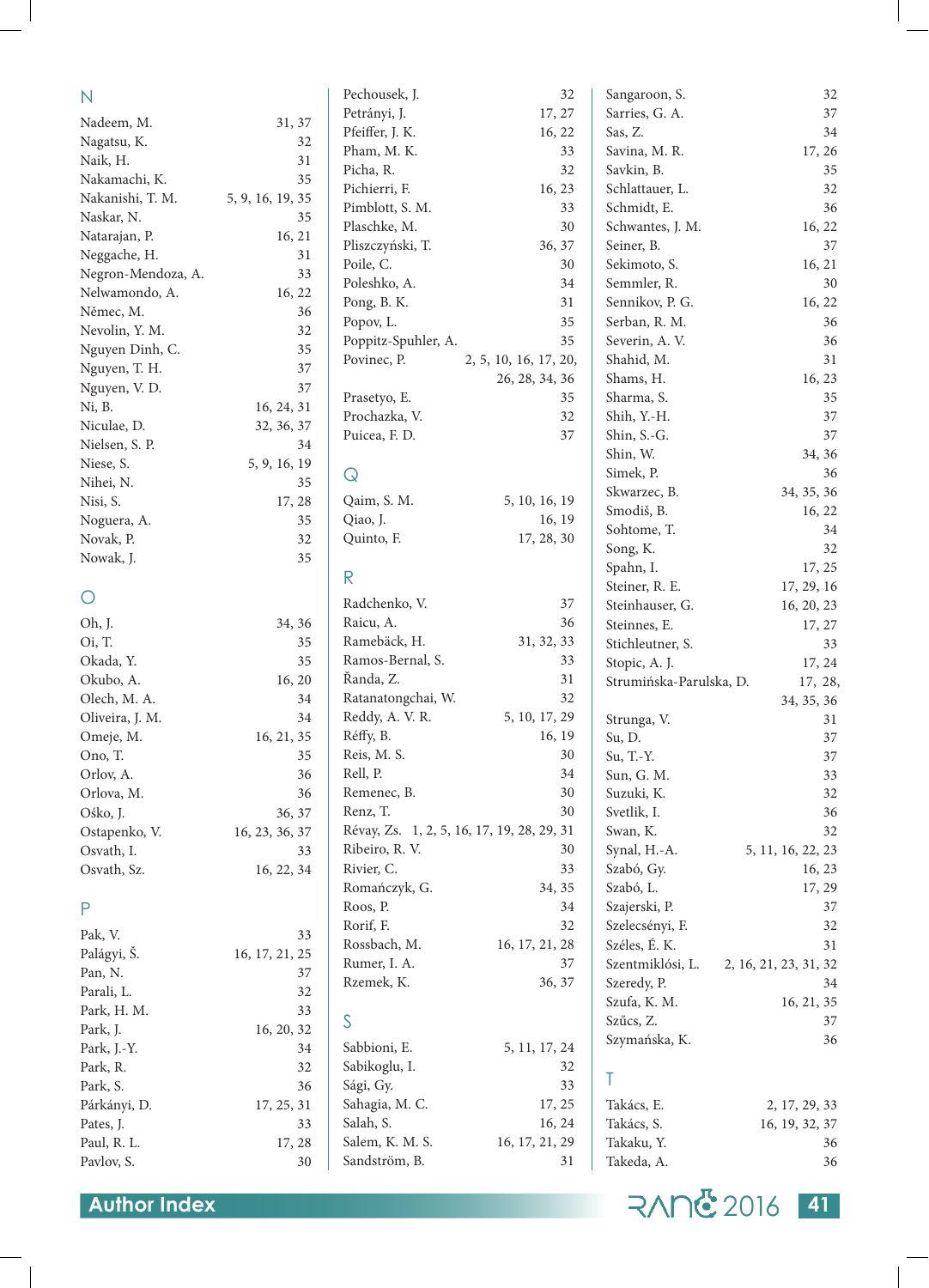| Tálos, K.              | 31                        | Vega Martinez, M. I. | 37                 | Yamazaki, S.     | 34                 |
|------------------------|---------------------------|----------------------|--------------------|------------------|--------------------|
| Tandon, L.             | 2, 16, 17, 21, 23, 27     | Venchiarutti, V.     | 17, 27             | Yanchao, S.      | 32                 |
| Tanoi, K.              | 35                        | Veres, M.            | 35                 | Yang, C.-T.      | 16, 21             |
| Tarancón, A.           | 17, 25, 31                | Vesterlund, A.       | 31                 | Yang, W.         | 17                 |
| Tárkányi, F.           | 16, 20, 22, 32            | Vidal, R.            | 33                 | Yang, Y.         | 17, 28, 29         |
| Tarlette, L.           | 33                        | Vidmar, T.           | 31                 | Yao, C.-H.       | 31, 37             |
| Taubald, H.            | 30                        | Visetpotjanakit, S.  | 36                 | Yao, Y.          | 16, 20, 31         |
| Tektas, G.             | 32                        | Vocke, R.            | 31                 | Yei, L.          | 31                 |
| Thanh, K. T.           | 37                        | Völgyesi, P.         | 16, 21, 31         | Yi, Z.           | 30                 |
| Thompson, P.           | 16, 17, 21, 25, 30        |                      |                    | Yonggang, Y.     | 31                 |
| Tian, L.               | 33                        | W                    |                    | Yoo, J.          | 37                 |
| Tiong, D.              | 30, 31                    | Wachniew, P.         |                    | Yoon, S.         | 37                 |
| Tomášková, L.          | 36                        |                      | 35<br>35           | Yuan, F.         | 37                 |
| Tovedal, A.            | 31, 33                    | Wagiran, H.          |                    | Yuan, L.         | 16, 17, 24, 26, 30 |
| Toyoda, K.             | 35                        | Wallová, G.          | 30<br>37           | Yuan, X.         | 30                 |
| Tran, T. T.            | 17, 28                    | Walther, D.          | 36                 | Yun, U.          | 34, 36             |
| Trepakov, V. A.        | 31                        | Wang, H.             | 31                 | Yunhai, L.       | 37                 |
| Trofimova, T.          | 36                        | Wang, P.             | 37                 | Yurt Kilcar, A.  | 16, 24             |
| Tsai, M.-J.            | 31, 37                    | Wang, R.<br>Wang, X. | 33, 37             | Yutong, Q.       | 31, 32             |
| Tsai, S.-C.            | 35, 37                    | Wang, Z.             | 37                 |                  |                    |
| Tsai, T.-L.            | 35, 37                    | Waters, T.           | 36                 | Z                |                    |
| Tsai, W.-C.            | 31                        | Webster, R. D.       | 30                 |                  |                    |
| Tsang, Y.-W.           | 31, 33                    | Wei, H.-J.           | 35                 | Zagyvai, M,      | 34                 |
| Tsukada, H.            | 36                        | Wen, J.              | 17, 28             | Zalewska, T.     | 16, 21             |
| Tu, Y.-L.              | 35                        | Wester, H.-J.        | 5, 13, 17, 29      | Zaman, M.        | 31                 |
| Tumnoi, Y.             | 36                        | Westmeier, W.        | 17, 27             | Zawierucha, K.   | 35                 |
| Turkoglu, D. J.        | 17, 28                    | Widom, E.            | 35                 | Ze-en, Y.        | 30                 |
| Tuta, C. S.            | 36, 37                    | Wilke, C.            | 16, 20             | Zeevaart, J. R.  | 37                 |
| Türler, A.             | 5, 12, 17, 26             | Wilkerson, M.        | 17, 29             | Zeisler, R.      | 16, 17, 22, 25     |
| Tweardy, M. C.         | 17, 26                    | Wojnárovits, L.      | 17, 29, 33         | Zeman, J.        | 34                 |
| Tyra, M.               | 31                        | Wolterbeek, B. T.    | 16, 17, 20, 23, 25 | Zeqin, G.        | 31, 32             |
|                        |                           | Won, H.              | 36                 | Zhang, D.        | 16, 22             |
| U                      |                           | Woo, N.-C.           | 34                 | Zhang, F.        | 32, 33             |
|                        |                           | Wu, H.               | 32                 | Zhang, G.        | 16, 23             |
| Uddin, M. S.           | 32                        | Wu, M.-C.            | 35                 | Zhang, J.        | 16, 21, 23         |
| Ueda, Y.               | 35                        |                      |                    | Zhang, M.-R.     | 32                 |
| Um, W.                 | 34                        | X                    |                    | Zhang, X.        | 16, 24, 37         |
| Unno, Y.               | 36                        |                      |                    | Zheltov, D.      | 17, 25, 30         |
| Unsal, V.              | 32                        | Xarchoulakos, D.     | 17, 28             | Zheng, J.        | 17, 25             |
|                        |                           | Xia, C.              | 37                 | Zhibin, Z.       | 37                 |
| V                      |                           | Xiangchun, J.        | 31                 | Zhichao, W.      | 31, 32             |
| Vajda, N.              | 2, 16, 17, 22, 25, 33, 34 | Xiang-zhong, K.      | 30                 | Zhu, Q.          | 17, 29             |
| van der Meulen, N. P.  | 17, 25                    | Xiao, C.             | 31                 | Zhuikov, B.      | 37                 |
| van Grieken, R.        | 5, 12, 16, 19             | Xiaohong, C.         | 37                 | Zinicovscaia, I. | 17, 25             |
| Vansteene, A.          | 34                        | Xu, N.               | 17, 28, 31         | Zoran, M. A.     | 17, 26             |
| Varga, Z.              | 17, 29                    |                      |                    | Zou, P.          | 36                 |
| Varga, Zs.             | 2                         | Y                    |                    | Zsigrai, J.      | 17, 26             |
| Vasconcellos, M. B. A. | $30\,$                    | Yamada, M.           | 34                 |                  |                    |
| Vasiliev, A. N.        | 36, 37                    | Yamazaki, I. M.      | 30                 |                  |                    |
|                        |                           |                      |                    |                  |                    |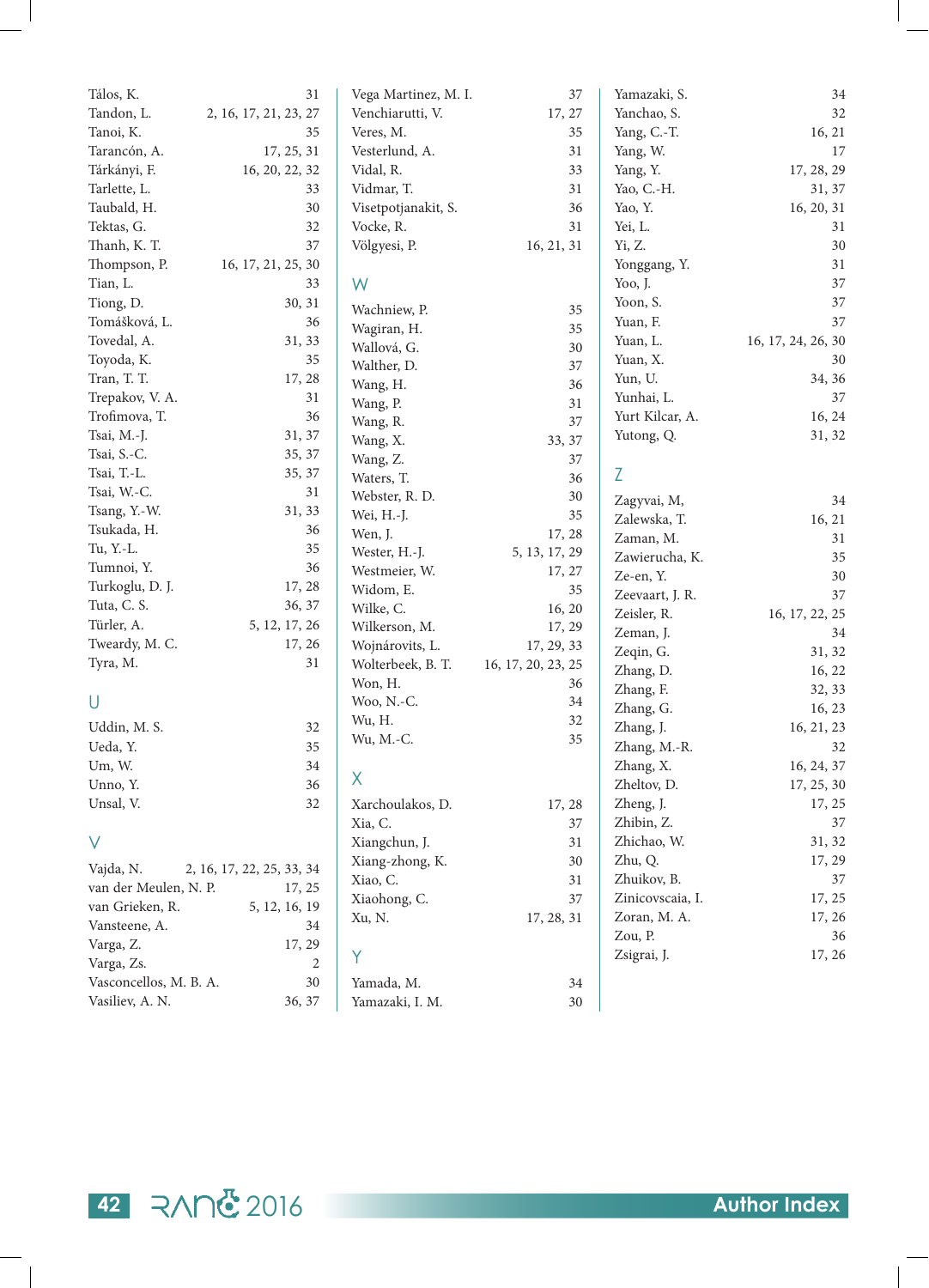### **Notes**